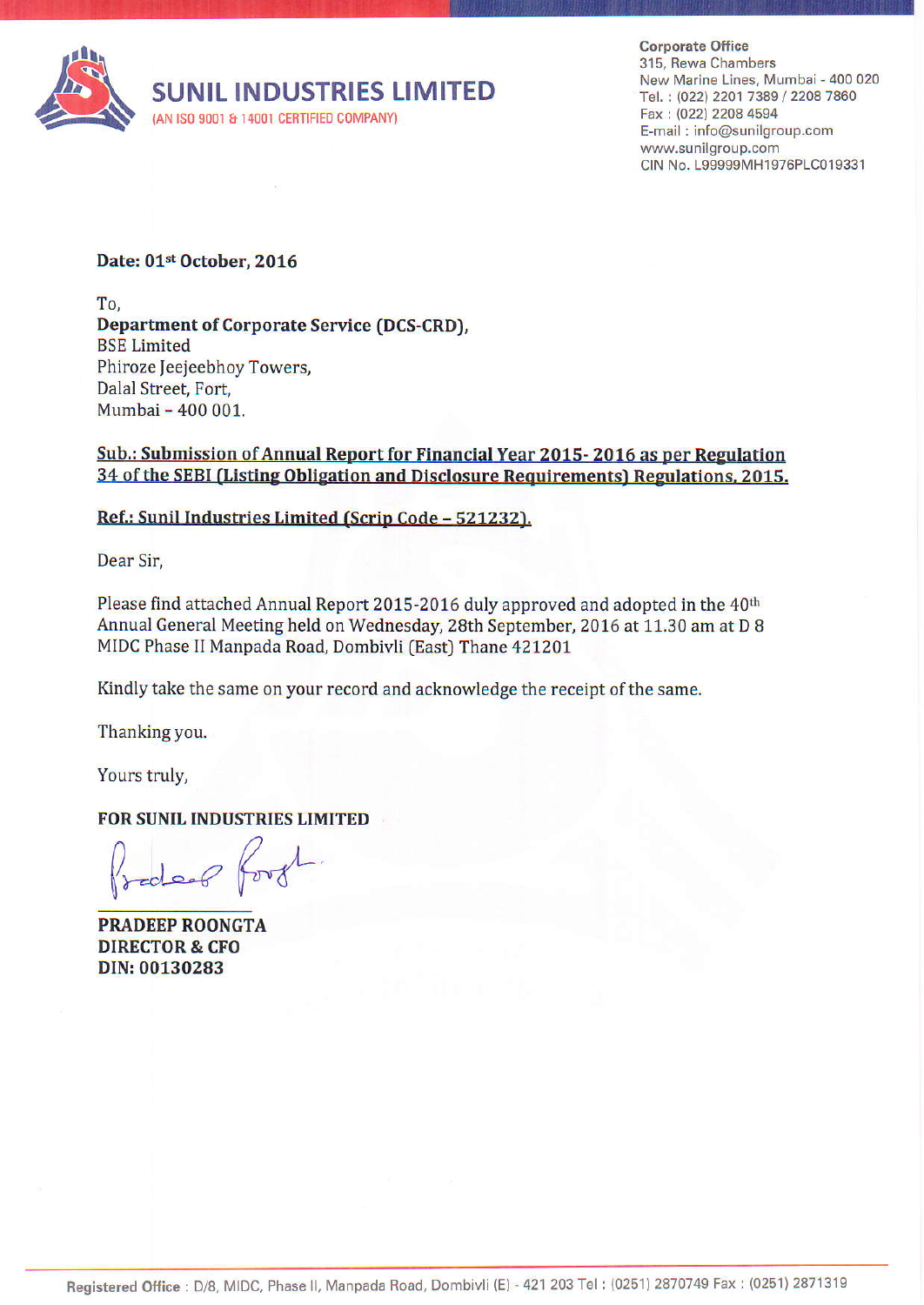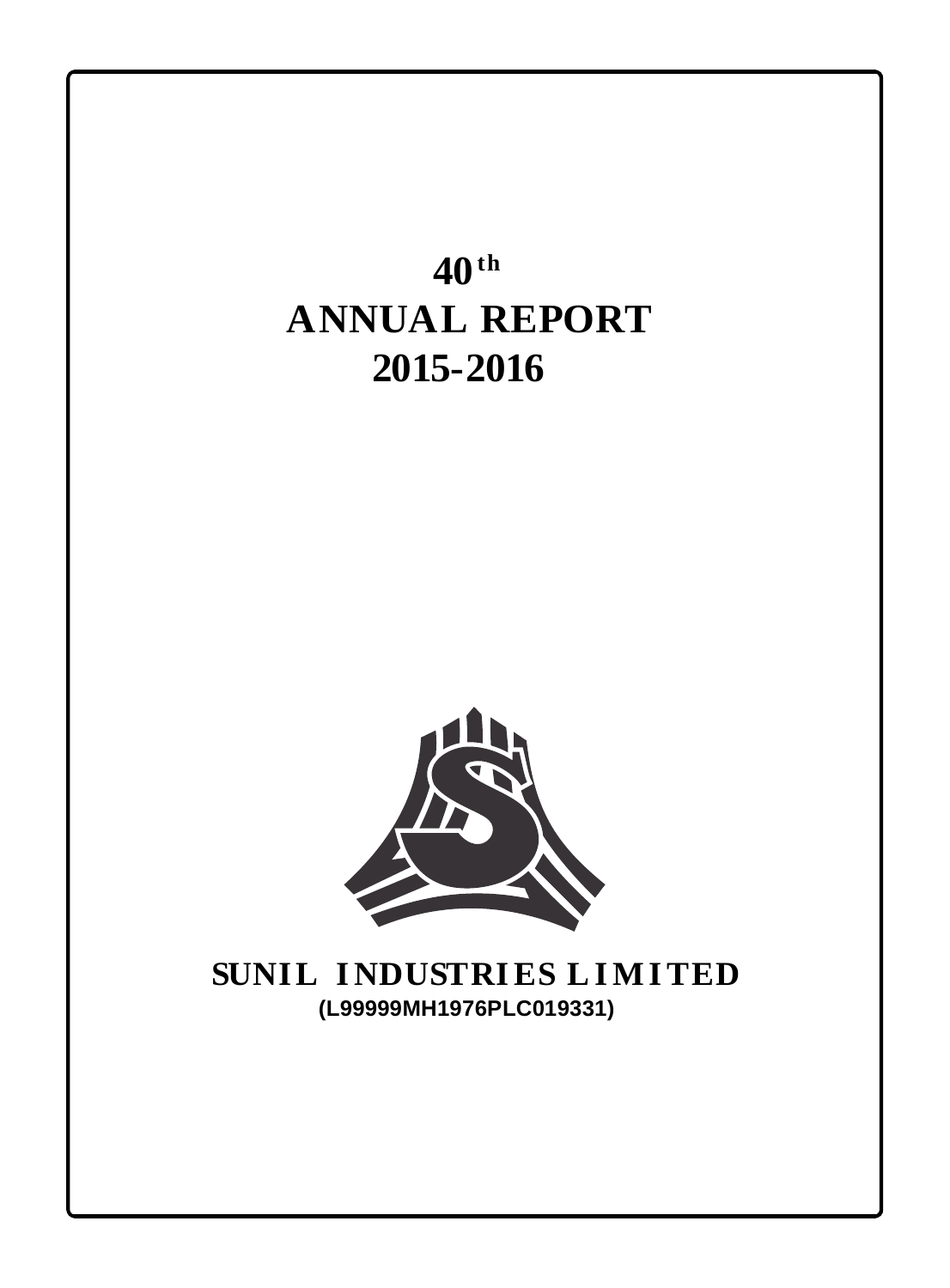#### **BOARD OF DIRECTORS**

| MR. VINOD LATH (DIN: 00064774)        | : CHAIRMAN AND MANAGING DIRECTOR       |
|---------------------------------------|----------------------------------------|
| MR. PRADEEP ROONGTA (DIN: 00130283)   | WHOLE-TIME DIRECTOR & CFO              |
| MR. RAMESH KHANNA (DIN: 00130351)     | WHOLE-TIME DIRECTOR                    |
| MR. ROHIT GADIA (DIN: 02175342)       | INDEPENDENT AND NON EXECUTIVE DIRECTOR |
| MR. MOHD. IQBAL (DIN: 06908835)       | INDEPENDENT AND NON EXECUTIVE DIRECTOR |
| MRS. ALKA GOPAL BAJAJ (DIN: 07035805) | INDEPENDENT AND NON EXECUTIVE DIRECTO  |

(resigned from the post of Independent Director on 30<sup>th</sup> April, 2016)

MRS. SHRUTI SARAF (DIN: 07521927) : ADDITIONAL INDEPENDENT WOMAN DIRECTOR (Appointed as Additional Independent Director on 27th May, ,2016)

#### **REGISTERED OFFICE**

D-8, M.I.D.C., Phase II, Manpada Road, Dombivli (E) - 421 203 Dist. Thane , Maharashtra

### **MANUFACTURING UNITS:**

#### **Spinning Unit:**

S.F.No. 324/1, Karungal Village, K. Anapatti Post, Vedasandur Taluk, Dist. Dindigul – 624 620

### **Weaving Unit:**

Plot No. 60- B, Parvati Industrial Area, Kondigre Road, Near Gangajal Water Tank, Yadrav, Ichalkaranii.

### **Processing Unit:**

D-8, MIDC, Phase II, Manpada Road, Dombivli (E) - 421 203 Dist. Thane

#### **BANKERS:**

Yes Bank Ltd

### **AUDITORS**

M/s. V. K. Beswal & Associates Chartered Accountants

## **SECRETARIAL AUDITOR**

HS Associates, Company Secretaries

## **INTERNAL AUDITOR**

M/s. P R Agarwal & Awasthi, Chartered Accountants

#### **COST AUDITOR**

M/s Shanker Chaudhary & Co., Cost Accountants

| 40TH ANNUAL GENERAL MEETING |                                                                             |  |
|-----------------------------|-----------------------------------------------------------------------------|--|
|                             | $: 28th$ September, 2016                                                    |  |
|                             | : Wednesday                                                                 |  |
|                             | $: 11.30$ AM                                                                |  |
|                             | D-8, MIDC Phase II, Manpada Road,<br>Dombivli (East), Dist - Thane, 421-203 |  |
|                             |                                                                             |  |

#### **SHARE TRANSFER AGENTS**

Link Intime India Private Limited. Add.: C-13, Pannalal Silk Mills Compound, L.B.S. Marg, Bhandup, Mumbai – 400 078

#### **SHARES LISTED AT:**

**The Bombay Stock Exchange Limited** Phiroze Jeejeebhoy Towers, Dalal Street,

Mumbai – 400 001

**The Ahmedabad Stock Exchange Limited** Kamdhenu Complex, Opp Sahajanand College, Panjara Pole, Ahmedabad – 380 015

#### **Delhi Stock Exchange Limited**

3-1 Asaf Ali Road, Chandni Chowk, New Delhi – 110 002

## **The Calcutta Stock Exchange Limited**

7, Lyons Range, Kolkatta – 700 001

|    | <b>Contents</b>                                                        | Page No. |
|----|------------------------------------------------------------------------|----------|
| 2  | Notice                                                                 | $1 - 5$  |
| 3. | Directors' Report                                                      | $6 - 17$ |
| 4. | Secretarial Audit Report                                               | 18-19    |
| 5. | Corporate Governance Report                                            | 20-29    |
| 7. | Certificate on Corporate Governance<br>by Practicing Company Secretary | 30       |
| 8. | Management Discussion Report                                           | 31-32    |
|    | 11. Auditors' Report                                                   | 33-35    |
|    | 12. Balance-Sheet                                                      | 36       |
|    | 13. Profit & Loss A/c                                                  | 37       |
|    | 14. Notes                                                              | 38-48    |
|    | 15. Cash Flow Statement                                                | 49       |
|    | 16. Nomination and cancellation<br>of Nomination form                  | 50       |
|    | 17. Proxy Form                                                         | 53       |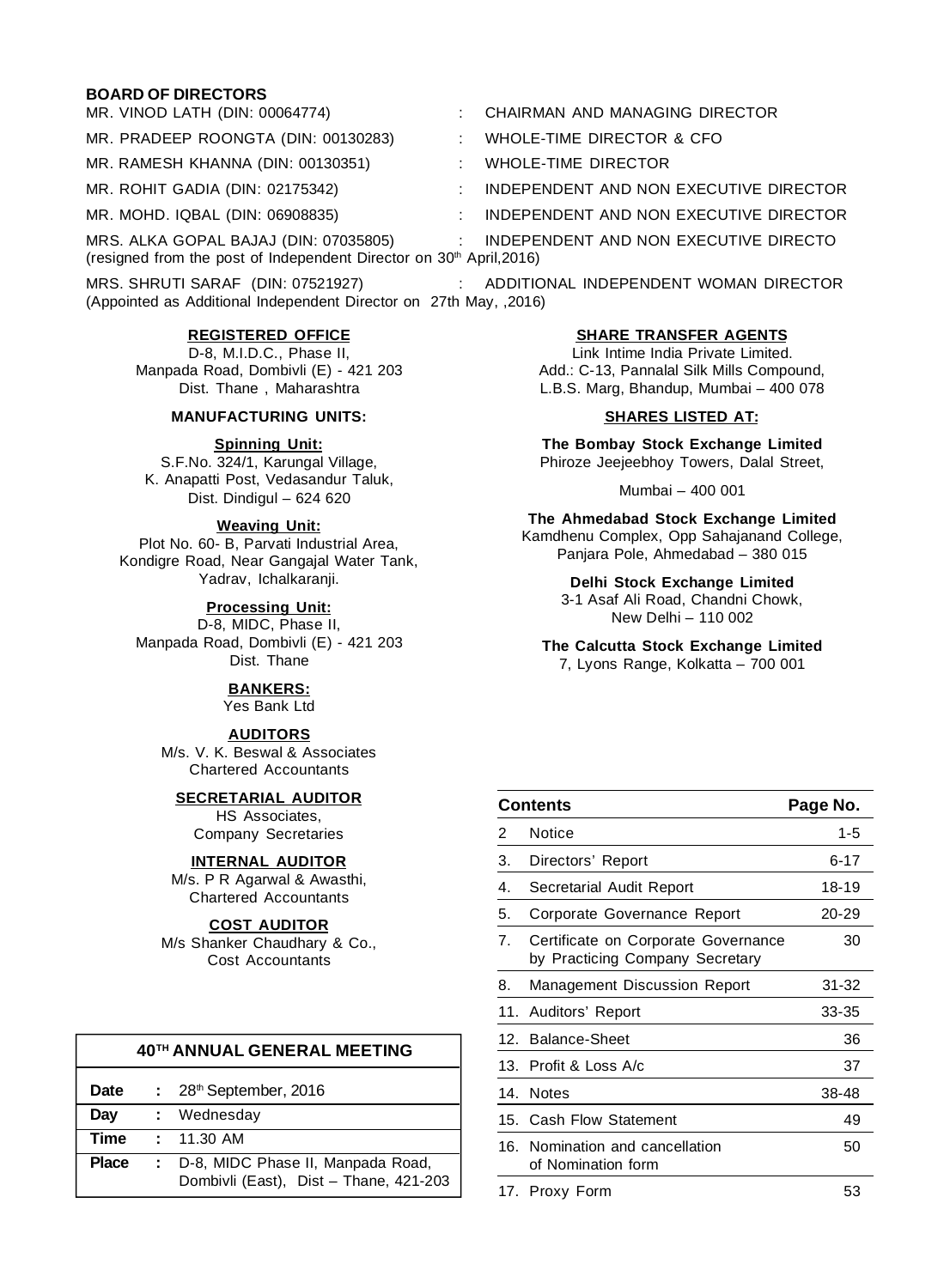**CIN No: L99999MH1976PLC019331**

**Reg Office: D 8 MIDC Phase II Manpada Road, Dombivli (East),Thane,Maharashtra-421203 Web: www.sunilgroup.com, Tel:0251-2870749**

## **NOTICE**

**NOTICE IS HEREBY GIVEN THAT THE 40 TH ANNUAL GENERAL MEETING OF MEMBERS OF SUNIL INDUSTRIES LIMITED WILL BE HELD ON WEDNESDAY THE 28 TH SEPTEMBER, 2016 AT 11.30 AM AT THE REGISTERED OFFICE OF THE COMPANY SITUATED AT D-8, MIDC PHASE II, MANPADA ROAD, DOMBIVLI (EAST), DIST – THANE – 421 203 TO TRANSACT THE FOLLOWING BUSINESS.**

#### **ORDINARY BUSINESS:**

- 1. To receive, consider and adopt the Audited Balance Sheet as at 31st March 2016, Statement of Profit & Loss & Cash Flow Statement for the year ended on that date and the Reports of the Directors and the Auditors thereon.
- 2. To appoint Mr. Pradeep Roongta, Whole Time Director (holding Din no 00130283) who retires by rotation being eligible offers himself for re-appointment as Director.
- 3. To ratify appoint M/s V. K Beswal & Associates, Chartered Accountant (FRN 101083W) as Statutory Auditors of the Company and to fix their remuneration.

**"RESOLVED THAT** M/s V. K Beswal & Associates, Chartered Accountants, Mumbai registered with the Institute of Chartered Accountants of India vide firm registration no 101083W be who were appointed as Statutory Auditors of the Company at the Annual General Meeting on 27th September, 2014 (hereinafter referred as said AGM) from the conclusion of the said AGM till the conclusion of Forty First Annual General Meeting to be held in the year 2017, be and is hereby ratified for the financial year 2016-17 to audit the accounts of the Company, including the audit of Cash Flow statements, on a remuneration plus service tax and out of pocket expenses to be mutually decided by the Board in consultation with the Statutory Auditors of the Company."

#### **SPECIAL BUSINESS:**

4. To consider and if thought fit, to pass with or without modification(s), the following resolution as an **Ordinary Resolution.**

**RESOLVED THAT** pursuant to provisions of Section 148 of the Companies Act, 2013 and the Companies (Audit and Auditors) Rules, 2014 (including any statutory modifications(s) or re- enactment thereof for the time being in force) and any other applicable provisions, if any, the appointment of M/s Shanker Chaudhary & Co., Cost Accountants as Cost Auditors of the Company by the Board of Directors of the Company, to conduct the audit of the cost records of the Company for the financial year 2016-17 and remuneration of ` 1,25,000/- p.a plus service taxes as paid to them be and is hereby ratified."

**"RESOLVED FURTHER THAT** the Board of Directors of the Company be and is hereby authorized to do all acts and take all such steps as may be necessary, proper or expedient to give effect to this resolution."

5. To consider and if thought fit, to pass with or without modification(s), the following resolution as an **Ordinary Resolution.**

**"RESOLVED THAT** pursuant to the provisions of section 149, 150, 152 read with Schedule IV and all other applicable provisions of the Companies Act, 2013 and the Companies (Appointment and Qualification of Directors) Rules, 2014 (including any statutory modification(s) or re-enactment thereof for the time being in force) and Regulation 27(2) of the Listing Obligation and Disclosure Requirements, Regulations 2015, Mrs. Shruti Saraf (holding DIN 07521927), who was appointed as an Additional Director pursuant to the provisions of Section 161 of the Companies Act, 2013 and the Articles of Association of the Company and who hold office up to the date of this Annual General Meeting and in respect of whom the Company has received a notice in writing under Section 160 of the Companies Act, 2013 from a member proposing her candidature for the office of Director, be and is hereby appointed as an Independent Director of the Company to hold office for 5 consecutive years commencing from 27th May, 2016 to 26th May, 2021, not liable to retire by rotation

**RESOLVED FURTHER THAT** any Director of the Company be and is hereby severally authorized to do all such acts, deeds, matters and things as may be necessary for effecting the aforesaid resolution including but not limited to filing of necessary forms with Registrar of Companies"

#### **EXPLANATORY STATEMENT**

#### **AS REQUIRED BY SECTION 102 OF THE COMPANIES ACT, 2013**

#### **(CORRESPONDING TO SECTION 173(2) OF THE COMPANIES ACT, 1956)**

#### **Item No. 4**

The Board, on the recommendation of the Audit Committee, has approved the appointment and remuneration of 1,25,000/- p.a to be paid to M/s Shanker Chaudhary & Co., Cost Accountants as Cost Auditors to conduct the audit of the cost records of the Company for the financial year 2016 -17.

In accordance with the provisions of Section 148 of the Act read with the Companies (Audit and Auditors) Rules, 2014, the remuneration payable to the Cost Auditors has to be ratified by the shareholders of the Company. Accordingly, consent of the members is sought for passing an Ordinary Resolution as set out at Item No. 4 of the Notice for ratification of the remuneration payable to the Cost Auditors for the financial year 2015 - 16.

The Board of Directors accordingly recommends the Resolutions set out at Item No. 4 of the accompanying Notice for the approval of the Members.

None of the Directors / Key Managerial Personnel of the Company / their relatives are, in any way, concerned or interested, financially or otherwise, in aforementioned resolution.

### **Item No. 5**

The Board of Directors has received a notice from the shareholder proposing the candidature of Mrs. Shruti Saraf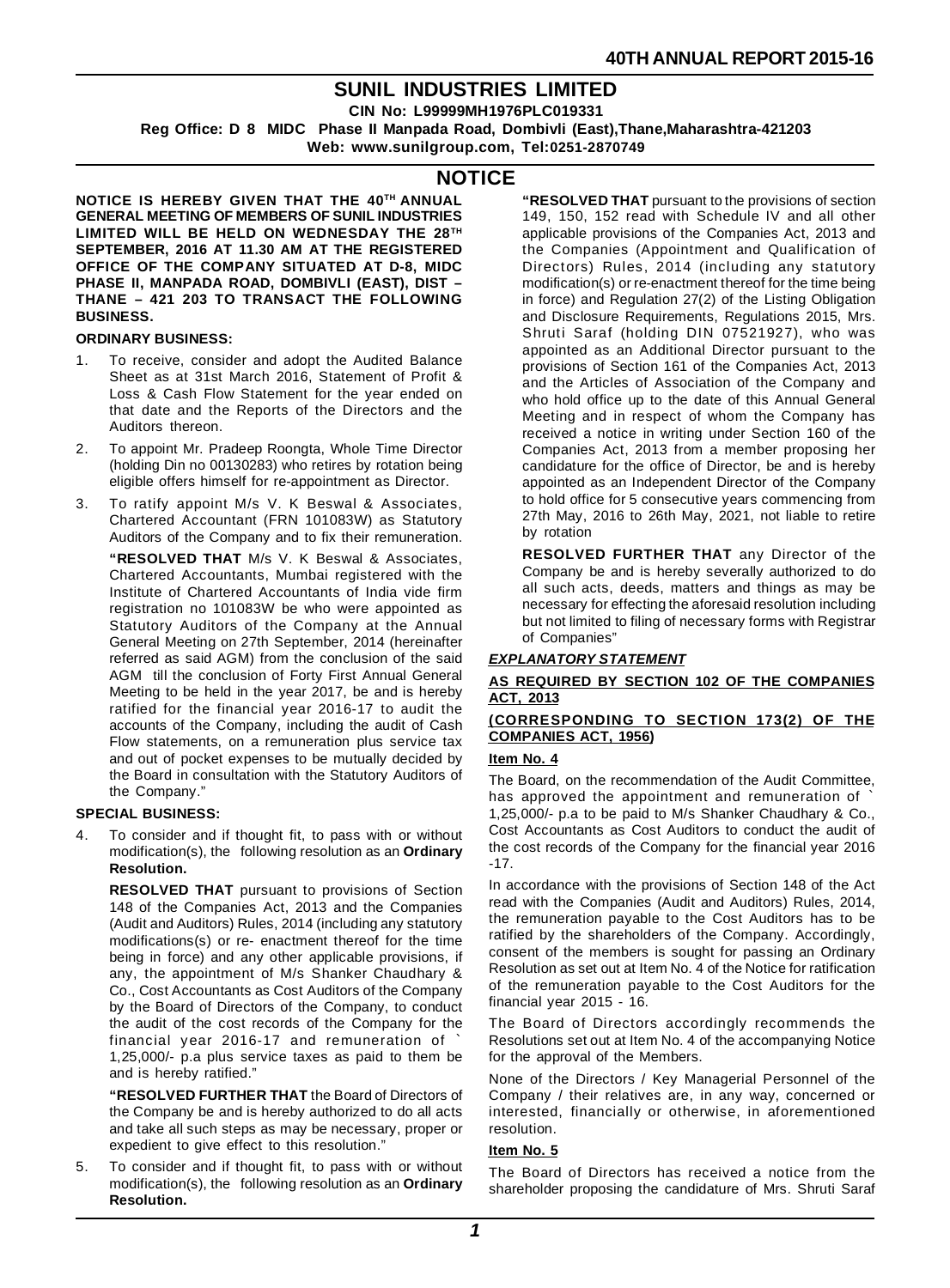(holding DIN 07521927), as a Women / Independent Director to be appointed under the provisions of Section 149 and 152 of the Companies Act, 2013, Mrs. Shruti Saraf holding DIN 07521927) having experience in Accounting & Finance and she is a Bachelor in Commerce. The Company has received from Mrs. Shruti Saraf (i) consent in writing to act as Women / Independent Director in Form DIR-2 pursuant to Rule 8 of the Companies (Appointment & Qualification of Directors) Rules 2014 (ii)intimation in Form DIR- 8 in terms of Companies (Appointment & Qualification of Directors) Rules, 2014 to the effect that she is not disqualified under subsection (2) of Section 164 of the Companies Act, 2013 and (iii) a declaration to the effect that she meets the criteria of independence as provided in sub-section (6) of Section 149 of the companies Act, 2013. The Resolution seeks the approval of members for the appointment of Mrs. Shruti Saraf as Women / Independent Director of the Company for a term of 5 consecutive years pursuant to Section 149 and other applicable provisions of the Companies Act, 2013 and the Rules made hereunder. She is not liable to retire by rotation. In the opinion of the Board of Directors, Mrs. Shruti Saraf proposed to be appointed, as a Women / Independent Director, fulfill the conditions specified in the Companies Act, 2013 and the Rules made hereunder and she is independent. A copy of the draft letter for the appointment of Mrs. Shruti Saraf as a Women / Independent Director setting out the terms and conditions is available for inspection without any fee by the members at the Company's Registered Office during normal business hours on working days up to the date of the Annual General Meeting.

None of the Directors, Key Managerial Personnel or their relatives, except Mrs. Shruti Saraf for whom the Resolution relates, are interested or concerned in the Resolution. The Board seeks approval of the members for the appointment of Mrs. Shruti Saraf as Independent Director of the Company for five consecutive years for a term upto  $26<sup>th</sup>$  May, 2021 pursuant to section 149 and other applicable provisions of the Act, Rules made there under and that she shall not be liable to retire by rotation.

None of the Directors, Key Managerial Personnel (KMP) and / or Relatives of Directors or KMP are concerned or interested

financially or otherwise in the proposed resolution.

**NOTES:**

- 1) **A MEMBER ENTITLED TO ATTEND AND VOTE AT THE MEETING IS ENTITLED TO APPOINT PROXY / PROXIES TO ATTEND AND VOTE INSTEAD OF HIMSELF AND THE PROXY NEED NOT BE A MEMBER OF THE COMPANY.**
- 2) A Person can act as proxy for only 50 members and holding in aggregate not more than 10 percent of the total share capital of the company carrying voting rights. Member holding more than 10 percent of the total share capital of the company carrying voting rights may appoint a single person as proxy and such person shall not act as proxy for any other member.
- 3) Corporate Members intending to send their authorized representatives to attend the AGM are requested to send a duly certified copy of their Board Resolution authorizing their representatives to attend and vote at the AGM.
- 4) The instrument of Proxy in order to be effective, should be deposited at the Registered Ofûce of the Company, duly completed and signed, not less than 48 hours before the commencement of the meeting. A Proxy form is sent herewith.
- 5) Members/Proxies should bring the Attendance Slip duly ûlled in for attending the meeting and also their copy of the annual report.
- 6) The Register of Members and Share Transfer Register in respect of equity shares of the Company will remain closed from **Wednesday, 21 ST September, 2016 to Wednesday, 28 th September, 2016 (both days inclusive).**
- 7) As a measure of economy, copies of the Annual Reports and Accounts will not be distributed at the Meeting. Members are therefore, requested to bring their copies to the Meeting.
- 8) In furtherance of Green Initiative in Corporate Governance by Ministry of Corporate Affairs, the Shareholders are requested to register their email id with the Company or with the Registrar and Transfer Agents.
- 9) Members/Proxies are requested to produce the attendance slip duly signed, sent along with the Annual Report and Accounts, for admission to the meeting hall.
- 10) Members who are holding shares in identical order or names in more than one folio are requested to write to the company to enable the company to consolidate their holdings in one folio.
- 11) Members whose shareholding is in the electronic mode are requested to direct change of address notifications and updation of Savings Bank Account details to their respective Depository Participants.
- 12) In terms of Section 124 of the Companies Act, 2013 (corresponding to Section 205A Companies Act, 1956), any dividend remaining unpaid for a period of seven years from the due date of payment is required to be transferred to Investor Education and Protection Fund. Members who have not encashed their dividend warrants are requested to write to the Registrars and Share Transfer Agents. The details of dividend unclaimed are uploaded on the Company's website at www.sunilgroup com for shareholders information.
- 13) Electronic copy of the Notice of the 40<sup>th</sup> Annual General Meeting of the Company inter alia indicating the process and manner of e-voting along with Attendance Slip and Proxy Form is being sent to all the members whose email IDs are registered with the Company/Depository Participants(s) for communication purposes unless any member has requested for a hard copy of the same. For members who have not registered their email address, physical copies of the Notice of the 40<sup>th</sup> Annual General Meeting of the Company inter alia indicating the process and manner of e-voting along with Attendance Slip and Proxy Form is being sent in the permitted mode.
- 14) Members may also note that the Notice of the 40<sup>th</sup> Annual General Meeting and the Annual Report for 2015-16 will also be available on the Company's website www.sunilgroup com for their download. The physical copies of the aforesaid documents will also be available at the Company's Registered Office in Mumbai for inspection during normal business hours on working days. Even after registering for e-communication, members are entitled to receive such communication in physical form, upon making a request for the same, by post free of cost. For any communication, the shareholders may also send requests to the Company's investor email id: info@sunilgroup.com.
- 15) Pursuant to Section 72 of the Companies Act, 2013, members holding shares in physical form are advised to file nomination in the prescribed Form SH-13 with the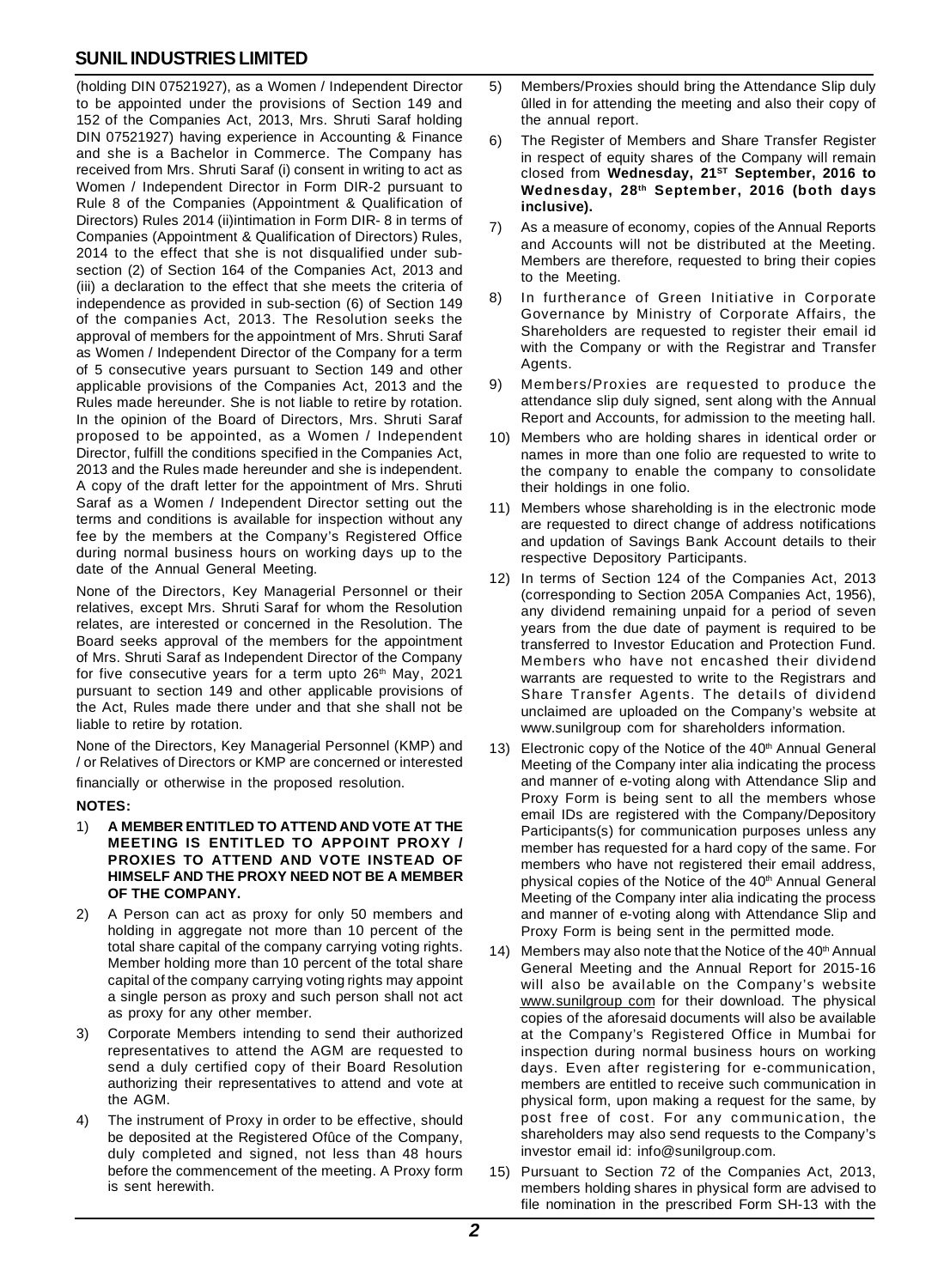Company's share transfer agent. In respect of shares held in electronic/ demat form, the members may please contact their respective depository participant.

16) Members are requested to send all communications relating to shares, bonds and unclaimed dividends, change of address etc. to the Registrar and Share Transfer Agents at the following address:

#### **Link Intime India Pvt. Ltd**

C-13, Pannalal Silk Mills Compound,

L.B.S.Marg, Bhandup (West),

Mumbai - 400078. Tel: 1800 2208 78 Email: rnt.helpdesk@linkintime.co.in

If the shares are held in electronic form, then change of address and change in the Bank Accounts etc. should be furnished to their respective Depository Participants (DPs).

17) Voting through electronic means:

In compliance with provisions of Section 108 of the Companies Act, 2013 and Rule 20 of the Companies (Management and Administration) Rules, 2014, the Company is pleased to provide members facility to exercise their right to vote at the 40<sup>th</sup> Annual General Meeting (AGM) by electronic means and the business may be transacted through e-Voting Services provided by Central Depository Services Limited (CDSL):

A member can opt for only one mode of voting i.e. either in person or through proxy at the meeting or through e-voting or by ballot. If a member casts votes by all the three modes, then voting done through evoting shall prevail and voting through other means shall be treated as invalid.

The members who have cast their vote by remote evoting may also attend the Meeting but shall not be entitled to cast their vote again

#### 18) **In case of members receiving e-mail:**

- (i) The voting period begins **on 25 th September, 2016 at 9.00 am and ends on 27 th September, 2016 at 5.00 pm**. During this period shareholders of the Company, holding shares either in physical form or in dematerialized form, as on the cut-off date (record date) of **21 st September, 2016** may cast their vote electronically. The e-voting module shall be disabled by CDSL for voting thereafter.
- (ii) Open e-mail
- (iii) Log on to the e-voting website www.evotingindia.com during the voting period.
- (iv) Click on "Shareholders" tab.
- (v) Now Enter your User ID
	- a. For CDSL: 16 digits beneficiary ID,
	- b. For NSDL: 8 Character DP ID followed by 8 Digits Client ID,
	- c. Members holding shares in Physical Form should enter Folio Number registered with the Company.
- (vi) Next enter the Image Verification as displayed and Click on Login.
- (vii) If you are holding shares in Demat form and had logged on to www.evotingindia.com and had cast your vote earlier for EVSN of any company/entity, then your existing password is to be used.
- (viii) If you are a first time user follow the steps given below.

| boxes:                       | Now, fill up the following details in the appropriate                                                                                                                                                                                                                                   |  |  |
|------------------------------|-----------------------------------------------------------------------------------------------------------------------------------------------------------------------------------------------------------------------------------------------------------------------------------------|--|--|
| PAN*                         | Enter your 10 digit alpha-numeric *PAN<br>issued by Income Tax Department (in<br>Capital) (Applicable for both demat<br>shareholders as well as physical<br>shareholders)                                                                                                               |  |  |
|                              | Members who have not updated<br>their PAN with the Company/<br>Depository Participant<br>are<br>requested to use the first two letters<br>of their name and the last 8 digits<br>of the demat account/folio number<br>in the PAN Field.                                                 |  |  |
|                              | In case the folio number is less than<br>8 digits enter the applicable number<br>of 0's before the number after the<br>first two characters of the name in<br>CAPITAL letters. E.g. If your name<br>is Ramesh Kumar with folio number<br>100 then enter RA00000100 in the<br>PAN Field. |  |  |
| DOB#                         | Enter the Date of Birth as recorded in<br>your demat account or in the company<br>records for the said demat account or<br>folio in dd/mm/yyyy format.                                                                                                                                  |  |  |
| Dividend<br>Bank<br>Details# | Enter the Dividend Bank Details as<br>recorded in your demat account or in<br>the company records for the said<br>demat account or folio.                                                                                                                                               |  |  |
|                              | Please enter the DOB or Dividend<br>Bank Details in order to login. If the<br>details are not recordedwith the<br>depository or company please enter<br>please enter the member id / folio<br>number in the Dividend Bank<br>details field as mentioned in<br>instruction (v)           |  |  |

- (ix) After entering these details appropriately, click on "SUBMIT" tab.
- (x) Members holding shares in physical form will then reach directly the EVSN selection screen.
- (xi) However, Members holding shares in demat form will now reach 'Password Creation' menu wherein they are required to mandatorily enter their login password in the new password field. Kindly note that this password is to be also used by the demat holders for voting on resolutions of any other company on which they are eligible to vote, provided that company opts for e-voting through CDSL platform. It is strongly recommended not to share your password with any other person and take utmost care to keep your password confidential.
- (xii) For Members holding shares in physical form, the details can be used only for e-voting on the resolution contained in this Notice.
- (xiii) Click on the **160819034** EVSN number of Sunil Industries Limited on which you choose to vote.
- (xiv) On the voting page, you will see Resolution Description and against the same the option "YES/ NO" for voting. Select the option "YES" or "NO" as desired. The option "YES" implies that you assent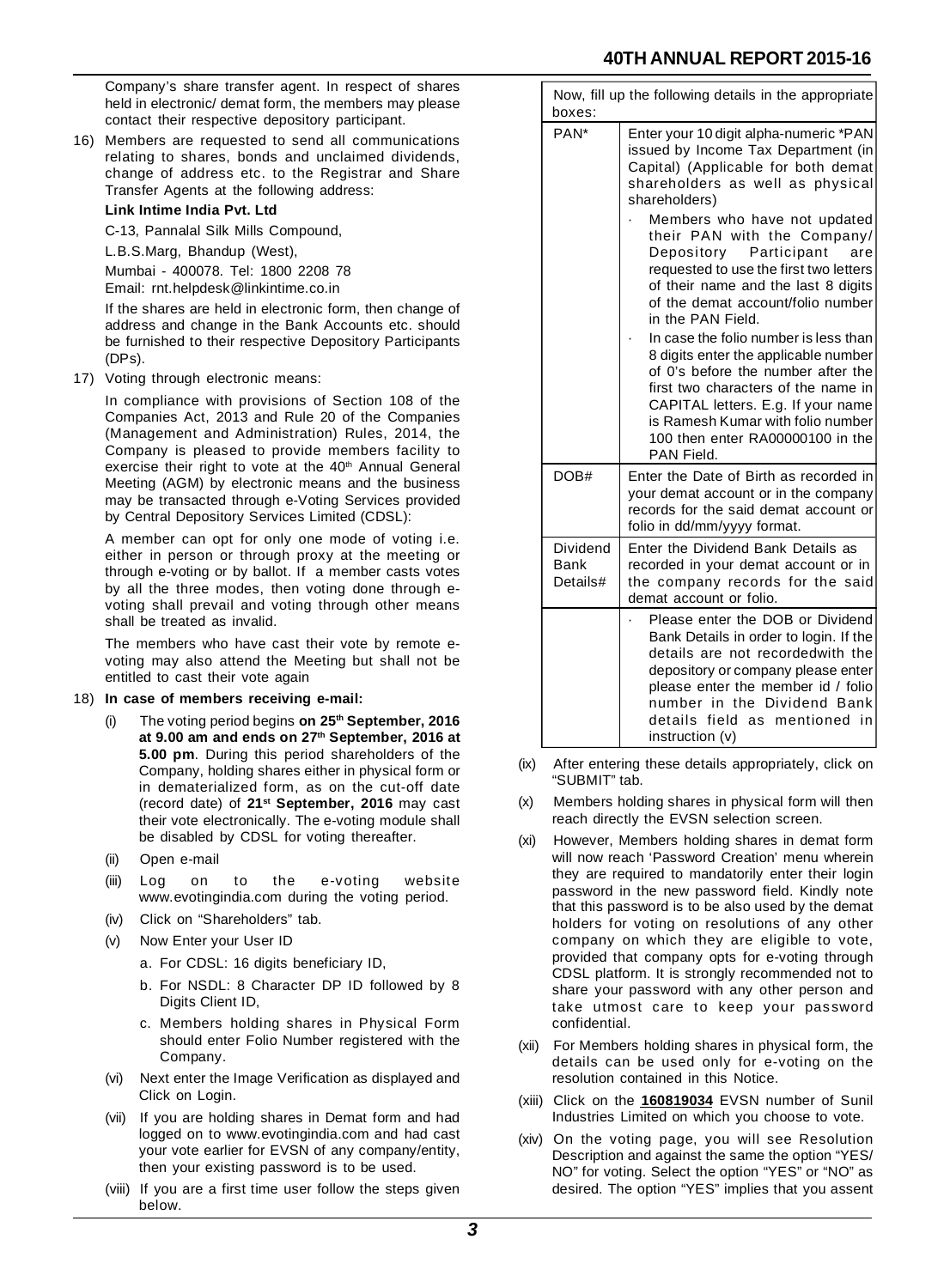to the Resolution and option "NO" implies that you dissent to the Resolution.

- (xv) Click on the "Resolutions File Link" if you wish to view the entire Resolutions.
- (xvi) After selecting the resolution, you have decided to vote on, click on "SUBMIT". A confirmation box will be displayed. If you wish to confirm your vote, click on "OK", else to change your vote, click on "CANCEL" and accordingly modify your vote.
- (xvii) Once you "CONFIRM" your vote on the resolution, you will not be allowed to modify your vote.
- (xviii) You can also take out print of the voting done by you by clicking on "Click here to print" option on the Voting page.
- (xix) If Demat account holder has forgotten the changed password, then enter the User ID and image verification code/Captcha Code and click on Forgot Password & enter the details as prompted by the system.
- (xx) For Institutional Shareholders:
	- i. Institutional shareholders (i.e. other than Individuals, HUF, NRI etc.) are required to log on to https://www.evotingindia.co.in and register themselves as Corporates.
	- ii. They should submit a scanned copy of the Registration Form bearing the stamp and sign of the entity to helpdesk.evoting@cdslindia.com.
	- iii. After receiving the login details they have to create a user who would be able to link the account(s) which they wish to vote on.
	- iv. The list of accounts should be mailed to helpdesk.evoting@cdslindia.com and on approval of the accounts they would be able to cast their vote.
	- v. They should upload a scanned copy of the Board Resolution and Power of Attorney (POA) which they have issued in favour of the Custodian, if any, in PDF format in the system for the scrutinizer to verify the same.

#### **In case of members receiving the physical copy:**

Please follow all steps from sl.no. (i) to sl.no. (xxi) above, to cast vote

#### **Other Instructions**

- (A) If you are already registered with CDSL for e-voting then you can use your existing user ID and password/PIN for casting your vote.
- (B) You can also update your mobile number and email id in the user profile details of the folio which may be used for sending future communication(s).
- (C) In case you have any queries or issues regarding e-voting, you may refer the Frequently Asked Questions ("FAQs") and e-voting manual available at www.evotingindia.co.in under help section or write an email to helpdesk.evoting@cdslindia.com.
- (D) In case of any queries, you may refer the Frequently Asked Questions (FAQs) for Shareholders and evoting user manual for Shareholders available at the Downloads section of www.evoting.CDSL.com
- (E) The voting rights of shareholders shall be in proportion to their shares of the paid up equity share capital of the Company as on the cut-off date (record date) of **21 st September, 2016 .**
- (F) Mr. Hemant Shetye, Partner of M/s HS Associates, Practicing Company Secretaries (Membership No. FCS 2827) has been appointed as the Scrutinizer to scrutinize voting process for the Annual General Meeting in a fair and transparent manner.
- (G) The Scrutinizer shall within a period not exceeding two (2) days from the conclusion of the Annual General Meeting shall unblock the votes in the presence of at least two (2) witnesses not in the employment of the Company and make a Scrutinizer's Report of the votes cast in favour or against, if any, forthwith to the Chairman of the Company
- (H) The Results shall be declared on or after the AGM of the Company. The Results declared along with the Scrutinizer's Report shall be placed on the Company's website **www.sunilgroup.com** and on the website of CDSL within two (2) days of passing of the resolutions at the AGM of the Company and communicated to BSE Limited.
- (I) Members who do not have access to e-voting facility may send duly completed Ballot Form (enclosed with the Annual Report) so as to reach the Scrutinizer appointed by the Board of Directors of the Company, Mr. Hemant Shetye, Partner of HS Associates, Practicing Company Secretaries, at the Registered office of the Company not later than **27 th September, 2016 (5.00 pm IST)**
- (J) Ballot Form received after this date will be treated invalid.
- (K) A member can opt only for one mode of voting i.e either through e-voting or by Ballot. If a Member casts vote by both modes, then voting done through e-voting shall prevail and Ballot shall be treated as invalid.
- **19.** All documents referred to in the accompanying Notice and the Explanatory Statement shall be open for inspection at the Registered Office of the Company during **normal business hours (9.00 am to 6.00 pm)** on all working days, up to and including the date of the Annual General Meeting of the Company.
- 20) The Ministry of Corporate Affairs (MCA) has taken a "Green Initiative in Corporate Governance" (Circular No. 17/2011 dated 21.04.2011 and Circular No. 18/2011 dated 29.04.2011) allowing companies to dispatch documents to the shareholders through electronic mode. Considering the above theme, your company had decided to send Annual Report through electronic mode.

#### **ON BEHALF OF THE BOARD FOR SUNIL INDUSTRIES LIMITED**

**SD/-**

**DATE : 13 THE AUGUST, 2016 WINOD LATH**<br>€ DOMBIVLI MANAGING DIRECTOR  $PLACE$  **:** DOMBIVLI **DIN NO: 00064774**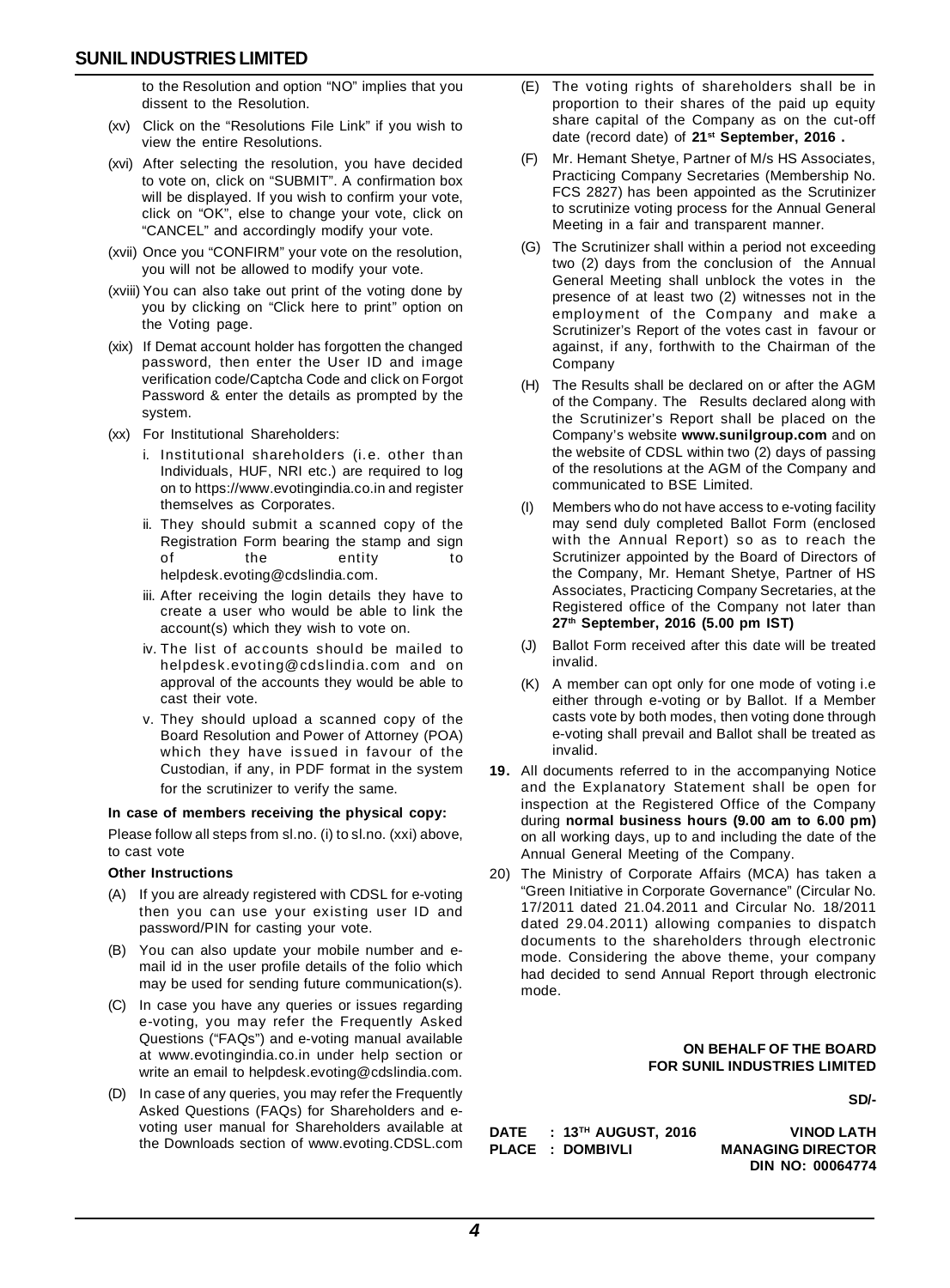## **Route Map of Annual General Meeting**



## **Landmark:** MIDC

**Distance from Dombivli Railway Station:** 2 Km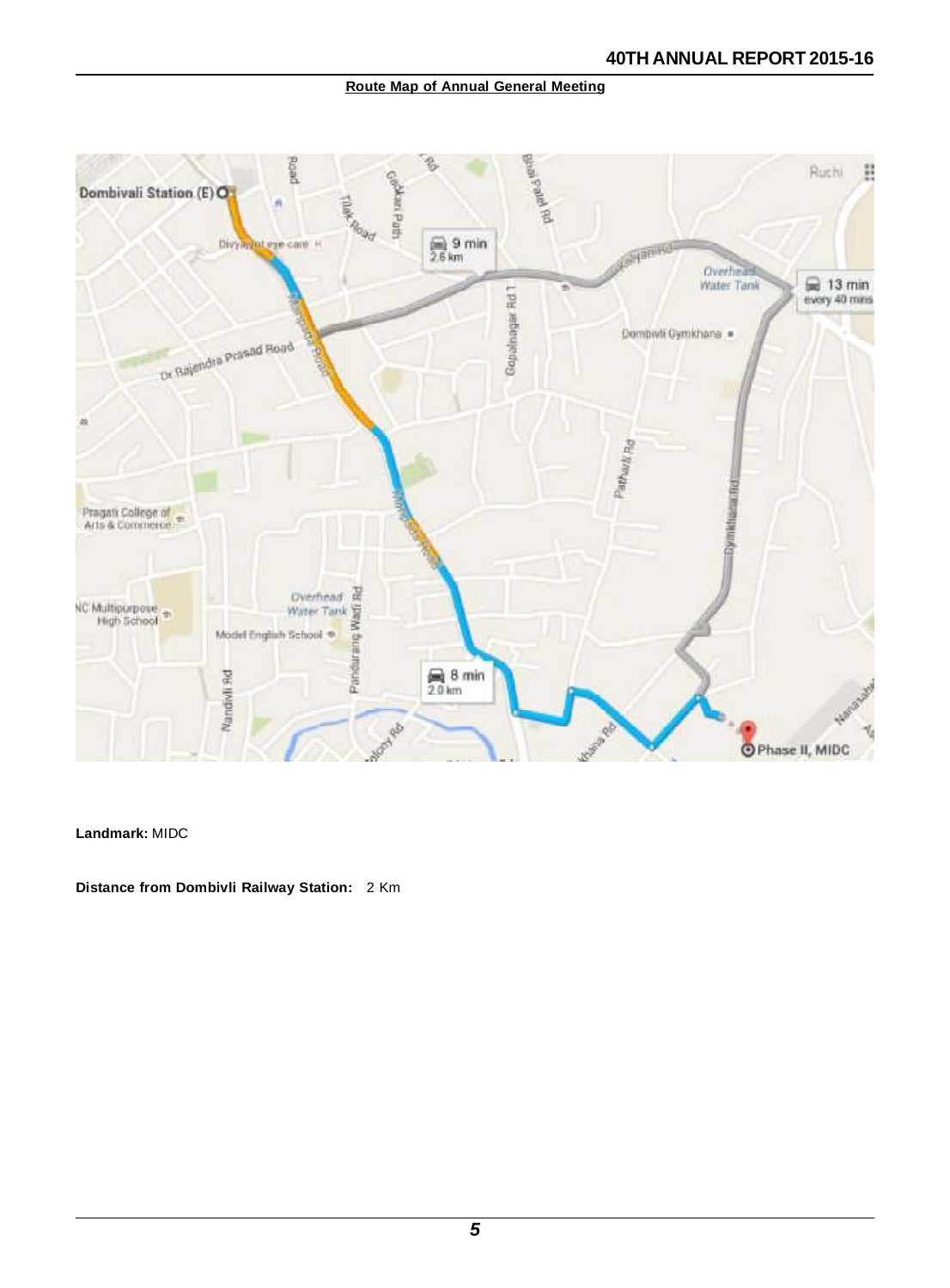## **DIRECTORS' REPORT TO THE SHAREHOLDERS**

#### To, The Members **SUNIL INDUSTRIES LIMITED DOMBIVLI**

Your Directors have great pleasure in presenting 40<sup>TH</sup> Annual Report along with the Audited Balance Sheet and Profit And Loss Account for the year ended on **31 st March, 2016**

### **1) FINANCIAL RESULTS**

The financial Results are briefly indicated below:

| <b>PARTICULARS</b>              | For the year ended on        |                              |
|---------------------------------|------------------------------|------------------------------|
|                                 | 31 <sup>st</sup> March, 2016 | 31 <sup>st</sup> March, 2015 |
| Total Income                    | 241, 19, 89, 245             | 202, 21, 38, 270             |
| <b>Total Expenditure</b>        | 237, 31, 81, 795             | 199,04,53,448                |
| Net Profit/(Loss) before Tax    | 3,88,07,450                  | 3, 16, 84, 822               |
| Provision for Tax               | 1,36,18.587                  | 1,16,98,762                  |
| Net Profit/(Loss) after Tax     | 2,51,88,863                  | 1,99,86,060                  |
| Profit/(Loss) b/f previous year | 5,69,69,319                  | 3,76,32,834                  |
| Balance c/f to Balance Sheet    | 8,21,58,182                  | 5,69,69,319                  |

**(Amt in** `**)**

### **2) TRANSFER TO RESERVES**

There are no transfers to any specific reserves during the year.

## **3) REVIEW OF OPERATIONS**

During the year ended 31<sup>st</sup> March, 2016, your Company reported total Income of ` 241,19,89,245 in comparison to ` 202,21,38,270 in previous year resulting to an increase of 38,98,50,975. The Net Profit after tax Increased to ` 2,51,88,863 as compared to ` 1,99,86,060 in previous year marking a increase of ` 52,02,803 due to increase in demand of product.

#### **4) DIVIDEND**

In order to conserve the reserves, your Company do not recommend dividend for the financial year 2015-16.

#### **5) FUTURE PROSPECTS**

The future for the Indian textile industry looks promising, buoyed by both strong domestic consumption as well as export demand. With consumerism and disposable income on the rise, the retail sector has experienced a rapid growth in the past decade with the entry of several international players into the Indian market. The organised apparel segment is expected to grow at a Compound Annual Growth Rate (CAGR) of more than 13 per cent over a 10-year period.

#### **6) THE CHANGE IN THE NATURE OF BUSINESS, IF ANY;**

There is no change in the nature of business of the Company.

### **7) TRANSFER OF UNCLAIMED DIVIDEND TO INVESTOR EDUCTION AND PROTECTION FUND.**

The provisions of Section 125(2) of the Companies Act, 2013 do not apply as there was no dividend declared and paid last year.

#### **8) CONSERVATION OF ENERGY-TECHNOLOGY ABSORPTION & FOREIGN EXCHANGE ETC**.

The information pertaining to conservation of energy, technology absorption, Foreign exchange Earnings and outgo as required under Section 134 (3)(m) of the Companies Act, 2013 read with Rule 8(3) of the Companies (Accounts) Rules, 2014 is Annexure A to Director's Report.

#### **9) STATEMENT CONCERNING DEVELOPMENT AND IMPLEMENTATION OF RISK MANAGEMENT POLICY OF THE COMPANY**

The Company has in place a mechanism to identify, assess, monitor and mitigate various risks to key business objectives. Major risks identified by the businesses and functions are systematically addressed and also discussed at the meetings of the Audit Committee and the Board of Directors of the Company.

The Company's internal control systems are commensurate with the nature of its business and the size and complexity of its operations. These are routinely tested and certified by Statutory as well as Internal Auditors. Significant audit observations and follow up actions thereon are reported to the Audit Committee.

#### **10) INTERNAL CONTROL SYSTEM**

The Company's internal controls system has been established on values of integrity and operational excellence and it supports the vision of the Company "To be the most sustainable and competitive Company in our industry". The Company's internal control systems are commensurate with the nature of its business and the size and complexity of its operations. These are routinely tested and certified by Statutory as well as Internal Auditors. Significant audit observations and follow up actions thereon are reported to the Audit Committee

#### **11) DETAILS OF POLICY DEVELOPED AND IMPLEMENTED BY THE COMPANY ON ITS CORPORATE SOCIAL RESPONSIBILITY INITIATIVES**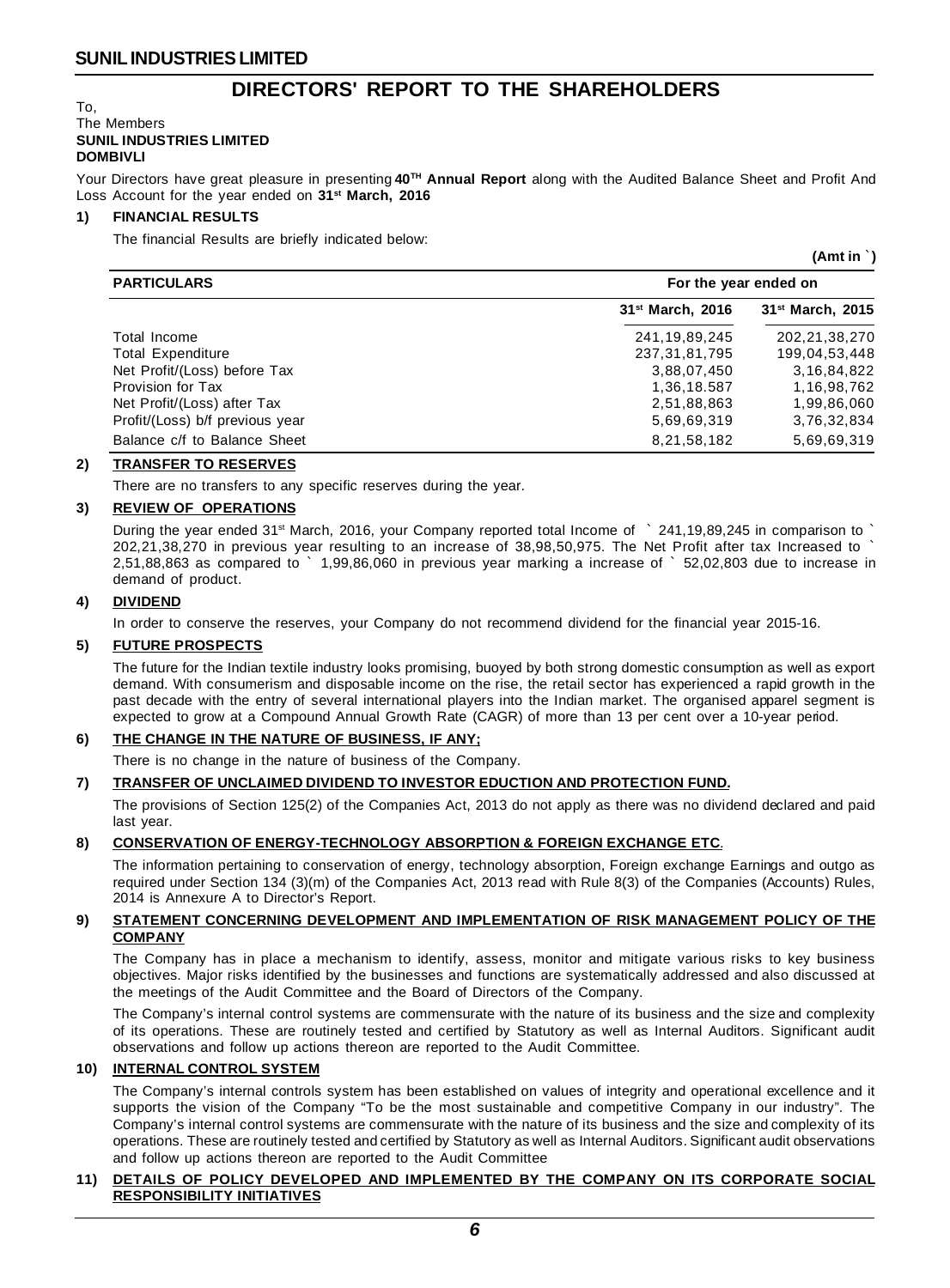The Company is not required to constitute a Corporate Social Responsibility Committee as it does not fall within purview of Section 135 of the Companies Act, 2013 and hence it is not required to formulate policy on corporate social responsibility.

#### **12) PARTICULARS OF LOANS, GUARANTEES OR INVESTMENTS MADE UNDER SECTION 186 OF THE COMPANIES ACT, 2013**

The particulars of investment made under Section 186 of the Companies Act, 2013 have been disclosed in the financial statements in Note 11 of the Financial Statement.

The particulars of loans made under Section 186 of the Companies Act, 2013 have been disclosed in the financial statements in Note 12 and Note 16 of the Financial Statement.

The Company has not given any loans or given any guarantees.

#### **13) PARTICULARS OF CONTRACTS OR ARRANGEMENTS MADE WITH RELATED PARTIES**

All the related party transactions are entered on arm's length basis, in the ordinary course of business and are in compliance with the applicable provisions of the Companies Act, 2013 and the Listing Regulations. There are no materially significant related party transactions made by the Company with Promoters, Directors or Key Managerial Personnel etc. which may have potential conflict with the interest of the Company at large or which warrants the approval of the shareholders. Accordingly, transactions are being reported in Form AOC-2 i.e Annexure B in terms of Section 134 of the Act read with Rule 8 of the Companies (Accounts) Rules, 2014. However, the details of the transactions with Related Party are provided in the Company's financial statements in accordance with the Accounting Standards.

All Related Party Transactions are presented to the Audit Committee and the Board. Omnibus approval is obtained for the transactions which are foreseen and repetitive in nature. A statement of all related party transactions is presented before the Audit Committee on a quarterly basis, specifying the nature, value and terms and conditions of the transactions.

The Related Party Transactions Policy as approved by the Board is uploaded on the Company's website at www.sunilgroup.com

#### **14) POLICY ON SEXUAL HARASSMENT OF WOMEN AT WORKPLACE:**

The Company has zero tolerance towards sexual harassment at the workplace and towards this end, has adopted a policy in line with the provisions of Sexual Harassment of Women at Workplace (Prevention, Prohibition and Redressal) Act, 2013 and the Rules thereunder. All employees (permanent, contractual, temporary, trainees) are covered under the said policy. An Internal Complaints Committee has also been set up to redress complaints received on sexual harassment. During the financial year under review, the Company has not received any complaints of sexual harassment from any of the women employees of the Company.

#### **15) EXPLANATION OR COMMENTS ON QUALIFICATIONS, RESERVATIONS OR ADVERSE REMARKS OR DISCLAIMERS MADE BY THE AUDITORS AND THE PRACTICING COMPANY SECRETARY IN THEIR REPORTS**

The auditors' report does not contain any qualifications, reservations or adverse remarks, but secretarial Audit Report contains one qualification of appointment of Company Secretary, the Company is in process of finding a suitable candidate for the said post. The Report of the secretarial auditor in MR-3 is given as an annexure which forms part of this report.

#### **16) ANNUAL RETURN**

The extracts of Annual Return pursuant to the provisions of Section 92 read with Rule 12 of the Companies (Management and Administration) Rules, 2014 is furnished as Annexure C to Director's Report,

#### **17) NUMBER OF BOARD MEETINGS CONDUCTED DURING THE YEAR UNDER REVIEW**

During the financial year, the Board had met four times on 30<sup>th</sup> May, 2015; 14<sup>th</sup> August, 2015; 05<sup>th</sup> November, 2015 and 12<sup>th</sup> February, 2016.

#### **18) DIRECTORS RESPONSIBILITY STATEMENT**

In terms of Section 134(5) of the Companies Act, 2013 The Board of Directors of the Company hereby confirm:

- (i) That in the preparation of the annual accounts, the applicable accounting standards have been followed and there has been no material departure.
- (ii) That the selected accounting policies were applied consistently and the Directors made judgments and estimates that are reasonable and prudent so as to give a true and fair view of the state of affairs of the Company as at March 31, 2016, and that of the profit of the Company for the year ended on that date.
- (iii) That proper and sufficient care has been taken for the maintenance of adequate accounting records in accordance with the provisions of the Companies Act, 2013, for safeguarding the assets of the Company and for preventing and detecting fraud and other irregularities.
- (iv) That the annual accounts have been prepared on a going concern basis.
- (v) The Board has laid down internal financial controls to be followed by the company and that such internal financial controls are adequate and were operating effectively.-
- (vi) The directors have devised proper systems to ensure compliance with the provisions of all applicable laws and that such systems were adequate and operating effectively.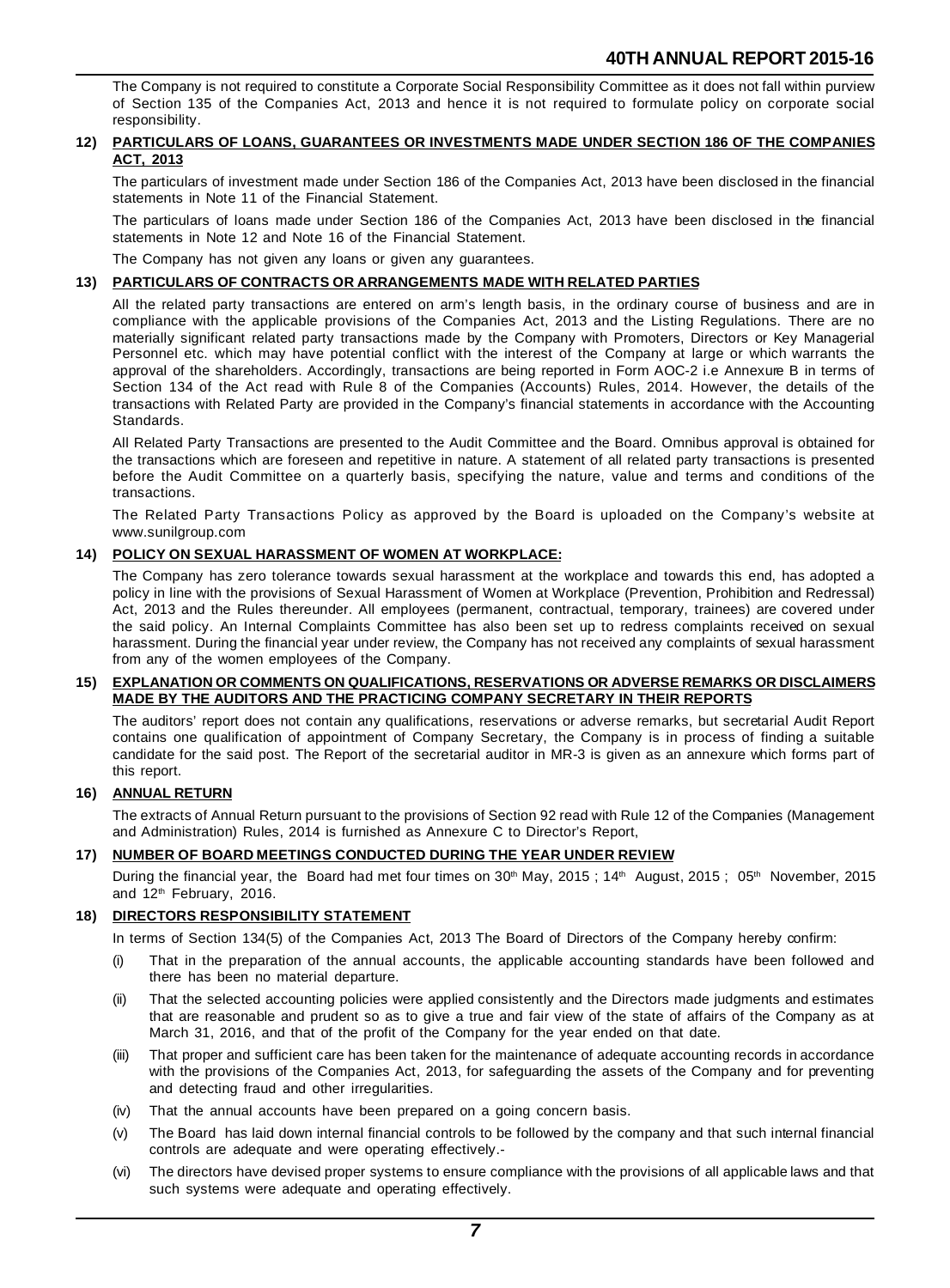## **19) DEPOSITS**

The Company has neither accepted nor renewed any deposits during the year under review

#### **20) PARTICULARS OF EMPLOYEES AND REMUNERATION**

The information required under section 197 of the Act read with rule 5(1) of the Companies (Appointment and Remuneration of Managerial Personnel) Rules, 2014 are given below:

#### **a. The ratio of the remuneration of each director to the median remuneration of the employees of the Company for the financial year:**

| Name of the directors      | <b>Ratio to median Remuneration</b> |
|----------------------------|-------------------------------------|
|                            | Non-executive directors             |
| Mr. Rohit Gadia            | Nil                                 |
| Mr. Mohd. Igbal            | Nil                                 |
| Mrs. Alka Gopal Bajaj      | Nil                                 |
| Mrs. Shruti Saraf          | Nil                                 |
| <b>Executive directors</b> |                                     |
| Mr. Vinod Lath             | 4.00                                |
| Mr. Pradeep Roongta        | 4.00                                |
| Mr. Ramesh Khanna          | 3.10                                |

**b. The percentage increase in remuneration of each director, chief executive officer, chief financial officer, company secretary in the financial year:**

| Directors, Chief Executive Officer, Chief Financial Officer<br>and Company Secretary | % increase in remuneration<br>in the financial year |
|--------------------------------------------------------------------------------------|-----------------------------------------------------|
| IMr. Rohit Gadia                                                                     | Nil                                                 |
| Mr. Mohd. Iqbal                                                                      | Nil                                                 |
| Mrs. Alka Gopal Bajaj                                                                | Nil                                                 |
| # Mrs. Shruti Saraf                                                                  | Nil                                                 |
| IMr. Vinod Lath                                                                      | Nil                                                 |
| Mr. Pradeep Roongta                                                                  | Nil                                                 |
| IMr. Ramesh Khanna                                                                   | Nil                                                 |

# Mrs. Shruti Saraf Appointed as Additional Independent Director on 27th May,2016 hen.

- **c. The percentage increase in the median remuneration of employees in the financial year: 8 %**
- **d. The number of permanent employees on the rolls of Company: 35**
- **e. The explanation on the relationship between average increase in remuneration and Company Perfromance:**

On an average, employees received an annual increase of **8 %**

The increase in remuneration is in line with the market trends prevalent in the Economy. In order to ensure that remuneration reflects Company performance, the performance pay is also linked to organisation performance, apart from an individual's performance.

#### **f. Comparison of the remuneration of the key managerial personnel against the performance of the Company:**

| Aggregate remuneration of key managerial personnel (KMP) in FY 16 | 1664280    |
|-------------------------------------------------------------------|------------|
| Revenue                                                           | 2405760705 |
| Remuneration of KMPs (as a % of revenue)                          | $0.07\%$   |
| Profit before Tax (PBT)                                           | 38807450   |
| Remuneration of KMP (as a % of PBT)                               | 4.28%      |

**g. Variations in the market capitalisation of the Company, price earnings ratio as at the closing date of the current financial year and previous financial year:**

| <b>Particulars</b>    | March 31, 2016 | March 31, 2015 | % Change |
|-----------------------|----------------|----------------|----------|
| Market Capitalisation | 8.85.86.240    | 5.85.67.680    | 51.25%   |
| Price Earnings Ratio  | 3.52           | 2.93           | 20.14%   |

**h. Percentage increase over decrease in the market quotations of the shares of the Company in comparison to the rate at which the Company came out with the last public offer:**

| Particulars        | March<br>2016<br>31 | IPC   | Change<br>%     |
|--------------------|---------------------|-------|-----------------|
| Market Price (BSE) | $\overline{1}$<br>ີ | 30.00 | 67%<br>ົ<br>- 1 |

**i. Average percentile increase already made in the salaries of employees other than the managerial personnel in the last financial year and its comparison with the percentile increase in the managerial remuneration and justification thereof and point out if there are any exceptional circumstances for increase in the managerial remuneration:**

The average annual increase was around  $8\%$ 

There was no Increase in the managerial remuneration for the relevant year.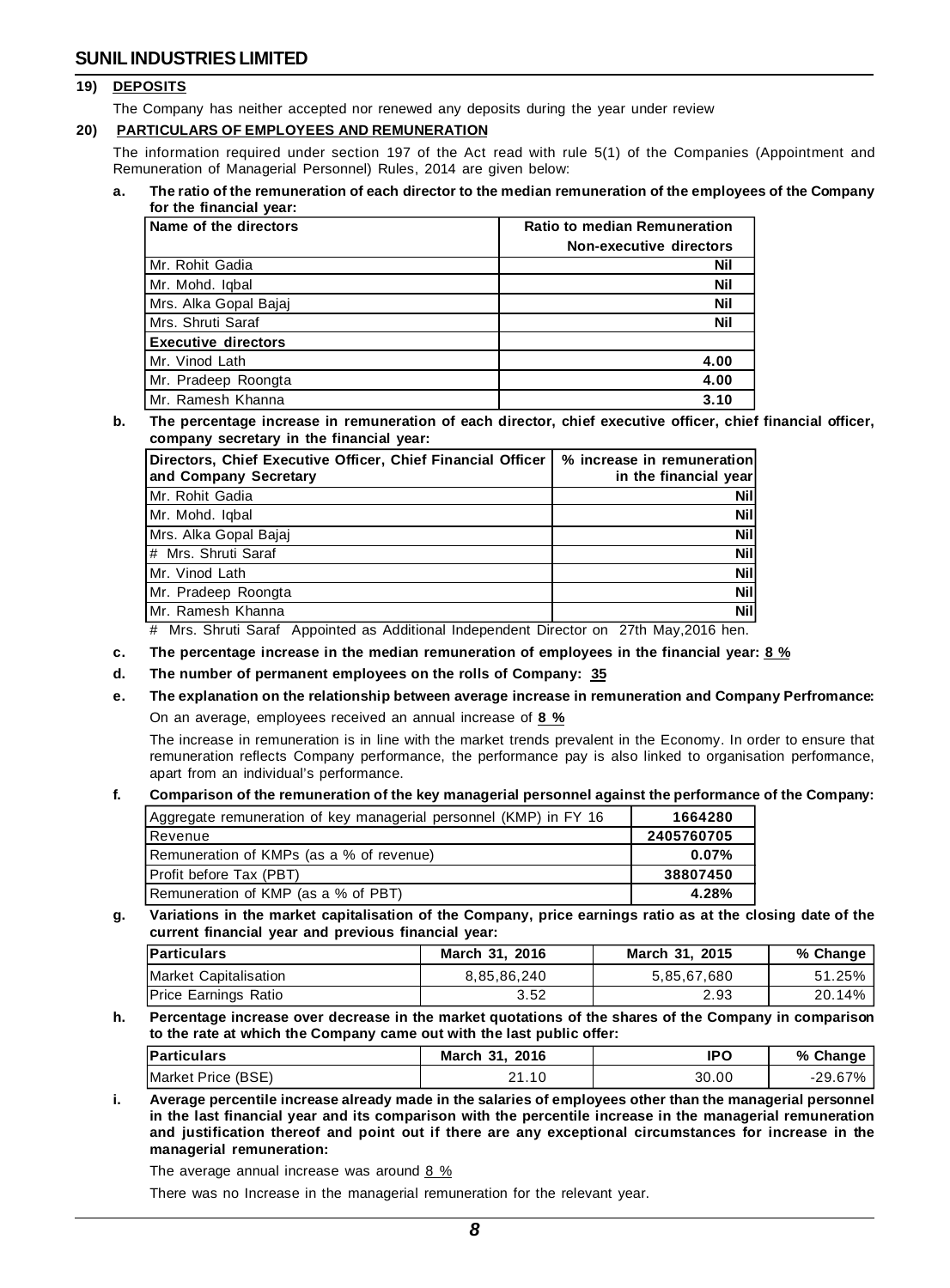## **40TH ANNUAL REPORT 2015-16**

| Comparison of each remuneration of the key managerial personnel against the performance of the Company: |                     |                             |                       |  |
|---------------------------------------------------------------------------------------------------------|---------------------|-----------------------------|-----------------------|--|
|                                                                                                         | Mr. Vinod Lath      | Mr. Pradeep Roongta         | Mr. Ramesh Khanna     |  |
|                                                                                                         | (Managing Director) | (Whole-Time Director & CFO) | (Whole-Time Director) |  |
| Remuneration in FY 2016                                                                                 | 600000              | 600000                      | 464280                |  |
| Revenue: 2405760705                                                                                     |                     |                             |                       |  |
| Remuneration as % of revenue                                                                            | 0.02                | 0.02                        | 0.02                  |  |
| Profit before Tax (PBT): 38807450                                                                       |                     |                             |                       |  |
| Remuneration                                                                                            | 1.55                | 1.55                        | 1.20                  |  |

**k. The key parameters for any variable component of remuneration availed by the directors:** There are no variable components of remuneration provided to the Directors

I. The ratio of the remuneration of the highest paid director to that of the employees who are not directors but **receive remuneration in excess of the highest paid director during the year:**

## **None**

### **m. Affirmation that the remuneration is as per the remuneration policy of the Company:**

The Nomination and Remuneration Committee of the Company has affirmed at its meeting held on February 12, 2016 that the remuneration is as per the remuneration policy of the Company. The policy is available on the company's website: www.sunilgroup.com.

**n. The statement containing particulars of employees as required under section 197(12) of the Act read with Rule 5(2) of the Companies (Appointment and Remuneration of Managerial Personnel) Rules, 2014. In terms of section 136 of the Act, the said annexure is open for inspection at the Registered Office of the Company. Any shareholder interested in obtaining a copy of the same may write to the Compliance Officer.**

### **21) DIRECTORS**

Mrs. Alka Gopal Bajaj, resigned from the office of Directorship with effect from 30 th April, 2016. Your Directors place their appreciation for the work done by her during her tenure.

Mrs. Shruti Saraf was inducted as an Additional Director on the Board of the Company on27th May, 2016 pursuant to the provisions of sections 149, 150, 152 read with Schedule IV and all other applicable provisions of the Companies Act, 2013 and the Companies (Appointment and Qualification of Directors) Rules, 2014. She would hold office till the conclusion of ensuing Annual General Meeting. Company has received a notice in writing under Section 160 of the Companies Act, 2013 from a member proposing her candidature to appoint as an Independent Director of the Company to hold office for 5 consecutive years commencing from 27<sup>th</sup> May, 2016 to 26<sup>th</sup> May, 2021.Your Directors hereby recommends her appointment as Independent Women Director of the Company and resolution for her appointment is put forward for your approval.

Mr. Pradeep Roongta is liable to retire by rotation in this Annual General Meeting and being eligible he has offered himself for reappointment as Director.

The Company has received notice in writing from member along with requisite fee proposing candidature of Mrs. Shruti Saraf as Director of the Company. Your Directors recommend their appointment.

#### 2**2) ATTRIBUTES, QUALIFICATIONS & INDEPENDENCE OF DIRECTORS ,THEIR APPOINTMENT AND REMUNERATION**

The Nomination & Remuneration Committee of Directors have approved a Policy for Selection, Appointment and Remuneration of Directors which inter-alia requires that composition of remuneration is reasonable and sufficient to attract, retain and motivate Directors, KMP and senior management employees and the Directors appointed shall be of high integrity with relevant expertise and experience so as to have diverse Board and The Policy also lays down the positive attributes/ criteria while recommending the candidature for the appointment as Director.

## 2**3) DECLARATION OF INDEPENDENT DIRECTORS**

The Independent Directors have submitted their disclosures to the Board that they fulfill all the requirements as stipulated in Section 149(7) of the Companies Act, 2013 so as to qualify themselves to be appointed as Independent Directors under the provisions of the Companies Act, 2013 and the relevant rules.

#### 2**4) FAMILIARISATION PROGRAMME FOR INDEPENDENT DIRECTORS**

The familiarization programme aims to provide Independent Directors with the pharmaceutical industry scenario, the socio-economic environment in which the Company operates, the business model, the operational and financial performance of the Company, significant developments so as to enable them to take well informed decisions in a timely manner. The familiarization programme also seeks to update the Directors on the roles, responsibilities, rights and duties under the Act and other statutes. The policy on Company's familiarization programme for Independent Directors is posted on Company's website at www.sunilgroup.com

#### 2**5) STATUTORY AUDITORS**

M/s V. K Beswal & Associates, Chartered Accountants, Mumbai registered with the Institute of Chartered Accountants of India vide firm registration no 101083W were appointed as Statutory Auditors at their Annual General Meeting held on 27th September, 2014 for the period of three (3) years. i.e for the Annual General Meeting to be held in year 2017 subject to ratification at each Annual General Meeting. The Company has received letter from them to the effect that their appointment, if made, would be within the prescribed limits under Section 141(3)(g) of the Companies Act, 2013 and that they are not disqualified from appointment.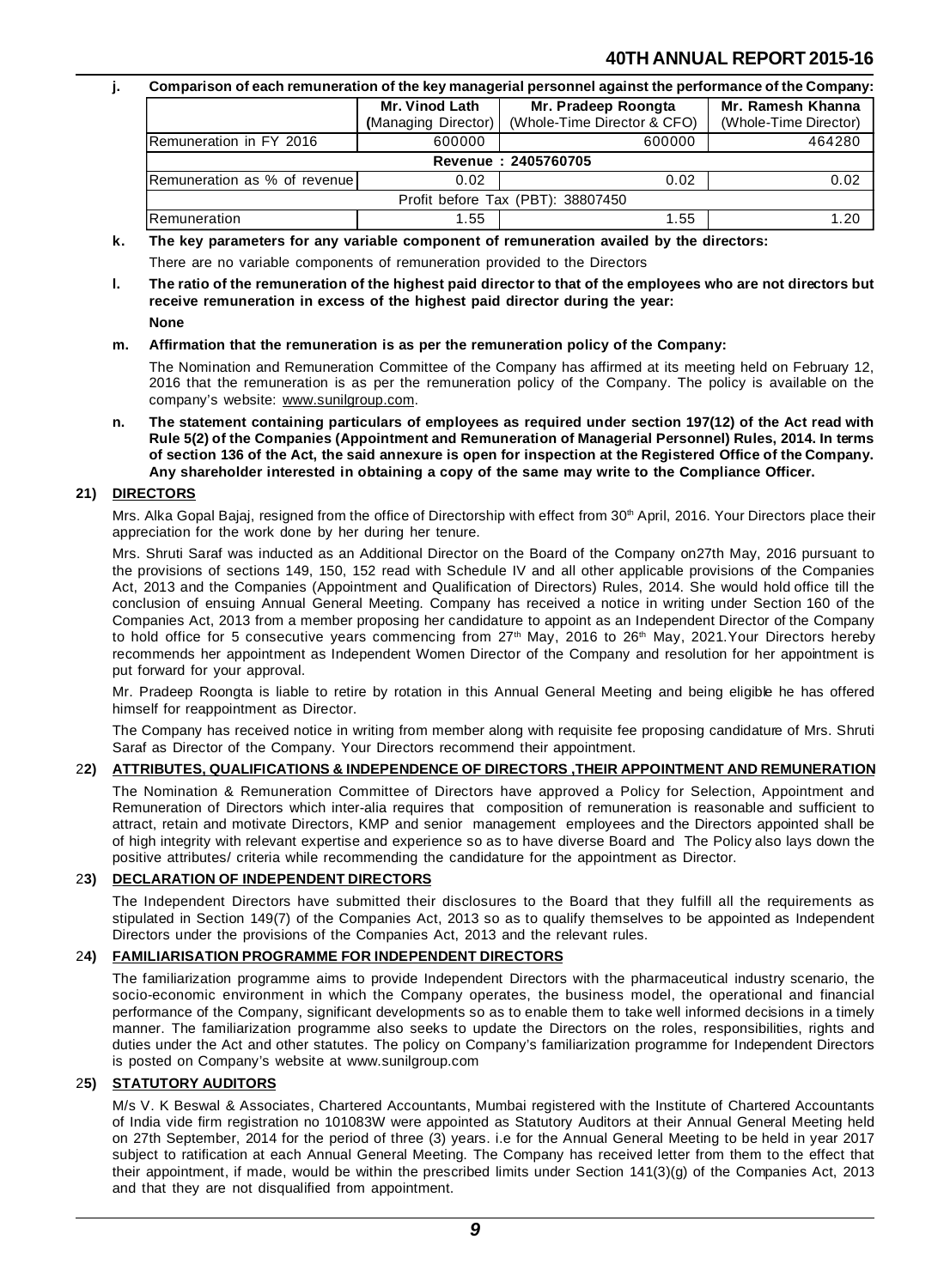The resolution for ratification of his appointment is put forward for your approval in the ensuing Annual General Meeting.

### 2**6) COST AUDITOR**

M/s Shanker Chaudhary & Co, Cost Accountant are appointed as Cost Accountants in compliance of Section 148(1) read with Section 139 of the Companies Act, 2013 to audit Cost records maintained by the Company for the financial year ended 31<sup>st</sup> March, 2017. The resolution for ratification of remuneration paid to them is put forward for your approval in compliance of Section 148 read with Companies (Audit and Auditors) Rules, 2014.

#### 2**7) INTERNAL AUDITORS**

The company has appointed M/s. P R Agarwal & Awasthi, Chartered Accountants, Mumbai, as internal auditor of the company for financial year 2016-17.

#### 2**8) SECRETARIAL AUDITOR**

The Company has appointed Mr. Hemant Shetye Partner of M/s HS Associates, Company Secretaries, as Secretarial Auditors of the Company to carry out the Secretarial Audit for the Financial Year 2016-17 and to issue Secretarial Audit Report as per the prescribed format under rules in terms of Section 204(1) of the Companies Act, 2013 and Rule 9 of the Companies (Appointment and Remuneration of Managerial Personnel) Rules, 2014. Their report is appended to this report as Annexure D to Director's Report.

#### 2**9) MANAGEMENT'S DISCUSSION AND ANALYSIS REPORT**

The Management's Discussion and Analysis Report for the year under review, as stipulated under regulation 34 (3) and Part B of schedule V of the SEBI (Listing Obligation and Disclosure Requirement) Regulation 2015, is annexed to this Annual Report

### **30) CORPORATE GOVERNANCE**

The Company is committed towards maintaining the highest standards of Corporate Governance and adhering to the Corporate Governance requirements as set out by Securities and Exchange Board of India. The Report on Corporate Governance as stipulated under regulation 34 (3) and Part C of schedule V of the SEBI (Listing Obligation and Disclosure Requirement) Regulation 2015 forms part of the Annual Report. The Certificate from the practicing Company Secretary confirming compliance with the conditions of Corporate Governance as stipulated under regulation 34 (3) and Part E of schedule V of the SEBI (Listing Obligation and Disclosure Requirement) Regulation 2015 is also published in this Annual Report

### **31) SUBSIDIARY JOINT VENTURES AND ASSOCIATE COMPANIES**

The company does not have any subsidiary, joint venture or associate company and therefore provision with respect to Section 129 of the Companies Act, 2013 are not applicable to the Company.

#### **32) REPORT ON CORPORATE GOVERNANCE**

Report on Corporate Governance prepared by HS Associates, Company Secretaries, is annexed hereto as Annexure E.

### **33) DISCLOSURE OF COMPOSITION OF AUDIT COMMITTEE AND PROVIDING VIGIL MECHANISM**

The Audit Committee consists of the following members

- Mr. Rohit Gadia- Chairman
- Mr. Mohd Iqbal- Member
- Mr. Pradeep Roongta- Member

The above composition of the Audit Committee consists of independent directors, viz., Mr. Rohit Gadia and Mr. Mohd Iqbal who form the majority.

The Company has established a vigil mechanism policy to oversee, the genuine concerns expressed by the employees and other Directors. The Company has also provided adequate safeguards against victimization of employees and Directors who express their concerns. The Company has also provided direct access to chairman of Audit committee on reporting issues concerning the interests of co-employees and the Company. The Vigil Mechanism Policy is available at the website of the company: www.sunilgroup.com

#### **34) ANNUAL EVALUATION BY THE BOARD**

In compliance with the Companies Act, 2013, and Regulation 17 of the Listing Regulations, the performance evaluation of the Board and its Committees were carried out during the year under review. More details on the same are given in the Corporate Governance Report.

#### **35) MATERIAL CHANGES AND COMMITMENTS, IF ANY, AFFECTING THE FINANCIAL POSITION OF THE COMPANY WHICH HAVE OCCURRED BETWEEN THE END OF THE FINANCIAL YEAR OF THE COMPANY TO WHICH THE FINANCIAL STATEMENTS RELATE AND THE DATE OF THE REPORT**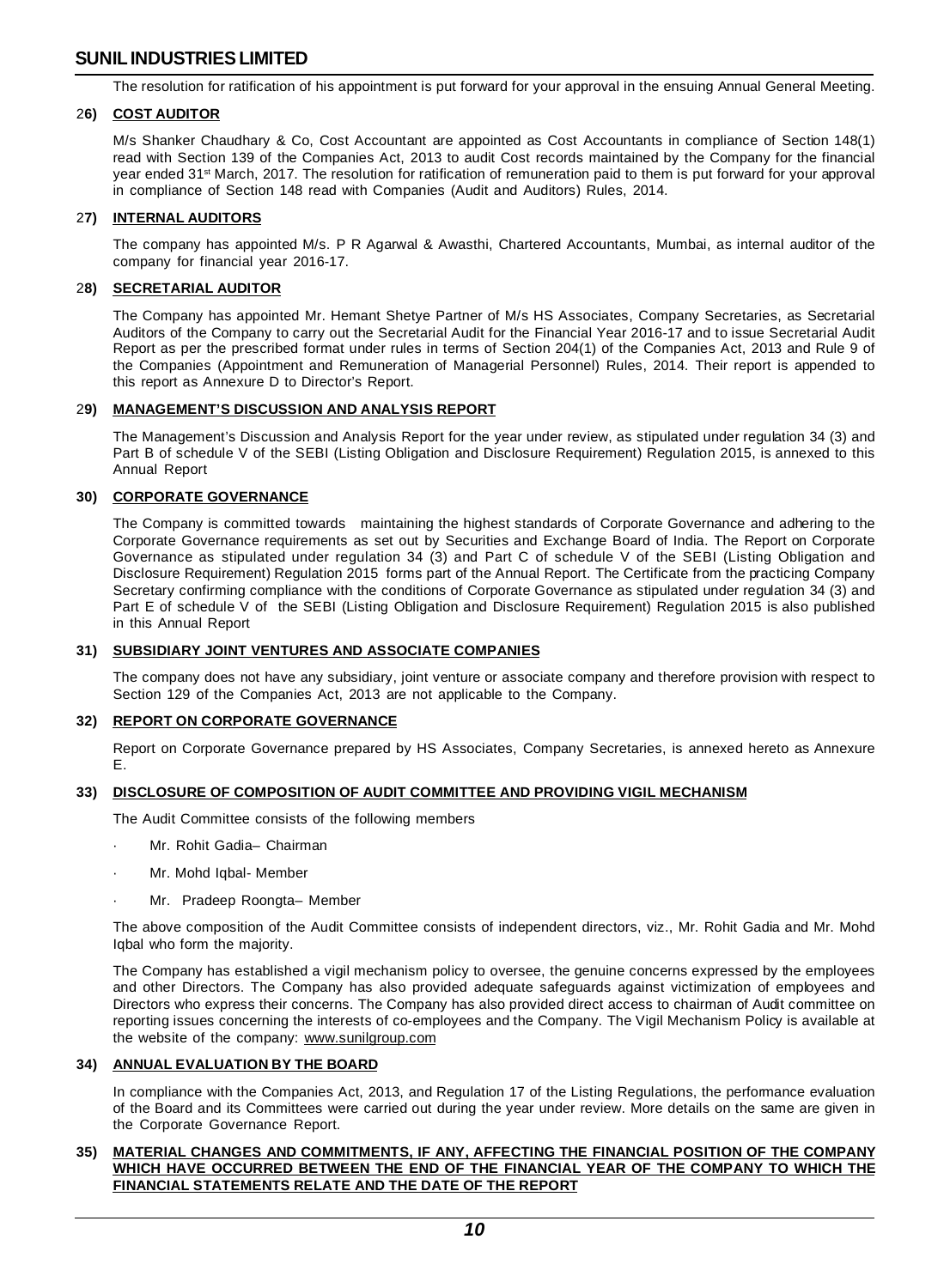There have being no material changes and commitments affecting the financial position of the Company occurred during the financial year.

#### **36) THE DETAILS OF SIGNIFICANT AND MATERIAL ORDERS PASSED BY THE REGULATORS OR COURTS OR TRIBUNALS IMPACTING THE GOING CONCERN STATUS AND COMPANY'S OPERATIONS IN FUTURE**

During the year there has been no significant material orders passed by the Regulators or Courts or Tribunals impacting the going concern status and company's operations in future

#### **37) COMMITTEES OF THE BOARD**

During the year, in accordance with the Companies Act, 2013, the Board constituted some of the Committees.

There are currently three Committees of the Board, as follows:

- · Audit Committee
- · Nomination and Remuneration Committee
- Stakeholders' Relationship Committee

Details of all the Committees along with their charters, composition and meetings held during the year, are provided in the "Report on Corporate Governance", a part of this Annual Report in Annexure

#### **38) POLICIES**

The Company seeks to Promote Highest levels of ethical standards in the normal business transaction guided by the value system. The SEBI (Listing Obligations and Disclosure Requirements) Regulations 2015, mandates formulation of certain policies for Listed Companies. The Policies are reviewed periodically by the Board and are updated based on the need and compliance as per the applicable laws and rules and amended from time to time. The policies are available on the website of the Company at www.sunilgroup.com

#### **39) OTHER DISCLOSURES**

The company does not have any Employees Stock Option Scheme in force and hence particulars are not furnished, as the same are not applicable.

Pursuant to Regulation 27 of (Listing Obligation and Disclosure Requirements), Regulations 2015, report on Corporate Governance is given in Annexure E

#### **40) CAUTIONARY STATEMENT**

Statements in the Board's Report and the Management Discussion & Analysis describing the Company's objectives, expectations or forecasts may be forward looking within the meaning of applicable securities laws and regulations. Actual results may differ materially from those expressed in the statement. Important factors that could influence the Company's operation include global and domestic demand and supply conditions affecting selling prices of Raw Materials, Finished Goods, input availability and prices, changes in government regulations, tax laws, economic developments within and outside the country and other various other factors.

#### **41) ACKNOWLDEGEMENTS**

Your Company wishes to sincerely thank all the customers, commercial banks, financial institution, creditors etc. for their continuing support and co-operation.

Your Directors express their appreciation for the dedicated and sincere services rendered by the employees of the company and also sincerely thank the shareholders for the confidence reposed by them in the company and from the continued support and co-operation extended by them

> **ON BEHALF OF THE BOARD FOR SUNIL INDUSTRIES LIMITED**

> > **SD/-**

**DATE : 13 TH AUGUST, 2016 VINOD LATH PLACE : DOMBIVLI MANAGING DIRECTOR & CHAIRMAN DIN NO: 00064774**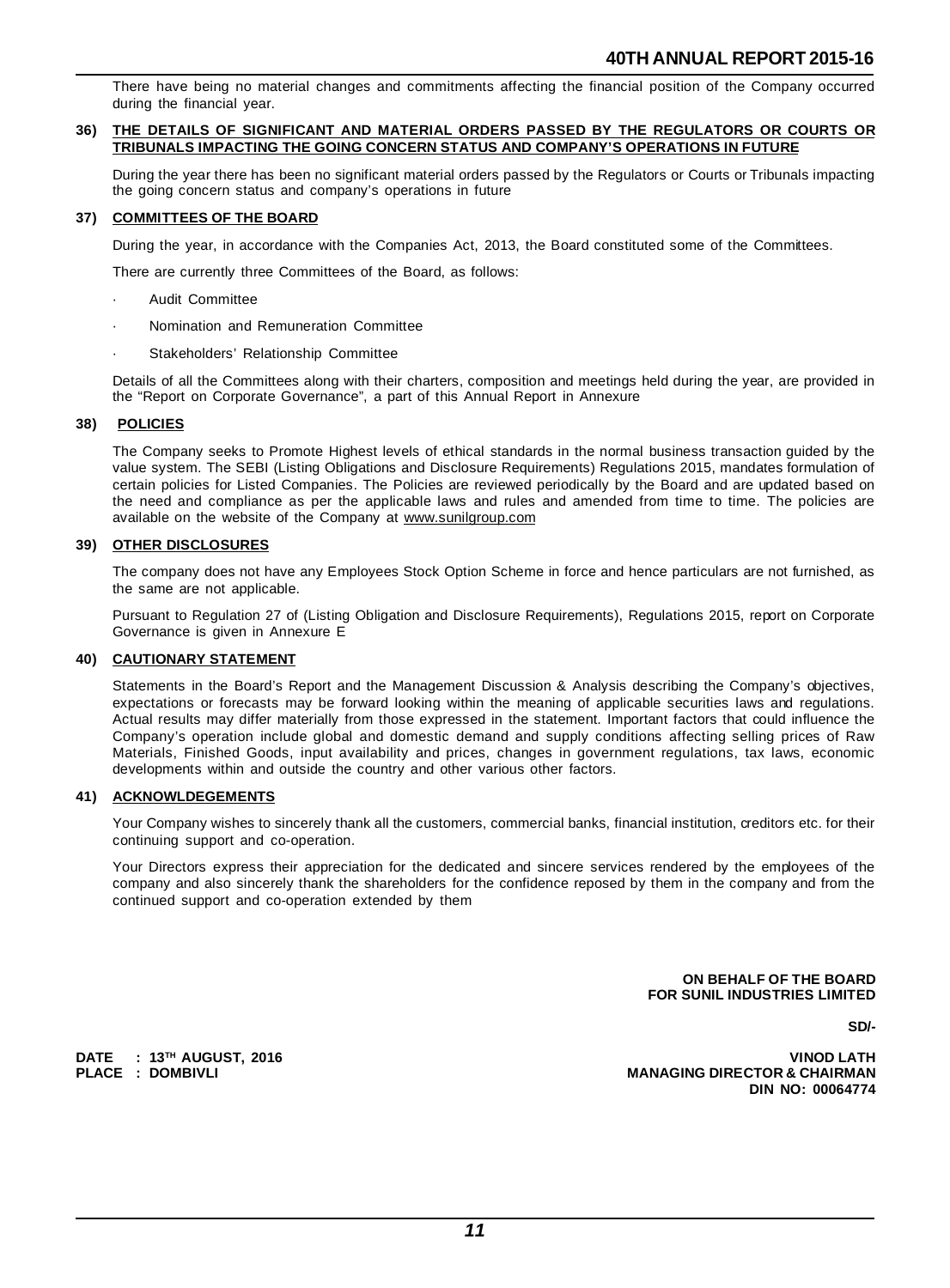### **ANNEXURE-"A" TO THE DIRECTORS' REPORT FOR THE YEAR ENDED 31 ST MARCH 2016**

Information pursuant to the Companies (Accounts) Rules, 2014

#### **(A) CONSERVATION OF ENERGY:**

In line with the company's commitment towards conservation of energy, all units continue with their endeavor to make more efficient use of energy through improved operational and maintenance practices. The measures taken in this direction at the units are as under:

- Replaced inefficient motors with energy efficient motors;
- Installed power factor capacitor banks to save energy;
- Heat recovery from CRP hot water to boiler feed;
- Increase in temperature of feed water for saving on coal consumption in boilers;
- Shades were covered by installing Natural ventilation equipment;
- Made use of waste water generated by cooling coil moisture;
- Trimming of impellers to save on power consumption in chilled water pumps;
- **(B) TECHNOLOGY ABSORBTION** : Regarding Research and development and technology absorption is not enclosed due to the fact that there is at present no scope for R&D and absorbing any new technology in view of type of product which is accepted by the customers. However, your company shall certainly go for it in future if any new development in technology takes place.
- **(C) RESEARCH AND DEVELOPMENT :** Regarding Research and development and technology absorption is not enclosed due to the fact that there is at present no scope for R&D and absorbing any new technology in view of type of product which is accepted by the customers. However, your company shall certainly go for it in future if any new development in technology takes place.
- **(D) FOREIGN EXCHANGE EARNINGS AND OUTGO :** The Foreign Exchange earned in terms of actual inflows during the year and the Foreign Exchange outgo during the year in terms of actual out flows are as under

| <b>Particulars</b>          | 31/03/2016 | 31/03/2015 |
|-----------------------------|------------|------------|
|                             | ` in Lakhs | in Lakhs   |
| Foreign exchange Earnings   |            |            |
| (FOB Value of Exports)      |            |            |
| Foreign Exchange outgo:     |            |            |
| Stores Imported (CIF Value) | 14,51,000  | 14.81.000  |
| Foreign travel              |            | 10,59,000  |

## **ANNEXURE B TO THE DIRECTORS' REPORT**

**FORM NO. AOC - 2**

**[**Pursuant to clause (h) of sub-section (3) of section 134 of the Companies Act, 2013 and Rule 8(2) of the Companies(Accounts) Rules, 2014]

#### **Form for disclosure of particulars of contracts / arrangements entered into by Sunil Industries Limited with the related parties referred to in sub-section (1) of section 188 of the Companies Act, 2013 including certain arms-length transactions under third proviso thereto.**

|    | Details of contracts or arrangements or transactions not at arm's length basis:                                             |                                                                                                                   |                            |                            |                        |  |  |  |
|----|-----------------------------------------------------------------------------------------------------------------------------|-------------------------------------------------------------------------------------------------------------------|----------------------------|----------------------------|------------------------|--|--|--|
|    | (a)                                                                                                                         | Name(s) of the related party and nature of relationship                                                           |                            |                            | <b>NIL</b>             |  |  |  |
|    | (b)                                                                                                                         | Nature of contracts/arrangements/transactions                                                                     |                            |                            |                        |  |  |  |
|    | (c)                                                                                                                         | Duration of the contracts / arrangements/transactions                                                             |                            |                            |                        |  |  |  |
|    | (d)                                                                                                                         | Salient terms of the contracts or arrangements or transactions including                                          |                            |                            |                        |  |  |  |
|    |                                                                                                                             | the value, if any<br>Justification for entering into such contracts or arrangements or transactions               |                            |                            |                        |  |  |  |
|    | (e)                                                                                                                         |                                                                                                                   |                            |                            |                        |  |  |  |
|    | (f)                                                                                                                         |                                                                                                                   |                            |                            |                        |  |  |  |
|    | (g)                                                                                                                         | Amount paid as advances, if any                                                                                   |                            |                            |                        |  |  |  |
|    | Date on which the special resolution was passed in general meeting as required<br>(h)<br>under first proviso to section 188 |                                                                                                                   |                            |                            |                        |  |  |  |
| 2. | Details of material contracts or arrangement or transactions at arm's length basis                                          |                                                                                                                   |                            |                            |                        |  |  |  |
|    | (a)                                                                                                                         | <b>RAREFAB</b><br>Name(s) of the related party<br>and nature of relationship<br><b>TEXTILES</b><br><b>PVT LTD</b> |                            | VANDANA<br><b>TEXTILES</b> |                        |  |  |  |
|    | (b)                                                                                                                         | Nature of contracts/arrangements/<br>transactions                                                                 | Purchase of<br>Goods       |                            | Leasing of<br>Property |  |  |  |
|    | (c)                                                                                                                         | Duration of the contracts /<br>arrangements/transactions                                                          | 12 months                  |                            | 12 Months              |  |  |  |
|    | (d)                                                                                                                         | Salient terms of the contracts or<br>arrangements or transactions<br>including the value, if any                  | 43,41,000 p.a              | 6,05,000 p.a               |                        |  |  |  |
|    | (e)                                                                                                                         | Date(s) of approval by the Board, if any:                                                                         | 30 <sup>th</sup> May, 2015 |                            | 30th May, 2015         |  |  |  |
|    | (f)                                                                                                                         | Amount paid as advances, if any                                                                                   | <b>NIL</b>                 |                            | <b>NIL</b>             |  |  |  |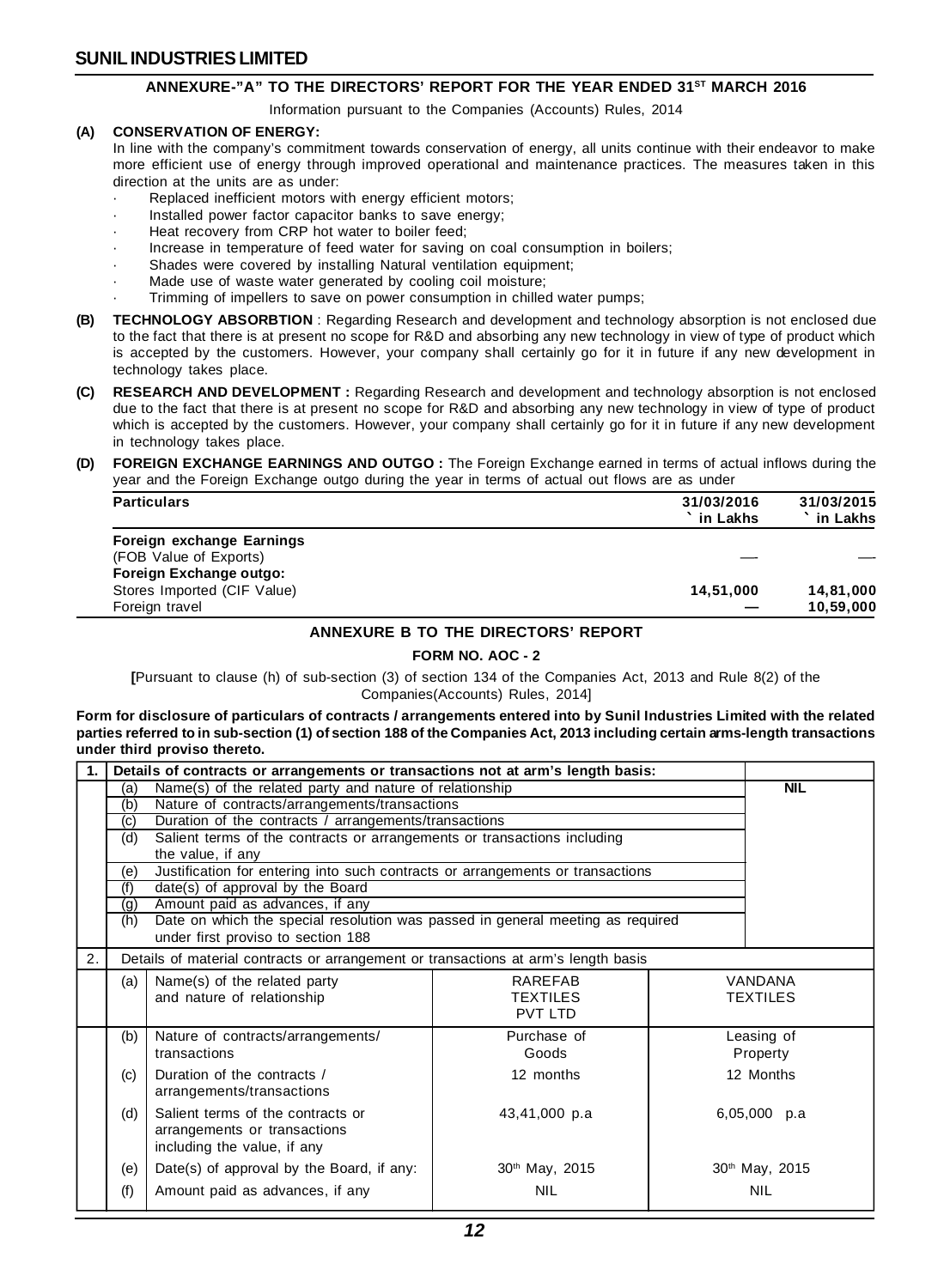## **ANNEXURE C TO THE DIRECTOR'S REPORT**

## **FORM NO. MGT - 9**

## **EXTRACT OF ANNUAL RETURN**

## **as on the financial year ended 31.03.2016**

## **[Pursuant to Section 92(3) of the Companies Act, 2013, and Rule 12(1) of the Companies (Management and Administration) Rules, 2014]**

### **I. REGISTRATION AND OTHER DETAILS:**

| l i          | <b>CIN</b>                                                                   | L99999MH1976PLC019331                                                                                                                              |
|--------------|------------------------------------------------------------------------------|----------------------------------------------------------------------------------------------------------------------------------------------------|
| ii.          | <b>Registration Date</b>                                                     | 19/11/1976                                                                                                                                         |
| iii          | Name of the Company                                                          | SUNIL INDUSTRIES LIMITED                                                                                                                           |
| iv           | Category/Sub-Category of the Company                                         | Public Company                                                                                                                                     |
| $\mathbf{v}$ | Whether listed Company (Yes/No)                                              | Yes                                                                                                                                                |
| vi           | Address of the Registered Office and<br>contact details                      | D/8, M.I.D.C., Phase II, Manpada Road,<br>Dombivli (East), Thane - 421203<br>Tel: 0251-2870749, Fax - 0251-2870749,<br>Email - info@sunilgroup.com |
| vii          | Name, Address and Contact details of<br>Registrar and Transfer Agent, if any | Link Intime India Private Limited<br>C-13, Pannalal Silk Mills Compound,<br>L.B.S. Marg, Bhandup, Mumbai - 400078.                                 |

## **II. PRINCIPAL BUSINESS ACTIVITIES OF THE COMPANY**

All the business activities contributing 10% or more of the total turnover of the company shall be stated:-

| l Sr. | Name and Description of main<br>No. products/ services | NIC Code of the<br>Product | % to total turnover<br>of the Company |
|-------|--------------------------------------------------------|----------------------------|---------------------------------------|
|       | Preparation and spinning of textile fibres             | 1311                       | 4.56%                                 |
| 2.    | Weaving of textiles Yarn                               | 1312                       | 23.23%                                |
| 3.    | Finishing of textiles (Bleaching)                      | 1313                       | 52.08%                                |

## **III. PARTICULARS OF HOLDING, SUBSIDIARY AND ASSOCIATE COMPANIES -**

| Sr.<br>No. l   | Name and Address of<br>the Company | CIN/<br>GLN | Holding/<br>Subsidiary/<br>of the Company | % of<br><b>Shares</b><br>held | Applicable<br><b>Section</b> |  |  |
|----------------|------------------------------------|-------------|-------------------------------------------|-------------------------------|------------------------------|--|--|
| NOT APPLICABLE |                                    |             |                                           |                               |                              |  |  |

## **IV. SHAREHOLDING PATTERN (Equity Share Capital Breakup as percentage of Total Equity)**

## i) Category-wise Share Holding:

|     | Category of<br><b>Shareholders</b> |          | No. of Shares held at the | beginning of the year |                                  | No. of Shares held at the<br>end of the year |              |              |                                | %<br>Change           |
|-----|------------------------------------|----------|---------------------------|-----------------------|----------------------------------|----------------------------------------------|--------------|--------------|--------------------------------|-----------------------|
|     |                                    | Demat    | Physical                  | Total                 | $%$ of<br>Total<br><b>Shares</b> | Demat                                        | Physical     | Total        | % of<br>Total<br><b>Shares</b> | during<br>the<br>year |
| Α.  | <b>Promoters</b>                   |          |                           |                       |                                  |                                              |              |              |                                |                       |
| (1) | Indian                             |          |                           |                       |                                  |                                              |              |              |                                |                       |
| a)  | Individual/ HUF                    | 995100   | 126500                    | 1121600               | 26.70                            | 1030100                                      | 83600        | 1113700      | 26.53                          | (0.70)                |
| b)  | Central Govt.                      | 0        | $\theta$                  | 0                     | $\Omega$                         | $\Omega$                                     | $\theta$     | $\Omega$     | $\Omega$                       |                       |
| c)  | State Govt(s).                     | 0        | $\Omega$                  | 0                     | $\Omega$                         | $\Omega$                                     | $\mathbf{0}$ | $\mathbf{0}$ | 0                              |                       |
| d)  | Bodies Corp.                       | 974600   | 317500                    | 1292100               | 30.76                            | 974600                                       | 317500       | 1292100      | 30.76                          |                       |
| e)  | Bank/FI                            | 0        | $\theta$                  | 0                     | $\Omega$                         | $\Omega$                                     | $\Omega$     | $\Omega$     | $\Omega$                       |                       |
| f)  | Any Other                          | $\theta$ | $\Omega$                  | 0                     | $\Omega$                         | $\Omega$                                     | $\theta$     | $\Omega$     | $\Omega$                       |                       |
|     | Sub-Total (A)(1)                   | 1969700  | 444000                    | 2413700               | 57.47                            | 2004700                                      | 401100       | 2405800      | 57.28                          | 0.33                  |
| (2) | Foreign                            | $\theta$ | $\Omega$                  | 0                     | $\theta$                         | $\Omega$                                     | $\theta$     | $\theta$     | 0                              |                       |
| a)  | NRIs-Individuals                   | $\theta$ | $\Omega$                  | $\Omega$              | $\Omega$                         | $\theta$                                     | $\mathbf{0}$ | $\theta$     | $\Omega$                       |                       |
| b)  | Other-Individuals                  | 0        | $\Omega$                  | 0                     | $\theta$                         | $\theta$                                     | $\theta$     | $\theta$     | $\Omega$                       |                       |
| c)  | Bodies Corp.                       | $\theta$ | $\Omega$                  | 0                     | $\Omega$                         | $\Omega$                                     | $\theta$     | $\theta$     | $\Omega$                       |                       |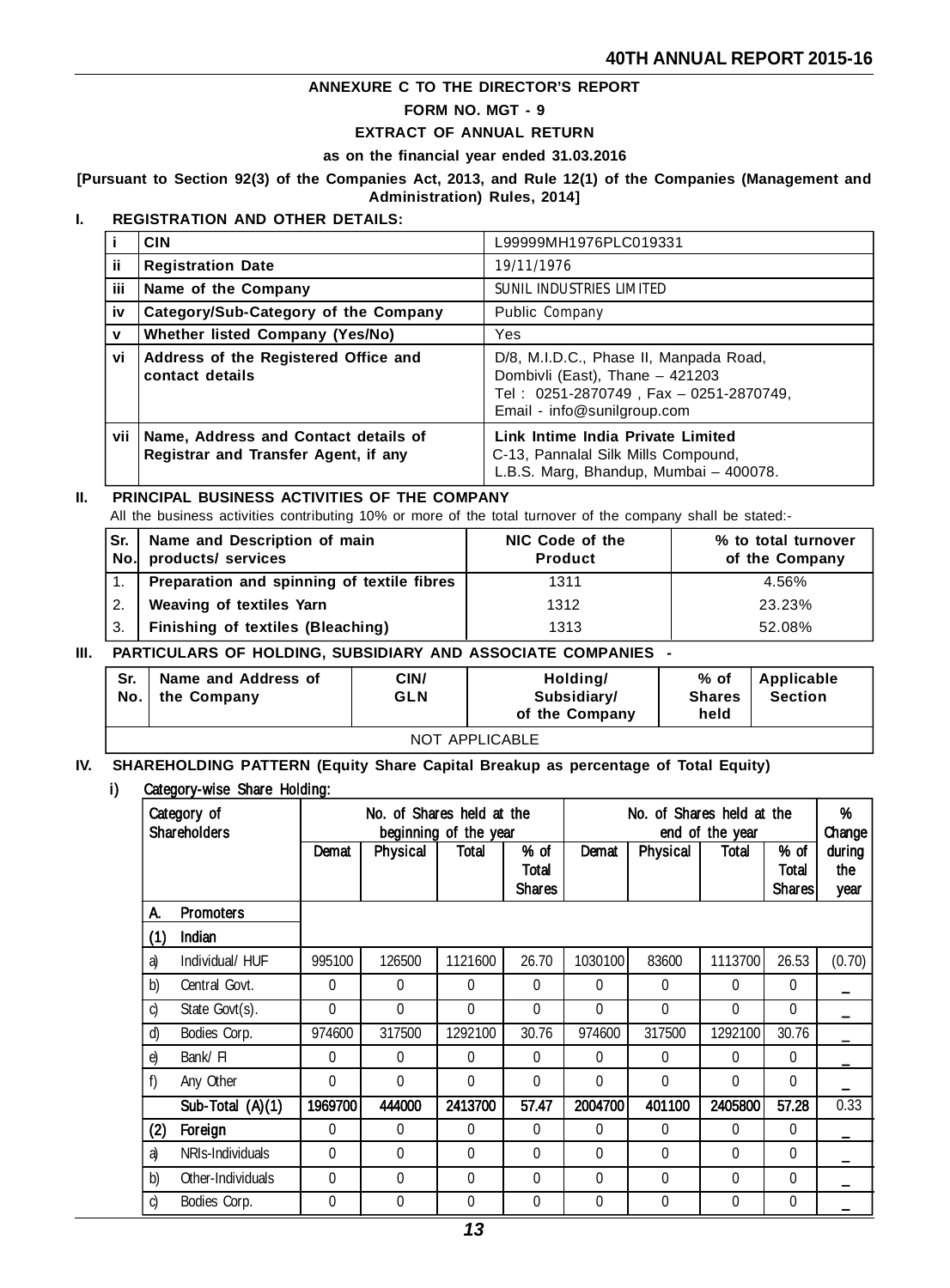| d)      | Bank/FI                                                                         | 0            | 0           | 0            | 0           | 0           | 0           | 0            | 0                |                          |
|---------|---------------------------------------------------------------------------------|--------------|-------------|--------------|-------------|-------------|-------------|--------------|------------------|--------------------------|
| e)      | Any Other                                                                       | 0            | 0           | $\mathbf 0$  | 0           | $\mathbf 0$ | $\mathbf 0$ | $\mathbf 0$  | 0                |                          |
|         | Sub-Total (A)(2)                                                                | $\mathbf 0$  | 0           | $\mathbf 0$  | $\mathbf 0$ | $\Omega$    | $\mathbf 0$ | $\mathbf{0}$ | 0                | $\overline{\phantom{0}}$ |
|         | Total shareholding of                                                           |              |             |              |             |             |             |              |                  |                          |
|         | Promoter (A)                                                                    |              |             |              |             |             |             |              |                  |                          |
|         | $(A)(1) + (A)(2)$                                                               | 1969700      | 444000      | 2413700      | 57.47       | 2004700     | 401100      | 2405800      | 57.28            | 0.33                     |
| В.      | <b>Public</b><br>Shareholding                                                   |              |             |              |             |             |             |              |                  |                          |
| 1.      | <b>Institutions</b>                                                             |              |             |              |             |             |             |              |                  |                          |
| a)      | Mutual Funds                                                                    | 0            | 4800        | 4800         | 0.11        | 0           | 4800        | 4800         | 0.11             |                          |
| b)      | Bank/FI                                                                         | $\mathbf{0}$ | 18700       | 18700        | 0.45        | 0           | 18700       | 18700        | 0.45             |                          |
| c)      | Central Govt.                                                                   | 0            | 0           | 0            | 0           | 0           | 0           | 0            | 0                |                          |
| d)      | State Govt(s).                                                                  | 0            | 0           | $\mathbf 0$  | 0           | $\mathbf 0$ | $\mathbf 0$ | $\mathbf 0$  | 0                |                          |
| e)      | Venture Capital<br>Funds                                                        | 0            | 0           | 0            | 0           | $\mathbf 0$ | 0           | 0            | 0                |                          |
| f)      | Insurance<br>Companies                                                          | 0            | 0           | 0            | 0           | 0           | 0           | 0            | 0                |                          |
| g)      | <b>FIIs</b>                                                                     | $\Omega$     | 0           | $\mathbf{0}$ | 0           | $\Omega$    | $\mathbf 0$ | $\mathbf 0$  | 0                |                          |
| h)      | Foreign Venture<br>Capital Funds                                                | 0            | 0           | 0            | 0           | 0           | 0           | 0            | 0                |                          |
| i)      | Others (specify)                                                                | 0            | $\mathbf 0$ | $\mathbf{0}$ | 0           | $\mathbf 0$ | $\mathbf 0$ | $\mathbf 0$  | $\boldsymbol{0}$ |                          |
|         | Sub-Total (B)(1)                                                                | $\mathbf 0$  | 23500       | 23500        | 0.56        | 0           | 23500       | 23500        | 0.56             |                          |
| 2.      | Non-Institutions                                                                | $\mathbf 0$  | 0           | $\mathbf{0}$ | 0           | $\Omega$    | 0           | $\mathbf 0$  | 0                |                          |
| a)      | Bodies Corp.                                                                    | 13200        | 155600      | 168800       | 4.02        | 14600       | 155500      | 170100       | 4.06             | 0.77                     |
| i)      | Indian                                                                          | 0            | 0           | $\mathbf{0}$ | 0           | 0           | 0           | 0            | 0                |                          |
| i)      | Overseas                                                                        | $\mathbf 0$  | $\mathbf 0$ | $\mathbf 0$  | 0           | $\mathbf 0$ | 0           | $\mathbf 0$  | 0                |                          |
| b)      | Individuals                                                                     | 0            | 0           | $\mathbf 0$  | 0           | $\mathbf 0$ | 0           | $\mathbf 0$  | 0                |                          |
| i)      | Individual<br>shareholders<br>holding nominal<br>share capital<br>upto ` 2 lakh | 93600        | 1022300     | 1115900      | 26.57       | 127100      | 1063200     | 1190300      | 28.34            | 6.67                     |
| ii)     | Individual<br>shareholders<br>holding nominal<br>share capital in<br>excess of  |              |             |              |             |             |             |              |                  |                          |
|         | 2 lakh                                                                          | 71600        | 150000      | 221600       | 5.28        | 31800       | 90800       | 122600       | 2.92             | (44.68)                  |
| C)      | Others (specify)                                                                | 0            | 0           | 0            | 0           | 0           | 0           | $\mathbf 0$  | 0                |                          |
| $(C-i)$ | <b>HUF</b>                                                                      | 0            | 0           | $\mathbf 0$  | $\mathbf 0$ | 33600       | $\mathbf 0$ | 33600        | 0.80             | 100                      |
|         | (c-ii) CLEARING MEMBER                                                          | 2000         | 0           | 2000         | 0.05        | 0           | $\pmb{0}$   | 0            | 0                | (100)                    |
|         | (c-iii) OFFICE BEARERS                                                          | 12300        | 0           | 12300        | 0.29        | $\mathbf 0$ | 11900       | 11900        | 0.28             | (0.03)                   |
|         | (c-iv)NON RESIDENT<br>INDIANS (REPAT<br>& NON-REPAT)                            | 242200       | $\pmb{0}$   | 242200       | 5.77        | 0           | 242200      | 242200       | 5.77             |                          |
|         | <b>Total Public</b>                                                             |              |             |              |             |             |             |              |                  |                          |
|         | shareholding (B)                                                                |              |             |              |             |             |             |              |                  |                          |
|         | $(B)(1) + (B)(2)$                                                               | 180400       | 1605900     | 1786300      | 42.53       | 207100      | 1587100     | 1794200      | 42.72            | 0.44                     |
| Α.      | Shares held by<br>Custodian for<br><b>GDRs &amp; ADRs</b>                       |              |             |              |             |             |             |              |                  |                          |
|         | <b>Grand Total</b><br>$(A+B+C)$                                                 | 2150100      | 2049900     | 4200000      | 100         | 2211800     | 1988200     | 4200000      | 100              |                          |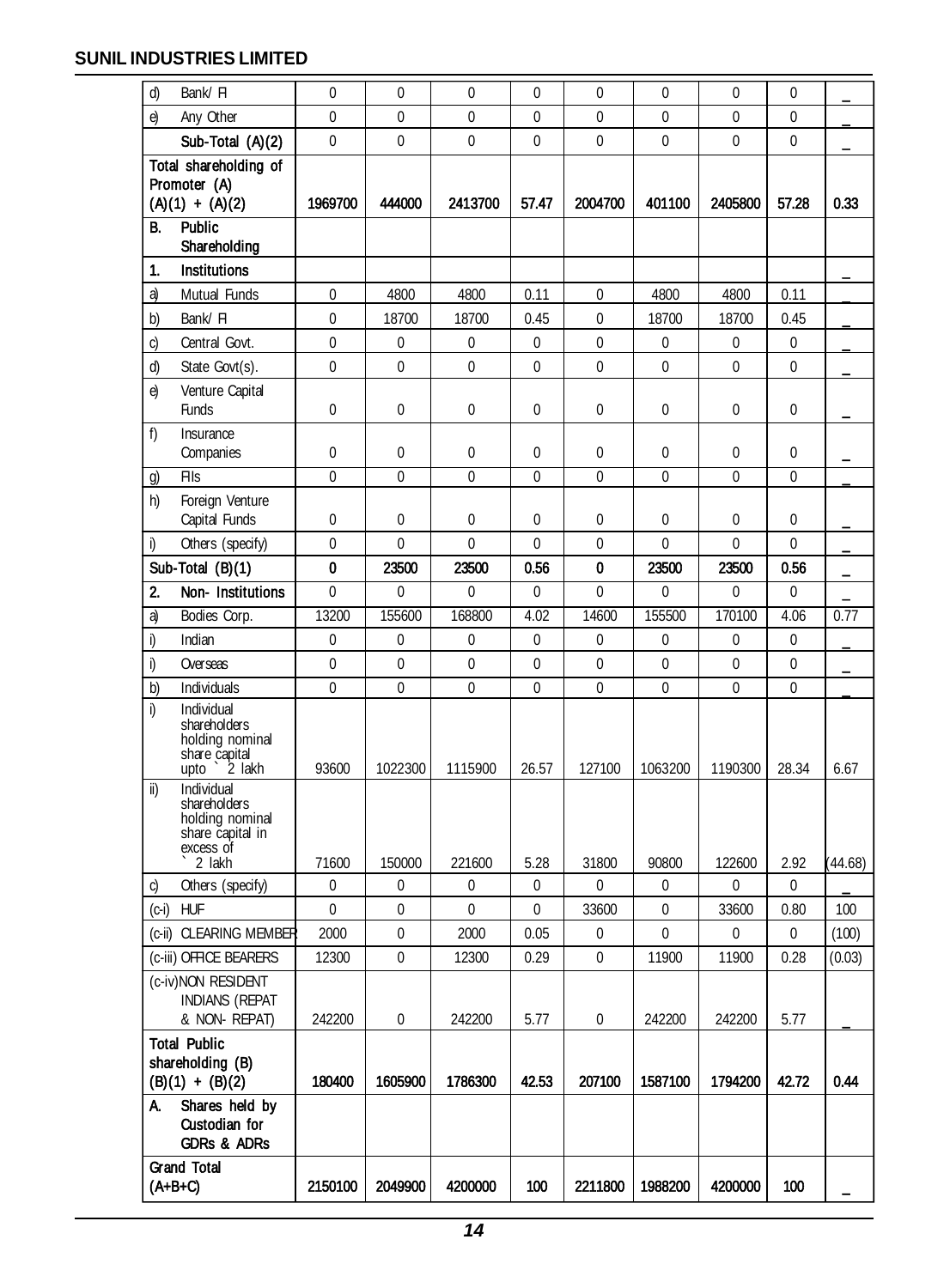| Sr              | Shareholder's Name           |                         | Shareholding at the beginning                    |                                                                          |                         | Shareholding at the                              |                                                                        |                                                         |
|-----------------|------------------------------|-------------------------|--------------------------------------------------|--------------------------------------------------------------------------|-------------------------|--------------------------------------------------|------------------------------------------------------------------------|---------------------------------------------------------|
| <b>No</b>       |                              |                         | of the year                                      |                                                                          |                         | end of the year                                  |                                                                        | %                                                       |
|                 |                              | No. of<br><b>Shares</b> | % of total<br><b>Shares</b><br>of the<br>company | $%$ of<br><b>Shares</b><br>Pledged /<br>encumbered<br>to total<br>shares | No. of<br><b>Shares</b> | % of total<br><b>Shares</b><br>of the<br>company | % of<br><b>Shares</b><br>Pledged /<br>encumbered<br>to total<br>shares | change<br>in.<br>share<br>holding<br>during<br>the year |
| 1.              | Sunil Exim Pvt Ltd           | 344900                  | 8.21                                             |                                                                          | 344900                  | 8.21                                             |                                                                        |                                                         |
| 2               | Saroj Vinod Lath             | 335200                  | 7.98                                             | ÷.                                                                       | 335200                  | 7.98                                             | $\equiv$                                                               | $\equiv$                                                |
| 3               | Rajshree Fiscal Services Ltd | 317500                  | 7.56                                             |                                                                          | 317500                  | 7.56                                             |                                                                        | $\qquad \qquad -$                                       |
| 4               | Vinod Gajanand Lath          | 274000                  | 6.52                                             |                                                                          | 343500                  | 6.52                                             |                                                                        | $\overline{a}$                                          |
| 5               | Laxmikant Lath               | 235600                  | 5.61                                             | -                                                                        | 235600                  | 5.61                                             | -                                                                      | -                                                       |
| 6               | Sunil Prints Pvt Ltd         | 204400                  | 4.87                                             | -                                                                        | 204400                  | 4.87                                             | $\overline{\phantom{0}}$                                               | $\qquad \qquad -$                                       |
| 7               | Sunil Fabrics Pvt Ltd        | 161000                  | 3.83                                             |                                                                          | 161000                  | 3.83                                             |                                                                        |                                                         |
| 8               | Sunil Synthetic Pvt Ltd      | 136100                  | 3.24                                             |                                                                          | 136100                  | 3.24                                             |                                                                        |                                                         |
| 9               | Eske-Tex India Pvt Ltd       | 128200                  | 3.05                                             | $\overline{a}$                                                           | 128200                  | 3.05                                             | $\overline{a}$                                                         | $\overline{\phantom{0}}$                                |
| 10              | Vinod Gajanand Lath HUF      | 69500                   | 1.65                                             |                                                                          | 69500                   | 1.65                                             |                                                                        |                                                         |
| 11              | Vandana Laxmikant Lath       | 54400                   | 1.30                                             |                                                                          | 54400                   | 1.30                                             |                                                                        |                                                         |
| 12              | Pradeep Roongta              | 13600                   | 0.32                                             | -                                                                        | 13600                   | 0.32                                             | -                                                                      | $\overline{\phantom{0}}$                                |
| 13              | Beena P Roongta              | 12800                   | 0.30                                             | -                                                                        | 12800                   | 0.30                                             | -                                                                      | -                                                       |
| 14              | Ratan Lath                   | 10900                   | 0.26                                             |                                                                          | 10900                   | 0.26                                             |                                                                        | $\overline{\phantom{0}}$                                |
| 15              | Leena J Salot                | 10000                   | 0.24                                             |                                                                          | 10000                   | 0.24                                             |                                                                        |                                                         |
| 16              | Ramashankar Lath             | 9600                    | 0.23                                             |                                                                          | 9600                    | 0.23                                             |                                                                        |                                                         |
| 17              | Bhavesh Hasmukhlal Mehta     | 5000                    | 0.12                                             |                                                                          | 5000                    | 0.12                                             |                                                                        |                                                         |
| 18              | Chandra kumar K Jain         | 5000                    | 0.12                                             |                                                                          | 5000                    | 0.12                                             |                                                                        |                                                         |
| 19              | Prakash Raichand Shah        | 5000                    | 0.12                                             |                                                                          | 5000                    | 0.12                                             |                                                                        |                                                         |
| 20              | Kamal Kumar Choudhary        | 4400                    | 0.10                                             |                                                                          | 4400                    | 0.10                                             |                                                                        |                                                         |
| 21              | Raj Jaisingh                 | 4400                    | 0.10                                             |                                                                          | 4400                    | 0.10                                             |                                                                        |                                                         |
| 22              | Kamaluddin Essabhai Vastani  | 4400                    | 0.10                                             |                                                                          | 4400                    | 0.10                                             |                                                                        |                                                         |
| $\overline{23}$ | Nalini P Kapoor              | 4000                    | 0.10                                             |                                                                          | 4000                    | 0.10                                             |                                                                        |                                                         |
| 24              | Deepak Lath                  | 4200                    | 0.10                                             |                                                                          | 4200                    | 0.10                                             |                                                                        | $\overline{\phantom{0}}$                                |
| 25              | Satyanarayan Khyalidutt Lath | 3200                    | 0.08                                             |                                                                          | 3200                    | 0.08                                             |                                                                        | $\overline{\phantom{0}}$                                |
| 26              | Ashok S Maheshwari           | 37600                   | 0.90                                             | -                                                                        | 37600                   | 0.90                                             | $\overline{\phantom{0}}$                                               | $\overline{\phantom{0}}$                                |
| 27              | Jagadish Kumar Sanwalka      | 2000                    | 0.05                                             | L,                                                                       | 2000                    | 0.05                                             | -                                                                      | $\overline{\phantom{0}}$                                |
| 28              | Payal P Kapoor               | 2000                    | 0.05                                             | $\equiv$                                                                 | 2000                    | 0.05                                             | $\overline{\phantom{0}}$                                               | $\overline{a}$                                          |
| 29              | Jugal kishor Tela            | 1500                    | 0.04                                             | $\overline{\phantom{0}}$                                                 | 1500                    | 0.04                                             | $\overline{\phantom{0}}$                                               | $\overline{\phantom{0}}$                                |
| 30              | Pushpadevi J Sanwalka        | 1500                    | 0.04                                             |                                                                          | 1500                    | 0.04                                             |                                                                        | $\overline{\phantom{0}}$                                |
| 31              | Vinod Dharnidharka           | 1000                    | 0.02                                             |                                                                          | 1000                    | 0.02                                             |                                                                        | $\overline{\phantom{0}}$                                |
| 32              | Jagadish Kumar Sanwalka      | 1200                    | 0.03                                             |                                                                          | 1200                    | 0.03                                             |                                                                        | -                                                       |
| 33              | Chandraprakash Singhania     | 700                     | 0.02                                             | -                                                                        | 700                     | 0.02                                             | -                                                                      | $\qquad \qquad -$                                       |
| 34              | Preeti Lath                  | 400                     | 0.01                                             | $\overline{\phantom{0}}$                                                 | 400                     | 0.01                                             | -                                                                      | $\overline{\phantom{0}}$                                |
| 35              | Jyoti Lath                   | 300                     | 0.01                                             | $\overline{a}$                                                           | 300                     | 0.01                                             | $\overline{a}$                                                         | $\overline{\phantom{0}}$                                |
| 36              | Mahesh Tibrewal              | 200<br>100              | 0.00<br>0.00                                     | -                                                                        | 200<br>100              | 0.00<br>0.00                                     | -                                                                      | -                                                       |
| 37              | Bindudevi Lath               |                         |                                                  |                                                                          | $\mathbf 0$             | $\mathbf 0$                                      |                                                                        |                                                         |
| 38              | Kirit B Mehta                | 7900                    | 0.01                                             |                                                                          |                         |                                                  | -                                                                      | (100)                                                   |
|                 | <b>TOTAL</b>                 | 2413700                 | 57.47                                            |                                                                          | 2405800                 | 57.28                                            |                                                                        | 0.33                                                    |

# of the above 2405800 shares, 7900 shares of Mr. Kirit B Mehta (Promoter) were transmitted during the year, hence consequently the overall promoter holding is reduced by the said amount of Shares.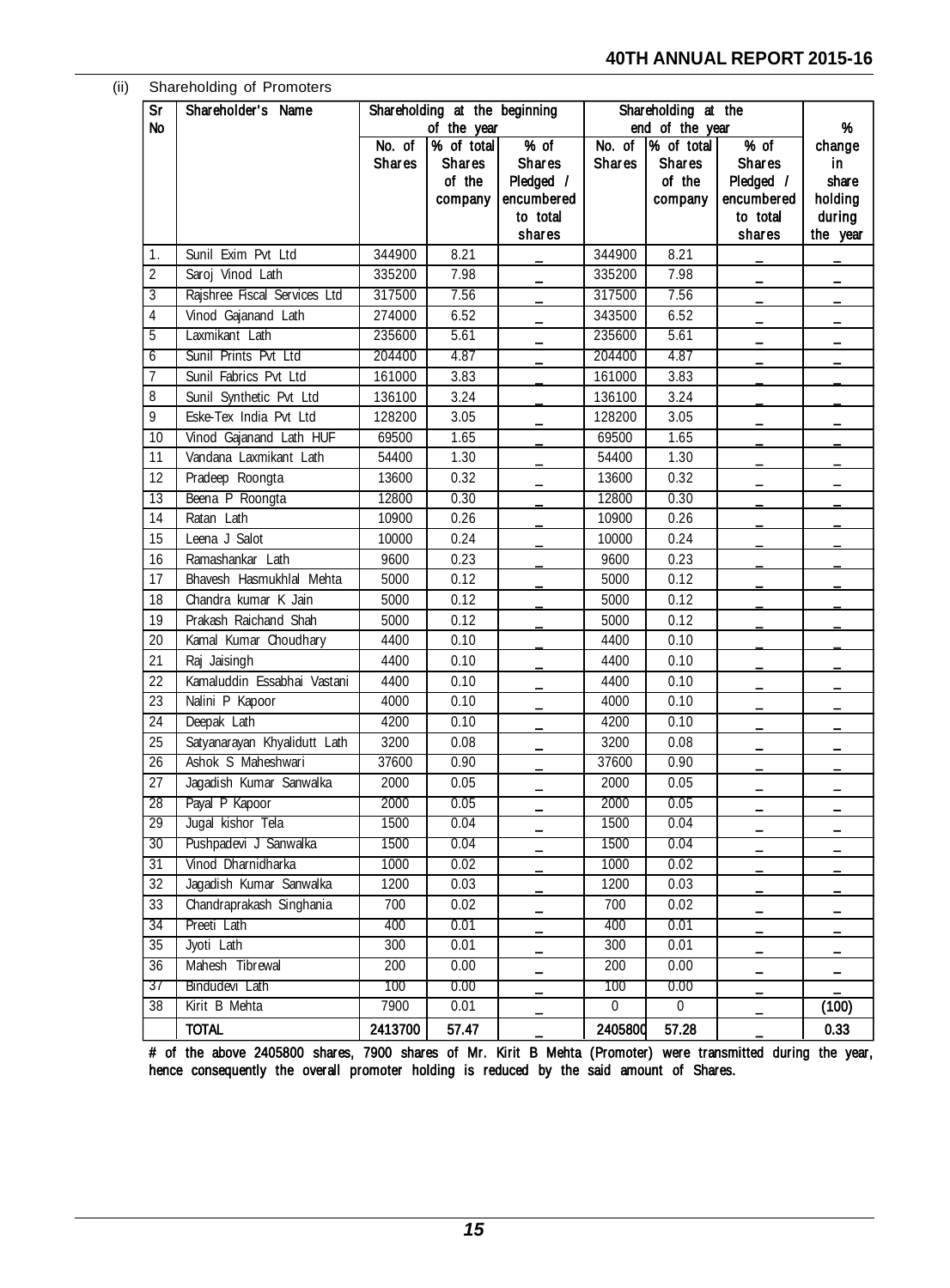| (iii) |            | Change in Promoters' Shareholding (please specify, if there is no change)                                                                                                                                                 |                                              |                                                                        |                         |                                                                                     |
|-------|------------|---------------------------------------------------------------------------------------------------------------------------------------------------------------------------------------------------------------------------|----------------------------------------------|------------------------------------------------------------------------|-------------------------|-------------------------------------------------------------------------------------|
|       | Sr.<br>No. |                                                                                                                                                                                                                           |                                              | Shareholding at the<br>beginning of the year<br>$(1^{ST}$ April, 2015) |                         | <b>Cumulative Shareholding</b><br>during the year<br>(31 <sup>st</sup> March, 2016) |
|       |            |                                                                                                                                                                                                                           | No. of<br><b>Shares</b>                      | % of total<br>Shares of<br>the company                                 | No. of<br><b>Shares</b> | % of total<br><b>Shares of</b><br>the company                                       |
|       | 1.         | <b>KIRIT B MEHTA</b>                                                                                                                                                                                                      |                                              |                                                                        |                         |                                                                                     |
|       |            | At the beginning of the year<br>Date wise Increase / Decrease in<br>Promoters Shareholding during the year<br>specifying the reasons for increase /<br>decrease (e.g. allotment / transfer /<br>bonus/ sweat equity etc): | 7900<br>7900<br>(Shares<br>Transmitted)      | 0.18<br>0.18                                                           |                         |                                                                                     |
|       |            | At the End of the year                                                                                                                                                                                                    |                                              |                                                                        | <b>NIL</b>              | <b>NIL</b>                                                                          |
| (iv)  |            | Shareholding Pattern of top ten Shareholders (other than Directors, Promoters & Holders of GDRs & ADRs):                                                                                                                  |                                              |                                                                        |                         |                                                                                     |
|       | Sr.<br>No. | <b>Top 10 Shareholders</b>                                                                                                                                                                                                |                                              | Shareholding at the<br>beginning of the year-<br>1st April, 2015       |                         | Shareholding at the<br>end of the year-<br>31 <sup>st</sup> March, 2016             |
|       |            |                                                                                                                                                                                                                           | No. of<br>shares                             | % of total<br>shares of<br>the company                                 | No. of<br>shares        | % of total<br>shares of<br>the company                                              |
|       | 1.         | Abhishek Lath                                                                                                                                                                                                             | 55800                                        | 1.33                                                                   | 55800                   | 1.33                                                                                |
|       | 2.         | Mita D Doshi                                                                                                                                                                                                              | 35000                                        | 0.83                                                                   | 35000                   | 0.83                                                                                |
|       | 3.<br>4.   | Montana Securities Ltd<br><b>Shell Securities Ltd</b>                                                                                                                                                                     | 35000<br>34900                               | 0.83<br>0.83                                                           | 35000<br>34900          | 0.83<br>0.83                                                                        |
|       | 5.         | Raj Kaushik                                                                                                                                                                                                               | 32500                                        | 0.77                                                                   | 32500                   | 0.77                                                                                |
|       | 6.         | Pawan Kaushik                                                                                                                                                                                                             | 32500                                        | 0.77                                                                   | 32500                   | 0.77                                                                                |
|       | 7.         | Aditya Vinod Kanodia                                                                                                                                                                                                      | 31700                                        | 0.75                                                                   | 31800                   | 0.75                                                                                |
|       | 8.         | Girish Gulati (HUF)                                                                                                                                                                                                       | 0                                            | 0                                                                      | 30800                   | 0.73                                                                                |
|       | 9.         | Krishnamurthy Vaidyanathan                                                                                                                                                                                                | 30500                                        | 0.72                                                                   | 30500                   | 0.72                                                                                |
|       | 10.        | Sanjay Kumar Khandelwal                                                                                                                                                                                                   | 20000                                        | 0.48                                                                   | 20000                   | 0.48                                                                                |
|       | 11.        | Chandrashekhar Bhandarkar                                                                                                                                                                                                 | 19500                                        | 0.46                                                                   | 19500                   | 0.46                                                                                |
| (v)   |            | Shareholding of Directors and Key Managerial Personnel:                                                                                                                                                                   |                                              |                                                                        |                         |                                                                                     |
|       | Sr.<br>No. | For Each of the Directors and KMP                                                                                                                                                                                         | Shareholding at the<br>beginning of the year |                                                                        |                         | Shareholding at the<br>end of the year                                              |
|       |            |                                                                                                                                                                                                                           | No. of                                       | % of total                                                             | No. of                  | % of total                                                                          |
|       |            |                                                                                                                                                                                                                           | shares                                       | shares of                                                              | shares                  | shares of                                                                           |
|       |            |                                                                                                                                                                                                                           |                                              | the company                                                            |                         | the company                                                                         |
|       | 1          | Vinod Lath                                                                                                                                                                                                                | 274000                                       | 6.52                                                                   | 274000                  | 6.52                                                                                |
|       | 2.         | Pradeep Roongta                                                                                                                                                                                                           | 13600                                        | 0.32                                                                   | 13600                   | 0.32                                                                                |
|       | 3.         | Ramesh Khanna                                                                                                                                                                                                             | Nil                                          | Nil                                                                    | Nil                     | Nil                                                                                 |
|       | 4.         | Rohit Gadia                                                                                                                                                                                                               | Nil                                          | Nil                                                                    | Nil                     | Nil                                                                                 |
|       | 5.         | Mohd Iqbal                                                                                                                                                                                                                | Nil<br>Nil                                   | Nil<br>Nil                                                             | Nil                     | Nil<br>Nil                                                                          |
|       | 6.         | Alka Gopal Bajaj                                                                                                                                                                                                          |                                              |                                                                        | Nil                     |                                                                                     |

**V. INDEBTEDNESS**

**Indebtedness of the Company including interest outstanding/accrued but not due for payment**

|                                                     | <b>Secured</b><br>Loans<br>excluding<br>deposits | <b>Unsecured</b><br>Loans | <b>Deposits</b> | Total<br><b>Indebtedness</b> |
|-----------------------------------------------------|--------------------------------------------------|---------------------------|-----------------|------------------------------|
| Indebtedness at the beginning of the financial year |                                                  |                           |                 |                              |
| <b>Principal Amount</b>                             | 59040115                                         | 90859315                  |                 | 149899430                    |
| ii)<br>Interest due but not paid                    |                                                  |                           |                 |                              |
| iii)<br>Interest accrued but not due                |                                                  |                           |                 |                              |
| Total (i+ii+iii)                                    | 59040115                                         | 90859315                  | 0               | 149899430                    |
| Change in Indebtedness during the financial year    |                                                  |                           |                 |                              |
| Addition                                            |                                                  | 53708831                  |                 | 53708831                     |
| Reduction                                           | 6564299                                          | 84568146                  |                 | 91132445                     |
| Net Change                                          | -6564299                                         | -30859315                 | 0               | -37423614                    |
| Indebtedness at the end of the financial year       |                                                  |                           |                 |                              |
| <b>Principal Amount</b>                             | 52475816                                         | 60000000                  |                 | 112475816                    |
| ii)<br>Interest due but not paid                    |                                                  |                           |                 |                              |
| iii)<br>Interest accrued but not due                |                                                  |                           |                 |                              |
| Total (i+ii+iii)                                    | 52475816                                         | 60000000                  | 0               | 112475816                    |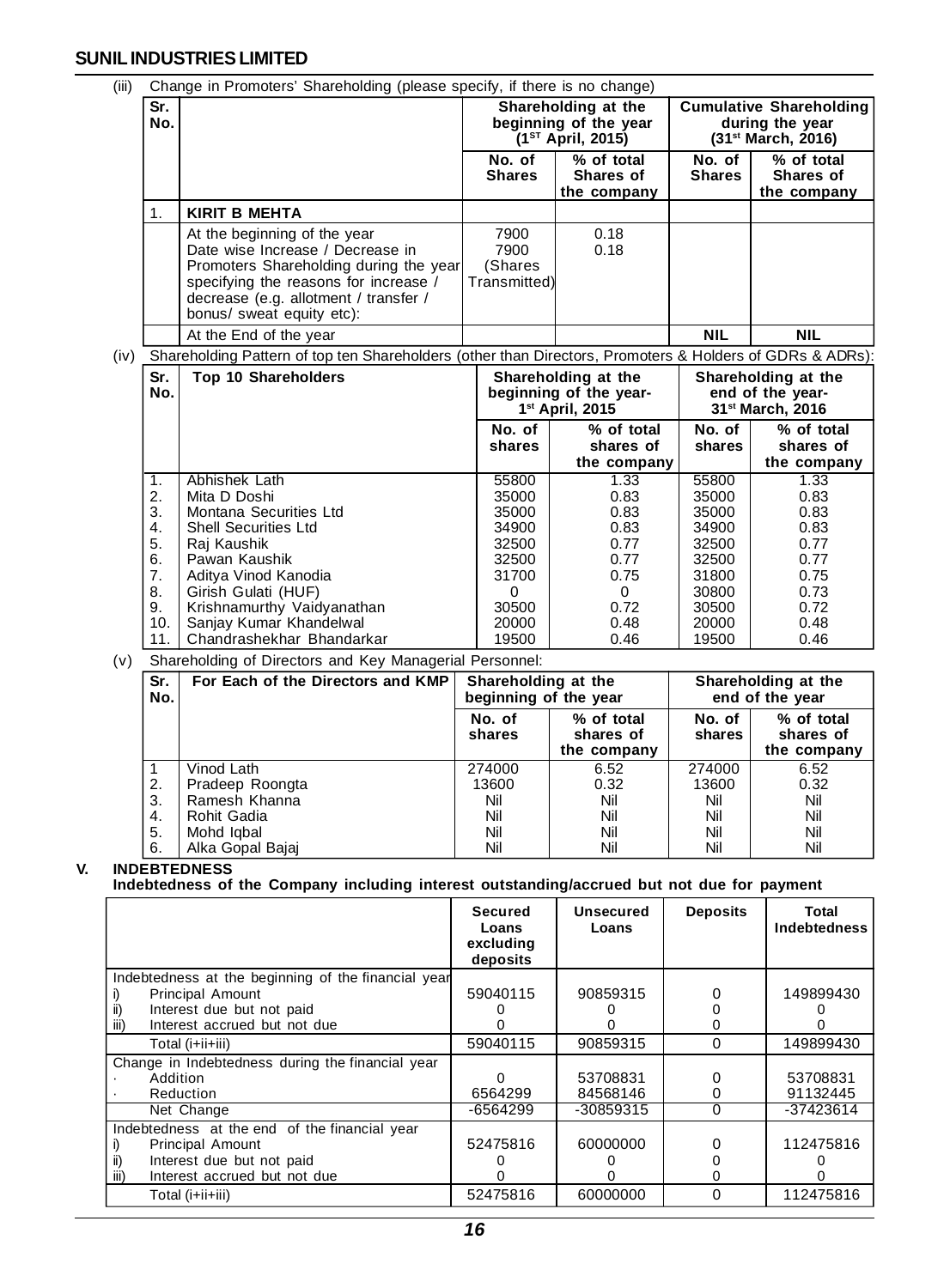## **VI. REMUNERATION OF DIRECTORS AND KEY MANAGERIAL PERSONNEL**

A. Remuneration to Managing Director, Whole-Time Directors and/or Manager:

| Sr.              | <b>Particulars of Remuneration</b>           |                 | Name of MD/WTD/Manager |                |                |
|------------------|----------------------------------------------|-----------------|------------------------|----------------|----------------|
| No.              |                                              | Vinod Lath-     | Praddep                | Ramesh         | Total          |
|                  |                                              | Managing        | Roongta-               | Khanna         | Amount         |
|                  |                                              | <b>Director</b> | Whole Time             | Whole Time     |                |
|                  |                                              |                 | Director & CFO         | Director       |                |
| 1.               | Gross Salary                                 | 600000          | 600000                 | 464280         | 1664280        |
|                  | Salary as per provisions contained in<br>(a) |                 |                        |                |                |
|                  | section 17(1) of the Income Tax Act          | 0               | 0                      | $\mathbf 0$    | 0              |
|                  | Value of perquisites u/s 17(2)<br>(b)        |                 |                        |                |                |
|                  | Income Tax Act, 1961                         | $\Omega$        | $\Omega$               | $\mathbf 0$    | $\Omega$       |
|                  | Profits in lieu of salary under<br>(c)       |                 |                        |                |                |
|                  | Section 17(3) IncomeTax Act, 1961            | 0               | 0                      | 0              | 0              |
| $\overline{2}$ . | Stock Option                                 | $\overline{0}$  | $\overline{0}$         | $\Omega$       | $\overline{0}$ |
| 3.               | <b>Sweat Equity</b>                          | $\mathbf 0$     | $\mathbf 0$            | $\Omega$       | $\mathbf 0$    |
| 4.               | Commission                                   |                 |                        |                |                |
|                  | - As % of Profit                             |                 |                        |                |                |
|                  | - Others, specify                            | $\Omega$        | $\Omega$               | $\Omega$       | $\Omega$       |
| 5.               | Others, please specify                       | $\overline{0}$  | $\Omega$               | $\overline{0}$ | $\overline{0}$ |
|                  | Total (A)                                    | 600000          | 600000                 | 464280         | 1664280        |
|                  | Ceiling as per the Act                       | 30,00,000       | 30,00,000              | 30,00,000      | 30,00,000      |

## B. Remuneration of other directors:

| Sr. | <b>Particulars of Remuneration</b>         | <b>Name of Directors</b> |             |             |        |
|-----|--------------------------------------------|--------------------------|-------------|-------------|--------|
| No. |                                            | Rohit Gadia -            | Mohd Igbal- | Alka Baja-  |        |
|     |                                            | Independent              | Independent | Additional  |        |
|     |                                            | Director                 | Director    | Independent | Total  |
|     |                                            |                          |             | Director    | Amount |
|     | Fee for attending board committee meetings | Nil                      | Nil         | Nil         | Nil    |
|     | Commission                                 | Nil                      | Nil         | Nil         | Nil    |
|     | Others, please specify                     | Nil                      | Nil         | Nil         | Nil    |
|     | Total (1)                                  | Nil                      | Nil         | Nil         | Nil    |
|     | <b>Total Managerial Remuneration</b>       | Nil                      | Nil         | Nil         | Nil    |
|     | Overall Ceiling as per the Act             | N.A                      | N.A         | N.A         | N.A    |

## **VII. PENALTIES/ PUNISHMENT/ COMPOUNDING OF OFFENCES**

| <b>Type</b> |                       | <b>Section</b><br>of the<br>Companies<br>Act | <b>Brief</b><br><b>Description</b> | Details of<br>Penalty /<br>Punishment/<br>Compounding<br>fees imposed | Authority<br>IRD/<br>NCLT/<br>COURT] | Appeal<br>made,<br>if any<br>(give<br>Details) |
|-------------|-----------------------|----------------------------------------------|------------------------------------|-----------------------------------------------------------------------|--------------------------------------|------------------------------------------------|
| А.          | <b>COMPANY</b>        |                                              |                                    |                                                                       |                                      |                                                |
|             | Penalty               |                                              |                                    |                                                                       |                                      |                                                |
|             | Punishment            |                                              |                                    |                                                                       | ٠                                    |                                                |
|             | Compounding           |                                              |                                    |                                                                       |                                      |                                                |
| В.          | <b>DIRECTORS</b>      |                                              |                                    |                                                                       |                                      |                                                |
|             | Penalty               | ۰                                            | $\blacksquare$                     | ۰                                                                     | $\overline{\phantom{a}}$             |                                                |
|             | Punishment            | ۰                                            | $\overline{\phantom{a}}$           | ۰                                                                     | $\blacksquare$                       | ٠                                              |
|             | Compounding           | ۰                                            | $\blacksquare$                     | ۰                                                                     | ٠                                    |                                                |
| C.          | <b>OTHER OFFICERS</b> |                                              |                                    |                                                                       |                                      |                                                |
|             | <b>IN DEFAULT</b>     |                                              |                                    |                                                                       |                                      |                                                |
|             | Penalty               |                                              |                                    |                                                                       |                                      |                                                |
|             | Punishment            |                                              |                                    |                                                                       |                                      |                                                |
|             | Compounding           |                                              |                                    |                                                                       |                                      |                                                |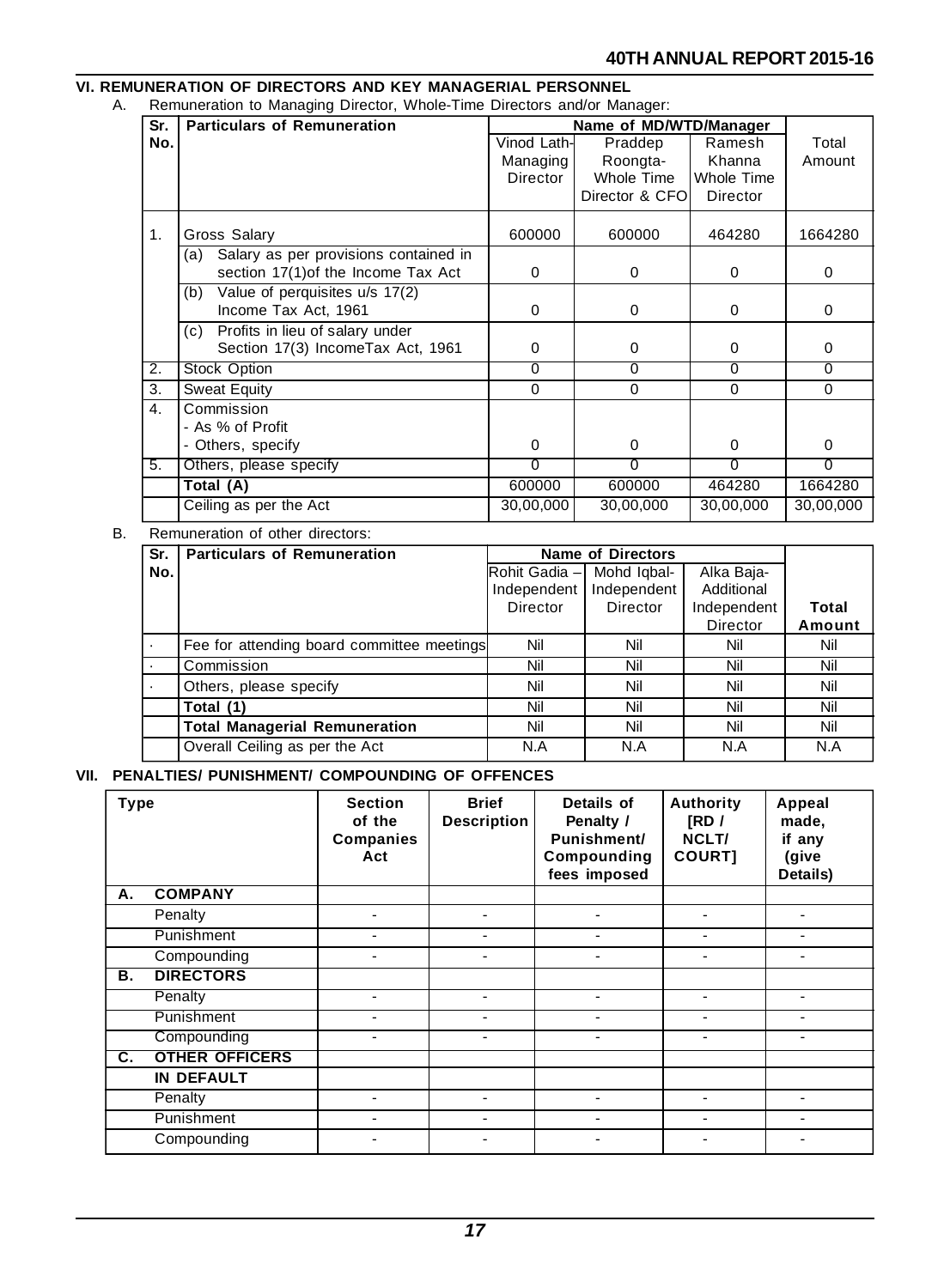## **Annexure D to Director's Report**

**Secretarial Audit Report**

**Form No. MR-3**

#### **FOR FINANCIAL YEAR ENDED ON 31ST MARCH, 2016.**

## **[Pursuant to Section 204(1) of the Companies Act, 2013 and Rule No. 9 of the Companies (Appointment and Remuneration of Managerial Personnel) Rules, 2014]**

To, The Members, **Sunil Industries Limited**

We have conducted the secretarial audit of the compliance of applicable statutory provisions and the adherence to good corporate practices by **Sunil Industries Limited** (hereinafter called "The Company"). Secretarial Audit was conducted in a manner that provided us a reasonable basis for evaluating the corporate conducts/statutory compliances and expressing our opinion thereon.

Based on our verification of the books, papers, minute books, forms and returns filed and other records maintained by the Company and also the information provided by the Company, its officers, agents and authorized representatives during the conduct of secretarial audit, we hereby report that in our opinion, the Company has, during the audit period ended on 31st March, 2016, complied with the statutory provisions listed hereunder and also that the Company has proper Board-processes and compliance-mechanism in place to the extent, in the manner and subject to the reporting made hereinafter:

We have examined the books, papers and minute books, Forms and returns filed and other records maintained by Sunil Industries Limited ("The Company"), for the year ended on 31st March, 2016 to the extent applicable to the provisions of:

- I. The Companies Act, 1956 and the Companies Act, 2013 (the Act) and the rules made there under to the extent applicable;
- II. The Securities Contracts (Regulation) Act, 1956 ("**SCRA"**) and the Rules made thereunder;
- III. The Depositories Act, 1996 and the Regulations and Bye-laws framed thereunder;
- IV. Foreign Exchange Management Act, 1999 and the Rules and Regulations made thereunder to the extent of Foreign Direct Investment, Overseas Direct Investment and External Commercial Borrowings;
- V. The following Regulations and Guidelines prescribed under the Securities and Exchange Board of India Act, 1992 ("**SEBI Act")** to the extent applicable to the Company:
	- a. The Securities and Exchange Board of India (Substantial Acquisition of Shares and Takeovers) Regulations, 2011;
	- b. The Securities and Exchange Board of India (Prohibition of Insider Trading) Regulations, 2015;
	- c. The Securities and Exchange Board of India (Issue of Capital and Disclosure Requirements) Regulations, 2009;
	- d. The Securities and Exchange Board of India (Registrars to an Issue and Share Transfer Agents) Regulations, 1993 regarding the Companies Act and dealing with client;
	- e. The Company has complied with the requirements under the Equity Listing Agreement entered into with BSE Limited.
	- f. The Company has complied with the requirements of Securities and Exchange Board of India Listing Agreements upto 30<sup>th</sup> November,2015 and Securities and Exchange Board of India (Listing Obligation and Disclosure Requirements) Regulations, 2015 from the date of its applicability.

We further report that the Company has complied with Secretarial Standard-1 "Meeting of Board of Directors" and Secretarial Standard-2 "General Meetings" which were effective from 1st July, 2015

During the period under review the company has complied with the provisions of the Act, Rules, Regulations, and Guidelines, mentioned above subject to the following observation.

- 1. Not appointed a whole time Company Secretary as per section 203 of Companies Act 2013
- 2. Company had been penalised by BSE Limited for delay in submission of clause 30 of Listing Agreement i.e Annual Report for 2015, the said default was condoned by the company by paying the requisite Penalty.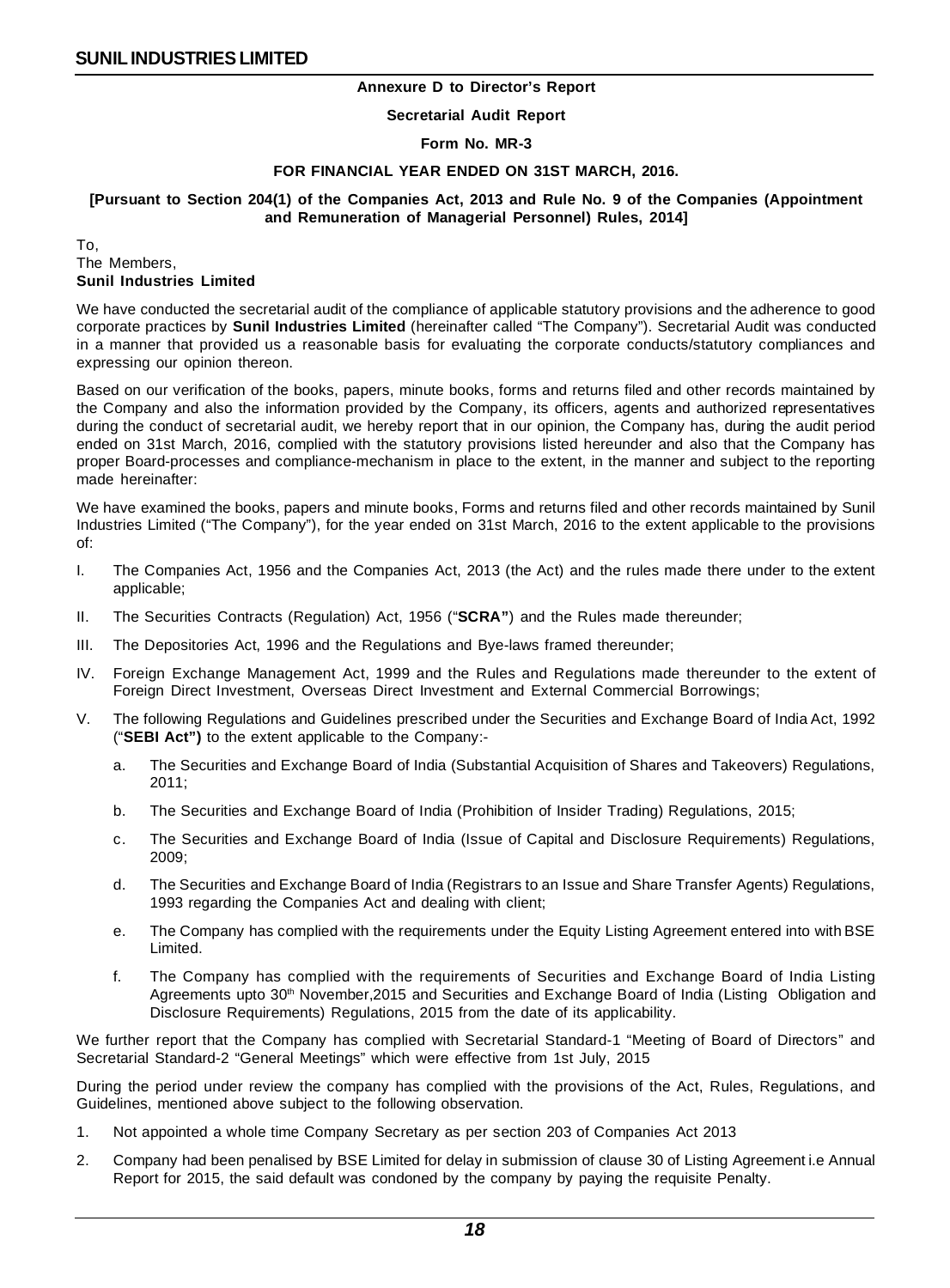We further report that, having regard to the compliance system prevailing in the Company and on examination of the relevant documents and records in pursuance thereof, on test – check basis, the Company has complied with the following laws applicable specifically to the Company:

- a. The Environment (Protection) Act, 1986; and
- b. Air (Prevention and Control of Pollution) Act, 1981 and Rules issued by the State Pollution Control Boards; and
- c. Water (Prevention and Control of Pollution) Act, 1974 and Rules issued by the State Pollution Control Boards.
- d. Factories Act, 1948;

## **We further report that**:

The Board of Directors of the Company is duly constituted with proper balance of Executive Directors, Non-Executive Directors and Independent Directors. There has been no changes in the composition of the Board of Directors during the year under review.

Adequate notice is given to all Directors to schedule the Board Meetings, agenda and detailed notes on agenda were sent at least seven days in advance, and a system exists for seeking and obtaining further information and clarifications on the agenda items before the meeting and for meaningful participation at the meeting.

**We further report that** there are adequate systems and processes in the company commensurate with the size and operations of the Company to monitor and ensure compliance with applicable laws, rules, regulations and guidelines.

We further report that during the audit period the company has:

- 1. passed Special Resolution in the Annual General Meeting of the Company held on 26 th September, 2015 to adopt new set of Articles of Association of the Company.
- 2. Appointed Mrs. Shruti Saraf as Additional Independent Woman Director on 27<sup>th</sup> May, 2016 in place of Mrs. Alka Bajaj who retired on 30<sup>th</sup> April, 2016

**For HS Associates Company Secretaries**

**Date : 13 Place : Mumbai Partner**

**th August, 2016. Hemant S. Shetye FCS No.: 2827 CP No.: 1483**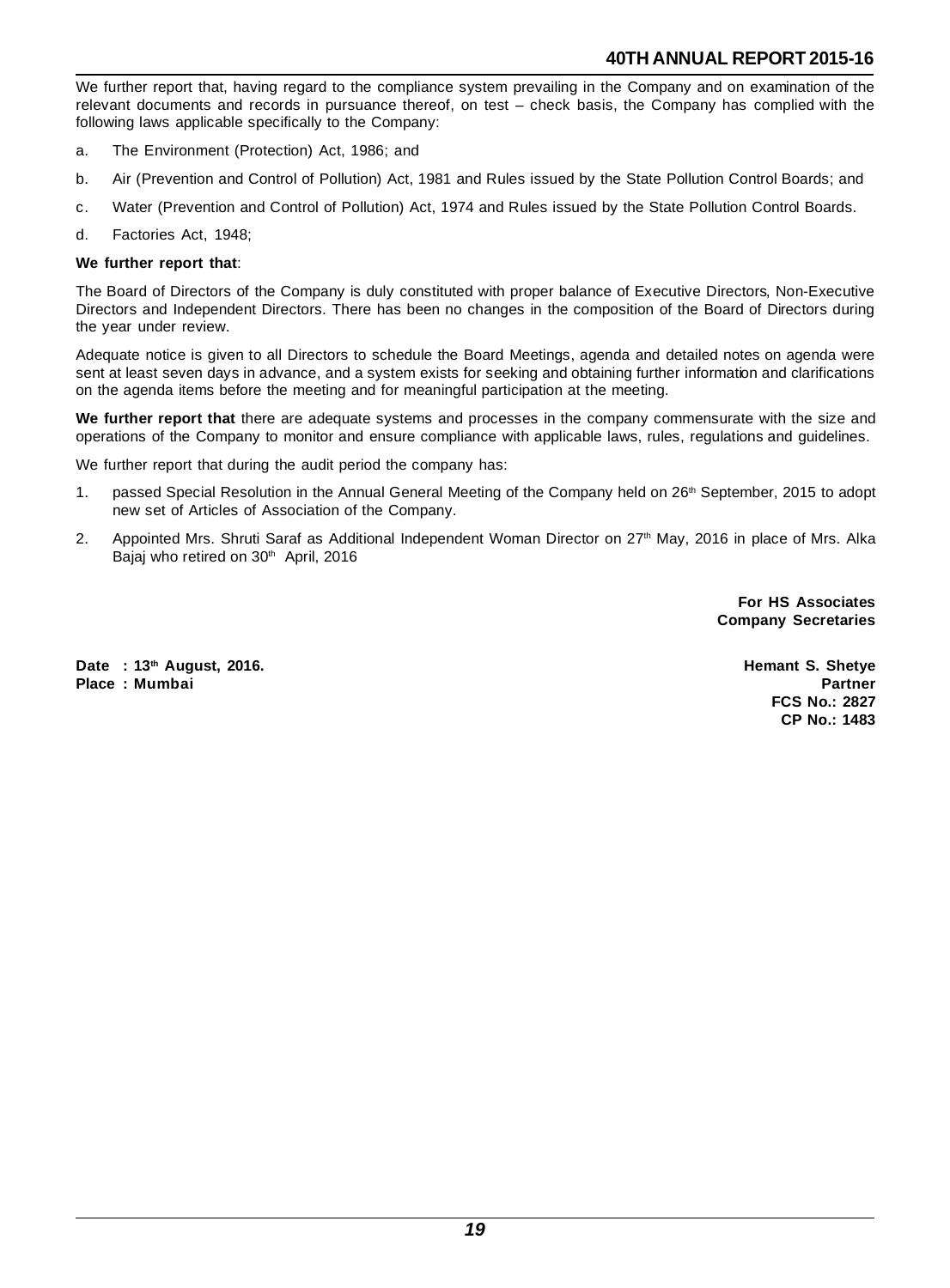## **CORPORATE GOVERNANCE REPORT ANNEXURE E TO THE DIRECTORS REPORT**

## **COMPANY'S PHILOSOPHY:**

The Corporate Governance regulations were issued by Security and Exchange Board of India (SEBI) (Listing Obligation and Disclosure Requirements) Regulations, 2015 (with effect from 1st December, 2015). The same has been implemented by the Company.

The Company believes in maximum utilization of resources at minimum cost and attaining maximum long-term shareholders value.

## **BOARD OF DIRECTORS:**

The Board of the Company comprises of 6 (Six ) Directors as on March 31, 2016 out of which 1 (One) is Managing Director, 2 (Two) are Whole Time Director 2 (Two) are Independent Non-Executive Directors and 1 (One) Women Independent Director of the Company. There is no nominee or Institutional Directors in the Company.

None of Directors has pecuniary or Business relationship with the Company other than as mentioned elsewhere in Annual Report. No Director of the Company is either member in more than 10 (Ten) committees and/or Chairman of more than 5 (Five) committees across all Companies in which he is Director.

During the year, there were in total **4 (Four)** Board Meetings were held. The time gap between the two meetings was not more than 120 days. All the information required to be furnished to the Board was made available to them along with detailed Agenda notes. The dates on which the Board Meetings were held are as follows:

30th May, 2015,14<sup>th</sup> August, 2015, 05<sup>th</sup> November, 2015 and 12<sup>th</sup> February, 2016

The following table gives the attendance of the Directors at Board Meetings of the Company and also other Directorship other than the Company and Chairmanship/Membership in Board Committees of public limited companies:

| Sr.<br>No. | <b>Name of Director</b>                                                                                           | Category                                             | No. of Board<br>meetings<br><b>Attended</b> | <b>Attendance</b><br>at Last<br><b>AGM</b> | *No. Of Other<br>Directorship | No. of Other<br>Committee<br>membership in<br>other Companies |
|------------|-------------------------------------------------------------------------------------------------------------------|------------------------------------------------------|---------------------------------------------|--------------------------------------------|-------------------------------|---------------------------------------------------------------|
| 1.         | Mr. Vinod Lath                                                                                                    | Chairman &<br><b>Managing Director</b>               | 4                                           | Yes                                        | Nil                           | Nil                                                           |
| 2          | Mr. Pradeep Roongta                                                                                               | Whole Time Director                                  | 4                                           | Yes                                        | Nil                           | Nil                                                           |
| 3          | Mr. Ramesh Khanna                                                                                                 | Whole Time Director                                  | 4                                           | Yes                                        | Nil                           | Nil                                                           |
| 4.         | Mr. Mohd Iqbal                                                                                                    | Independent Non-<br><b>Executive Director</b>        | 4                                           | Yes                                        | Nil                           | Nil                                                           |
| 5.         | Mr. Rohit Gadia                                                                                                   | Independent and<br>Non Executive<br><b>Directors</b> | 4                                           | Yes                                        | 2                             | Nil                                                           |
| 6.         | Mrs. Alka Gopal Bajaj Woman Independent                                                                           | Non-Executive<br>Director                            | 4                                           | Yes                                        | Nil                           | Nil                                                           |
| 7.         | Mrs. Shruti Saraf<br>(DIN: 07521927)<br>(Appointed as<br>Additional<br>Independent Director<br>on 27th May, 2016) | Woman Independent<br>Non-<br>Executive Director      | <b>NA</b>                                   | <b>NA</b>                                  | Nil                           | Nil                                                           |

Directorship only of public limited company is considered

**P**rofile of Director seeking appointment/re-appointment at the forthcoming Annual General Meeting

#### (A) **Re-appointment of Mr. Pradeep Roongta, retiring director by rotation**

| Name of Director                                              | : Mr. Pradeep Roongta                |
|---------------------------------------------------------------|--------------------------------------|
| Age                                                           | $\therefore$ 53 years                |
| Qualification                                                 | <b>Bachelor in Commerce</b>          |
| Expertise in functional Area                                  | <b>Production and Administration</b> |
| Directorship in other Indian Public Limited                   |                                      |
| Companies and other firms as on 31 <sup>st</sup> March, 2016. | Nil                                  |

#### **Guidelines regarding appointment of Directors**

The Nomination & Remuneration Committee have approved a Policy for the Selection, Appointment and Remuneration of Directors. In line with the said Policy, the Committee facilitate the Board in identification and selection of the Directors who shall be of high integrity with relevant expertise and experience so as to have well diverse Board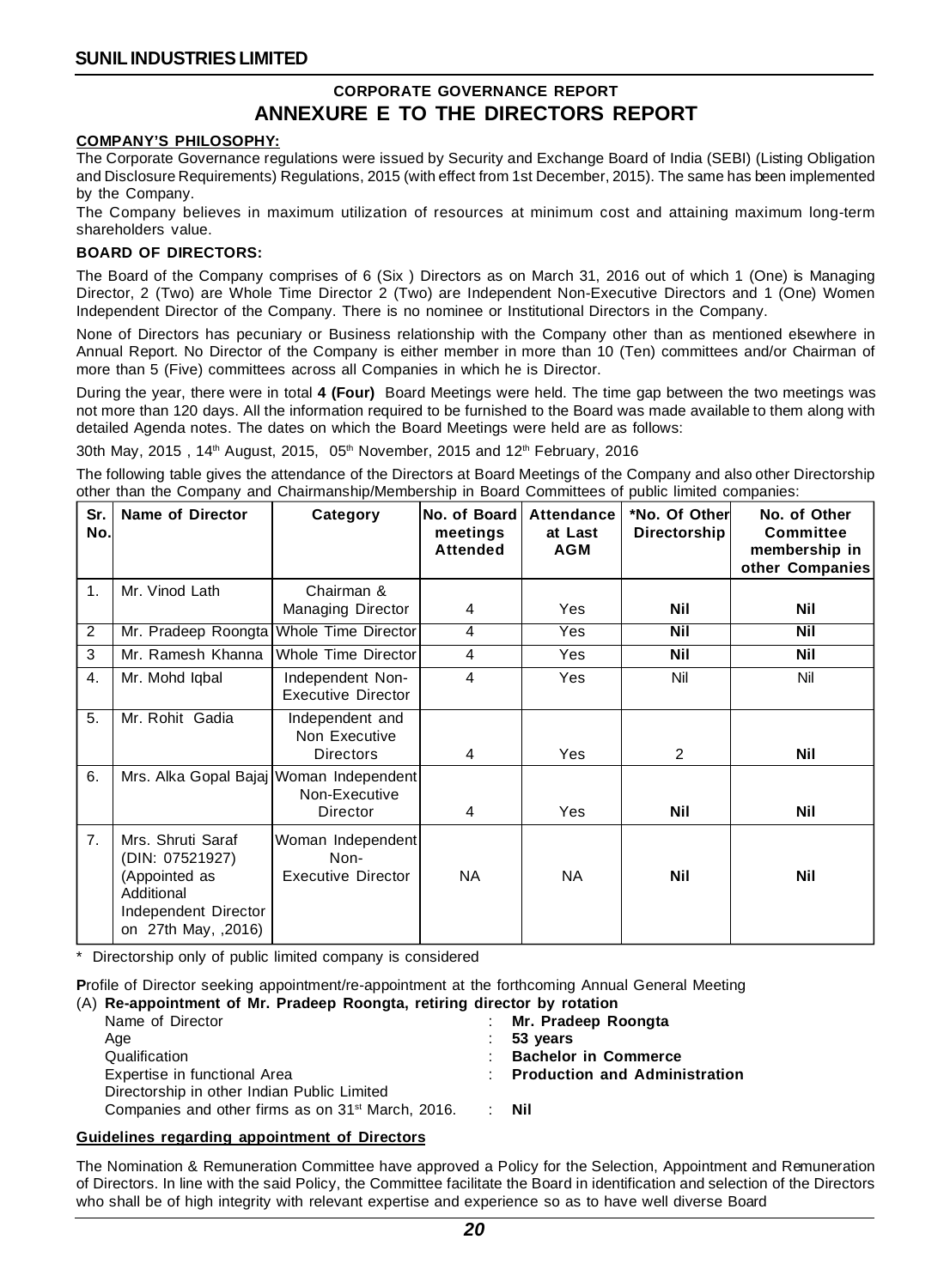## **40TH ANNUAL REPORT 2015-16**

Directors are appointed or re-appointed with the approval of the shareholders and shall remain in office in accordance with the provisions of the law and the retirement policy laid down by the Board from time-to-time. The Managing Director and all the Non-executive Directors (except Independent Directors) are liable to retire by rotation unless otherwise specifically provided under the Articles of Association or under any statute. As required under Regulation 46(2)(b) of the Listing Regulations, the Company has issued formal letters of appointment to the Independent Directors. The terms & conditions of appointment of their appointment are posted on the Company's website and can be accessed at www.sunilgroup.com

## **Membership term**

As per the Articles of Association of the Company, at least two-thirds of the Board of Directors should be retiring Directors. One-third of these Directors are required to retire every year and if eligible, the retiring Directors qualify for re-appointment.

## **Meeting of Independent Directors**

The Company's Independent Directors met on 12th February 2016 without the presence of the Managing Director & CEO, Non-Independent Directors and the Management Team. The meeting was attended by all the Independent Directors and was conducted informally to enable the Independent Directors to discuss matters pertaining to the Company's affairs and put forth their combined views to the Board of Directors of the Company

## **Succession policy**

The Board constantly evaluates the contribution of its members and recommends to shareholders their re-appointment periodically as per the statute. Executive Directors are appointed by the shareholders for a maximum period of Five years at one time, but are eligible for re-appointment upon completion of their term. Non-Independent, Non-Executive Directors do not have any term, but retire by rotation as per the law.

The Board has adopted a retirement policy for its Executive Directors. The maximum age of retirement of Executive Directors is seventy years, provided that the term of the person holding this position may be extended beyond the age of seventy years with the approval of shareholders by passing a special resolution based on the explanatory statement annexed to the notice for such motion indicating the justification for extension of appointment beyond seventy years.

## **Induction and Familiarization Program for Directors:**

On appointment, the concerned Director is issued a Letter of appointment setting out in detail, the terms of appointment, duties, responsibilities and expected time commitments. Each newly appointed Independent Director is taken through an induction and familiarization program including the presentation and interactive session with the Managing Director & CEO, Executive Committee Members and other Functional Heads on the Company's manufacturing, marketing, finance and other important aspects. The program also includes visit to the plant to familiarize them with all facets of textile manufacturing. The details of familiarization program can be accessed from the website: www.sunilgroup.com.

## **Board Evaluation**:

During the year, the Board adopted a formal mechanism for evaluating its performance and effectiveness as well as that of its Committees and individual Directors, including the Chairman of the Board. The exercise was carried out through a structured evaluation process covering various aspects of the Boards functioning such as composition of the Board & committees, experience & competencies, performance of specific duties & obligations, governance issues, quality of contribution to Board deliberations, commitment to shareholders and other stakeholder interests etc.

**Code of Conduct:** The Board of Directors has adopted the code of conduct for the directors and senior management and the same has been placed on the company's website www.sunilgroup.com All board members and senior management personnel have affirmed compliance with the code of conduct for the period under review. A declaration to that effect signed by the Managing Director is attached and forms part of the Annual Report of the Company

## **COMMITTEES OF THE BOARD:**

## **A. Audit Committee**

The Audit Committee of the Company is constituted in line with the provisions of Section 177 of the Companies Act, 2013 read with regulation 18 Listing Obligation and Disclosure Requirement, 2015. The Audit Committee comprises of 2 Non Executive Independent Directors & 1 Executive Director.

The Audit Committee met Four time in financial year 2015-16 on 30<sup>th</sup> May, 2015, 14<sup>th</sup> August, 2015, 05<sup>th</sup> November, 2015 and 12 February, 2016. The necessary quorum was present in the said meetings. The Chairman of the Audit Committee was present at the last Annual General Meeting of the Company held on 26<sup>th</sup> September, 2015. The composition of the Committee during the year 2015-16 and the details of meetings held and attended by the Directors are as under

| Mr. Rohit Gadia     | Chairman |
|---------------------|----------|
| Mr. Mohd Iqbal      | Member   |
| Mr. Pradeep Roongta | Member   |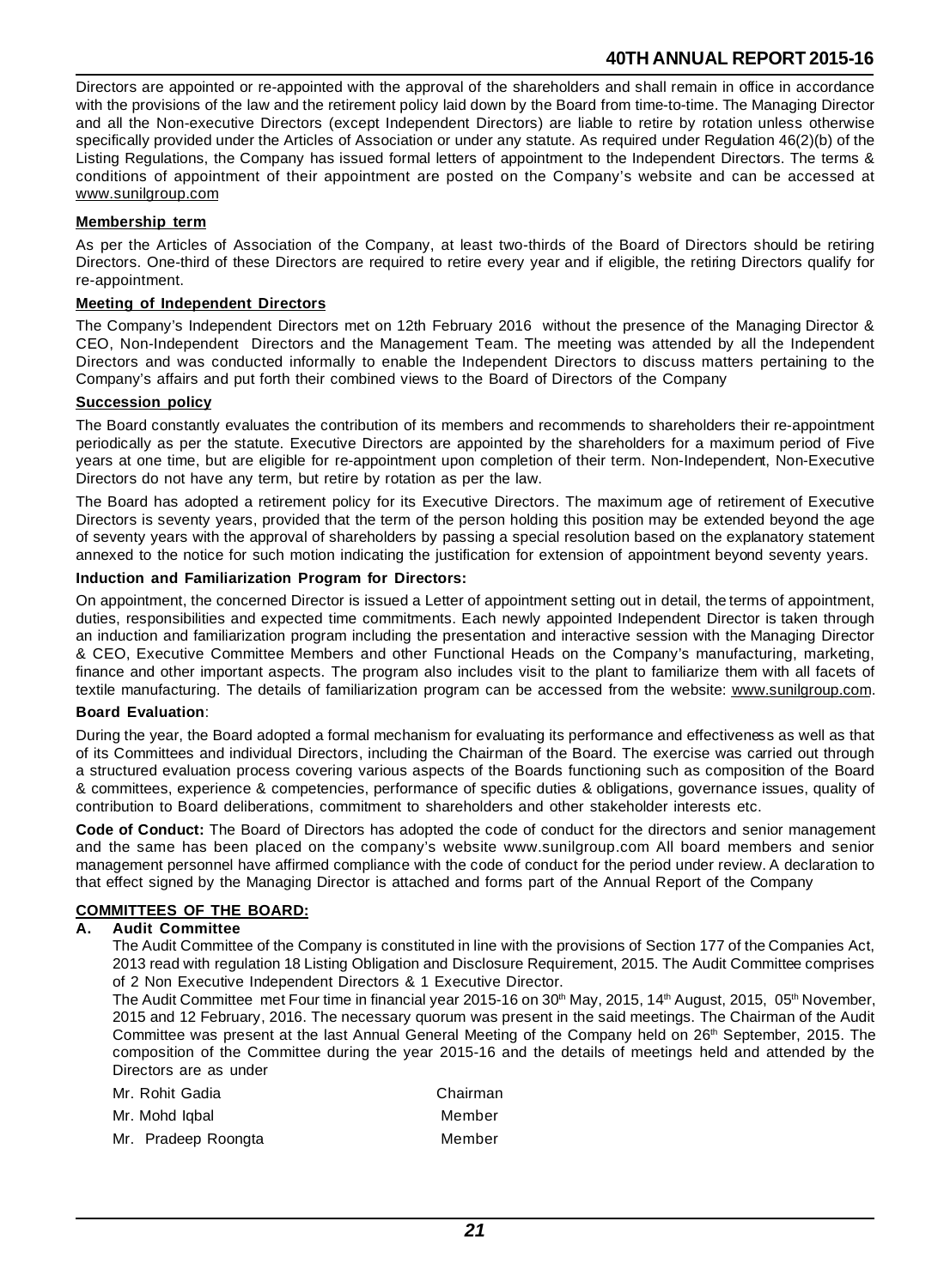The Audit Committee has held 4 meetings during the year. The attendance of the meetings is given below.

| <b>Name of Director</b> | Category of Directorship | No. of Committee Meetings attended |  |
|-------------------------|--------------------------|------------------------------------|--|
| Rohit Gadia             | NFD.                     |                                    |  |
| Mohd Igbal              | <b>NED</b>               |                                    |  |
| Pradeep Roongta         | FD                       |                                    |  |

**Broad terms of reference of the Audit Committee are as per following:**

- 1) Oversight of the Company's financial reporting process and the disclosure of its financial information to ensure that the financial statement is correct, sufficient and credible
- 2) Recommending the appointment, remuneration and terms of appointment of auditors of the company
- 3) Approval of payment to statutory auditors for any other services rendered by the statutory auditors
- 4) Reviewing, with the management the annual financial statements and the auditor's report thereon, before submission to the board for approval, with particular reference to:
	- a. matters required to be included in the director's responsibility statement to be included in the board's report in terms of clause (c) of sub-section (3) of Section 134 of the Companies Act, 2013
	- b. Changes, if any, in accounting policies and practices and reasons for the same
	- c. Major accounting entries based on exercise of judgment by management
	- d. Significant adjustments made in the financial statements arising out of audit findings
	- e. Compliance with listing and other legal requirements relating to financial statements
	- f. Disclosure of any related party transactions
	- g. modified opinion(s) in the draft audit report
- 5) Reviewing, with the management, the quarterly financial statements before submission to the Board for approval.
- 6) Reviewing, with the management, the statement of uses / application of funds raised through an issue (public issue, rights issue, preferential issue, etc.), the statement of funds utilized for purposes other than those stated in the offer document / prospectus / notice and the report submitted by the monitoring agency monitoring the utilisation of proceeds of a public or rights issue, and making appropriate recommendations to the board to take up steps in this matter
- 7) Review and monitor the auditors' independence and performance, and effectiveness of audit process.
- 8) Approval or any subsequent modification of transactions of the company with related parties
- 9) Scrutiny of inter-corporate loans and investments.
- 10) Valuation of undertakings or assets of the company, wherever it is necessary;
- 11) Evaluation of internal financial controls and risk management systems;
- 12) Reviewing, with the management, performance of statutory and internal auditors, adequacy of the internal control systems;
- 13) Reviewing the adequacy of internal audit function, if any, including the structure of the internal audit department, staffing and seniority of the official heading the department, reporting structure coverage and frequency of internal audit
- 14) Discussion with internal auditors of any significant findings and follow up there on.
- 15) Reviewing the findings of any internal investigations by the internal auditors into matters where there is suspected fraud or irregularity or a failure of internal control systems of a material nature and reporting the matter to the board.
- 16) Discussion with statutory auditors before the audit commences about nature and scope of audit as well as post-audit discussion to ascertain any area of concern.
- 17) To look into the reasons for substantial defaults in the payment to the depositors, debenture holders, shareholders (in case of non-payment of declared dividends) and creditors.
	- 1) To review the functioning of the Whistle Blower mechanism.
	- 2) Approval of appointment of chief financial officer after assessing the qualifications, experience and background, etc. of the candidate
	- 3) To review report submitted by Monitoring Agency informing material deviations in the utilisation of issue proceeds and to make necessary recommendations to the Board, if, when and where applicable.
- 21) Carrying out any other function as is mentioned in the terms of reference of the Audit committee.

## **B. Nomination and Remuneration Committee**

The Nomination and Remuneration Committee of the Company is constituted in line with the provisions of Section 178(3) and (4) of the Companies Act, 2013 read with Regulation 19 Security and Exchange Board of India (SEBI) (Listing Obligation and Disclosure Requirements) Regulations, 2015. Nomination and Remuneration Committee comprises of 3 Non Executive Independent Directors.

The Nomination and Remuneration Committee met twice during the year 2015-16 on 30<sup>th</sup> May, 2015 and 12 February, 2016. The necessary quorum was present in the said meetings. The Chairman of the Nomination and Remuneration Committee was present at the last Annual General Meeting of the Company held on 26<sup>th</sup> September,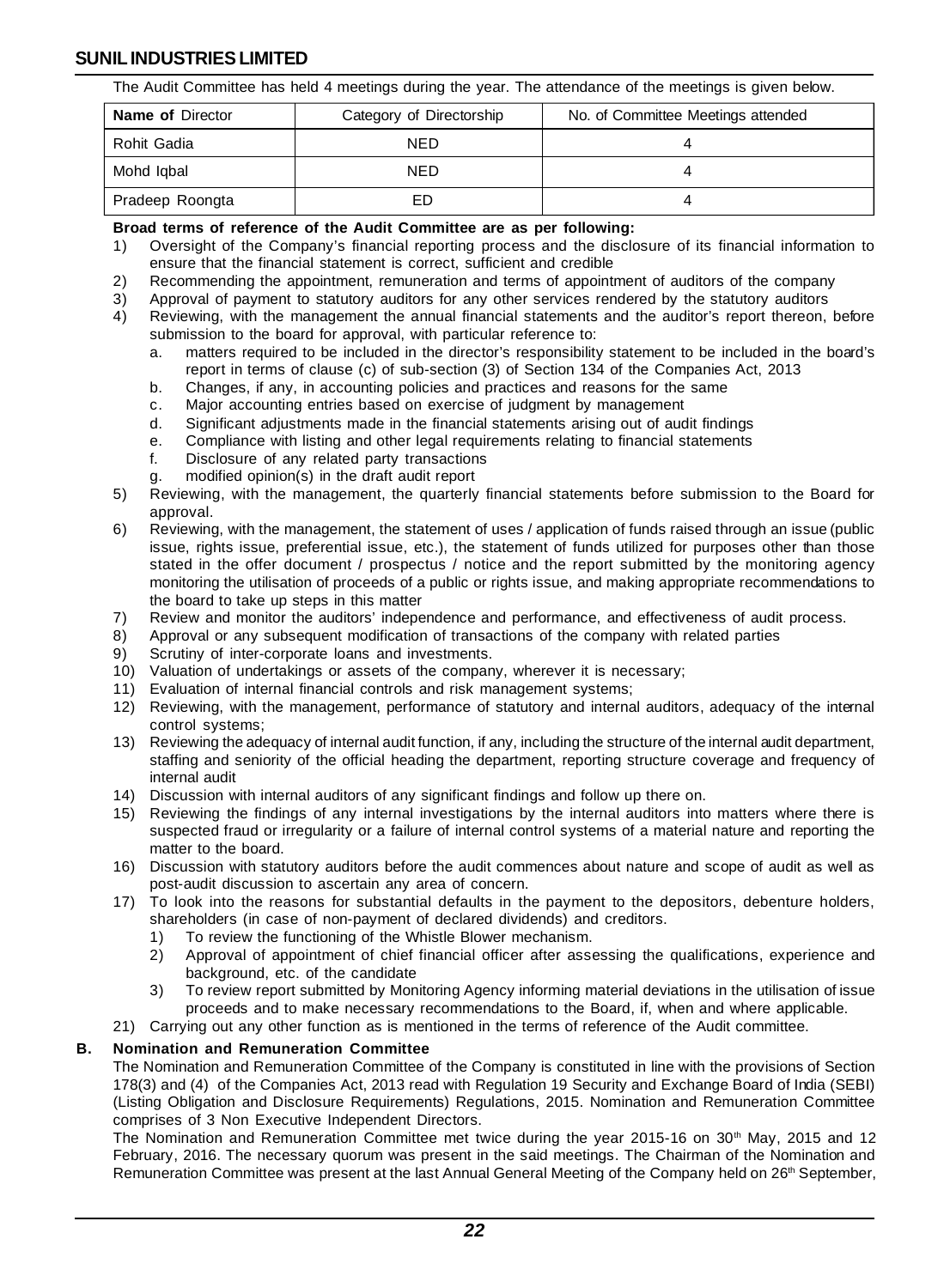2015. The composition of the Committee during the year 2015-16 and the details of meetings held and attended by the Directors are as under

| Name of Director | Category of Directorship | No. of Committee Meetings attended |  |
|------------------|--------------------------|------------------------------------|--|
| Rohit Gadia      | Chairman & NED           |                                    |  |
| Mohd Igbal       | Member & NED             |                                    |  |
| Alka Bajaj       | Member & NED             |                                    |  |

**ROLE OF NOMINATION AND REMUNERATION COMMITTEE**, inter-alia, include the following:

- (1) formulation of the criteria for determining qualifications, positive attributes and independence of a director and recommend to the board of directors a policy relating to, the remuneration of the directors, key managerial personnel and other employees;
- (2) formulation of criteria for evaluation of performance of independent directors and the board of directors;
- (3) devising a policy on diversity of board of directors;
- (4) identifying persons who are qualified to become directors and who may be appointed in senior management in accordance with the criteria laid down, and recommend to the board of directors their appointment and removal.
- (5) whether to extend or continue the term of appointment of the independent director, on the basis of the report of performance evaluation of independent directors.

### **Remuneration Policy**

The Nomination and Remuneration Policy devised in accordance with Section 178(3) and (4) of the Companies Act, 2013 is available at the website of the Company: www.nglfinechem.com. Further, criteria of making payments to non-executive directors, the details of remuneration paid to all the Directors and the other disclosures required to be made under Listing Obligation and Disclosure Requirement, 2015 have been published below."

### **Details of Remuneration Paid to the Directors**

The remuneration of the managing director and executive director is recommended by the remuneration committee, then approved by the board of directors and subsequently by the shareholders in general meeting within the limits prescribed in Companies Act, 2013. The non-executive directors are paid sitting fees for board meetings attended by them.

| Name of Director   | Designation | <b>Salary</b> | Performance<br><b>Bonus</b> | <b>Provident Fund</b><br>& Gratuity Fund |
|--------------------|-------------|---------------|-----------------------------|------------------------------------------|
| Mr. Vinod Lath     | MD          | Rs 600000     |                             |                                          |
| Mr. Pradeep Roongt | ED          | Rs 600000     |                             |                                          |
| Mr. Ramesh Khanna  | ED          | Rs 464280     |                             |                                          |

Details of remuneration paid to Executive Directors

Mr Vinod Lath is appointed as Managing Director with effect from 1st September 2014 to 31 st August,2019 for a period of 5 years.

Mr. Pradeep Chatruprasad Roongta is appointed as Whole Time Director with effect from 1st September 2014 to 31st August,2019 for a period of 5 years

Mr. Ramesh Khanna is appointed as Whole Time Director with effect from 1st September 2014 to 31st August,2019 for a period of 5 years.

Executive Directors are not provided with any benefits, bonuses, performance linked incentives

The details of remuneration, sitting fees, performance bonus, and commission paid to each of the Non-Executive Directors during the year ended on 31st March, 2016 are given below:-

#### **Sitting fees**

| Name                        | Mr. Rohit Gadia | Mr. Mohd Igbal | Mrs. Alka Bajaj |
|-----------------------------|-----------------|----------------|-----------------|
| Sitting fees                | Nil             | Nil            | Nil             |
| Remuneration                | Nil             | Nil            | Nil             |
| No.of equity shares         | Nil             | Nil            | Nil             |
| Commission                  | Nil             | Nil            | Nil             |
| Non convertible instruments | Nil             | Nil            | Nil             |

The company has no pecuniary relationship or transaction with any of the Directors of the company save as otherwise mentioned in this annual report.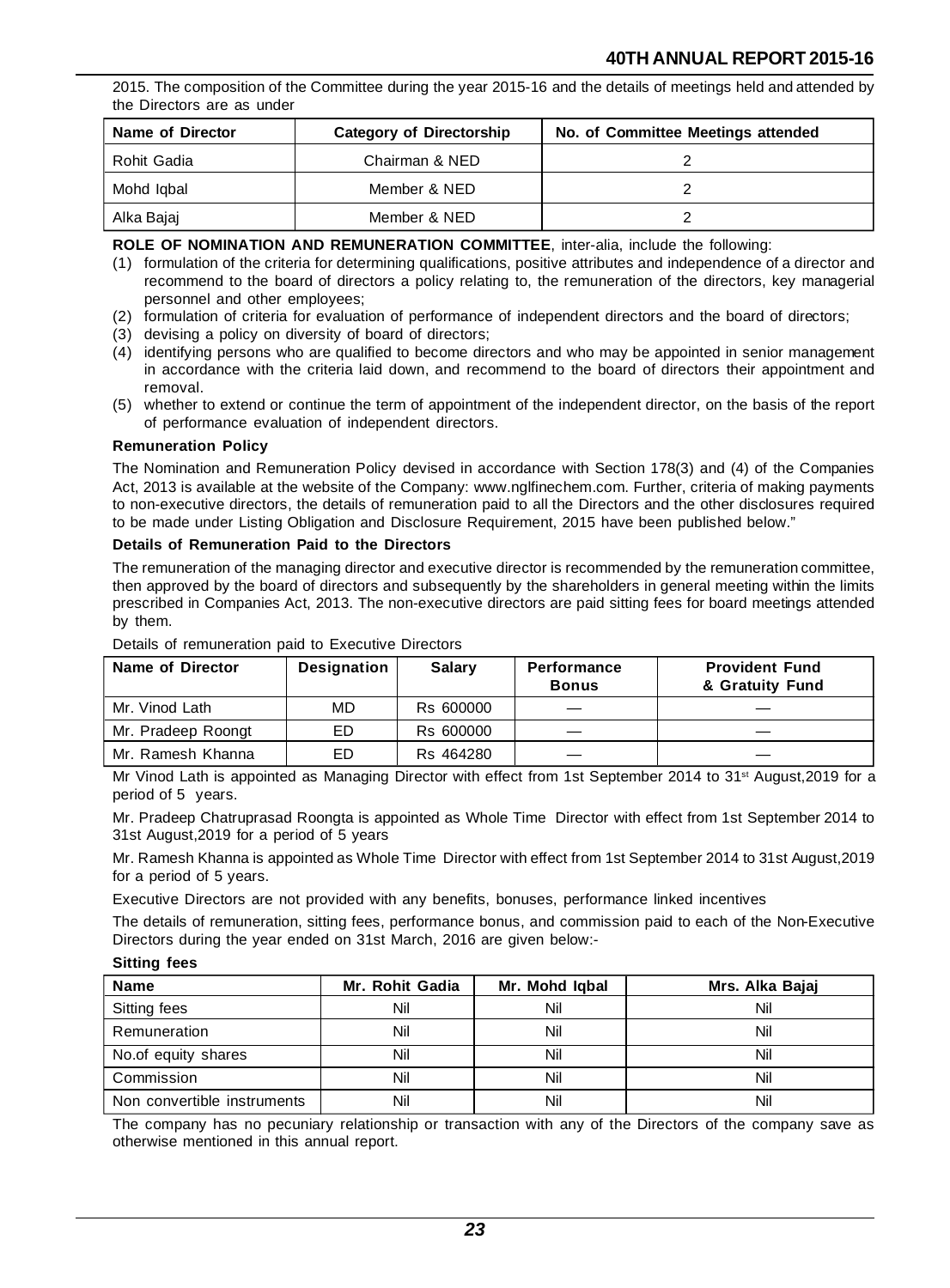## **D. Stakeholder Relationship Committee**

The Stakeholders' Relationship Committee of the Company is constituted in line with the provisions of Section 178(5) of the Companies Act, 2013 read with Regulation 20 Security and Exchange Board of India (SEBI) (Listing Obligation and Disclosure Requirements) Regulations, 2015. Nomination and Remuneration Committee comprises of 3 Non Executive Independent Directors.

The Committee periodically reviews the status of Stakeholders' grievances and redressal of the same. The Committee met four times in FY 2015-16 - on 30th May, 2015 ; 14<sup>th</sup> August, 2015 ; 05<sup>th</sup> November, 2015 and 12<sup>th</sup> February, 2016. The necessary quorum was present for all the meetings. The Chairman of the Committee was present at the last Annual General Meeting of the Company held on 26<sup>th</sup> September, 2015.

The composition of the Committee during 2015 and the details of meetings held and attended by the Directors are as under.

The Stakeholder Relationship Committee has been constituted with 4 members. The committee consists of two Non-Executive Independent Directors, One Executive Director and One Executive Director & Compliance Officer of the Company. The committee looks into the shareholders and investors grievances that are not settled at the level of Compliance Officer and helps to expedite the share transfers and related matters.

Following are the members of the Committee.

| Rohit Gadia   | Chairman |
|---------------|----------|
| Ramesh Khanna | Member   |
| Mohd Igbal    | Member   |

Vinod Lath Compliance Officer

| <b>Name of Director</b> | Category of Directorship | No. of Committee Meetings attended |
|-------------------------|--------------------------|------------------------------------|
| Mr. Rohit Gadia         | NFD.                     |                                    |
| Mr. Mohd labal          | NFD.                     |                                    |
| Mr. Ramesh Khanna       | FD                       |                                    |
| Mr. Vinod Lath          | ED & Compliance Officer  |                                    |

The company received '8' complaints from shareholders during the year which was resolved during the year and none remained pending at the end of the year. Further, during the year ended on 31st March 2016 the company approved transfer of 33186 Equity shares of ` 5/- each

#### **GENERAL BODY MEETINGS:**

Details of last **3** (**Three**) Annual General Meetings are given below:

| <b>Financial Year</b> | Date       | Time       | Venue                                                             | <b>Special Resolution(s)</b>                                     |
|-----------------------|------------|------------|-------------------------------------------------------------------|------------------------------------------------------------------|
| 2012-13               | 30.09.2013 | 12.30 P.M  | D-8. MIDC.<br>Manpada Road,<br>Dombivli (E),<br>Thane $-421$ 201. | $0 \n(Mil)$                                                      |
| 2013-2014             | 27.09.2014 | 12.00 P.M  | D-8, MIDC,<br>Manpada Road,<br>Dombivli (E),<br>Thane $-421$ 201  | Authority to lease and<br>mortagage<br>Authority to borrow<br>Ш. |
| 2014-2015             | 26.09.2015 | $11.30$ am | D-8. MIDC.<br>Manpada Road,<br>Dombivli (E),<br>Thane - 421 201   | Adoption of New set of<br>Articles of Association                |

### **DISCLOSURES:**

## **Disclosure of accounting Treatment**:

The Company follows accounting standards notified by the Central Government of India under the Companies (Accounting Standards) Rules, 2006 and/or by the institute of chartered accountants of India in the preparation of financial statements and has not adopted a treatment different from that prescribed in any accounting standard.

#### **CEO/CFO Certification**:

The Managing Director (CEO) and the Chief Finance Officer (CFO) have certified to the Board in accordance with Clause49(IX)of the Listing Agreement pertaining to CEO/CFO certification for the financial year ended 31st March, 2015 which is annexed separately in Annual report.

The board affirms that no person has been denied access to the audit committee during the year. The company has complied with mandatory provisions of corporate governance and is in the process of adopting the non-mandatory provisions of corporate governance.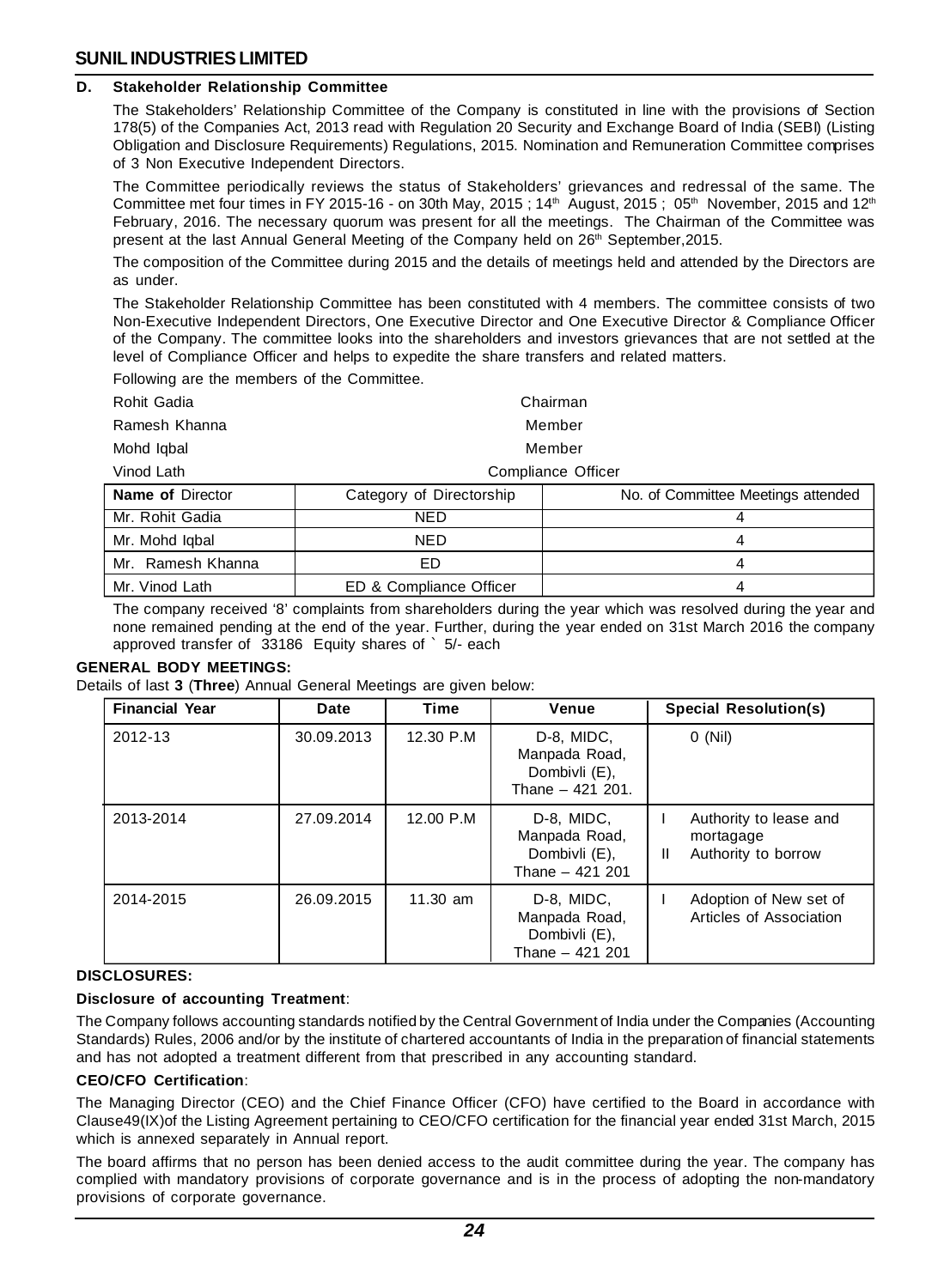## **Material related Party Transaction**

There are no materially significant transactions with the related parties viz. Promoters, Directors or the Management, or their relatives or that had potential conflict with the Company's interest. Suitable disclosure as required by the Accounting Standard (AS 18) and AOC-2 has been made in the Annual Report. The Related Party Transactions Policy as approved by the Board is uploaded on the Company's website at www.sunilgroup.com

## **Pecuniary relationships**

There are no pecuniary relationships or transactions of Non-Executive Directors vis-à-vis the Company which has Potential conflict with the interests of the Company at large.

### **Penalties:**

The Company was imposed a penalty for late submission of clause 30 of Listing Agreement apart from that company was not subject to any penalties or strictures by Stock Exchange or SEBI or any statutory authority on any matter related to capital markets during the last three years

### **Material Subsidiaries Policy:**

Material Subsidiaries Policy is not applicable to the company.

### **Vigil Mechanism and Whistle-Blower Policy**

Pursuant to Section 177(9) and (10) of the Companies Act, 2013 and Regulation27(2) of Security and Exchange Board of India (SEBI) (Listing Obligation and Disclosure Requirements) Regulations, 2015, the Company has a Whistle-Blower Policy for establishing a vigil mechanism for Directors and employees to report genuine concerns regarding unethical behavior, actual or suspected fraud or violation of the Company's Code of Conduct and Ethics policy. The said mechanism also provides for adequate safeguards against victimization of persons who use such mechanism and makes provision for direct access to the chairperson of the Audit Committee in appropriate or exceptional cases. We affirm that no employee of the Company was denied access to the Audit Committee. The said Whistle-Blower Policy has been hosted on the website of the Company at www.Sunilgroup.com

#### **MEANS OF COMMUNICATION:**

The yearly/quarterly results were duly approved by the Board of Directors of the Company and the same has been submitted to BSE. The Company has its website named as www.Sunilgroup.com

No presentation was made during the year either to Institutional Investors or to the analysts.

Management Discussion & Analysis Report is attached herewith forming part of the Annual Report.

#### **GENERAL SHAREHOLDERS INFORMATION:**

- i. The 40<sup>th</sup> Annual General Meeting is scheduled to be held on Wednesday, the 28<sup>th</sup> day of September,2016 at 11.30 am at D-8, MIDC Phase II, Manpada Road, Dombivli (East), Dist – Thane, 421-203.
- ii. The Financial year of the company is from April to March. The financial calendar is as per following.

| First quarter results $(30th$ June)                 | By Mid August, 2016              |
|-----------------------------------------------------|----------------------------------|
| Annual General Meeting                              | 28 <sup>th</sup> September, 2016 |
| Second quarter results (30 <sup>th</sup> September) | By Mid November, 2016            |
| Third quarter results (31 <sup>st</sup> December)   | By Mid February, 2017            |
| Fourth quarter / Annual Results                     | By End of May, 2017              |

#### **Dates of book closure**

From Wednesday, 21<sup>st</sup> September, 2016 to Wednesday, 28<sup>th</sup> September, 2016 (both days inclusive)

### **Debentures**

There are no outstanding debentures.

#### **Listing Fees:**

The Company has paid listing fees up to 31st March, 2016 to the Bombay Stock Exchange (BSE) where Company's shares are listed.

#### **Dividend**

The Board of Directors have not proposed any dividend for the year ended 31st March 2016 with a view to conserve resources.

#### **Listing of equity shares on Stock Exchanges**

iii. The company's shares are listed at Bombay, Ahmedabad, Delhi and Calcutta Stock Exchanges out of which Bombay Stock Exchange is a Regional Stock Exchange.

| iv. | The Stock Exchange, Mumbai                | The Stock Exchange, Delhi;                |  |  |
|-----|-------------------------------------------|-------------------------------------------|--|--|
|     | Security in Physical Form No. BSE- 521232 | Security in physical form no. DSE - 7819; |  |  |
|     | ISIN No.INE124M01015                      | ISIN No. INE124M01015                     |  |  |
|     | Scrip Name: SUNIL INDUSTRIES LIMITED.     | Scrip Name - Sunil Industries Limited     |  |  |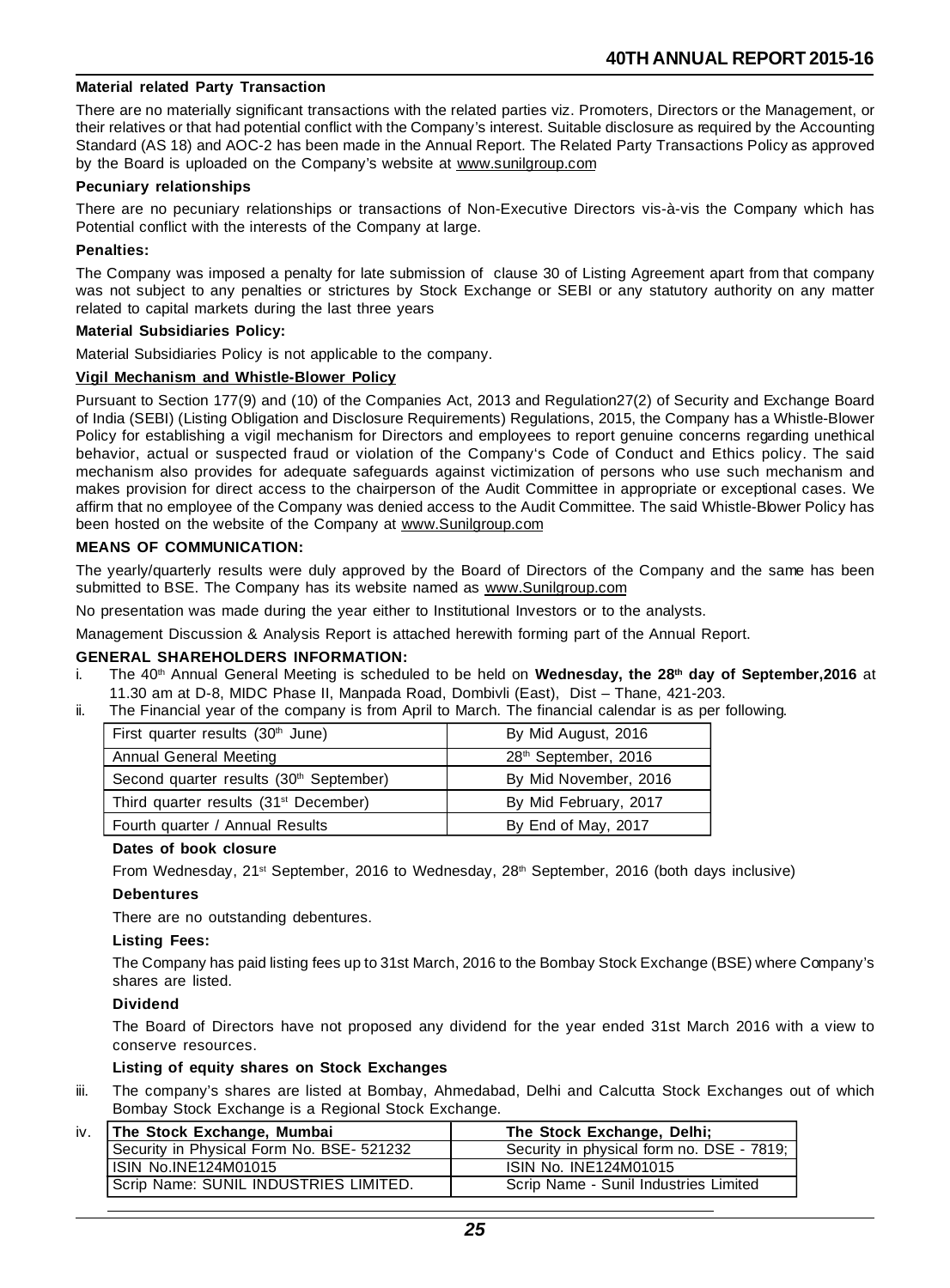Security in physical form no. CSE - 29100;<br>
ISIN No. INE124M01015<br>
ISIN No. INE124M01015 ISIN No. INE124M01015 ISIN No. INE124M01015

**The Stock Exchange, Calcutta; The Stock Exchange, Ahmedabad.** Scrip Name - SUNIL INDUSTRIES LIMITED Scrip Name: SUNIL INDUSTRIES LIMITED.

### **Names of depositories for dematerialization of equity shares**

| Name of depository                       | ISIN No.     |
|------------------------------------------|--------------|
| National Securities Depository Ltd.      | INE124M01015 |
| Central Depository Services (India) Ltd. | INE124M01015 |

### v. Market price data:

The Stock Market Price for the period April 2015 to the end of March 2016 at BSE is given hereunder Stock Market Price data for the year 2015-16 at BSE –

| Month            |       | <b>BSE</b> |                               |
|------------------|-------|------------|-------------------------------|
|                  | High  | Low        | Volume (No. of shares Traded) |
| April 2015       | 14.00 | 13.00      | 2300                          |
| May 2015         | 13.30 | 12.05      | 1,900                         |
| June 2015        | 18.74 | 13.28      | 6,800                         |
| <b>July 2015</b> | 18.90 | 17.10      | 5,700                         |
| August 2015      | 28.40 | 15.60      | 19,700                        |
| September 2015   | 28.95 | 27.85      | 3,100                         |
| October 2015     | 27.70 | 27.10      | 2,300                         |
| November 2015    | 28.45 | 28.00      | 200                           |
| December 2015    | 36.95 | 27.00      | 16,900                        |
| January 2016     | 42.55 | 29.45      | 20,000                        |
| February 2016    | 30.90 | 26.15      | 2,400                         |
| March 2016       | 27.25 | 21.00      | 53,100                        |

## **vi. Relative Performance of the Company's Shares Price with BSE Sensex**:

Share Price of Sunil Industries Limited v/s BSE Sensex Index for the year 2015-16:

| <b>Months</b> | Sunil Industries Share Price (`) | BSE Sensex (`) |
|---------------|----------------------------------|----------------|
| April-15      | 13.95                            | 27,011.31      |
| $May-15$      | 12.65                            | 27,828.44      |
| June-15       | 17.9                             | 27,780.83      |
| $July-15$     | 17.15                            | 28,114.56      |
| August-15     | 28.4                             | 26,283.09      |
| September-15  | 28.2                             | 26,154.83      |
| October-15    | 27.1                             | 26,656.83      |
| November-15   | 28.45                            | 26,145.67      |
| December-15   | 36.95                            | 26,117.54      |
| January-16    | 29.45                            | 24,870.69      |
| February-16   | 28.6                             | 23,002.00      |
| March-16      | 27.25                            | 25.341.86      |

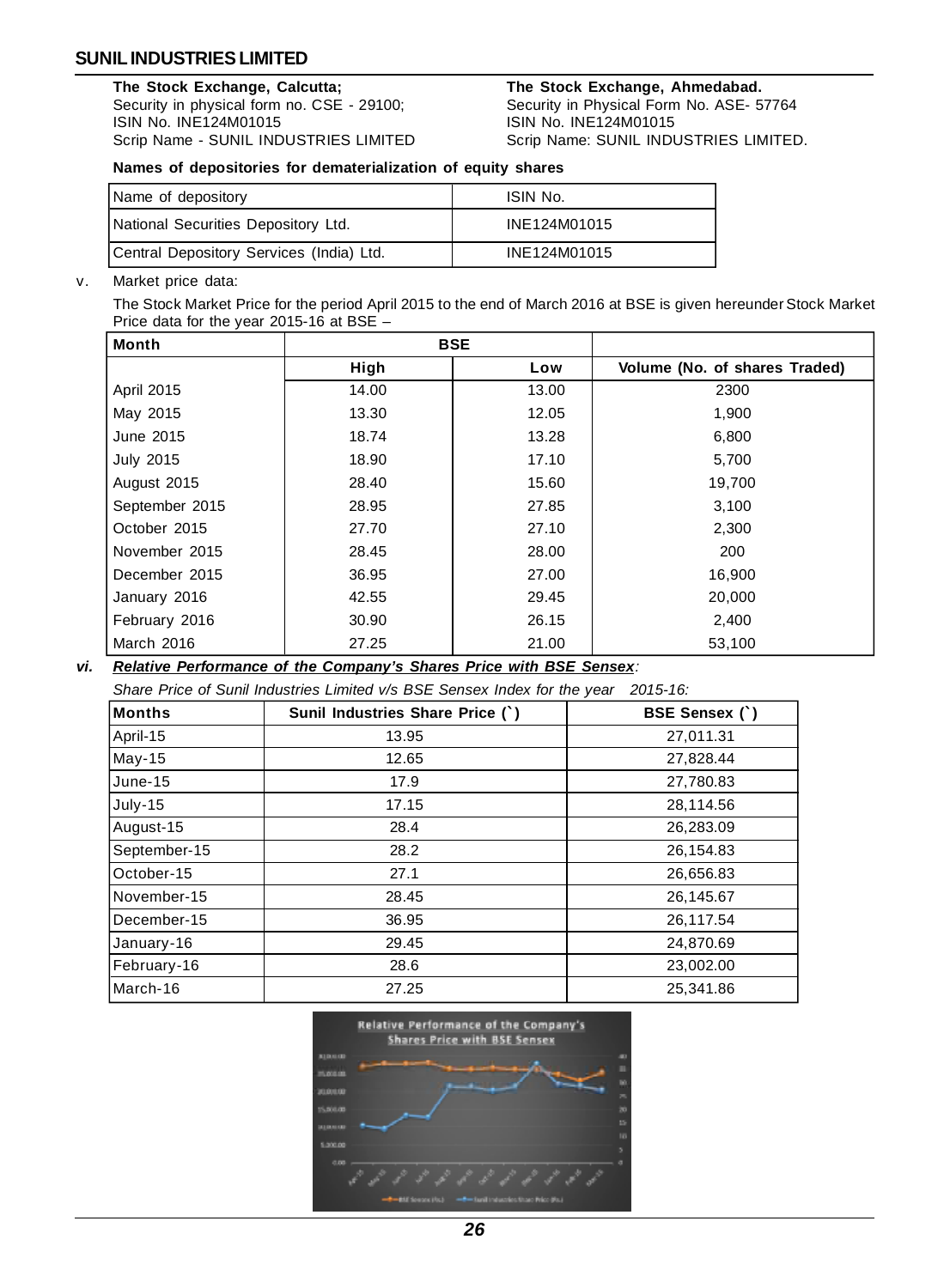## **E-Voting Facility to members**

In compliance with provisions of Section 108 of the Companies Act, 2013 and Rule 20 of the Companies (Management and Administration) Rules, 2014, the Company is pleased to provide members the facility to exercise their right to vote at the 40th Annual General Meeting (AGM) by electronic means and the business may be transacted through e-Voting Services provided by Central Depository Services (India) Limited (CDSL).

Pursuant to the amendments made in Regulation 44 of SEBI (Listing Obligation and Disclosure Requirements) Regulations, 2015, the company has sent assent/dissent forms to the members to enable those who do not have access to E-Voting facility to cast their vote on the shareholders resolution to be passed at the ensuing Annual General Meeting, by sending their assent or dissent in writing.

### **viii. Share Transfer System**

The share transfer of securities in physical form are registered, duly transferred and dispatched within 15 days of the receipt, if the transfer documents are in order. The share transfers are approved every fifteen days. The shares in de-materialized form are processed and transferred within 15 days from receipt of dematerialization requests.

Address of Registrars and Share Transfer Agent.

**Link Intime India Private Limited.**

**Add.:** C-13, Pannalal Silk Mills Compound,

L.B.S. Marg, Bhandup, Mumbai – 400 078

## **ix. Distribution of Shareholding as on 31 st March, 2016:**

| No. of shares |       | No. of Share-holders | % of Share-holders | Share-holding(Rs.) | % of Share-holding |
|---------------|-------|----------------------|--------------------|--------------------|--------------------|
| 1 -           | 500   | 6338                 | 95.4374            | 8027000            | 19.11              |
| 501           | 1000  | 146                  | 2.1985             | 1295000            | 3.08               |
| 1,001         | 2000  | 52                   | 0.7830             | 844000             | 2.00               |
| 2,001         | 3000  | 18                   | 0.2710             | 491000             | 1.69               |
| 3,001         | 4000  | 10                   | 0.1506             | 427000             | 1.01               |
| 4,001         | 5000  | 19                   | 0.29               | 960000             | 2.28               |
| 5,001         | 10000 | 20                   | 0.26               | 1483000            | 3.53               |
| Above         | 10000 | 38                   | 0.58               | 28473000           | 67.79              |
| <b>TOTAL</b>  |       | 6721                 | 100.00             | 42000000           | 100.00             |

x. Dematerialization of securities

As on 31<sup>st</sup> March, 2016, 52.67 of the Company's total shares representing 22,11,800 shares were held in dematerialized form and the balance **47.33** representing **19,88,200** shares in paper form. The details are given below

| Type                   | No. of Shares held | % Shareholding |  |
|------------------------|--------------------|----------------|--|
| Dematerialized Shares  |                    |                |  |
| With N.S.D.L           | 11,27,600          | 26.85%         |  |
| With C.D.S.L           | 10,84,200          | 25.82%         |  |
| Total Demat shares     | 22,11,800          | 52.67%         |  |
| <b>Physical shares</b> | 19,88,200          | 47.33%         |  |
| <b>TOTAL</b>           | 42,00,000          | 100.00%        |  |

## **Share Transfer System**

The share transfer of securities in physical form are registered, duly transferred and dispatched within 15 days of the receipt, if the transfer documents are in order. The share transfers are approved every fifteen days. The shares in de-materialized form are processed and transferred within 15 days from receipt of de-materialization requests.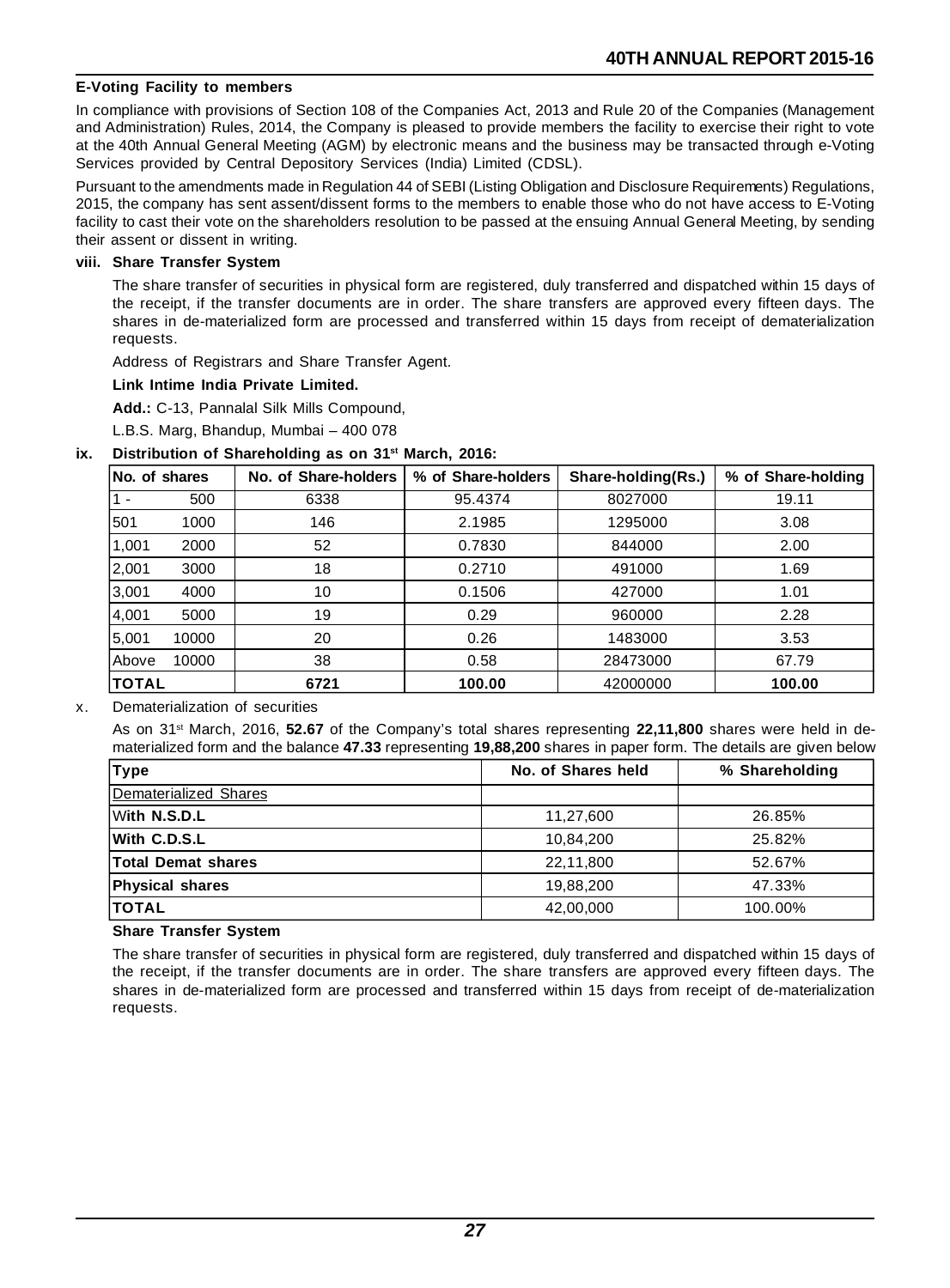| Categories of Shareholders as on March 31, 2016 |                    |                |
|-------------------------------------------------|--------------------|----------------|
| Category                                        | No. of Shares Held | % Shareholding |
| Corporate Bodies (Promoter Co)                  | 1292100            | 30.7643        |
| Other Bodies Corporate                          | 170100             | 4.0500         |
| <b>Directors</b>                                | 357100             | 26.46          |
| Relatives of Director                           | 715400             | 17.0333        |
| Hindu Undivided Family                          | 33600              | 0.8000         |
| Mutual Fund                                     | 4800               | 0.1143         |
| <b>Nationalised Banks</b>                       | 18400              | 0.4381         |
| Non Nationalised Banks                          | 300                | 0.0071         |
| Non Resident Indians                            | 242200             | 5.7667         |
| Office Bearers                                  | 11900              | 0.2833         |
| Persons Acting in Concert                       | 6200               | 0.1476         |
| Public                                          | 1347900            | 32.0929        |
| <b>TOTAL</b>                                    | 4200000            | 100.0000       |

x. Company has not issued either ESOP or any GDRs/ADRs/Warrants/Convertible instrument.

xii. The Company's Plant is located as under.

## **Spinning Unit:**

S. F. Mo. 324/1, Karungal Village, K. Anapatti Post, Vedasandur Taluk, Dist. Dindigul – 624 620

## **Weaving Unit:**

Plot No. 60-B, Parvati Industrial Area, Kondigre Road, Near Gangajal Water Tank, Yadrav, Ichalkaranji **Processing Unit:**

D-8, MIDC, PHASE II, Manpada Road, Dombivli (E), Dist. Thane

## **xiii. Address for correspondence:**

Shareholders of the company can send correspondence at company's share & Transfer Agent's Office or the Regd. office of the company situated at following address:

D-8, MIDC, PHASE II, MANPADA ROAD, DOMBIVLI (E), DIST. THANE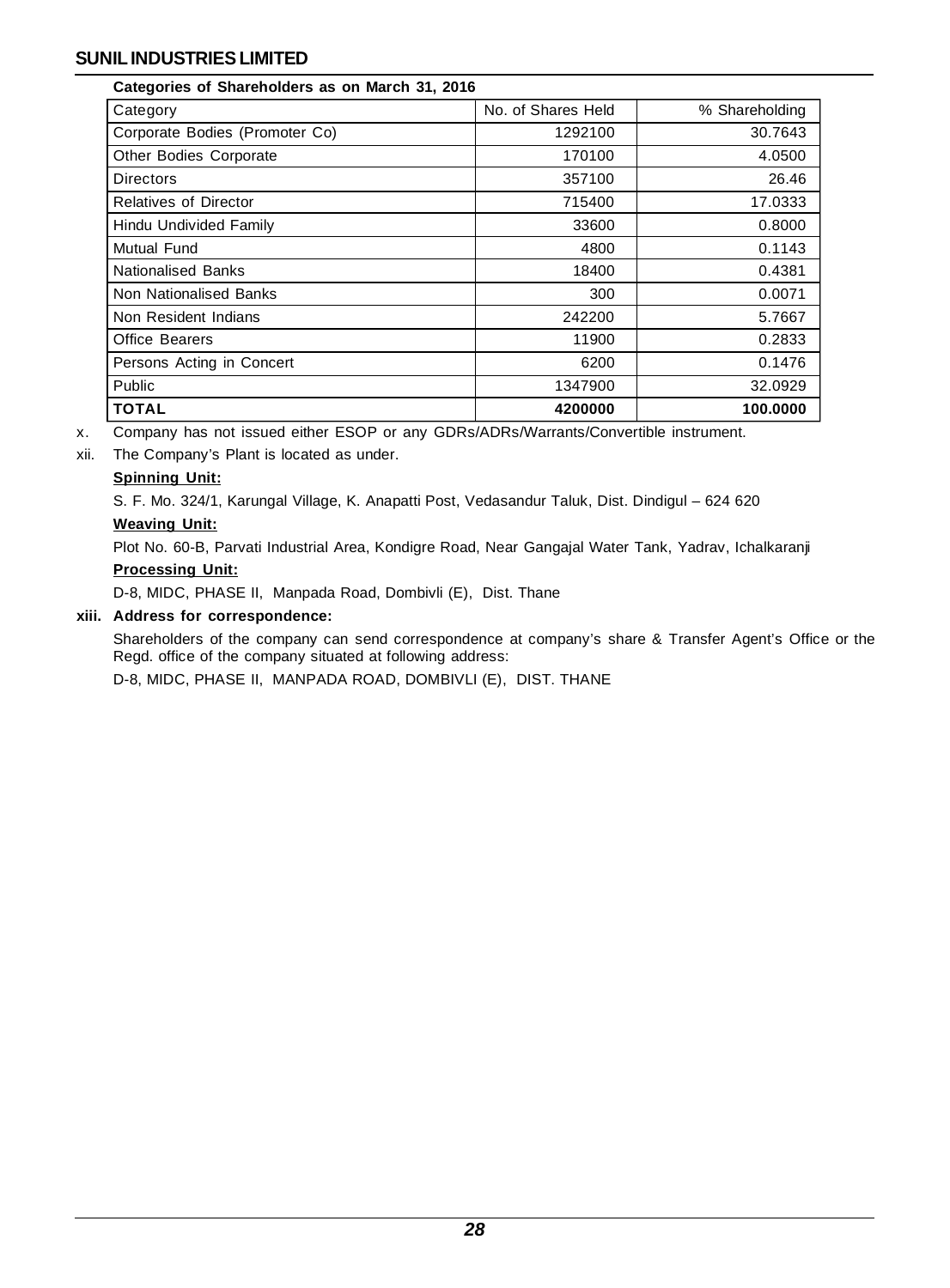# **CEO/CFO Certificate**

To, The Board of Directors, **SUNIL INDUSTRIES LIMITED** D-8, MIDC, Phase II, Manpada Road, Dombivli (E), Dist. Thane

We, Mr. Vinod Lath, Managing Director & CEO and Mr. Pradeep Roongta, CFO of the Company do hereby certify that for the financial year, ending 31st March, 2016:

- a) (i) these statements do not contain any materially untrue statement or omit any material fact or containstatements that may be misleading;
	- (ii) these statements present a true and fair view of the Company's affairs and are in compliance with current accounting standards, applicable laws and regulations.
- (b) there are, to the best of our knowledge and belief, no transactions entered into by the Company during the year which are fraudulent, illegal or in violation of the Company's code of conduct.
- (c) we accept responsibility for establishing and maintaining internal controls for financial reporting. We have evaluated the effectiveness of internal control systems of the Company pertaining to financial reporting and have disclosed to the Auditors and the Audit Committee, deficiencies in the design or operation of such internal controls, if any, of which we are aware and steps taken or proposed to be taken for rectifying these deficiencies.
- (d) we have indicated to the Auditors and the Audit Committee:
	- (i) significant changes, if any, in the internal control over financial reporting during the year.
	- (ii) significant changes, if any, in accounting policies made during the year and that the same have been disclosed in the notes to the financial statements; and
	- (iii) instances of significant fraud of which we have become aware and the involvement therein, if any, of the management or an employee having a significant role in the Company's internal control system over financial reporting.

**DATE : 13**

 **FOR SUNIL INDUSTRIES LTD Sd/- Sd/ th August, 2016 Mr. Vinod Lath Mr. Pradeep Roongta PLACE : Dombivli (MANAGING DIRECTOR) (CFO)**

# **DECLARATION REGARDING AFFIRMATION OF CODE OF CONDUCT**

I, Mr. Vinod Lath, Managing Director of the Company hereby declare that all Board members and senior management personnel shall affirm compliance with the code on an annual basis.

> **ON BEHALF OF THE BOARD FOR SUNIL INDUSTRIES LIMITED**

> > **sd/-**

**DATE : 13 th August, 2016 VINOD LATH PLACE : DOMBIVLI MANAGING DIRECTOR**

**DIN NO: 00064774**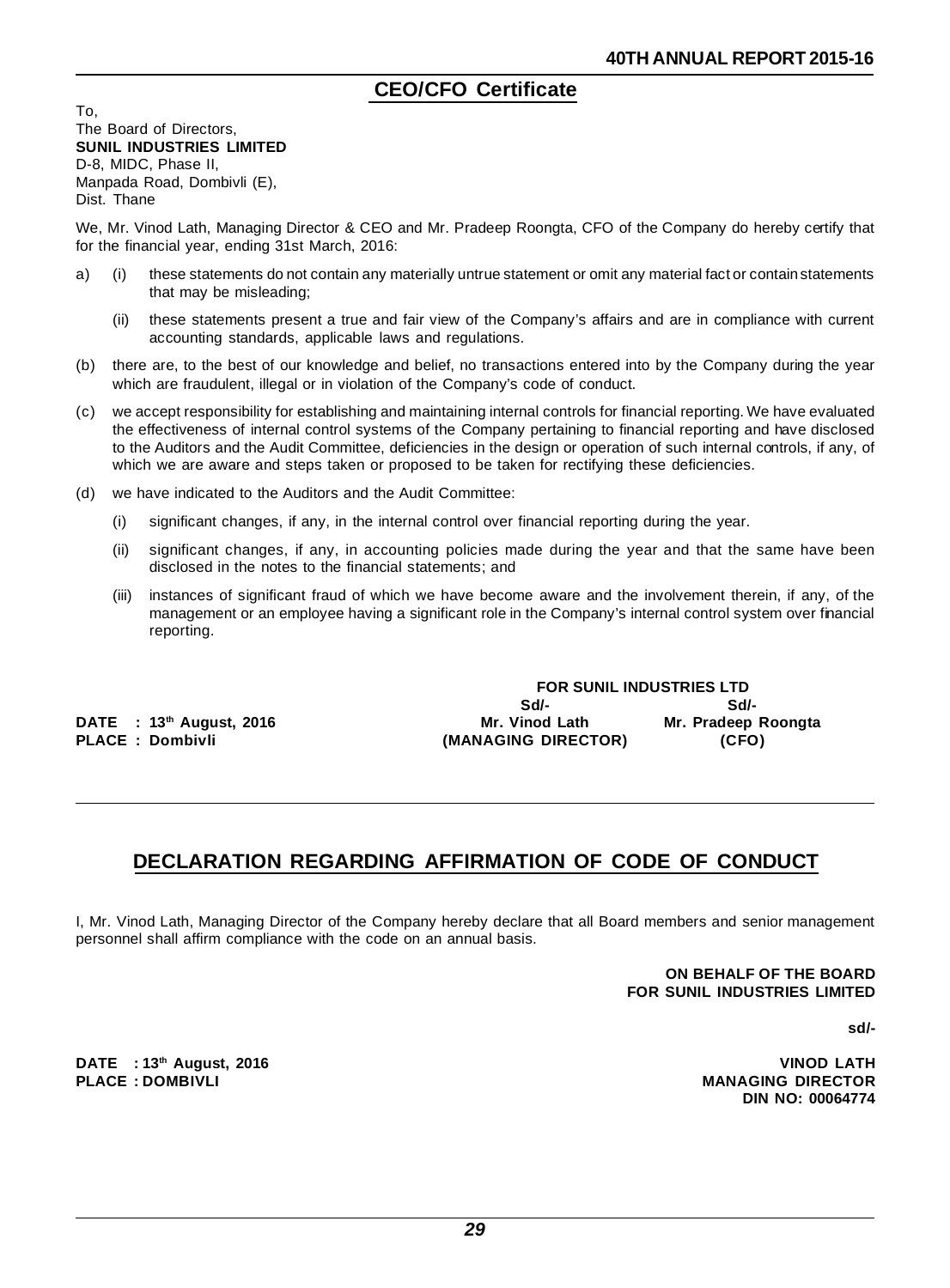## **CERTIFICATE ON CORPORATE GOVERNANCE BY PRACTICING COMPANY SECRETARY**

To, The Shareholders, **SUNIL INDUSTRIES LIMITED** D-8, MIDC, Phase II, Manpada Road, Dombivli (E), Dist. Thane

We have reviewed the implementation of Corporate Governance procedures by the Company during the year ended March 31, 2016, with the relevant records and documents maintained by the Company, furnished to us for our review and the report on Corporate Governance as approved by the Board of Directors.

The compliance of conditions of Corporate Governance is the responsibility of the management. Our examination is neither an audit nor an expression of opinion on the financial statements of the Company.

On the basis of the above and according to the information and explanations given to us, in our opinion, the Company has complied in all material respects with the conditions of Corporate Governance as stipulated in Regulation 27(2) of the (Listing Obligations and Disclosure Requirements) Regulations, 2015 Listing Agreement with the Stock Exchanges.

We further state that our examination of such compliance is neither an assurance as to the future viability of the Company nor the efficiency or effectiveness with which the management has conducted the affairs of the Company.

> For **HS Associates, Company Secretaries Hemant Shetye**

> > **sd/-**

**PLACE: Mumbai. Partner DATE: 13 th August, 2016 FCS: 2827**

**COP: 1483**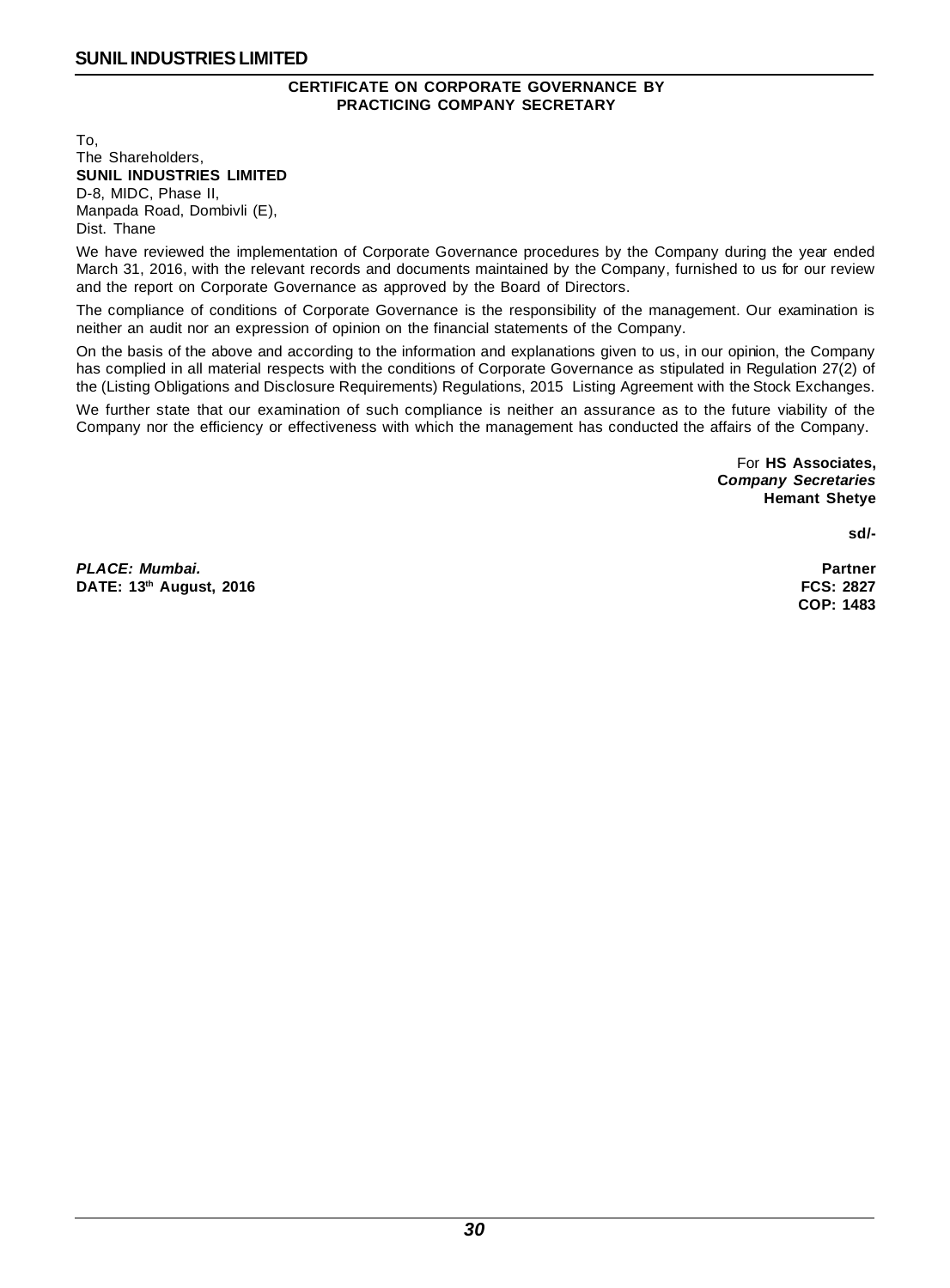## **MANAGEMENT DISCUSSION AND ANALYSIS REPORT**

#### **A) INDUSTRY STRUCTURE AND DEVELOPMENT:**

India's textiles sector is one of the oldest industries in Indian economy dating back several centuries. Even today, textiles sector is one of the largest contributors to India's exports with approximately 11 per cent of total exports. The textiles industry is also labour intensive and is one of the largest employers. The industry realised export earnings worth US\$ 41.4 billion in 2014-15, a growth of 5.4 per cent. The textile industry has two broad segments. First, the unorganised sector consists of handloom, handicrafts and sericulture, which are operated on a small scale and through traditional tools and methods. The second is the organised sector consisting of spinning, apparel and garments segment which apply modern machinery and techniques such as economies of scale.

The textile industry employs about 40 million workers and 60 million indirectly. India's overall textile exports during FY 2015-16 stood at US\$ 40 billion.

The Indian textiles industry is extremely varied, with the hand-spun and handwoven textiles sectors at one end of the spectrum, while the capital intensive sophisticated mills sector at the other end of the spectrum. The decentralised power looms/ hosiery and knitting sector form the largest component of the textiles sector. The close linkage of the textile industry to agriculture (for raw materials such as cotton) and the ancient culture and traditions of the country in terms of textiles make the Indian textiles sector unique in comparison to the industries of other countries. The Indian textile industry has the capacity to produce a wide variety of products suitable to different market segments, both within India and across the world.

#### **B) Opportunities, Outlook & Threats:**

The Indian textiles industry, currently estimated at around US\$ 108 billion, is expected to reach US\$ 223 billion by 2021. The industry is the second largest employer after agriculture, providing employment to over 45 million people directly and 60 million people indirectly. The Indian Textile Industry contributes approximately 5 per cent to India's Gross Domestic Product (GDP), and 14 per cent to overall Index of Industrial Production (IIP).

The Indian textile industry has the potential to reach US\$ 500 billion in size. The growth implies domestic sales to rise to US\$ 315 billion from currently US\$ 68 billion. At the same time, exports are implied to increase to US\$ 185 billion from approximately US\$ 41 billion currently.

The textiles sector has witnessed a spurt in investment during the last five years. The industry (including dyed and printed) attracted Foreign Direct Investment (FDI) worth US\$ 1.85 billion during April 2000 to March 2016.

The Indian government has come up with a number of export promotion policies for the textiles sector. It has also allowed 100 per cent FDI in the Indian textiles sector under the automatic route.

Some of initiatives taken by the government to further promote the industry are as under:

- The Union Cabinet has cleared a ` 6,000 crore (US\$ 889.44 million) package for the textile sector, aimed at attracting investments worth ` 74,000 crore (US\$ 10.95 billion) generating 10 million jobs and increasing textile exports by US\$ 30 billion in the next three years.
- · The Union Ministry of Textiles, which has set a target of doubling textile exports in 10 years, plans to enter into bilateral agreements with Africa and Australia along with working on a new textile policy to promote value addition, apart from finalising guidelines for the revised Textile Upgradation Fund Scheme (TUFS).
- The Ministry of Textiles launched Technology Mission on Technical Textiles (TMTT) with two mini-missions for a period of five years (from 2010-11 to 2011-12 in the 11th five year plan and 2012-13 to 2014-15 in 12th five year plan) with a total fund outlay of Rs 200 crore (US\$ 29.6 million). The objective of TMTT is to promote technical textiles by helping to develop world class testing facilities at eight Centres of Excellence across India, promoting indigenous development of prototypes, providing support for domestic and export market development and encouraging contract research.
- · The Government of India is expected to soon announce a new National Textiles Policy. The new policy aims at creating 35 million new jobs by way of increased investments by foreign companies.
- Subsidies on machinery and infrastructure
	- o The Revised Restructured Technology Up gradation Fund Scheme (RRTUFS) covers manufacturing of major machinery for technical textiles for 5 per cent interest reimbursement and 10 per cent capital subsidy in addition to 5 per cent interest reimbursement also provided to the specified technical textile machinery under RRTUFS.
	- o Under the Scheme for Integrated Textile Parks (SITP), the Government of India provides assistance for creation of infrastructure in the parks to the extent of 40 per cent with a limit up to ` 40 crore (US\$ 6 million). Under this scheme the technical textile units can also avail its benefits.
	- o The major machinery for production of technical textiles receives a concessional customs duty list of 5 per cent.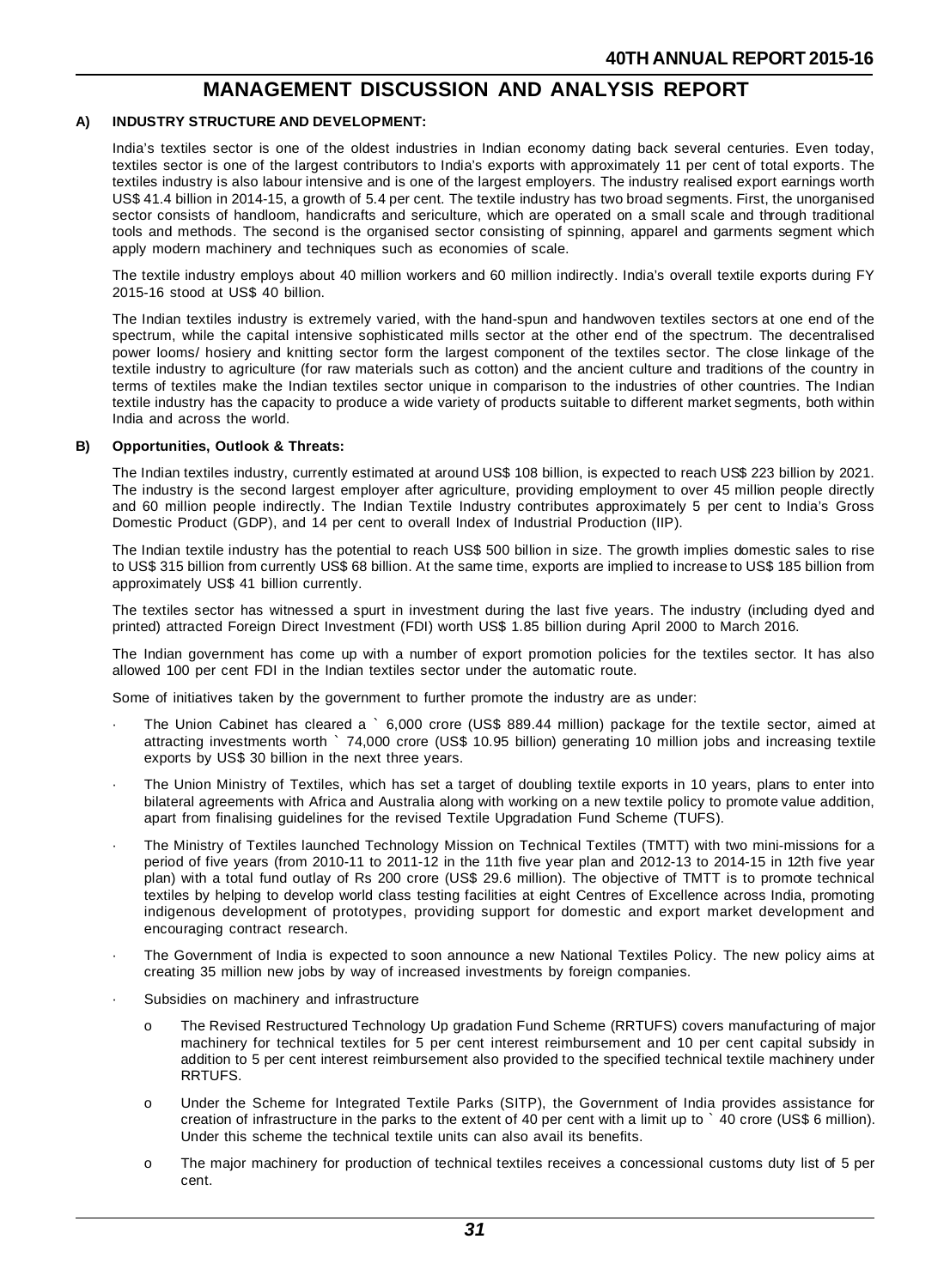- o Specified technical textile products are covered under Focus Product Scheme. Under this scheme, exports of these products are entitled for duty credit scrip equivalent to 2 per cent of freight on board (FOB) value of exports
- The Government of India has implemented several export promotion measures such as Focus Market Scheme, Focus Product Scheme and Market Linked Focus Product Scheme for increasing share of India's textile exports.
- · Under the Market Access Initiative (MAI) Scheme, financial assistance is provided for export promotion activities on focus countries and focus product countries.
- · Under the Market Development Assistance (MDA) Scheme, financial assistance is provided for a range of export promotion activities implemented by Textiles Export Promotion Councils.
- The government has also proposed to extend 24/7 customs clearance facility at 13 airports and 14 sea ports resulting in faster clearance of import and export cargo.
- · The Ministry of Textiles has approved a 'Scheme for promoting usage of geotechnical textiles in North East Region (NER)' in order to capitalise on the benefits of geotechnical textiles. The scheme has been approved with a financial outlay of ` 427 crore (US\$ 63.3 million) for five years from 2014-15.

A Memorandum of Understanding (MoU) has been signed between India and Kyrgyzstan seeking to strengthen bilateral cooperation in three fields -Textiles and Clothing, Silk and Sericulture, Fashion

#### **C) Segment-Wise Performance or product wise performance**

The company has only one segment i.e. Manufacturing of Textiles, therefore the requirement of segmentwise reporting is not applicable to the Company.

#### **D) Risk & concerns**

Your company is taking adequate steps to safeguard against Risks & Concerns

#### **E) Internal control systems & their adequacy**

The Company has adequate internal audit system commensurate with its size and nature of operations. The Audit Committee of the Board of Directors approves the internal audit scope every year and quarterly presentation to the audit committees are made by internal auditors as well as statutory auditors of the Company. The Management consistently reviews the internal control systems and procedures to ensure efficient conduct of the business conforming to the ethics and code of conduct of the Company.

#### **F) Human Resource Policies :**

Your company considers its human resources as its most valuable assets, among all other assets of the Company. It has been the policy of the company to actuate the talent by providing opportunities to develop themselves within the organization. The company continued to have maintained very cordial & harmonious relations withits employees

> **ON BEHALF OF THE BOARD FOR SUNIL INDUSTRIES LIMITED**

> > **sd/-**

**DATE : 13 th August, 2016 VINOD LATH PLACE : DOMBIVLI MANAGING DIRECTOR & CHAIRMAN DIN NO: 00064774**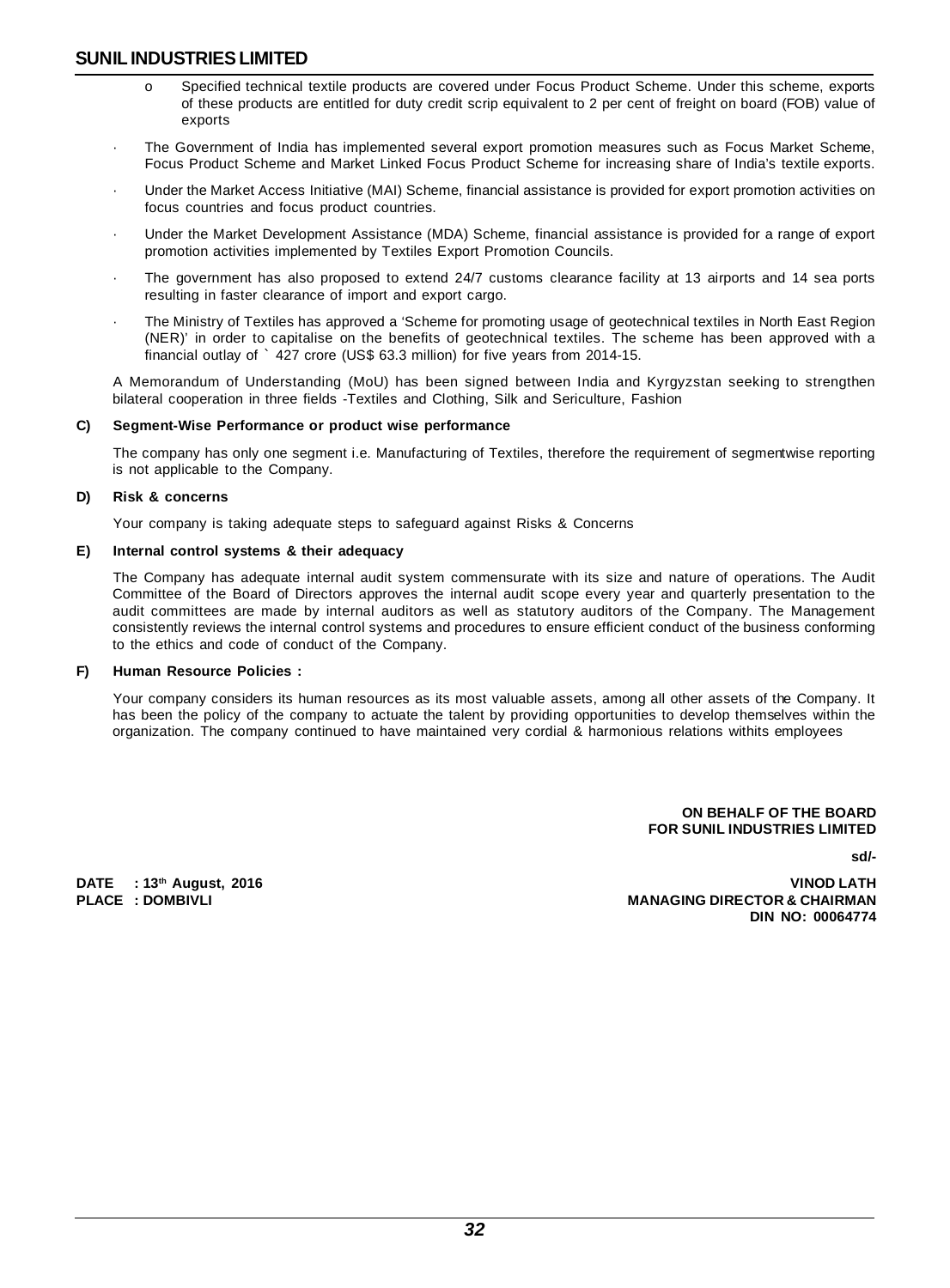## **INDEPENDENT AUDITORS' REPORT**

#### To The Members of **Sunil Industries Limited Report on the Standalone Financial Statements**

We have audited the accompanying standalone financial statements of **Sunil Industries Limited** ("the Company"), which comprises the Balance Sheet as at March 31, 2016, the Statement of Profit and Loss and Cash Flow Statement for the year then ended, and a summary of significant accounting policies and other explanatory information.

#### **Management's Responsibility for the Standalone Financial Statements**

The Company's Board of Directors is responsible for the matters stated in Section 134 (5) of the Companies Act, 2013 (" the Act") with respect to the preparation of these standalone financial statements that give a true and fair view of the financial position, financial performance and cash flows of the Company in accordance with accounting principles generally accepted in India, including the Accounting Standards specified under section 133 of the Act, read with Rule 7 of the Companies (Accounts) Rules, 2014.This responsibility also includes maintenance of adequate accounting records in accordance with the provisions of the act for safeguardingofthe assets of the company for preventing and detecting frauds and other irregularities; selection and application of appropriate accounting policies; Making judgments and estimates that are reasonable and prudent; and the design, implementation and maintenance of adequate internal financial controls that were operating effectively for ensuring the accuracy and completeness of the accounting records, relevant to the preparation and presentation of the financial statements that give a true and fair view and are free from material misstatements, whether due to fraud or error.

#### **Auditor's Responsibility**

Our responsibility is to express an opinion on these standalone financial statements based on our audit. We have taken into account the provisions of the Act, the accounting and auditing standards and matters which are required to be included in the audit report under the provisions of the Act and the rules made there under. We conducted our audit in accordance with the Standards onAuditing issued by the Institute of Chartered Accountants of India, as specified under section 143(10) of the Act. Those Standards require that we comply with ethical requirements and plan andperform the audit to obtain reasonable assurance about whether the financial statements are free from material misstatement.

An audit involves performing procedures to obtain audit evidence about the amounts and disclosures in the financial statements. The procedures selecteddepend on the auditor's judgment, including the assessment of the risks of material misstatement of the financial statements, whether due to fraud or error. In making those risk assessments, the auditor considers internal financial control relevant to the Company's preparation of the financial statements that give a true and fair view in order to design audit procedures that are appropriate in the circumstances but not for the purpose of expressing an opinion on whether the company has in place an adequate internal financial system over financial reporting and the operating effectiveness of such controls. An audit also includes evaluating the appropriateness of accounting policies used and the reasonableness of the accounting estimates made by the company's Directors, as well as evaluating the overall presentation of the financial statements.

We believe that the audit evidence we have obtained is sufficient and appropriate to provide a basis for our audit opinion on the standalone financial statements.

#### **Opinion**

In our opinion and to the best of our information and according to the explanations given to us, the aforesaid standalone financial statements give the information required by the Act in the manner so required and give a true and fair view in conformity with the accounting principles generally accepted in India:

- (a) In the case of the Balance Sheet, of the state of affairs of the Company as at March 31, 2016;
- (b) In the case of statement of Profit and Loss, of the **Profit** for the year ended on that date; and (c) In the case of the Cash Flow Statement, of the cash flows for the year ended on that date.
- In the case of the Cash Flow Statement, of the cash flows for the year ended on that date.

#### **Report on Other Legal and Regulatory Requirements**

- 1. As required by the Companies (Auditor's Report) Order, 2016 ("the Order") issued by the Central Government of India in terms of sub-section (11) of section 143 of the Act, we give in the Annexure 1 a statement on the matters specified in paragraphs 3 and 4 of the Order.
- 2. As required by section 143(3) of the Act, we report that:
	- a) We have sought and obtained all the information and explanations which to the best ofour knowledge and belief were necessary for the purpose of our audit;
	- b) In our opinion proper books of account as required by law have been kept by the Company so far as it appears from our examination of those books;
	- c) The Balance Sheet, Statement of Profit and Loss and Cash Flow Statement dealt with by this Report are in agreement with the books of account;
	- d) In our opinion, the aforesaid standalone financial statements comply with the Accounting Standards specified undersection 133 of the Act, read with rule 7 of the Companies (Accounts) rules,2014;
	- e) On the basis of written representations received from the directors as on March 31, 2016, and taken on record by the Board of Directors, none of the directors is disqualified as on March 31, 2016, from being appointed as a director in terms of section 164(2) of the Act;
	- f) We have audited internal financial controls over financial reporting (IFCoFR) of the company as of 31st March,2016 in conjuction with our audit of financial statement of the Company for the year ended on that date and our report dated 27/05/2016 as per Annexure II expressing our unmodified opinion on adequacy and operating effectiveness of the internal financial control over financial reporting.
	- g) With respect to the other matters to be included in the Auditor's Report in accordance with Rule 11 of the Companies (Audit and Auditors) Rules,2014, in our opinion and to the best of our information and according to the explanations given to us;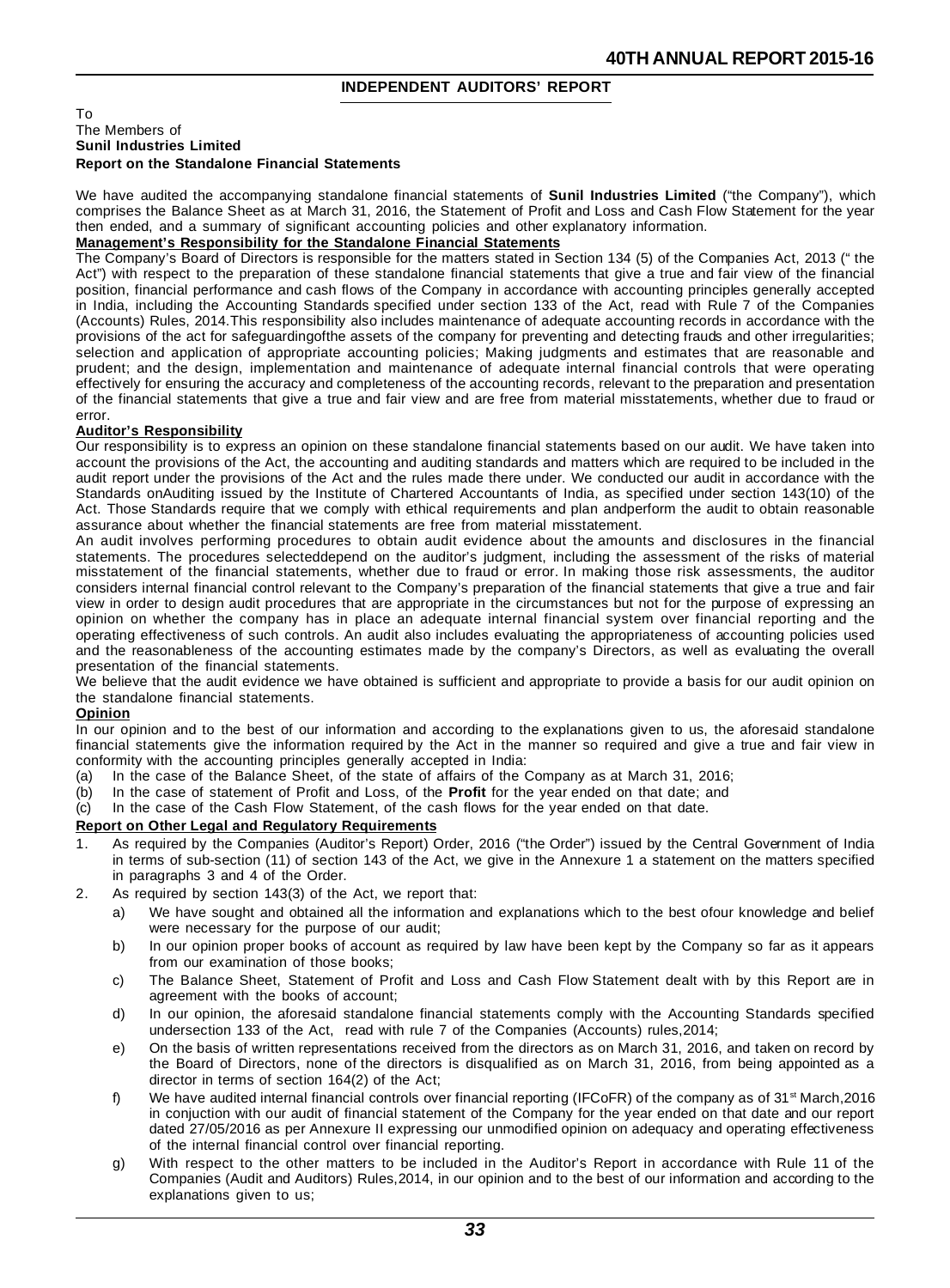- The company has disclosed the impact of pending litigations on its financial position in its financial statements -Refer note 2.19 to the financial statements;
- ii) The company does not have any long term contracts including derivative contracts for which there were any material foreseeable losses
- iii) There were no amounts which were required to be transferred to the Investor Education and Protection Fund by the company.

 $PLACE$  **:** Mumbai

**For V.K. BESWAL & ASSOCIATES Chartered Accountants FIRM REGN NO 101083W sd/- DATED : 27/05/2016 Partner**

#### **Membership Number:** 154778 **ANNEXURE I TO THE AUDITOR'S REPORT EVEN DATE CARO 2016:**

## (Referred to in paragraph 1 thereof)

1. In respect of Fixed Assets:

- a) The Company has maintained proper records showing full particulars, quantitative details and situation of its fixed assets.
- b) The fixed assets have been physically verified by the management at reasonable intervals during the year. We are informed that no material discrepancies were noticed by the management on such verification. c) The title deeds in respect of all immovable properties are held in the name of the company.
- 2. In respect of Inventories:As explained to us physical verification of inventory has been conducted during the year at reasonable intervals by the management and in our opinion and according to the information and explanation given to us, the Company is maintaining proper records of its inventories and no material discrepancies were noticed on physical verification.
- 3. In respect of loans, secured or unsecured granted by the Company to other Companies, firms, LLP or other parties covered in the register maintained under section 189 of the Companies Act, 2013.
	- a. The terms and conditions of grant of such loans are not prejudicial to the interest of the Company.
	- b. The repayment of the principal and payment of interest are regular.
	- c. There is no amount overdue for more than ninety days.
- 4. The Company has complied with the provisions of section 185 and 186 of the Companies Act, 2013 in respect of Loans granted during the year. There is no Investments, guarantees and securities taken place during the year.
- 5. According to the information and explanations given to us, the Company has not accepted any deposits from public.
- 6. We have broadly reviewed the books of account maintained by the company in respect of products where, pursuant to the Rules made by Central Government of India, the maintenance of cost records has been prescribed under subsection (1) of section 148 of the Companies Act, and are of the opinion that Prima Facie, the prescribed accounts and records have been made and maintained. We have not, however, made a detailed examination of records with a view to determine whether they are accurate or complete.
- 7. In respect of Statutory Dues:
	- (a) According to record of the Company produced before us, the Company is generally regular in depositing with appropriate authorities undisputed statutory dues including provident fund, investor education and protection fund, employees' state insurance, income tax, sales tax, wealth tax, service tax, customs duty, excise duty, cess and other statutory dues applicable to it.
	- (b) According to the information and explanations given, no undisputed amounts payable in respect of Income-Tax, sales tax, wealth tax, service tax, customs duty, excise duty/cess were outstanding as at 31.03.2016 for a period of more than six months from the date they became payable.
	- (c) The following dues have not been deposited by the company on account of disputes:

| IS.         | Name of the Statute                                               | Amount (In Lacs) | Forum where dispute is pending            |
|-------------|-------------------------------------------------------------------|------------------|-------------------------------------------|
| lNo.        |                                                                   |                  |                                           |
| II)         | Central Excise Duty                                               | 211.98           | Adiudication                              |
| $\vert$ ii) | Central Excise Duty<br>(Payment made under<br>protest > 50 Lakhs) | 238.26           | Central Excise Appellate Tribunal (CEGAT) |
| liii)       | Custom Duty                                                       | 336.00           | Appellate Tribunal (CESTAT)               |
| (iv         | TNVAT                                                             | 7.22             | The Appellate Deputy Commissioner(CT)     |
|             | Income Tax                                                        | 26.03            | CIT(A)-3(Mumbai)                          |

- 8. As per the information and explanations given to us the company has not defaulted in repayment of dues to bank. The company has not obtained any loan from anyfinancial institutions and issued debentures.
- 9. According to the records of the Company, the Company has no outstanding moneys raised by way of initial public offering. However, the company has taken term loans and applied for the purposes for which they were raised.
- 10. Based upon the audit procedures performed and information and explanations given by the management, we report that no fraud on or by the Company has been noticed or reported during the course of our audit.
- 11. According to the records of the Company, the Managerial Remuneration has been paid or provided in accordance with the provisions of section 197 read with Schedule V to the Companies Act, 2013.
- 12. In our opinion, and to the best of our information and according to the explanations provided by the management, we are of the opinion that the company is not a Nidhi Company. Hence, in our opinion, the requirements of para3 (xii) of the Order do not apply to the company.
- 13. According to the information and explanations given to us, the Company in respect to transactions with related parties has complied provisions of sections 177 and 188 of Companies Act, 2013 and has disclosed all particulars in Financial Statements.
- 14. The company has not made any preferential allotment or private placement of shares, therefore comments under this clause are not called for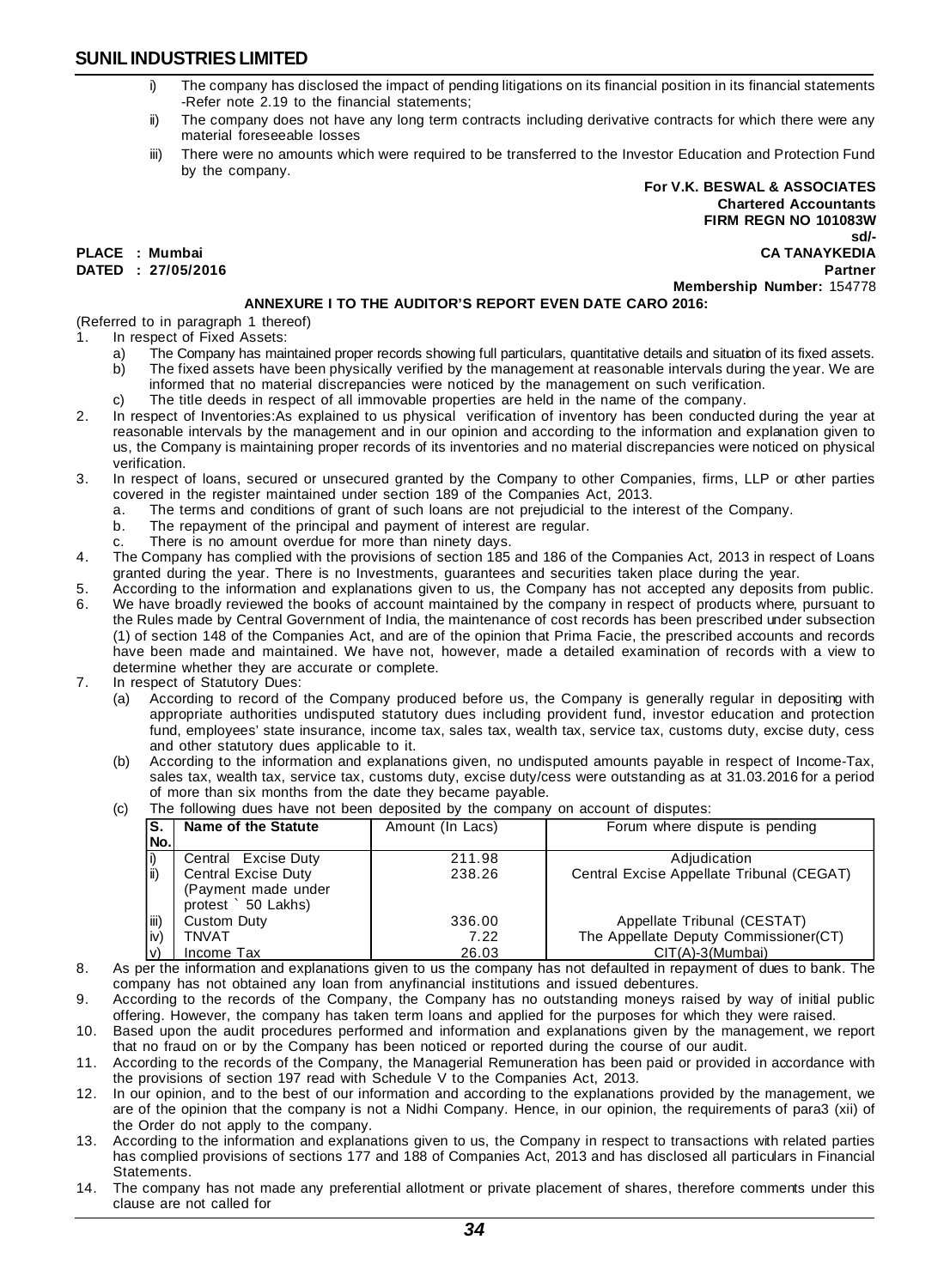- 15. In our opinion, and to the best of our information and according to the explanations provided by the management, we are of the opinion that the company has not entered into any non-cash transaction with directors or persons connected with him and no provisions of section 192 have been contravened.
- 16. In our opinion, and to the best of our information and according to the explanations provided by the management, we are of the opinion that the company is not required to be registered under section 45-IA of the Reserve Bank of India Act,1934.

**For V.K. BESWAL & ASSOCIATES Chartered Accountants FIRM REGN NO 101083W sd/- PLACE : Mumbai CA TANAYKEDIA DATED : 27.05.2016 Partner Membership Number:** 154778

#### **Annexure II**

Independent Auditor's report on the Internal Financial Controls under Clause (i) of Sub-section 3 of Section 143 of the **Companies Act, 2013 ("the Act")**

1. In conjunction with our audit of the standalone financial statements of **Sunil IndustriesLimited** ("the Company") as of and for the year ended 31 March 2016, we have audited the internal financial controls over financial reporting (IFCoFR) of the company of as of that date.

# **Management's Responsibility for Internal Financial Controls**

2. The Company's Board of Directors is responsible for establishing and maintaining internal financial controls based on the internal control over financial reporting criteria established by the company considering the essential components of internal control stated in the Guidance Note on Audit of Internal Financial Controls over Financial Reporting issued by the Institute of Chartered Accountant of India . These responsibilities include the design, implementation and maintenance of adequate internal financial controls that were operating effectively for ensuring the orderly and efficient conduct of the company's business, including adherence to company's policies, the safeguarding of its assets, the prevention and detection of frauds and errors, the accuracy and completeness of the accounting records, and the timely preparation of reliable financial information, as required under the Act.

#### **Auditors' Responsibility**

- 3. Our responsibility is to express an opinion on the Company's IFCoFR based on our audit. We conducted our audit in accordance with the Standards on Auditing, issued by the Institute of Chartered Accountants of India (ICAI) and deemed to be prescribed under section 143(10) of the Act, to the extent applicable to an audit of IFCoFR, and the Guidance Note on Audit of Internal Financial Controls Over Financial Reporting (the "Guidance Note") issued by the ICAI. Those Standards and the Guidance Note require that we comply with ethical requirements and plan and perform the audit to obtain reasonable assurance about whether adequate IFCoFR were established and maintained and if such controls operated effectively in all material respects.
- 4. Our audit involves performing procedures to obtain audit evidence about the adequacy of the IFCoFR and their operating effectiveness. Our audit of IFCoFR included obtaining an understanding of IFCoFR, assessing the risk that a material weakness exists, and testing and evaluating the design and operating effectiveness of internal control based on the assessed risk. The procedures selected depend on the auditor's judgement, including the assessment of the risks of material misstatement of the financial statements, whether due to fraud or error.
- 5. We believe that the audit evidence we have obtained is sufficient and appropriate to provide a basis for our audit opinion on the Company's IFCoFR.

#### **Meaning of Internal Financial Controls over Financial Reporting**

6. A company's IFCoFR is a process designed to provide reasonable assurance regarding the reliability of financial reporting and the preparation of financial statements for external purposes in accordance with generally accepted accounting principles. A company's IFCoFR includes those policies and procedures that (1) pertain to the maintenance of records that, in reasonable detail, accurately and fairly reflect the transactions and dispositions of the assets of the company; (2)provide reasonable assurance that transactions are recorded as necessary to permit preparation of financial statements in accordance with generally accepted accounting principles, and that receipts and expenditures of the company are being made only in accordance with authorisations of management and directors of the company; and (3) provide reasonable assurance regarding prevention or timely detection of unauthorised acquisition, use, or disposition of the company's assets that could have a material effect on the financial statements.

#### **Inherent Limitations of Internal Financial Controls over Financial Reporting**

7. Because of the inherent limitations of IFCoFR, including the possibility of collusion or improper management override of controls, material misstatements due to error or fraud may occur and not be detected. Also, projections of any evaluation of the IFCoFR to future periods are subject to the risk that IFCoFR may become inadequate because of changes in conditions, or that the degree of compliance with the policies or procedures may deteriorate.

**Opinion**

8. In our opinion, the Company has, in all material respects, adequate internal financial controls over financial reporting and such internal financial controls over financial reporting were operating effectively as at 31 March 2016, based on the internal control over financial reporting criteria established by the company considering the essential components of internal control stated in the Guidance Note on Audit of Internal Financial Controls over Financial Reporting issued by the Institute of Chartered Accountant of India.

**For V.K. BESWAL & ASSOCIATES Chartered Accountants FIRM REGN NO 101083W sd/-**<br>CA TANAYKEDIA **PLACE : Mumbai CA TANAYKEDIA Membership Number: 154778**

**DATED :** 27.05.2016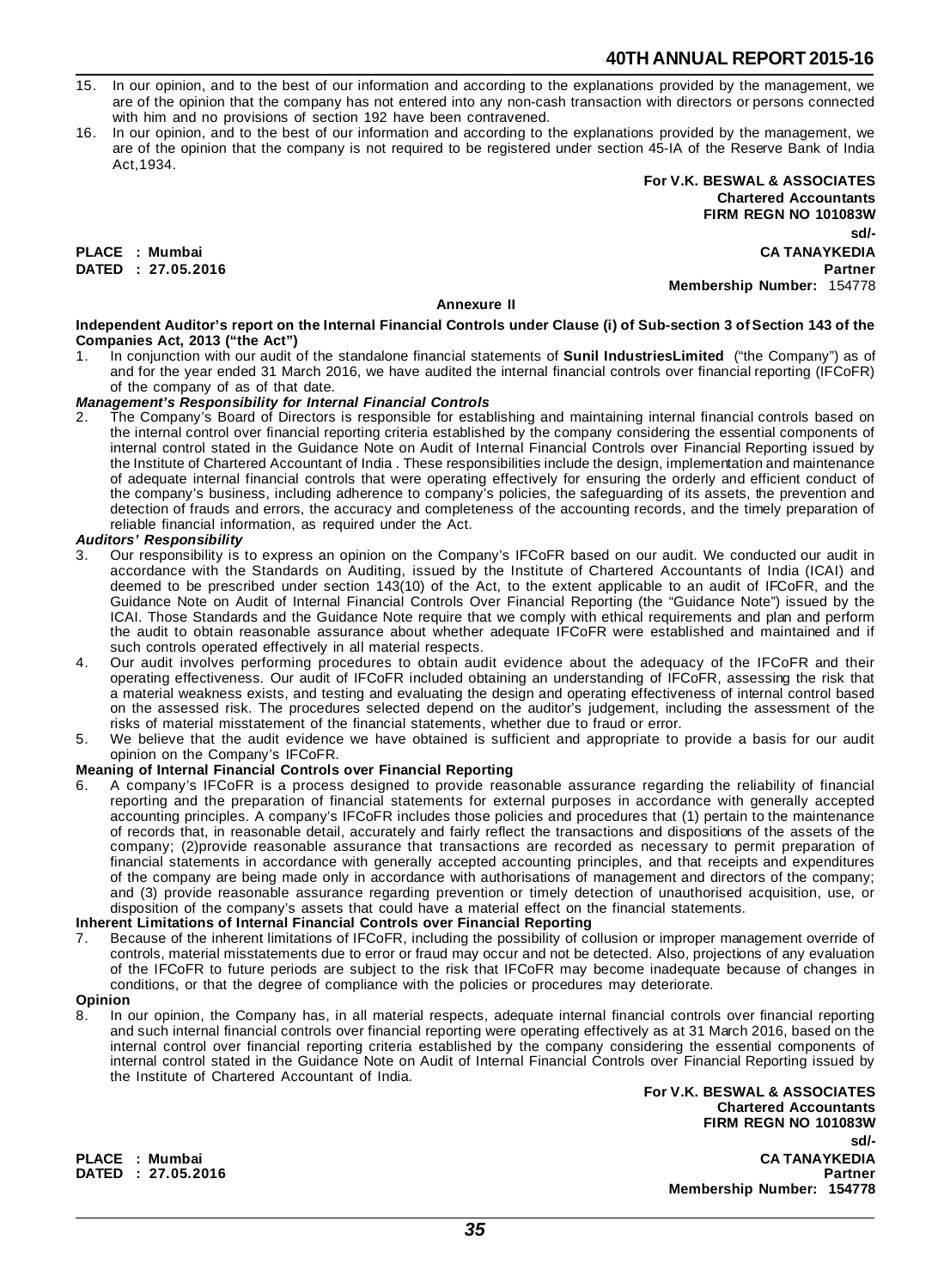## **BALANCE SHEET AS AT 31st MARCH 2016**

|   |              |                                                | <b>Notes</b>   | As at<br><b>March 2016</b> | As at<br><b>March 2015</b> |
|---|--------------|------------------------------------------------|----------------|----------------------------|----------------------------|
| A |              | <b>EQUITY AND LIABILITIES</b>                  |                |                            |                            |
|   | 1            | Shareholders' funds                            |                |                            |                            |
|   |              | (a) Share capital                              | 1              | 41,984,000                 | 41,984,000                 |
|   |              | (b) Reserves and surplus                       | $\overline{2}$ | 272,296,105                | 247, 107, 242              |
|   |              |                                                |                | 314,280,105                | 289,091,242                |
|   | $\mathbf{2}$ | <b>Non-current liabilities</b>                 |                |                            |                            |
|   | (a)          | Long-term borrowings                           | 3              | 105,913,268                | 143,727,556                |
|   | (b)          | Deferred tax liabilities (net)                 | 4              | 9,288,075                  | 9,226,488                  |
|   | (c)          | Long Term Provisions                           | 5              | 183,726                    |                            |
|   |              |                                                |                | 115,385,069                | 152,954,044                |
|   | 3            | <b>Current liabilities</b>                     |                |                            |                            |
|   |              | (a) Short-term borrowings                      | 6              | 301,481,363                | 124, 138, 257              |
|   |              | (b) Trade payables                             | $\overline{7}$ | 202,420,271                | 64,947,477                 |
|   |              | (c) Other current liabilities                  | 8              | 20,303,058                 | 16,942,126                 |
|   |              | (d) Short-term provisions                      | 9              | 6,163,148                  | 2,700,267                  |
|   |              |                                                |                | 530,367,840                | 208,728,127                |
|   |              | <b>TOTAL</b>                                   |                | 960,033,015                | 650,773,413                |
| в |              | <b>ASSETS</b>                                  |                |                            |                            |
|   | 1            | Non-current assets                             |                |                            |                            |
|   |              | (a) Fixed assets                               |                |                            |                            |
|   |              | (i) Tangible assets                            | 10             | 132,136,903                | 138,647,221                |
|   |              | (ii) Capital work-in-progress                  |                |                            |                            |
|   |              |                                                |                | 132,136,903                | 138,647,221                |
|   |              | (b) Non-current investments                    | 11             | 221,693                    | 117,640                    |
|   |              | (d) Long-term loans and advances               | 12             | 38,577,478                 | 20,930,531                 |
|   |              |                                                |                | 170,936,074                | 159,695,392                |
|   | $\mathbf{2}$ | <b>Current assets</b>                          |                |                            |                            |
|   |              | (a) Inventories                                | 13             | 175,781,937                | 163,219,449                |
|   |              | (b) Trade receivables                          | 14             | 524,298,056                | 216,014,842                |
|   |              | (c) Cash and cash equivalents                  | 15             | 45,495,873                 | 75,261,453                 |
|   |              | (d) Short-term loans and advances              | 16             | 41,890,393                 | 34,829,853                 |
|   |              | (e) Other Current Assets                       | 17             | 1,630,682                  | 1,752,425                  |
|   |              |                                                |                | 789,096,940                | 491,078,022                |
|   |              | <b>TOTAL</b>                                   |                | 960,033,015                | 650,773,413                |
|   |              | Notes forming part of the financial statements |                |                            |                            |

As per our attached report of even date **For V.K.BESWAL & ASSOCIATES** CHARTERED ACCOUNTANTS **ICAI Firm Registration No.101083W sd/- CA TANAY KEDIA (PARTNER) Membership No.154778**

**PLACE : Mumbai DATE : 27.05.2016** F**or and on behalf of the board sd/- Vinod Lath (Chairman & Managing Director) sd/- Pradeep Roongta (Director)**

**PLACE : Mumbai DATE : 27.05.2016**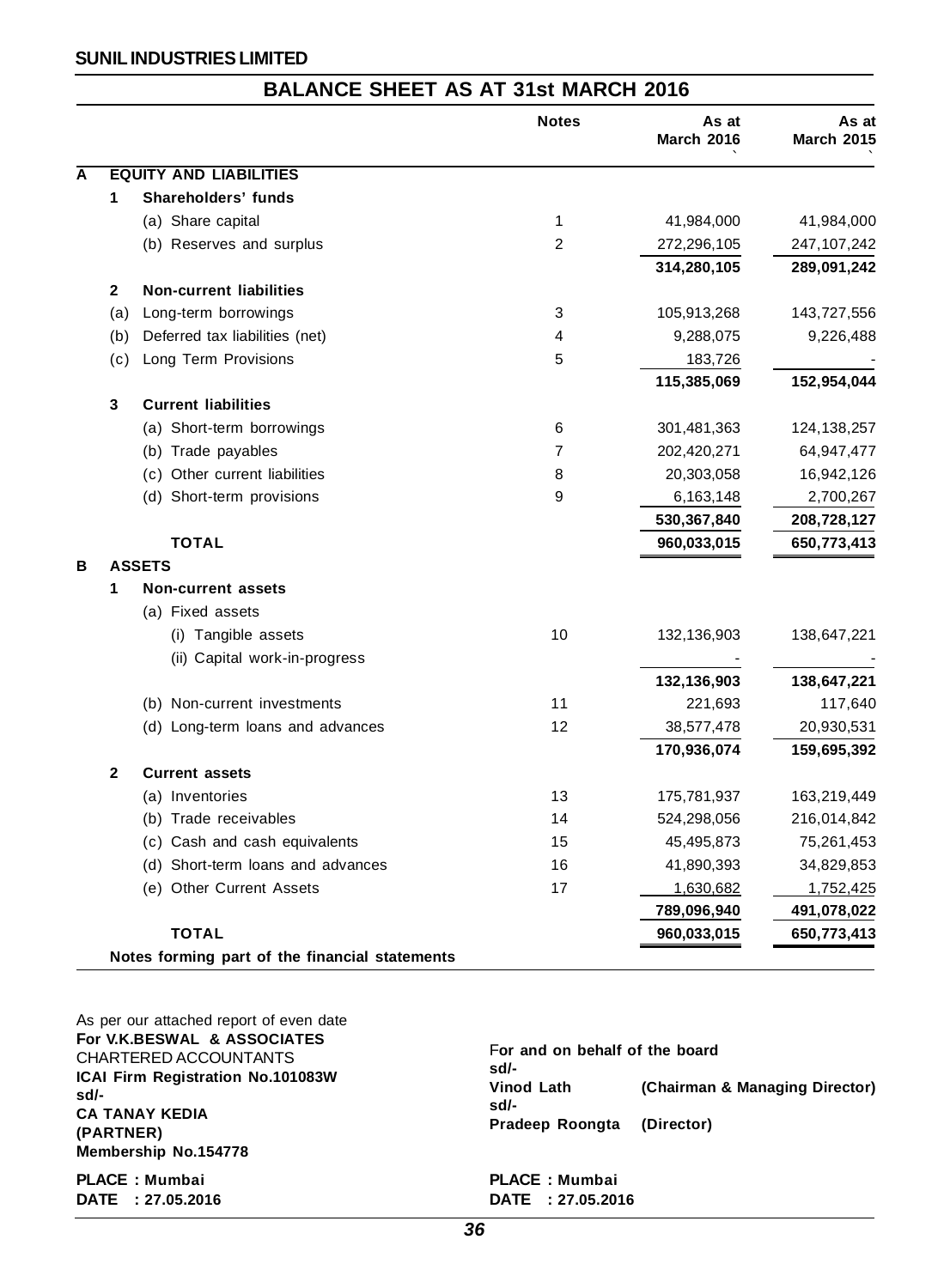## **40TH ANNUAL REPORT 2015-16**

|   | STATEMENT OF PROFIT AND LOSS FOR THE YEAR ENDED 31ST MARCH, 2016 |                    |                                         |                                                |
|---|------------------------------------------------------------------|--------------------|-----------------------------------------|------------------------------------------------|
|   |                                                                  | <b>Note</b><br>No. | For the year<br>ended 31<br>March, 2016 | For the year<br>ended 31<br><b>March, 2015</b> |
|   | <b>Particulars</b>                                               |                    |                                         |                                                |
| 1 | Revenue from operations (net)                                    | 18                 | 2,405,760,705                           | 2,017,402,670                                  |
| 2 | Other income                                                     | 19                 | 6,228,539                               | 4,735,600                                      |
| 3 | Total revenue (1+2)                                              |                    | 2,411,989,245                           | 2,022,138,270                                  |
| 4 | <b>Expenses</b>                                                  |                    |                                         |                                                |
|   | Cost of materials consumed<br>(a)                                | 20A                | 1,887,618,880                           | 1,620,923,514                                  |
|   | Purchases of Made Ups of Stock in trade<br>(b)                   |                    | 84,492,956                              | 14,661,032                                     |
|   | Changes in inventories of finished goods,<br>(c)                 |                    |                                         |                                                |
|   | work-in-progress and stock-in-trade                              | 20B                | 21,509,803                              | 9,976,331                                      |
|   | (d) Employee benefits expense                                    | 21                 | 16,452,076                              | 15,913,550                                     |
|   | Finance costs<br>(e)                                             | 22                 | 31,400,977                              | 29,903,377                                     |
|   | (f)<br>Depreciation and amortisation expense                     | 10                 | 11,839,991                              | 11,680,597                                     |
|   | Other expenses<br>(g)                                            | 23                 | 319,867,112                             | 287,395,047                                    |
|   | <b>Total expenses</b>                                            |                    | 2,373,181,795                           | 1,990,453,448                                  |
| 5 | Profit before tax $(3 - 4)$                                      |                    | 38,807,450                              | 31,684,822                                     |
| 6 | Tax expense:                                                     |                    |                                         |                                                |
|   | Current tax expense for current year<br>(a)                      |                    | 13,557,000                              | 10,810,282                                     |
|   | MAT (Credit)/Credit Utilized<br>(b)                              |                    |                                         |                                                |
|   | Current tax expense relating to prior years<br>(c)               |                    |                                         | $-63,202$                                      |
|   | (d)<br>Net current tax expense                                   |                    | 13,557,000                              | 10,747,080                                     |
|   | Deferred tax<br>(e)                                              |                    | 61,587                                  | 951,682                                        |
|   |                                                                  |                    | 13,618,587                              | 11,698,762                                     |
| 7 | Profit After Tax from continuing operations (5 - 6)              |                    | 25,188,863                              | 19,986,060                                     |
| 8 | Earnings per share (of 10/- each):                               |                    |                                         |                                                |
|   | (a) Basic                                                        |                    | 6.00                                    | 4.76                                           |
|   | Diluted<br>(b)                                                   |                    | 6.00                                    | 4.76                                           |
|   | Notes forming part of the financial statements                   |                    |                                         |                                                |

| As per our attached report of even date<br>For V.K.BESWAL & ASSOCIATES<br>CHARTERED ACCOUNTANTS<br>ICAI Firm Registration No.101083W<br>sd/-<br><b>CA TANAY KEDIA</b><br>(PARTNER)<br>Membership No.154778 | For and on behalf of the board<br>sd/-<br>Vinod Lath<br>sd/-<br>Pradeep Roongta | (Chairman & Managing Director)<br>(Director) |
|------------------------------------------------------------------------------------------------------------------------------------------------------------------------------------------------------------|---------------------------------------------------------------------------------|----------------------------------------------|
| PLACE: Mumbai<br>DATE : 27.05.2016                                                                                                                                                                         | PLACE: Mumbai<br>DATE : 27.05.2016                                              |                                              |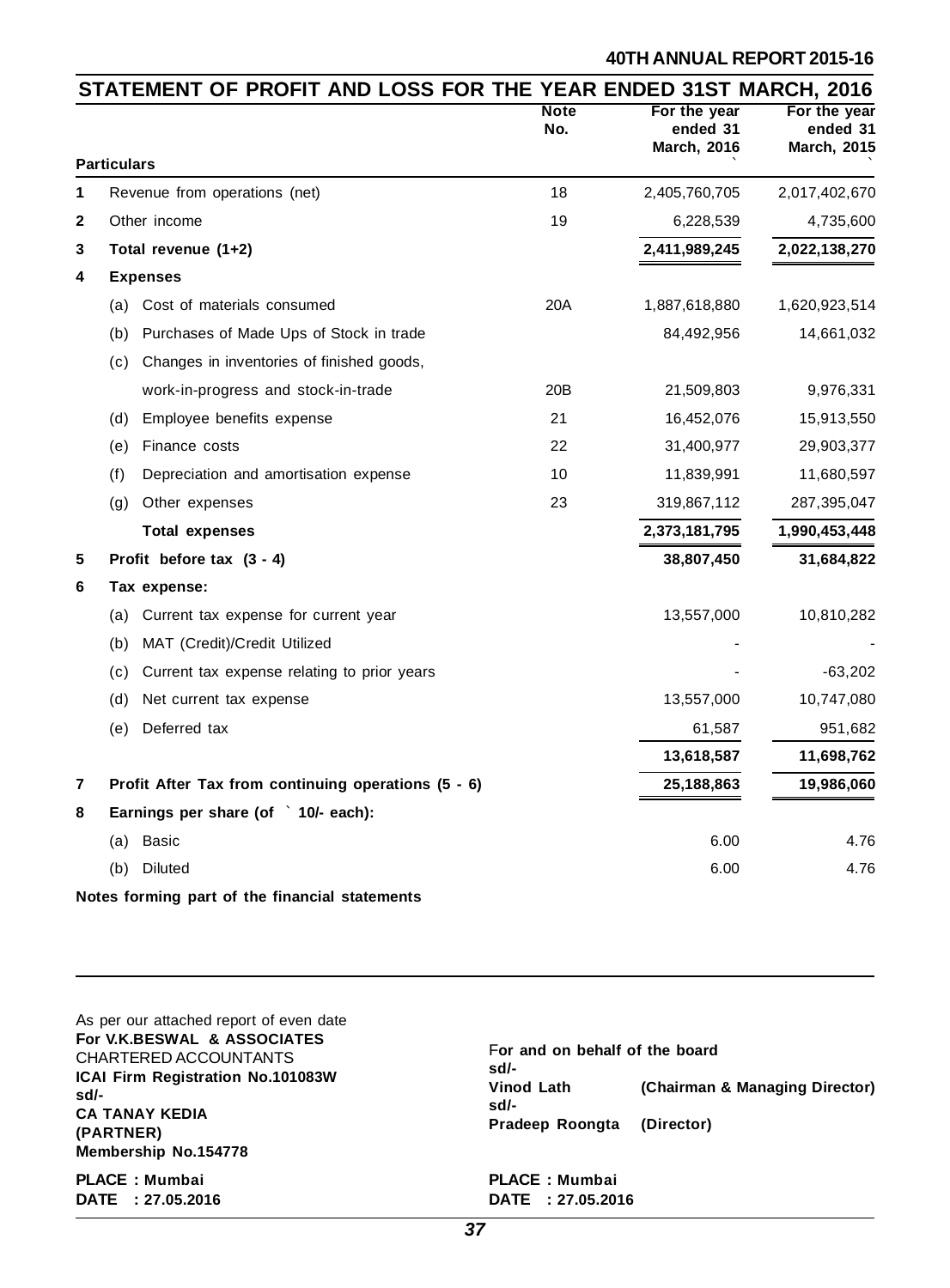# **NOTESFORMING PART OF BALANCESHEET**

## **NOTE - 1 : SHARE CAPITAL**

| <b>Share Capital</b> |                            | As at 31 March, 2016       |            | As at 31 March, 2015       |            |
|----------------------|----------------------------|----------------------------|------------|----------------------------|------------|
|                      |                            | <b>Number</b><br>of shares |            | <b>Number</b><br>of shares |            |
| (a)                  | Authorised                 |                            |            |                            |            |
|                      | Equity Shares of 10 each   | 5.000.000                  | 50.000.000 | 5,000,000                  | 50,000,000 |
|                      |                            | 5.000.000                  | 50,000,000 | 5,000,000                  | 50,000,000 |
| (b)                  | <b>Issued</b>              |                            |            |                            |            |
|                      | Equity Shares of 10 each   | 4,200,000                  | 42,000,000 | 4,200,000                  | 42,000,000 |
|                      |                            | 4.200.000                  | 42.000.000 | 4.200.000                  | 42,000,000 |
| (c)                  | Subscribed & fully Paid up |                            |            |                            |            |
|                      | Equity Shares of 10 each   | 4,200,000                  | 42,000,000 | 4,200,000                  | 42,000,000 |
|                      |                            | 4.200.000                  | 42,000,000 | 4,200,000                  | 42,000,000 |
| (d)                  | <b>Calls in Arrears</b>    | 16,000                     | 16,000     | 16,000                     | 16,000     |
|                      | Total                      | 4,200,000                  | 41,984,000 | 4,200,000                  | 41,984,000 |

## **Disclosure pursuant to the Companies Act, 2013**

| <b>Particulars</b>                                                                    |                                           | <b>Equity Shares</b> |           |                      |  |
|---------------------------------------------------------------------------------------|-------------------------------------------|----------------------|-----------|----------------------|--|
|                                                                                       |                                           | As at 31 March, 2016 |           | As at 31 March, 2015 |  |
|                                                                                       | <b>Number</b>                             |                      | Number    |                      |  |
| Shares outstanding at the                                                             |                                           |                      |           |                      |  |
| beginning of the year                                                                 | 4.200.000                                 | 41.984.000           | 4,200,000 | 41,984,000           |  |
| Shares Issued during the year                                                         |                                           |                      |           |                      |  |
| Bonus Issue/ESOP/Conversion                                                           |                                           |                      |           |                      |  |
| Shares bought back during the year                                                    |                                           |                      |           |                      |  |
| Shares outstanding at the end of the year<br>Disclosure pursuant to the Companies Act | 4.200.000<br>$2012$ (if more than $5\%$ ) | 41.984.000           | 4,200,000 | 41,984,000           |  |

**Disclosure pursuant to the Companies Act, 2013 (if more than 5%)**

| Name of Shareholder                               | As at 31 March, 2016  |                   | As at 31 March, 2015 |                                |              |  |
|---------------------------------------------------|-----------------------|-------------------|----------------------|--------------------------------|--------------|--|
|                                                   | No. of<br>Shares held | $%$ of<br>Holding |                      | No. of<br>Shares held          | % of Holding |  |
| Sunil Exim Pvt Ltd                                | 344,900               | 8.21              |                      | 344,900                        | 8.21         |  |
| Saroj Vinod Lath                                  | 335,200               | 7.98              |                      | 335,200                        | 7.98         |  |
| Rajshree Fiscal Services Ltd                      | 317,500               | 7.56              |                      | 317,500                        | 7.56         |  |
| Vinod Gajanand Lath                               | 274,000               | 6.52              |                      | 274,000                        | 6.52         |  |
| Laxshmikant Lath                                  | 234,500               | 5.58              |                      | 234,500                        | 5.58         |  |
| Disclosure pursuant to to the Companies Act, 2013 |                       |                   |                      |                                |              |  |
| Shares bought back during the year                |                       |                   |                      |                                |              |  |
| <b>Particulars</b>                                |                       |                   |                      | Year (Aggregate No. of Shares) |              |  |
|                                                   | 2014-15               | 2013-14           | 2012-13              | 2011-12                        | 2010-11      |  |
| Equity Shares:                                    |                       |                   |                      |                                |              |  |
| Fully paid up pursuant to contract(s)             |                       |                   |                      |                                |              |  |
| without payment being received in cash            |                       |                   |                      |                                |              |  |
| Fully paid up by way of bonus shares              |                       |                   |                      |                                |              |  |
| Shares bought back                                |                       |                   |                      |                                |              |  |
| Disclosure pursuant to to the Companies Act, 2013 |                       |                   |                      |                                |              |  |
| <b>Unpaid Calls</b>                               |                       |                   |                      |                                |              |  |
| By Directors                                      |                       |                   |                      |                                |              |  |
| By Officers                                       |                       |                   |                      |                                |              |  |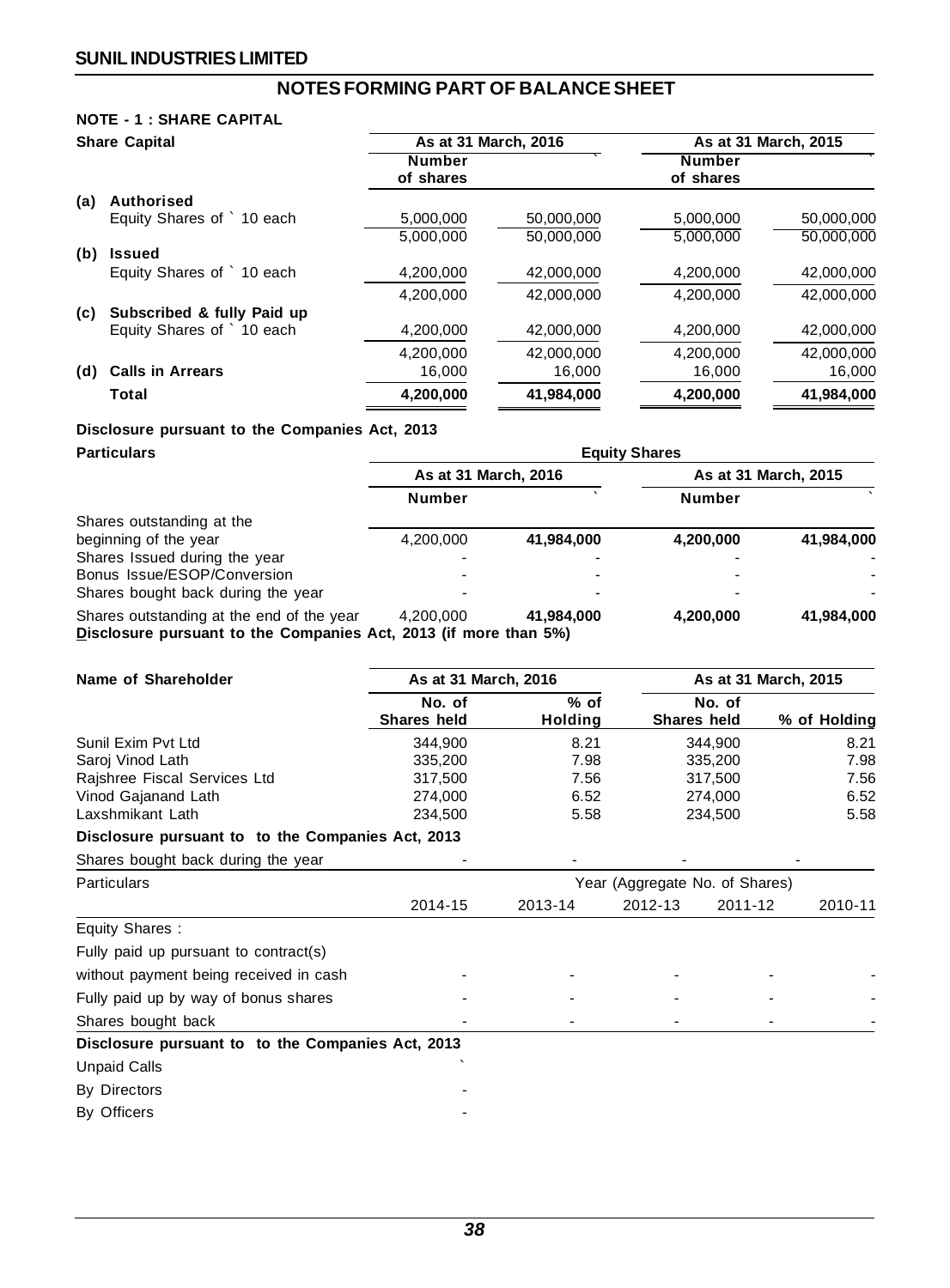## **40TH ANNUAL REPORT 2015-16**

|                                                                            | As at 31<br>March, 2016 | As at 31<br>March, 2015 |
|----------------------------------------------------------------------------|-------------------------|-------------------------|
| <b>NOTE - 2: RESERVE AND SURPLUS</b>                                       |                         |                         |
| Securities premium account<br>(a)                                          |                         |                         |
| Opening balance                                                            | 49,343,289              | 49,343,289              |
| Add: Premium on shares issued during the year                              |                         |                         |
| Arrears in Share Premium Account                                           | 63,000                  | 63,000                  |
| Closing balance                                                            | 49,280,289              | 49,280,289              |
| General reserve<br>(b)                                                     |                         |                         |
| Opening balance                                                            | 140,857,634             | 140,857,634             |
| Add: Transferred from surplus in Statement of Profit and Loss              |                         |                         |
| Closing balance                                                            | 140,857,634             | 140,857,634             |
| Surplus in Statement of Profit and Loss<br>(c)                             |                         |                         |
| Opening balance                                                            | 56,969,319              | 37,632,834              |
| Less: Depreciation adjustment in respect of assets having NIL useful life* |                         | 649,575                 |
| Add: Profit for the year                                                   | 25,188,863              | 19,986,060              |
| Closing balance                                                            | 82,158,182              | 56,969,319              |
| Total                                                                      | 272,296,105             | 247, 107, 242           |

\* As per the provisions of schedule II of the companies Act 2013 , The carrying value of assets after retaining the residual value is reduced from retained earnings in respect of assets with "NIL" remaining useful life.

#### **NOTE 3: LONG TERM BORROWINGS**

|    | <b>Particulars</b>                               | As at 31<br><b>Non- Current</b> | As at 31<br>March, 2016 March, 2015 | As at 31<br><b>March, 2016</b><br><b>Current</b> | As at 31<br>March, 2015 |
|----|--------------------------------------------------|---------------------------------|-------------------------------------|--------------------------------------------------|-------------------------|
|    | <b>Secured Loan</b>                              |                                 |                                     |                                                  |                         |
| 1. | <b>Term Loans From Bank</b>                      |                                 |                                     |                                                  |                         |
|    | Yes Bank Term Loan                               | 6.348.491                       | 8.948.581                           | 2,589,823                                        | 2.274.494               |
| 2. | Edelweiss Housing Finance Ltd                    | 39.564.777                      | 43.919.660                          | 3,972,725                                        | 3,210,205               |
| 3. | Yes Bank Car Loan                                |                                 |                                     |                                                  | 687,175                 |
|    | Total [A]                                        | 45.913.268                      | 52.868.241                          | 6,562,548                                        | 6,171,874               |
|    | <b>Unsecured Loan</b><br>Inter Corporate Deposit |                                 |                                     |                                                  |                         |
|    | Total [B]                                        | 60,000,000                      | 90,859,315                          |                                                  |                         |
|    |                                                  | 105.913.268                     | 143.727.556                         | 6.562.548                                        | 6,171,874               |

1. Term Loan from Yes Bank secured by hypothecation of machinery purchaseout of term loan, charge over the company's Factory<br>Building, equitable mortgage of Industrial Property at Dombivali East, personal guarantee of Dire

Mumbai-400026. 3. Car loan from Yes bank secured by hypothecation of Rexton motor car.

|                                                              | As at $31$<br>March, 2016 | As at 31<br><b>March, 2015</b> |
|--------------------------------------------------------------|---------------------------|--------------------------------|
| NOTE 4. DEFFERED TAX LIABILITIES (NET)                       |                           |                                |
| Tax effect of items constituting deferred tax liability      |                           |                                |
| Book balance of fixed assets                                 | 132,136,903               | 138,647,221                    |
| Balance of fixed asset computed as per Income Tax rules      | 103,618,627               | 110,209,902                    |
| Timing differences of items constituting deferred tax assets | 28,518,277                | 28,437,318                     |
| Net deferred tax liability $(A)$                             | 9,428,998                 | 9,226,488                      |
| Tax effect of items constituting deferred tax assets         |                           |                                |
| Expenditure to be disallowed u/s.43B                         |                           |                                |
| <b>Employee Benefits</b>                                     |                           |                                |
| <b>Bonus</b>                                                 | 242,500                   |                                |
| Gratuity                                                     | 183.726                   |                                |
|                                                              | 426,226                   |                                |
| Deferred tax Asset (B)                                       | 140,923                   |                                |
| Net Deferred Tax Liability (A-B)                             | 9,288,075                 | 9,226,488                      |
| Deferred Tax Opening                                         | 9,226,488                 |                                |
| Total                                                        | 61,587                    |                                |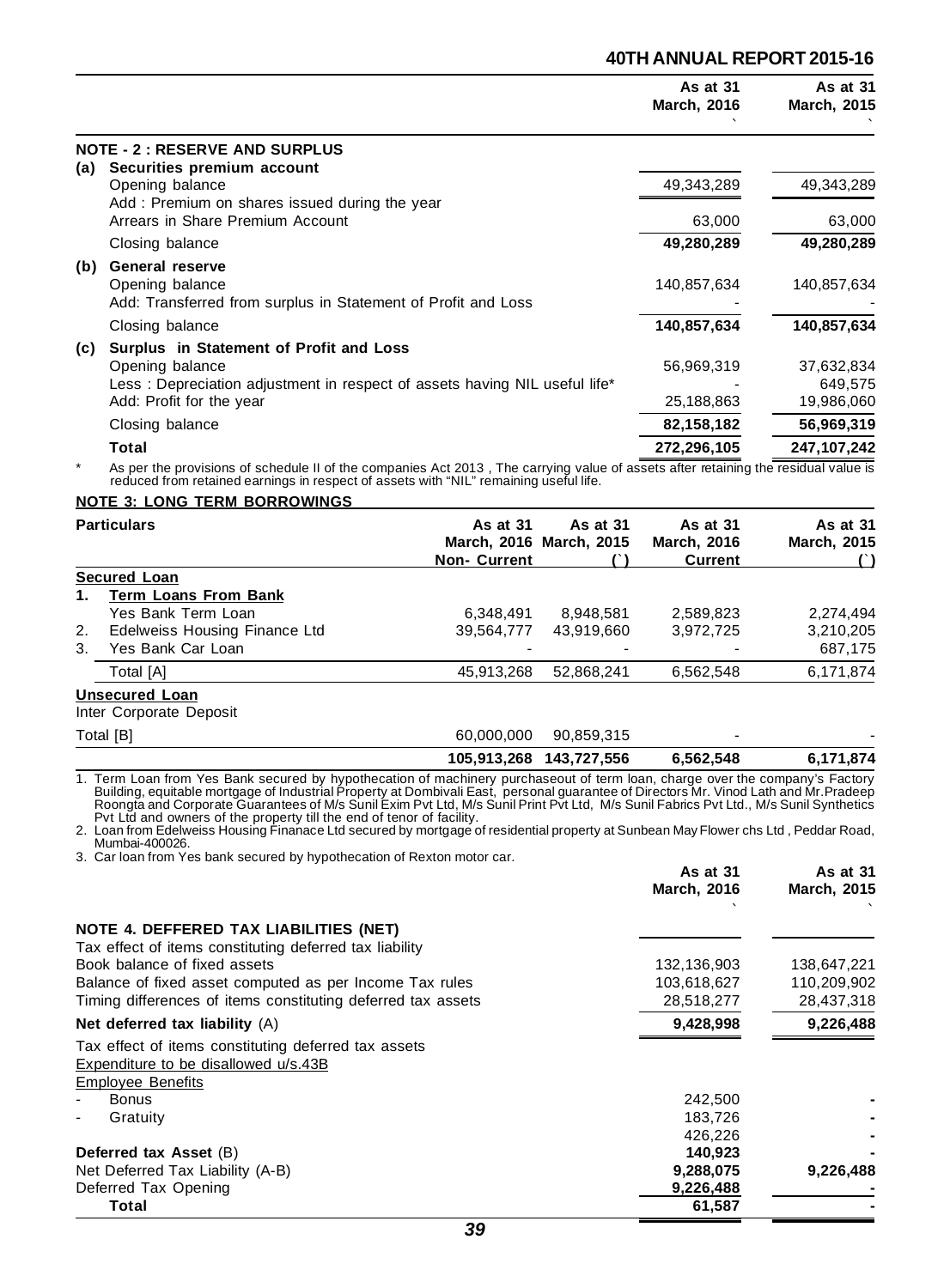|                                                                   | As at 31           | As at 31           |  |
|-------------------------------------------------------------------|--------------------|--------------------|--|
|                                                                   | <b>March, 2016</b> | <b>March, 2015</b> |  |
| <b>NOTE - 5 : LONG TERM PROVISIONS</b>                            |                    |                    |  |
| Employee benefits                                                 | 183,726            |                    |  |
| Total                                                             | 183.726            |                    |  |
| <b>NOTE 6: SHORT TERM BORROWINGS</b><br>Loans Repayable on Demand |                    |                    |  |
| Secured Ioan                                                      |                    |                    |  |
| Domestic Factoring Facility                                       | 149,999,925        |                    |  |
| Working Capital loan from Yes bank                                | 151,481,438        | 124, 138, 257      |  |
| <b>Total</b>                                                      | 301,481,363        | 124.138.257        |  |

(Working Capital Loan is secured by hypothecation of Fixed Assets and current assets, charge over the company's Factory Building<br>equitable mortgage of Industrial Property at Dombivali East, personal guarantee of Directors owners of the property till the end of tenor of facility)

(Domestic Factoring facility is secured against the debtors and personal guarntees of Directors namely Mr.Vinod Lath and Mr. Pradeep Roongta)

## **NOTE 7 TRADE PAYABLES**

| Trade payables: | 202.420.271 | 64.947.477 |
|-----------------|-------------|------------|
| Total           | 202.420.271 | 64.947.477 |
|                 |             |            |

Trade Payables include ` Nil payable to "Suppliers" registered under Micro, Small and Medium enterprises development act,2006. No interest has been paid /payable by company during the year to the suppliers covered under the Micro,Small and Medium enterprises development act,2006

#### **NOTE 8 OTHER CURRENT LIABILITIES**

|      | $\mathbf{u}$ , as a set of the set of the set of $\mathbf{v}$ , $\mathbf{v}$ , $\mathbf{v}$ , $\mathbf{v}$ , $\mathbf{v}$ , $\mathbf{v}$ , $\mathbf{v}$ , $\mathbf{v}$ , $\mathbf{v}$ , $\mathbf{v}$ , $\mathbf{v}$ , $\mathbf{v}$ , $\mathbf{v}$ , $\mathbf{v}$ , $\mathbf{v}$ , $\mathbf{v}$ , | $\overline{z}$ |            |
|------|--------------------------------------------------------------------------------------------------------------------------------------------------------------------------------------------------------------------------------------------------------------------------------------------------|----------------|------------|
|      | Total                                                                                                                                                                                                                                                                                            | 20.303.058     | 16.942.126 |
|      | (vi) Statutory dues                                                                                                                                                                                                                                                                              | 4,113,806      | 2,080,106  |
|      | (v) Creditors For Expenses                                                                                                                                                                                                                                                                       | 6.846.920      | 5.090.047  |
|      | (iv) Current maturities of Vehicle Loan                                                                                                                                                                                                                                                          |                | 687.175    |
|      | (iii) Current maturities of Housing Loan                                                                                                                                                                                                                                                         | 3,972,725      | 3,210,205  |
| (ii) | Current maturities of Term Loan                                                                                                                                                                                                                                                                  | 2.589.823      | 2.274.494  |
| (i)  | <b>Other Liabilities</b>                                                                                                                                                                                                                                                                         | 2,779,784      | 3.600.099  |
|      |                                                                                                                                                                                                                                                                                                  |                |            |

Note 8.1- Statutory dues includes payables in respect of Tax deducted at source, ESIC, Provident Fund etc.

| Total                               | 6.163.148 | 2.700.267 |
|-------------------------------------|-----------|-----------|
| Provision For Bonus                 | 242.500   | 129.500   |
| Provision For Income tax            | 5.920.648 | 2.570.767 |
| <b>NOTE 9 SHORT-TERM PROVISIONS</b> |           |           |

**( In** `**)**

## **NOTE- 10 : TANGIBLE FIXED ASSETS**

|                             |             |            |             |                   |             |             |              |                          |             |             |             | <b>III</b>  |
|-----------------------------|-------------|------------|-------------|-------------------|-------------|-------------|--------------|--------------------------|-------------|-------------|-------------|-------------|
| Particulars                 |             |            | Gross block |                   |             |             |              | Accumulated depreciation |             |             |             | Net block   |
|                             | Balance     | Additions  |             | Subsidy Disposals | Balance     | Balance     | Depreciation | Transferred              | Eliminated  | Balance     | Balance     | Balance     |
|                             | as at 1st   |            |             |                   | as at 31    | as at 1st   | for the year | to reserves              | on disposal | as at 31    | as at 31    | as at 31    |
|                             | April 2015  |            |             |                   | March 2016  | April 2015  |              | and Surplus              | of assets   | March 2016  | March 2016  | March 2015  |
| a) Land (Leasehold)         | 4,669,409   |            |             |                   | 4,669,409   | 34,461      | 3,829        |                          |             | 38,290      | 4,631,119   | 4,634,948   |
| b) Building                 |             |            |             |                   |             |             |              |                          |             |             |             |             |
| Factory Building            | 40,794,441  |            |             |                   | 40,794,441  | 22,295,533  | 1,289,962    |                          |             | 23,585,495  | 17,208,946  | 18,498,908  |
| Bhiwandi Godown             | 198.920     |            |             |                   | 198.920     | 133,823     | 5,014        |                          |             | 138,837     | 60,083      | 65,097      |
| Office Premises             | 830.050     |            |             |                   | 830.050     | 304,225     | 13,090       |                          |             | 317,315     | 512,735     | 525,825     |
| <b>Residential Premises</b> | 66.287.750  |            |             |                   | 66,287,750  | 1,249,754   | 1,049,306    |                          |             | 2.299.060   | 63,988,690  | 65,037,996  |
| Bore Well                   | 56,040      |            |             |                   | 56,040      | 8,868       | 10,648       |                          |             | 19,516      | 36,524      | 47,172      |
| Building                    | 8,647,576   | 1,407,919  |             |                   | 10.055.495  | 1,563,090   | 282,693      |                          |             | 1,845,783   | 8,209,712   | 7,084,486   |
| c) Office Equipments        |             |            |             |                   |             |             |              |                          |             |             |             |             |
| Lab Equipments              | 1,857,095   |            |             |                   | 1,857,095   | 1,843,859   | 4,143        |                          |             | 1,848,002   | 9,093       | 13,236      |
| Office Equipment            | 1.883.537   |            |             |                   | 1.883.537   | 1.743.187   | 26,903       |                          |             | 1,770,090   | 113.447     | 140,350     |
| d) Plant & Machineries      |             |            |             |                   |             |             |              |                          |             |             |             |             |
| Plant & Machinery           | 111,600,966 | 5,367,604  | 1.505.927   | 1.664.721         | 113.797.922 | 71,987,440  | 8,135,103    |                          | 1,463,499   | 78.659.044  | 35,138,878  | 39,613,526  |
| Tube Well                   | 106.833     |            |             |                   | 106.833     | 106,833     |              |                          |             | 106,833     | $\Omega$    | $\theta$    |
| e) Electrical Equipments    | 3,427,507   |            |             |                   | 3,427,507   | 3,074,585   | 179.443      |                          |             | 3.254.028   | 173.479     | 352,922     |
| f) Computers                | 4,263,972   | 45,400     |             |                   | 4.309.372   | 4,201,910   | 50,159       |                          |             | 4,252,069   | 57,303      | 62,062      |
| q) Furniture & Fixtures     | 4.905.895   | 215,900    |             |                   | 5,121,795   | 4,529,215   | 93,340       |                          |             | 4,622,555   | 499,240     | 376,680     |
| h) Vehicles                 | 5,130,488   |            |             |                   | 5,130,488   | 2,936,476   | 696,358      |                          |             | 3,632,834   | 1,497,654   | 2,194,012   |
| Total                       | 254,660,479 | 7,036,823  | 1,505,927   | 1,664,721         | 258,526,654 | 116,013,258 | 11,839,991   |                          | 1,463,499   | 126,389,751 | 132.136.903 | 138,647,221 |
| Previous Year               | 256,613,533 | 11,903,360 |             | 13,856,414        | 254,660,479 | 117,539,500 | 11,680,597   | 649,575                  | 13,856,414  | 116,013,258 | 138.647.221 | 139,074,033 |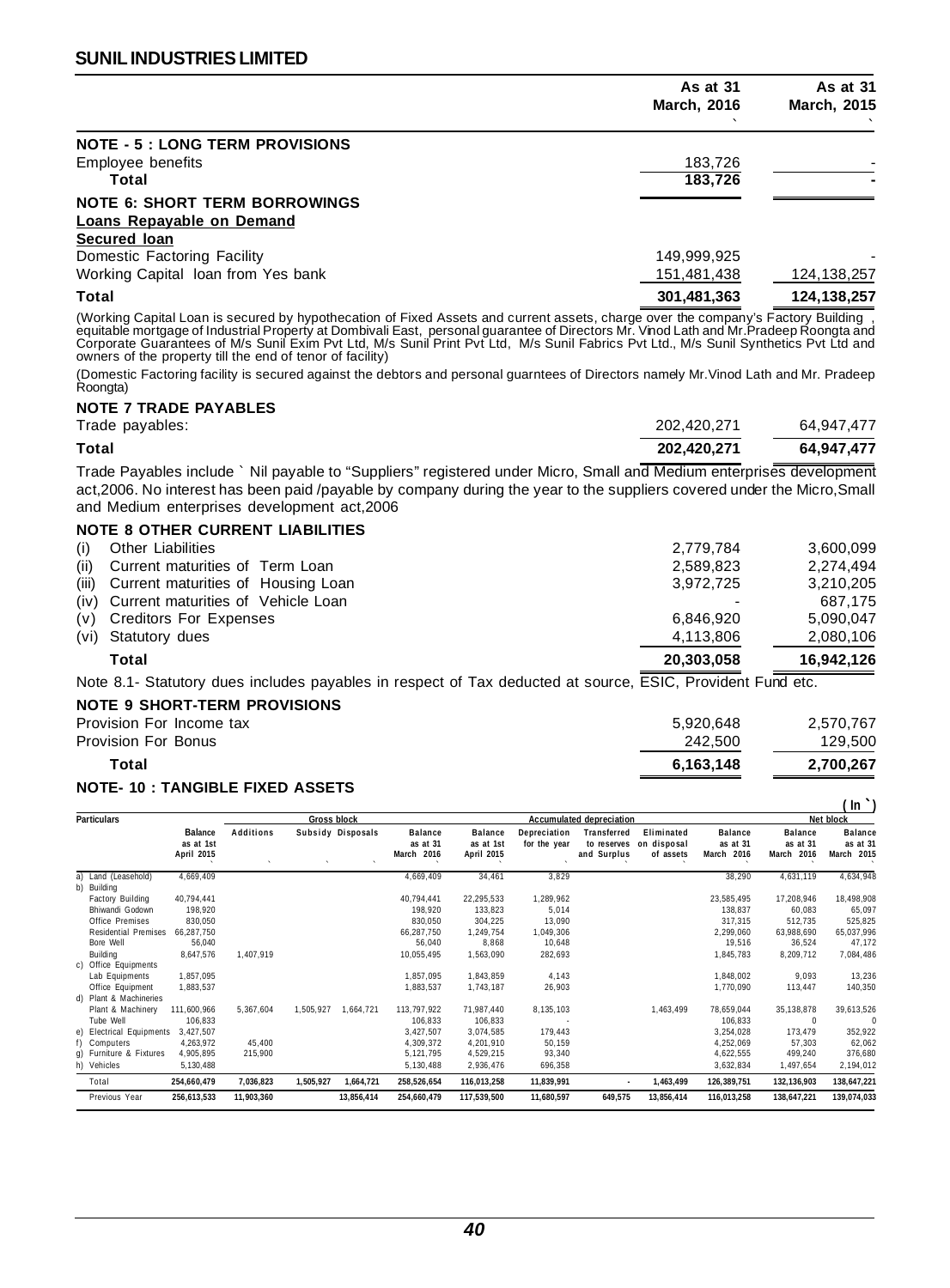## **40TH ANNUAL REPORT 2015-16**

|                |                                                                                                                                                                            |                    |                                        |              |                       | As at 31<br>March, 2016 |                  | As at 31<br><b>March, 2015</b> |
|----------------|----------------------------------------------------------------------------------------------------------------------------------------------------------------------------|--------------------|----------------------------------------|--------------|-----------------------|-------------------------|------------------|--------------------------------|
|                | <b>NOTE 11: NON CURRENT INVESTMENTS</b>                                                                                                                                    |                    |                                        |              |                       |                         |                  |                                |
| A              | Non- Trade Investments (Refer A below)                                                                                                                                     |                    |                                        |              |                       |                         |                  |                                |
|                | (A) Investment in Equity instruments                                                                                                                                       |                    |                                        |              |                       | 221,693                 |                  | 117,640                        |
|                | Total (A)<br>Details of Non-Trade Investments<br>A)                                                                                                                        |                    |                                        |              |                       | 221,693                 |                  | 117,640                        |
|                | Sr. Particulars                                                                                                                                                            | Quoted /           | Partly                                 |              | Extent of Holding (%) |                         | Amount (*)       | Whether                        |
| No.            |                                                                                                                                                                            | Unquoted           | Paid/                                  |              |                       |                         |                  | stated at                      |
|                |                                                                                                                                                                            |                    | Fully paid                             | 31.03.2016   | 31.03.2015            | 31.03.2016              | 31.03.2015       | Cost                           |
| (1)            | (2)                                                                                                                                                                        | (3)                | (4)                                    | (5)          | (6)                   | (7)                     | (8)              | Yes / No<br>(9)                |
| $\overline{A}$ | Investement in Equity Instruments                                                                                                                                          |                    |                                        |              |                       |                         |                  |                                |
|                | Sunil Fabrics Private Limited<br><b>Fairdeal Supplies Ltd</b>                                                                                                              | Unquoted<br>Quoted | <b>Fully Paid</b><br><b>Fully Paid</b> | 0.02<br>1.10 | 0.02<br>0.6           | 1,000<br>220,693        | 1,000<br>116,640 | Yes                            |
|                |                                                                                                                                                                            |                    |                                        |              |                       | 221,693                 | 117,640          | Yes                            |
|                |                                                                                                                                                                            |                    |                                        |              |                       | As at 31                |                  | As at 31                       |
|                |                                                                                                                                                                            |                    |                                        |              |                       | <b>March, 2016</b>      |                  | <b>March, 2015</b>             |
|                |                                                                                                                                                                            |                    |                                        |              |                       |                         |                  |                                |
|                | <b>NOTE 12 LONG-TERM LOANS AND ADVANCES</b><br>(a) Security deposits                                                                                                       |                    |                                        |              |                       |                         |                  |                                |
|                | Unsecured, considered good                                                                                                                                                 |                    |                                        |              |                       | 12,475,478              |                  | 9,354,531                      |
|                |                                                                                                                                                                            |                    |                                        |              |                       | 12,475,478              |                  | 9,354,531                      |
|                | (b) Balances with government authorities                                                                                                                                   |                    |                                        |              |                       |                         |                  |                                |
|                | Unsecured, considered good<br><b>Excise Authorities</b>                                                                                                                    |                    |                                        |              |                       |                         |                  |                                |
|                | (i)                                                                                                                                                                        |                    |                                        |              |                       | 2,065,000               |                  | 2,065,000                      |
| (c)            | Capital Advances                                                                                                                                                           |                    |                                        |              |                       | 2,065,000<br>24,037,000 |                  | 2,065,000<br>9,511,000         |
|                |                                                                                                                                                                            |                    |                                        |              |                       | 24,037,000              |                  | 9,511,000                      |
|                | Total                                                                                                                                                                      |                    |                                        |              |                       | 38,577,478              |                  | 20,930,531                     |
|                | <b>NOTE 13 INVENTORIES</b>                                                                                                                                                 |                    |                                        |              |                       |                         |                  |                                |
|                | (As certified by the management)                                                                                                                                           |                    |                                        |              |                       |                         |                  |                                |
|                | (a) Raw materials                                                                                                                                                          |                    |                                        |              |                       | 65,354,816              |                  | 31,388,053                     |
|                | (b) Work-in-progress                                                                                                                                                       |                    |                                        |              |                       | 48,167,503              |                  | 82,084,652                     |
|                | (c) Finished goods (other than those acquired for trading)                                                                                                                 |                    |                                        |              |                       | 48,626,266              |                  | 36,251,809                     |
|                | (d) Stores, spares and others                                                                                                                                              |                    |                                        |              |                       | 12,807,237              |                  | 12,695,849                     |
|                | (e) Packing Materials                                                                                                                                                      |                    |                                        |              |                       | 394,503                 |                  | 322,846                        |
| (f)            | Fuel, Oil & Gases                                                                                                                                                          |                    |                                        |              |                       | 431,612                 |                  | 476,240                        |
|                | Total                                                                                                                                                                      |                    |                                        |              |                       | 175,781,937             |                  | 163,219,449                    |
| a)             | Method of Valuation of Stock:<br>Stock of Raw Material & Packing material is valued at lower of Cost determined on FIFO basis or net realisable<br>value                   |                    |                                        |              |                       |                         |                  |                                |
| b)             | Stores & spares and Fuel, oil & Gases are valued at lower of Cost or net realisable value                                                                                  |                    |                                        |              |                       |                         |                  |                                |
| C)             | Work -in Progress and Finished Goods are valued at cost or net realizable value whichever is lower.<br>The cost includes manufacturing expenses and appropriate overheads. |                    |                                        |              |                       |                         |                  |                                |
|                | <b>NOTE 15 TRADE RECEIVABLES</b>                                                                                                                                           |                    |                                        |              |                       |                         |                  |                                |
|                | Trade receivables outstanding for a period exceeding six months from the date they were due for payment<br>Secured, considered good                                        |                    |                                        |              |                       |                         |                  |                                |

| <b>Total</b>                                   | 524,298,056 | 216,014,842 |
|------------------------------------------------|-------------|-------------|
| Less: Provision for doubtful trade receivables |             |             |
| Doubtful                                       | 456,199,111 | 162,505,459 |
| Unsecured, considered good                     | 456,199,111 | 162,505,459 |
| Secured, considered good                       |             |             |
| Other Trade receivables                        |             |             |
|                                                | 68,098,945  | 53,509,383  |
| Less: Provision for doubtful trade receivables | 68,098,945  | 53,509,383  |
| Doubtful                                       |             |             |
| Unsecured, considered good                     | 68,098,945  | 53,509,383  |
| Jeculeu, considered good                       |             |             |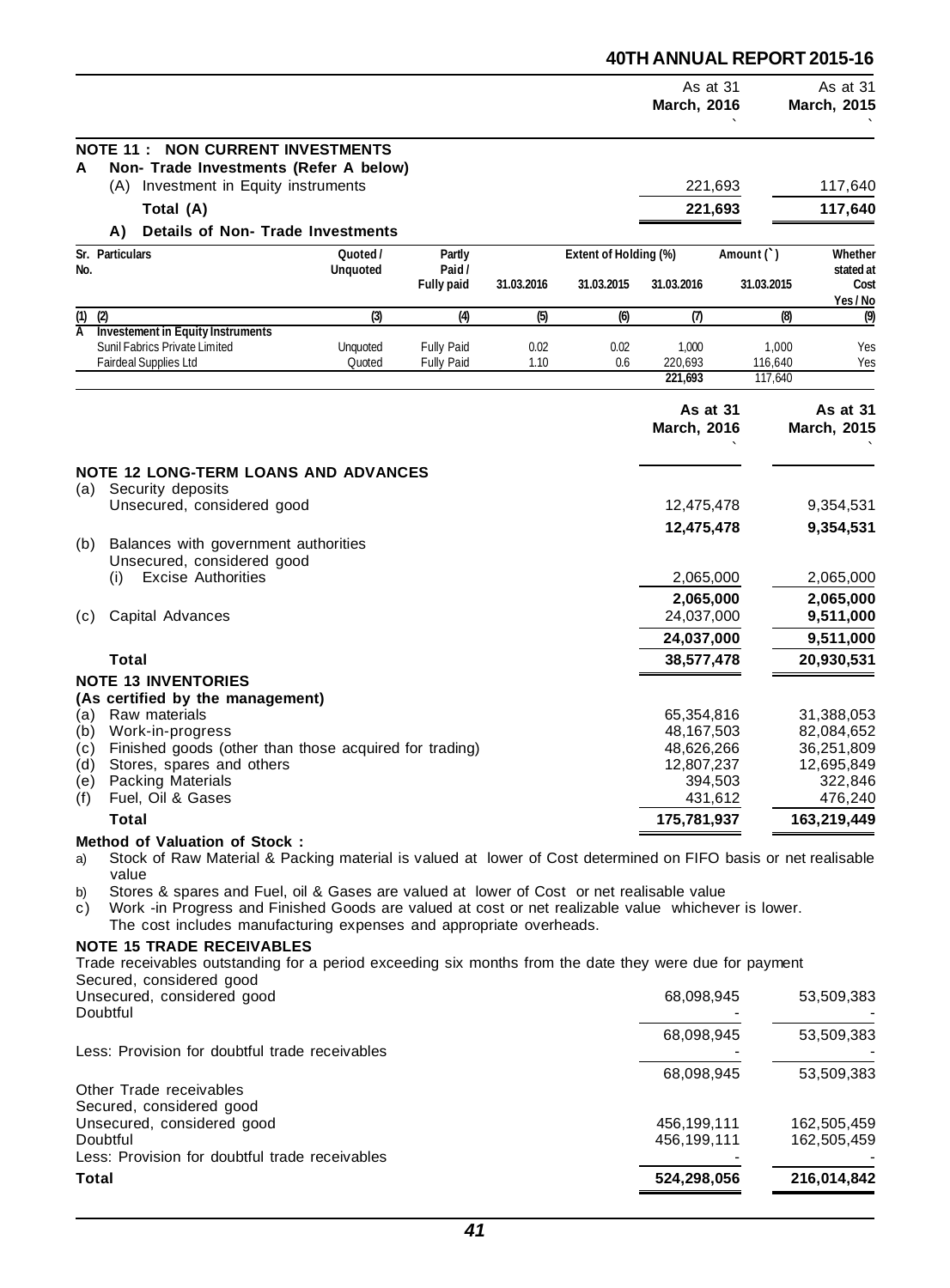|            |                                                                                     | As at 31<br><b>March, 2016</b> | As at 31<br><b>March, 2015</b> |
|------------|-------------------------------------------------------------------------------------|--------------------------------|--------------------------------|
|            | <b>NOTE 15 CASH AND CASH EQUIVALENTS</b>                                            |                                |                                |
| (a)        | Cash on hand                                                                        | 579,959                        | 926,203                        |
| (b)        | Cheques, drafts on hand                                                             |                                |                                |
| (c)        | Balances with banks                                                                 |                                |                                |
|            | In current accounts<br>(i)<br>(ii)<br>In deposit accounts                           | 26,800,536<br>18,115,379       | 57,891,783<br>16,443,466       |
|            | Total                                                                               | 45,495,873                     | 75,261,453                     |
|            | NOTE 16 SHORT-TERM LOANS AND ADVANCES                                               |                                |                                |
|            | Advances Recoverable in Cash or Kind                                                |                                |                                |
|            | Secured, considered good                                                            |                                |                                |
|            | Unsecured, considered good                                                          | 21,988,820                     | 22,610,967                     |
|            | Balance with government Authorities                                                 | 20,651,645                     | 20,981,980                     |
|            | Balance with government Authorities<br>Intercorporate Deposits                      | 8,821,043<br>12,417,705        | 9,640,306<br>4,207,567         |
| Total      |                                                                                     | 41,890,393                     | 34,829,853                     |
|            | <b>NOTE 17 OTHER CURRENT ASSETS</b>                                                 |                                |                                |
|            | Interest Accrued                                                                    | 941,122                        | 1,006,840                      |
|            | Prepaid Insurance                                                                   | 689,560                        | 745,585                        |
| Total      |                                                                                     | 1,630,682                      | 1,752,425                      |
|            |                                                                                     | For the year                   | For the year                   |
|            |                                                                                     | ended 31                       | ended 31                       |
|            |                                                                                     | <b>March, 2016</b>             | <b>March, 2015</b>             |
|            |                                                                                     |                                |                                |
|            | <b>NOTE 18 REVENUE FROM OPERATIONS</b><br>Sale of products @ (Refer Note (i) below) |                                |                                |
| (a)<br>(b) | Sale of services @ (Refer Note (ii) below)                                          | 2,374,783,796<br>30,976,910    | 1,975,512,781<br>41,889,888    |
|            | <b>Total</b>                                                                        | 2,405,760,705                  | 2,017,402,670                  |
| (i)        | Sale of products comprises                                                          |                                |                                |
|            | Cloth                                                                               | 1,819,347,319                  | 1,954,895,374                  |
|            | Made-Ups                                                                            | 128,440,846                    | 16,791,365                     |
|            | Yarn                                                                                | 426,995,631                    | 3,826,042                      |
|            | Total - Sale of manufactured & Traded goods                                         | 2,374,783,796                  | 1,975,512,781                  |
| (ii)       | Sale of services comprises                                                          |                                |                                |
|            | <b>Processing Charges</b>                                                           | 30,976,910                     | 41,889,888                     |
|            | <b>Total - Sale of services</b>                                                     | 30,976,910                     | 41,889,888                     |
|            | <b>NOTE 19 OTHER INCOME</b>                                                         |                                |                                |
|            | Interest income                                                                     | 3,262,120                      | 3,487,085                      |
|            | <b>Sundry Balances Written Back</b>                                                 |                                | 111,477                        |
|            | <b>Discount</b>                                                                     | 700,256                        |                                |
|            | <b>Sundry Sales</b>                                                                 | 509,838                        | 671,538                        |
|            | Dividend Income                                                                     | 782,547                        |                                |
|            | Profit on sale of fixed Asset                                                       | 953,778                        | 465,500                        |
|            | Profit on sale of mutual fund                                                       | 20,000                         |                                |
| Total      |                                                                                     | 6,228,539                      | 4,735,600                      |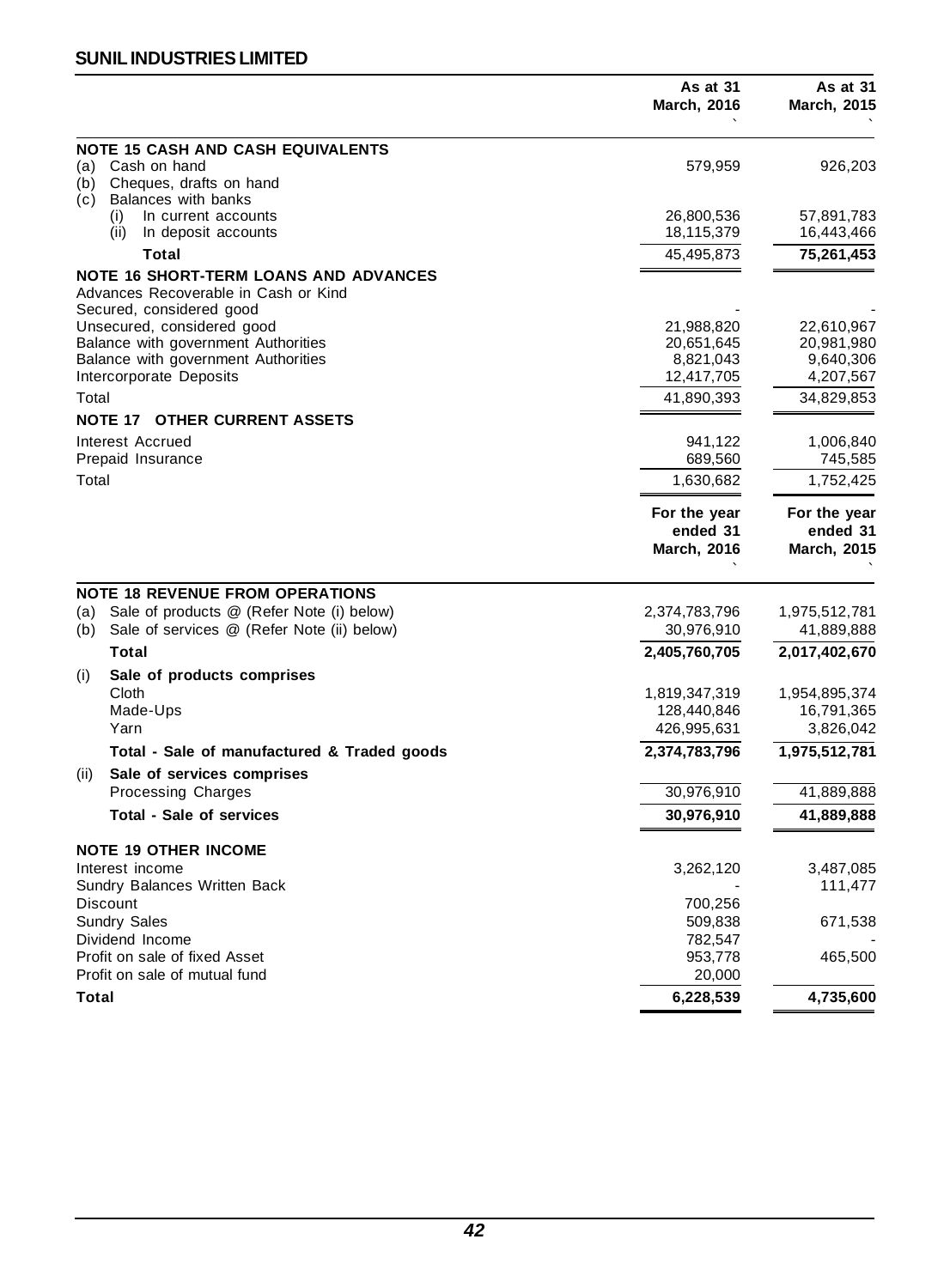## **40TH ANNUAL REPORT 2015-16**

|     |                                                                             | For the year<br>ended 31<br>March, 2016 | For the year<br>ended 31<br><b>March, 2015</b> |
|-----|-----------------------------------------------------------------------------|-----------------------------------------|------------------------------------------------|
|     | <b>NOTE 20.A COST OF MATERIALS CONSUMED</b><br><b>Raw Material Consumed</b> |                                         |                                                |
|     | <b>Opening Stock</b>                                                        | 31,388,052                              | 18,650,512                                     |
|     | Add: Purchases                                                              | 1,921,585,644                           | 1,633,997,051                                  |
|     |                                                                             |                                         |                                                |
|     |                                                                             | 1,952,973,696                           | 1,652,647,563                                  |
|     | Less: Closing stock<br>Rebate & discount                                    | 65,354,816                              | 31,388,053<br>335,997                          |
|     |                                                                             |                                         |                                                |
|     |                                                                             | 1,887,618,880                           | 1,620,923,513                                  |
|     | <b>Total Consumption</b>                                                    | 1,887,618,880                           | 1,620,923,513                                  |
| (i) | Raw Material Comprises of:                                                  |                                         |                                                |
|     | (A) Yarn                                                                    | 558,776,216                             | 307,259,977                                    |
|     | (B) Cloth                                                                   | 1,253,013,805                           | 1,267,973,737                                  |
|     | (C) Fibre                                                                   | 109,795,623                             | 58,763,337                                     |
|     |                                                                             | 1,921,585,644                           | 1,633,997,051                                  |
|     | NOTE 20.B CHANGES IN INVENTORIES OF FINISHED GOODS,                         |                                         |                                                |
|     | <b>WORK-IN-PROGRESS AND STOCK-IN-TRADE</b>                                  |                                         |                                                |
|     | (a) Inventories at the end of the year:                                     |                                         |                                                |
|     | Finished goods                                                              | 52,056,663                              | 36,251,809                                     |
|     | Work-in-progress                                                            | 44,769,995                              | 82,084,652                                     |
|     |                                                                             | 96,826,658                              | 118,336,461                                    |
|     | (b) Inventories at the beginning of the year:                               |                                         |                                                |
|     | Finished goods                                                              | 37,777,576                              | 41,323,852                                     |
|     | Work-in-progress                                                            | 80,558,886                              | 86,988,940                                     |
|     |                                                                             | 118,336,461                             | 128,312,792                                    |
|     | Net (increase) / decrease                                                   | 21,509,803                              | 9,976,331                                      |
|     | <b>NOTE 21 EMPLOYEE BENEFITS EXPENSE</b>                                    |                                         |                                                |
|     | (a) Salaries and wages                                                      | 12,507,960                              | 12,379,201                                     |
|     | (b) Contributions to provident and other funds                              | 2,300,938                               | 2,277,790                                      |
|     | (c) Staff welfare expenses                                                  | 1,643,178                               | 1,256,559                                      |
|     | Total                                                                       | 16,452,076                              | 15,913,550                                     |
|     |                                                                             |                                         |                                                |
|     | <b>NOTE 22 FINANCE COSTS</b>                                                |                                         |                                                |
| (a) | Interest Expenses                                                           | 14,451,748                              | 14,342,317                                     |
|     | (i)<br>on Borrowings<br>(ii)<br>others-                                     |                                         |                                                |
|     | - on Working Capital                                                        | 2,993,920                               | 4,980,553                                      |
|     | - on Fixed Loan                                                             | 6,424,746                               | 6,494,181                                      |
|     | - on Income Tax                                                             | 80,766                                  | 369,808                                        |
| (b) | <b>Other Borrowing Cost</b>                                                 |                                         |                                                |
|     | Bank Charges and Commission<br>(i)                                          | 2,356,569                               | 2,511,719                                      |
|     | (ii)<br>Loan Processing Charges                                             |                                         | 1,204,800                                      |
|     | <b>Bills Discounting</b><br>(iii)                                           | 5,093,228                               |                                                |
|     | Total                                                                       | 31,400,977                              | 29,903,377                                     |
|     |                                                                             |                                         |                                                |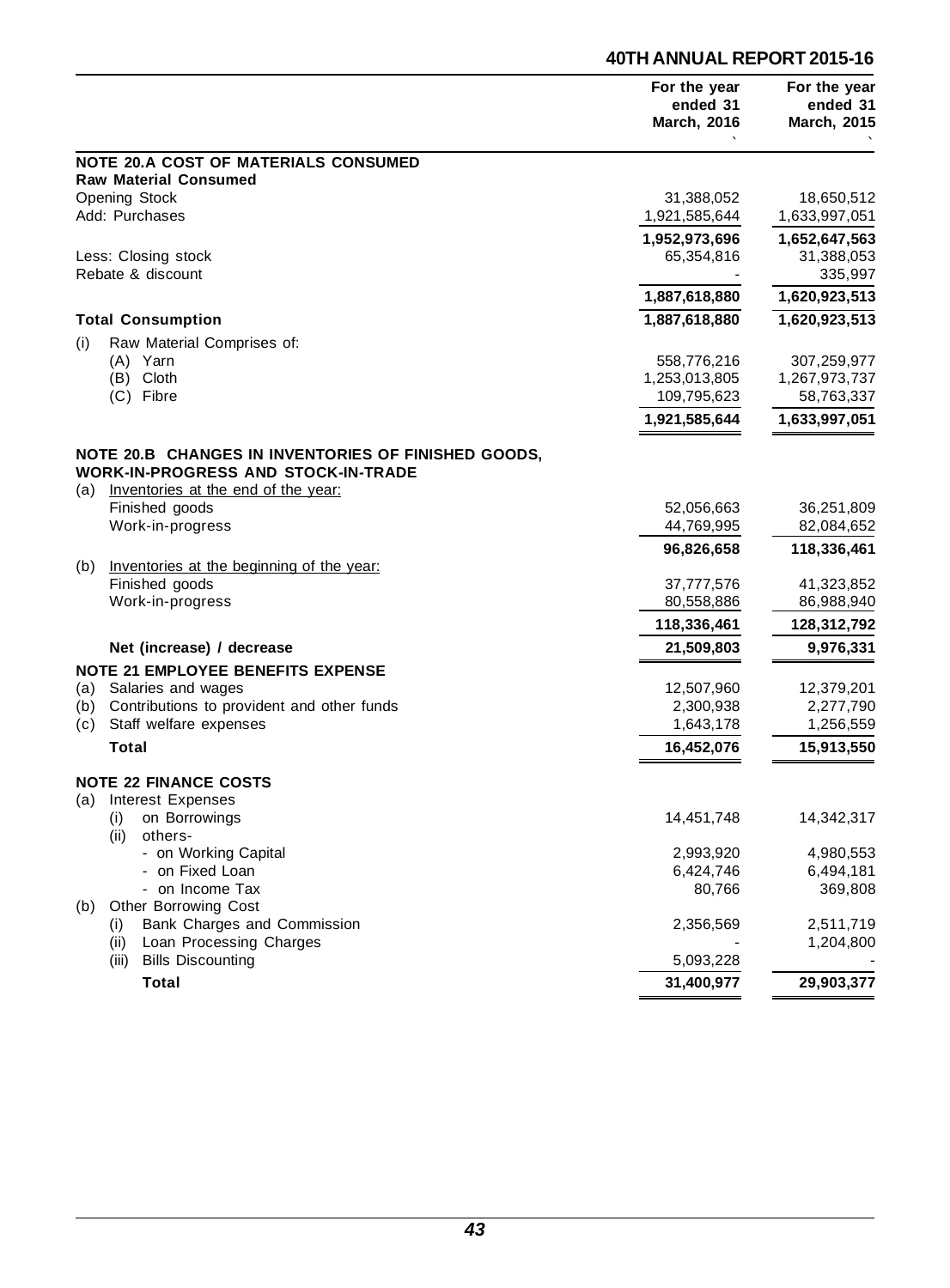|                      |                                                             | For the year<br>ended 31<br>March, 2016 | For the year<br>ended 31<br>March, 2015 |
|----------------------|-------------------------------------------------------------|-----------------------------------------|-----------------------------------------|
|                      | <b>NOTE 23 OTHER EXPENSES</b>                               |                                         |                                         |
|                      | <b>MANUFACTURING EXPENSES</b>                               |                                         |                                         |
|                      | Processing and Labour Charges                               | 122,445,946                             | 105,214,502                             |
|                      | Weaving & Other Mfg exp                                     | 31,938,731                              | 17,885,073                              |
|                      | Stores, Dyes and Chemicals consumed                         | 57,689,586                              | 38,335,237                              |
|                      | Power and Fuel                                              | 38,458,849                              | 43,113,467                              |
| <b>Water Charges</b> |                                                             | 4,000,663                               | 5,363,460                               |
|                      | Repairs to Building                                         | 714,042                                 | 409,475                                 |
|                      | Repairs to Machinery                                        | 3,940,548                               | 3,742,409                               |
|                      | Repairs to Others                                           | 1,511,721                               | 1,084,831                               |
|                      | Screen Design Expenses                                      | 343,477                                 | 354,467                                 |
|                      | Packing Material consumed<br><b>ADMINISTRATIVE EXPENSES</b> | 12,658,011                              | 24,364,027                              |
|                      | <b>Corporate Social Responsibility</b>                      | 207,860                                 | 140,570                                 |
|                      | Rent, Rates and Taxes                                       | 2,830,420                               | 1,791,626                               |
|                      | Insurance Charges                                           | 1,332,391                               | 1,589,571                               |
|                      | <b>Travelling and Conveyance</b>                            | 584,177                                 | 1,745,323                               |
|                      | Other Expenses                                              | 10,003,454                              | 7,988,705                               |
|                      | Freight, Octroi and Forwarding Expenses                     | 22,622,687                              | 26,049,298                              |
|                      | Auditors's Remuneration                                     | 449,525                                 | 300,563                                 |
|                      | <b>Annual Custody Fees</b>                                  | 28,254                                  |                                         |
|                      | <b>SELLING EXPENSES</b>                                     |                                         |                                         |
|                      | Advertisement and Sales Promotion                           | 1,668,162                               | 2,126,674                               |
|                      | Brokerage and Commission                                    | 6,438,609                               | 5,795,770                               |
| <b>Total</b>         |                                                             | 319,867,112                             | 287,395,047                             |
|                      | <b>Auditors Remuneration:</b>                               |                                         |                                         |
| a)                   | <b>Statutory Audit Fees</b>                                 | 287,500                                 | 280,900                                 |
| b)                   | Other                                                       | 17,125                                  | 19,663                                  |
| c)                   | <b>Tax Audit Fees</b>                                       | 144,900                                 |                                         |
|                      | Total                                                       | 449,525                                 | 300,563                                 |
|                      | NOTE 24: DEPRECIATION & AMORTIMISATION OF ASSETS            |                                         |                                         |
|                      | Depreciation on Tangibe Assets                              | 11,839,991                              | 116,013,258                             |
|                      | Depreciation on Intangibe Assets                            |                                         |                                         |
| Total                |                                                             | 11,839,991                              | 116,013,258                             |
|                      |                                                             |                                         |                                         |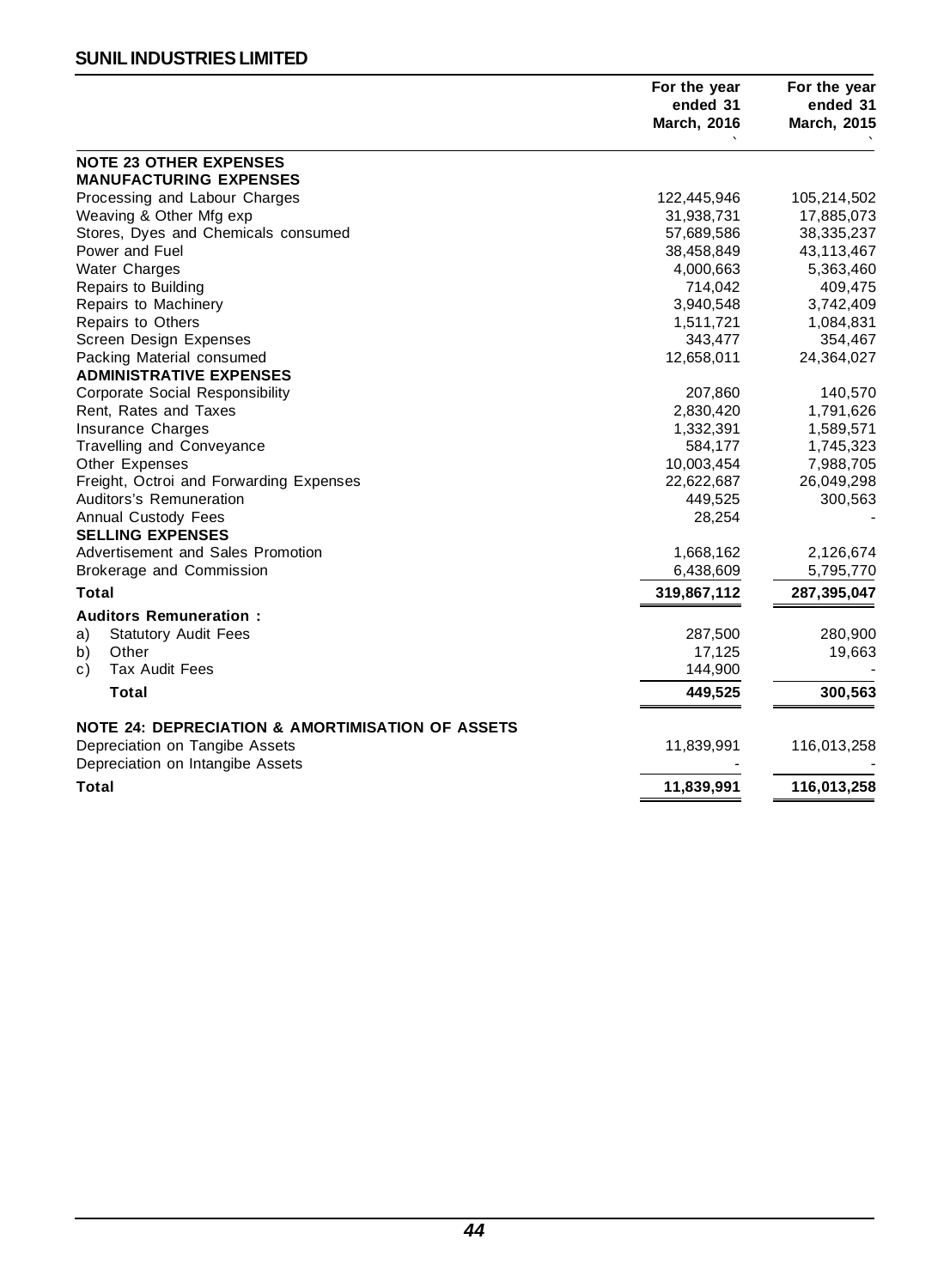## **1 Corporate information**

The Company is engaged in the business of manufacturing of cloth and processing thereof.

### **2 Significant accounting policies**

### **2.1 Basis of accounting and preparation of financial statements**

The financial statements of the Company have been prepared in accordance with the Generally Accepted Accounting Principles in India (Indian GAAP) to comply with the Accounting Standards notified under the Companies (Accounting Standards) Rules, 2006 (as amended) and the relevant provisions of the Companies Act, 2013. The financial statements have been prepared on accrual basis under the historical cost convention.The accounting policies adopted in the preparation of the financial statements are consistent with those followed in the previous year.

### **2.2 Use of estimates**

The preparation of the financial statements in conformity with Indian GAAP requires the Management to make estimates and assumptions considered in the reported amounts of assets and liabilities (including contingent liabilities) and the reported income and expenses during the year. The Management believes that the estimates used in preparation of the financial statements are prudent and reasonable. Future results could differ due to these estimates and the differences between the actual results and the estimates are recognised in the periods in which the results are known / materialise.

### **2.3 Cash and cash equivalents (for purposes of Cash Flow Statement)**

Cash comprises cash on hand and deposits with banks. Cash equivalents are short-term balances (with an original maturity of three months or less from the date of acquisition), highly liquid investments that are readily convertible into known amounts of cash and which are subject to insignificant risk of changes in value.

#### **2.4 Cash flow statement**

Cash flows are reported using the indirect method, whereby profit / (loss) before extraordinary items and tax is adjusted for the effects of transactions of non-cash nature and any deferrals or accruals of past or future cash receipts or payments. The cash flows from operating, investing and financing activities of the Company are segregated based on the available information.

## **2.5 Depreciation and amortisation**

**Accounting Policies:**

### **Fixed Assets :**

- **a) Gross Block :** All Fixed Assets are stated at cost.
- **b) Depreciation:** Depreciation on Fixed Assets is provided based on the useful life of the assets in the manner prescribed in Schedule II to the Companies Act, 2013.

Depreciation on Additions to Fixed Assets during the year is calculated on pro-rata basis.

5% on the original cost of the asset is considered as residual value of the asset and depreciation is calculated based on the remaining useful life of the asset.

## **2.6 Other income**

Interest income is accounted on accrual basis. Dividend income is accounted for when the right to receive it is established.

#### **2.8 Revenue recognition**

### Sale of goods

Sales are recognised, net of returns and trade discounts, on transfer of significant risks and rewards of ownership to the buyer, which generally coincides with the delivery of goods to customers.

## **2.9 Tangible fixed assets**

All Fixed Assets are stated at cost less depreciation.

Fixed assets retired from active use and held for sale are stated at the lower of their net book value and net realisable value and are disclosed separately in the Balance Sheet.

#### **2.10 Foreign currency transactions and translations**

## Initial recognition

Transactions in foreign currencies entered into by the Company and its integral foreign operations are accounted at the exchange rates prevailing on the date of the transaction or at rates that closely approximate the rate at the date of the transaction.

#### Measurement of foreign currency monetary items at the Balance Sheet date

Foreign currency monetary items (other than derivative contracts) of the Company and its net investment in nonintegral foreign operations outstanding at the Balance Sheet date are restated at the year-end rates.In the case of integral operations, assets and liabilities (other than non-monetary items), are translated at the exchange rate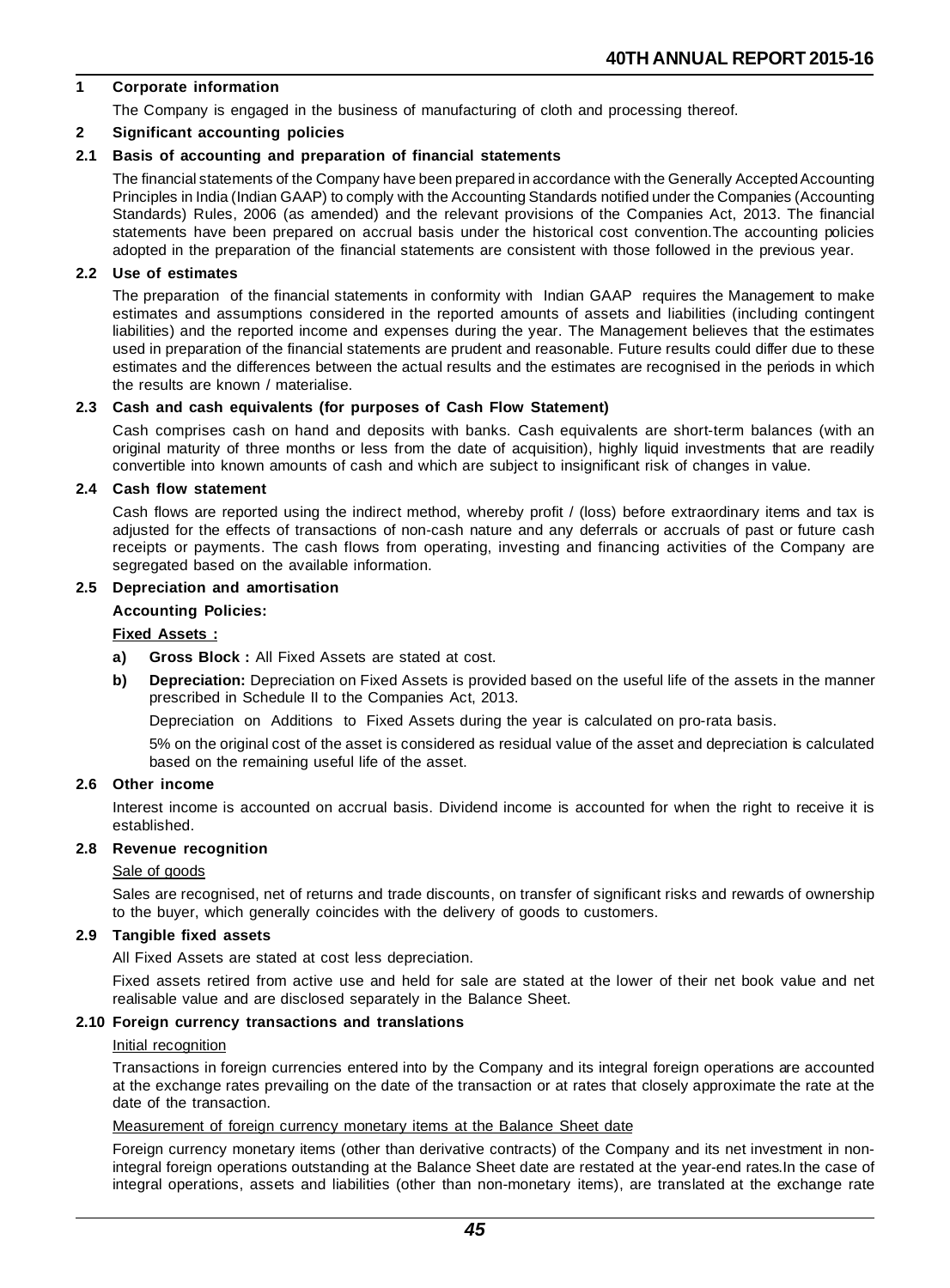prevailing on the Balance Sheet date. Non-monetary items are carried at historical cost. Revenue and expenses are translated at the average exchange rates prevailing during the year. Exchange differences arising out of these translations are charged to the Statement of Profit and Loss.

## Treatment of exchange differences

Exchange differences arising on settlement / restatement of short-term foreign currency monetary assets and liabilities of the Company and its integral foreign operations are recognised as income or expense in the Statement of Profit and Loss. The exchange differences on restatement / settlement of loans to non-integral foreign operations that are considered as net investment in such operations are accumulated in a "Foreign currency translation reserve" until disposal / recovery of the net investment.The exchange differences arising on restatement / settlement of long-term foreign currency monetary items are capitalised as part of the depreciable fixed assets to which the monetary item relates and depreciated over the remaining useful life of such assets or amortised on settlement / over the maturity period of such items if such items do not relate to acquisition of depreciable fixed assets. The unamortised balance is carried in the Balance Sheet as "Foreign currency monetary item translation difference account" net of the tax effect thereon.

## **2.11 Investments**

Long-term investments (excluding investment in properties), are carried individually at cost less provision for diminution, other than temporary, in the value of such investments. Current investments are carried individually, at the lower of cost and fair value. Cost of investments include acquisition charges such as brokerage, fees and duties.

## **2.12 Employee benefits**

Employee benefits include provident fund & gratuity fund.**Defined contribution plans:**The Company's contribution to provident fund are considered as defined contribution plans and are charged as an expense as they fall due based on the amount of contribution required to be made.**Short-term employee benefits:**The undiscounted amount of short-term employee benefits expected to be paid in exchange for the services rendered by employees are recognised during the year when the employees render the service. These benefits include performance incentive and compensated absences which are expected to occur within twelve months after the end of the period in which the employee renders the related service. The cost of such compensated absences is accounted as under :(a) in case of accumulated compensated absences, when employees render the services that increase their entitlement of future compensated absences; and(b) in case of non-accumulating compensated absences, when the absences occur.

**Gratuity (Funded)**

|                                                                             | 31/03/2016 | 31/03/2015 |
|-----------------------------------------------------------------------------|------------|------------|
| Reconciliation of Fair Value of Plan Assets                                 |            |            |
| Present Value of Defined Benefit Obligation as at the Beginning of the Year | 1,830,859  | 1,630,609  |
| Interest Cost                                                               | 139,145    | 130,449    |
| <b>Current Service Cost</b>                                                 | 123,363    | 69,801     |
| Net Acturial (Gain) / Loss                                                  | 380,284    |            |
| <b>Benefits Paid</b>                                                        | (93,000)   |            |
| Present Value of Obligations as at end of the year                          | 2,380,651  | 1,830,859  |
|                                                                             | 31/03/2016 | 31/03/2015 |
| Reconciliation of Fair Value of Plan Assets                                 |            |            |
| Fair Value of Plan Assets as at the Beginning of the Year                   | 2,116,507  | 1,865,931  |
| Expected Return on Plan Assets                                              | 160,855    | 168,907    |
| Net Acturial (Gain) / Loss                                                  | 12,563     |            |
| <b>Employer's Contribution</b>                                              | (93,000)   | 81,669     |
| Fair Value of Plan Assets as at the End of the Year                         | 2,196,925  | 2,116,507  |
| <b>Gratuity</b>                                                             |            |            |
|                                                                             | 3/31/2016  | 31/03/2015 |
| Funds Maintained with Life Insurance Corporation of India                   | 100%       | 100%       |

## **2.13 Segment reporting**

Business Segments :The company is primarily engaged in business of processing of fabrics and sale. The company also processes fabrics on job work basis. However the revenue from processing on job work basis during the year under review and in the preceding financial year is less than 10% of the total revenue, the disclosure requirements of Accounting Standard (AS-17) issued by the Institute of chartered Accountants Of India are not applicable.Since there are no exports reporting on geographical segments is not required.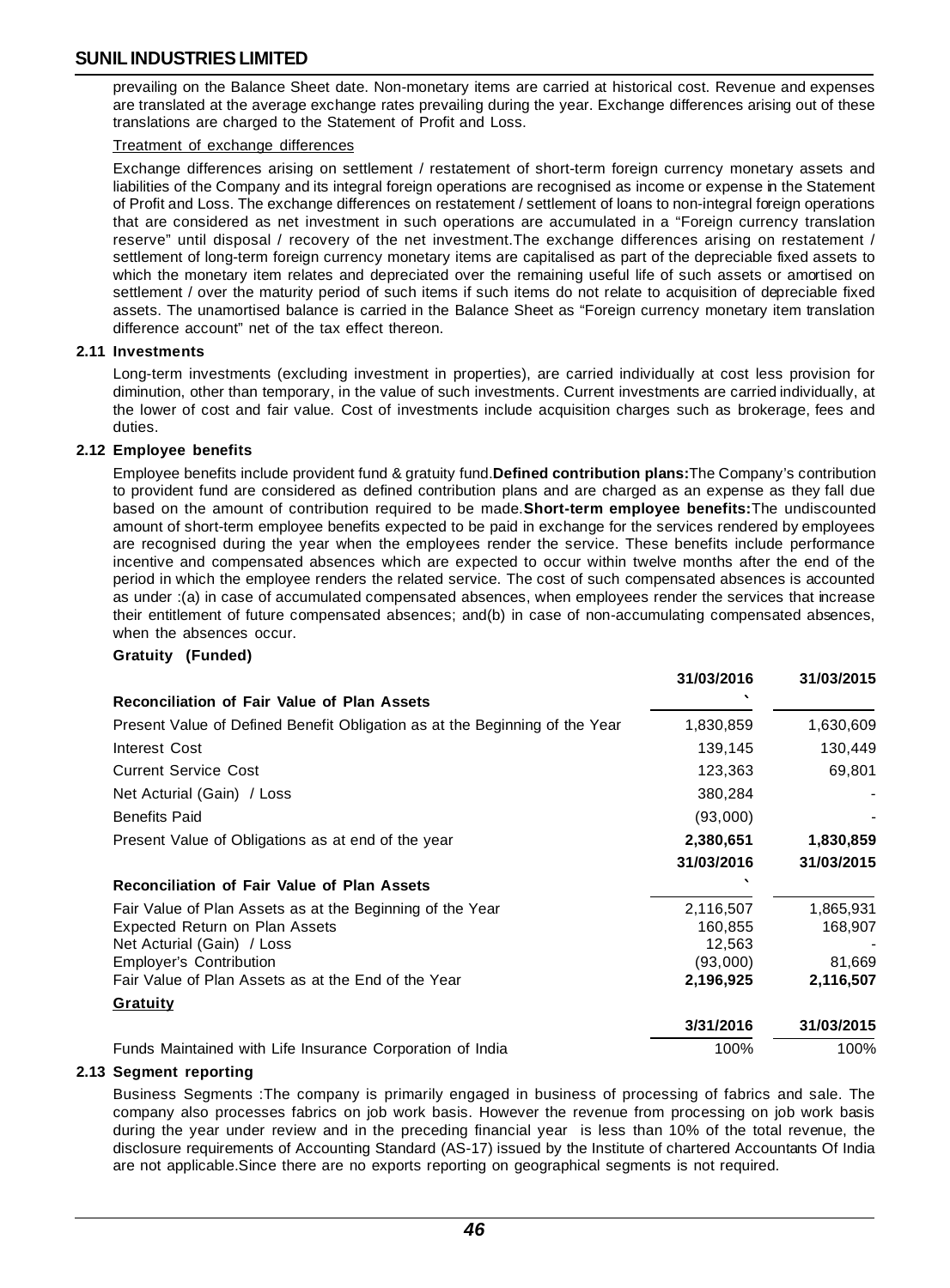## **2.14 Related party transactions**

## **Details of related parties:**

## **A) Related party and their relationships :**

| i) | <b>Enterprises controlled by Director and Relatives.</b>      |                                               |
|----|---------------------------------------------------------------|-----------------------------------------------|
|    | Eske Tex (India) Private Limited                              | Sunil Fabrics Private Limited                 |
|    | <b>Sunil Synthetics Private Limited</b>                       | Sunil Prints Private Limited                  |
|    | Sunil EXIM Private Limited                                    | Sunil Bleaching Co. Private Limited           |
|    | Apple Mines & Minerals Private Limited                        | Rarefab Textiles pvt Itd                      |
|    | Name of Key Management                                        |                                               |
|    | Personnel and their relatives :                               |                                               |
|    | Mr. Vinod Lath - Managing Director                            | Mr. Laxmikant Lath – Son of Managing Director |
|    | Mr. Ramesh Khanna- Whole time Director                        | Mr. Pradeep Roongta – Whole time Director     |
|    | Mr. Prateek Roongta - Son of Director                         | Mrs. Saroj Lath – Wife of Managing Director   |
|    | Mrs. Rashmi Khanna - Wife of the Director                     | Mrs. Beena Roongta – Wife of the Director     |
|    | Mrs. Vandana Lath - Daughter-in-law of Managing Director      |                                               |
|    | Note: Related parties have been identified by the Management. |                                               |
|    |                                                               |                                               |

### **Details of related party transactions during the year and balances outstanding as at 31 March, 2016:**

|  | B)<br>Transactions with Related Parties :      |    | 31/03/2016                                                                 | 31/03/2015 |            |
|--|------------------------------------------------|----|----------------------------------------------------------------------------|------------|------------|
|  |                                                |    | Nature of Transaction:                                                     | In Lakhs   | ` In Lakhs |
|  |                                                | a) | Transactions with enterprises controlled by directors & Relative           |            |            |
|  |                                                |    | Cloth Purchase<br>1 <sub>1</sub>                                           | 43.41      | 11.09      |
|  |                                                |    | Cloth Sales<br>2.                                                          |            | 2.50       |
|  |                                                |    | 3.<br>Interest Paid                                                        | 7.42       | 16.17      |
|  |                                                |    | <b>Rent Paid</b><br>4.                                                     | 6.05       | 6.05       |
|  |                                                |    | 5.<br><b>Outstanding Payables</b>                                          | 2.75       |            |
|  |                                                |    | Loan Given<br>6.                                                           | 79.00      |            |
|  |                                                |    | Loan Taken<br>7.                                                           |            | 59.10      |
|  |                                                |    | Loans Repaid<br>8.                                                         |            | 67.00      |
|  | b) Transactions with key management person     |    |                                                                            |            |            |
|  |                                                |    | Directors Remuneration                                                     | 16.64      | 16.50      |
|  |                                                | C) | <b>Transactions with Relative</b>                                          |            |            |
|  | Salary Paid                                    |    | 11.54                                                                      | 12.83      |            |
|  |                                                |    | 2.15 Earnings per share                                                    |            |            |
|  | Earnings per quity share is computed as under- |    | 31/03/2016                                                                 | 31/03/2015 |            |
|  |                                                |    | Numerator - Profit after Tax                                               | 25,188,863 | 19,986,060 |
|  |                                                |    | Denominator - as the weighted average no of shares at the end of the year. | 4,200,000  | 4,200,000  |
|  |                                                |    | Basic and diluted EPS                                                      | 6.00       | 4.76       |
|  |                                                |    |                                                                            |            |            |

## **2.16 Taxes on income**

Tax expense comprises current and deffered tax.Current tax is measured at the amount expected to be paid to the tax authorities in accordance with the Income tax Act,1961. Deffered tax reflects the impact of the current year timing differences between taxable income and accounting income for the year and the reveresal of timing differences of earliers years.Deffered Tax is measured based on the tax rate and tax laws enacted or substantially enacted as at the balance sheet date.

## **2.17 Impairment of assets**

An asset is treated as impaired when the carrying cost of assets exceeds its recoverable value. An impairment loss is charged to the profit and loss account in the year in which the which the asset is identified as imparied. The impairment loss recognized in prior accounting periods is reversed if there has been a change in the estimates of recoverable amount.

### **2.18 Provisions and contingencies**

A provision is recognised when the Company has a present obligation as a result of past events and it is probable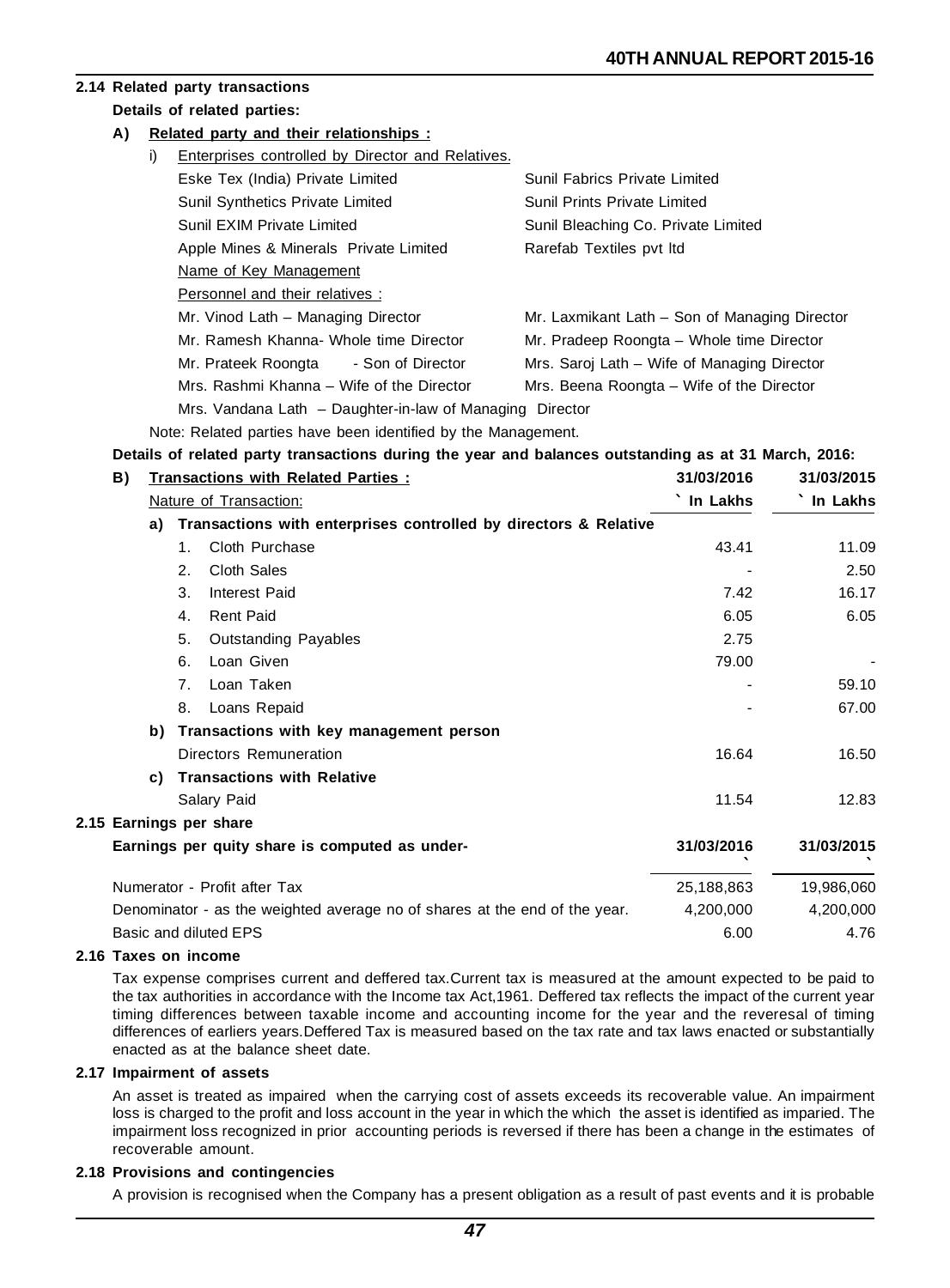that an outflow of resources will be required to settle the obligation in respect of which a reliable estimate can be made. Provisions (excluding retirement benefits) are not discounted to their present value and are determined based on the best estimate required to settle the obligation at the Balance Sheet date. These are reviewed at each Balance Sheet date and adjusted to reflect the current best estimates. Contingent liabilities are disclosed in the Notes.

## **2.19 Contingent Liabilities not provided for:**

| <b>Particulars</b>                                                                                                                              |                                                                                     | 31/03/2016 | 31/03/2015 |  |
|-------------------------------------------------------------------------------------------------------------------------------------------------|-------------------------------------------------------------------------------------|------------|------------|--|
|                                                                                                                                                 |                                                                                     | In Lakhs   | In Lakhs   |  |
| Disputed Excise Duty liability<br>i)                                                                                                            |                                                                                     | 450.24     | 450.24     |  |
| ii)<br>Disputed Customs Duty liability of M/s. Sunil Impex, a firm in which the<br>company was an erstwhile partner sharing 80% profit and loss |                                                                                     |            |            |  |
|                                                                                                                                                 | (to the extent of the profit and loss sharing ratio).                               | 336.00     | 336.00     |  |
| iii)                                                                                                                                            | <b>Bank Guarantee</b>                                                               | 534.84     | 465.37     |  |
| iv)                                                                                                                                             | Disputed TNVAT liability (Inclusive of penalty of 20.82 lakhs)                      | 28.05      | 27.60      |  |
| v)                                                                                                                                              | Income Tax                                                                          | 26.03      |            |  |
| 2.20 Capital Commitments                                                                                                                        |                                                                                     |            |            |  |
| i)                                                                                                                                              | Estimated amount of Capital Contracts remaining to be executed<br>(net of advances) |            | 20.69      |  |

## **3 In the opinion of the Board :**

- i) The current assets, loans and advances will realise in the ordinary course of business, at least the amount at which these are stated in the Balance Sheet
- ii) Provision for all known liabilities have been made.
- **4** The balances of Sundry Debtors, Creditors, Loans and Advances are subject to confirmation.
- **5** The Company has been informed by their suppliers that they are not falling under the category of Small Scale Industries.

## **5.1 Stores, Spares, Dyes and Chemicals consumed:**

| Indigenous                              | 565.59                   | 365.51 |
|-----------------------------------------|--------------------------|--------|
| Imported                                | 11.31                    | 20.20  |
| Total                                   | 576.90                   | 385.71 |
| <b>Expenditure in Foreign Currency:</b> |                          |        |
| C.I.F Value of Stores Imported          | 14.51                    | 14.81  |
| Foreign Travel                          | $\overline{\phantom{a}}$ | 10.59  |

- **5.2** The company has a spinning unit at Dindigul, Tamilnadu. The accounts of the Dindigul unit has been audited by S.M.M & Co. -Chartered Accountants
- **5.3** Cash flow statement is enclosed as Annexure 1
- **6** The previous year's figures have been reclassified to conform to the current year's classification.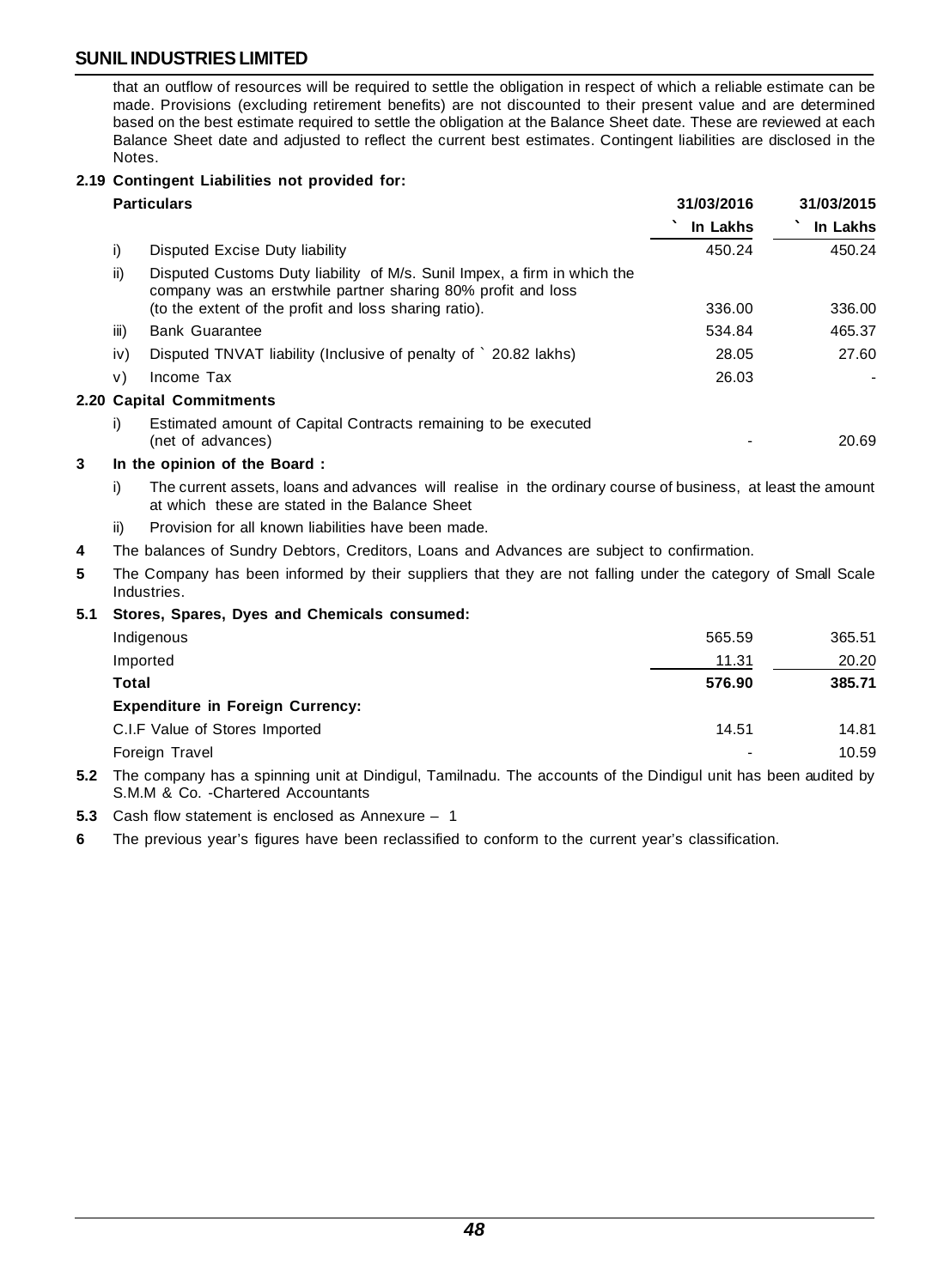## **40TH ANNUAL REPORT 2015-16**

|      | CASH FLOW STATEMENT FOR THE YEAR ENDED 31ST MARCH 2016                                  |                                        |                            |                                  |                         |
|------|-----------------------------------------------------------------------------------------|----------------------------------------|----------------------------|----------------------------------|-------------------------|
|      | <b>Particulars</b>                                                                      | ended 31.03.2016                       | For the vear               | For the year<br>ended 31.03.2015 |                         |
| A)   | <b>CASH FLOW ARISING FROM OPERATING ACTIVITIES</b><br>Profit /(Loss) Before Taxation    |                                        |                            |                                  |                         |
|      | Add/(Less) : Interest paid                                                              | 23,870,413                             | 38,807,450                 | 26,119,833                       | 31,684,822              |
|      | Depreciation<br><b>Retained Earning</b>                                                 | 11,839,991<br>35,710,404               |                            | 11,680,597                       |                         |
|      |                                                                                         |                                        | 74,517,854                 | 37,800,431                       | 69,485,253              |
|      | <b>Deduct:</b> Profit on sale of Fixed Assets<br>Interest received                      | 953,778                                |                            | 465,500                          |                         |
|      | Profit on Sale of Mutual Funds                                                          | 3,262,120<br>20,000                    |                            | 3,487,085                        |                         |
|      | Dividend Income                                                                         | 782,547                                |                            | 3,952,585                        |                         |
|      | <b>OPERATING PROFIT/(LOSS)BEFORE</b><br>WORKING CAPITAL CHANGES AND EXTRAORDINARY ITEMS |                                        | 69,499,410                 |                                  | 65,532,668              |
|      | Add: Increase in Trade Payables                                                         | 137,472,794                            |                            | 23,371,861                       |                         |
|      | Increase in Other than Trade Payables                                                   | 3,360,932                              |                            | 5,271,043                        |                         |
|      | increase in Short term provision<br>Decrease In Long term Loans And Advances            | 183,726                                |                            | 608,438                          |                         |
|      | Decrease in Trade Receivable                                                            |                                        |                            |                                  |                         |
|      | Decrease in Inventories<br>Decrease in Short term Loans And Advances                    |                                        |                            |                                  |                         |
|      | Decrease in Other Current Assets                                                        | 121,743                                | 141,252,195                |                                  | 29,251,342              |
|      |                                                                                         |                                        | 29,251,342                 |                                  | 77,704,864              |
|      | Deduct:                                                                                 |                                        | 210,751,605                |                                  | 94,784,010              |
|      | Increase in Other Current Assets                                                        |                                        |                            |                                  |                         |
|      | Increase in Short term Loans And Advances<br>Increase Long term Loans And Advances      | 7,060,540<br>17,646,947                |                            | 686,911                          |                         |
|      | Increase in Trade Receivable                                                            | 308,283,214                            |                            | 22,582,962                       |                         |
|      | Increase in Inventories<br>Decrease in Trade Payable                                    | 12,562,490                             |                            | 3,397,484                        |                         |
|      | Decrease in Other than Trade Payables                                                   |                                        |                            |                                  |                         |
|      |                                                                                         |                                        | 345,553,191                |                                  | 26,667,357              |
|      | Less: Taxes Paid                                                                        |                                        | -134,801,586<br>10,207,119 |                                  | 68,116,653<br>9,534,904 |
|      | Net Cash Inflow/ (Outflow) in Course of Operating Activities                            |                                        | -145,008,704               |                                  | 58,581,749              |
| B)   | <b>CASH FLOW ARISING FROM INVESTING ACTIVITIES</b>                                      |                                        |                            |                                  |                         |
|      | <b>OUTFLOW: Acquisition of fixed assets</b>                                             | 7,036,823                              |                            | 11,903,360                       |                         |
|      | Purchase of Investments<br>Less: Capital Subsidy Received                               | 104,053<br>1,505,927                   | 5,634,949                  |                                  | 11,903,360              |
|      | Deduct Inflow: Dividend income                                                          | 782,547                                |                            |                                  |                         |
|      | Profit on sale of mutual fund<br>Sale of Fixed Assets/Machinery Scrapped                | 20,000<br>1,155,000                    | 1,957,547                  |                                  | 465,500                 |
|      | Net Cash (Outflow)/Inflow arising from Investing Activities                             |                                        | -3,677,402                 |                                  | -11,437,860             |
| C)   | <b>CASH FLOW ARISING FROM FINANCIAL ACTIVITIES</b>                                      |                                        |                            |                                  |                         |
|      | <b>INFLOW:</b> Increase of Unsecured Loans<br>Increase of Secured Loans                 | 177,343,106                            |                            | 58,741,748                       |                         |
|      | Interest received                                                                       | 3,262,120                              | 180,605,226                | 3,487,085                        | 62,228,833              |
|      | <b>OUTFLOW: Purchases of Investments</b><br>Interest paid                               | 116,640<br>23,870,413                  |                            | 25,817,050                       |                         |
|      | decrease of secured Loans                                                               | 6,954,973                              |                            |                                  |                         |
|      | decrease of Unsecured Loans                                                             | 30,859,315                             | 61,684,701                 | 101,371,016                      | 127,304,706             |
|      | Net Cash Inflow/ (Outflow) arising from Financing Activities                            |                                        | 118,920,525                |                                  | -65,075,874             |
|      | Net Cash Increase/(Decrease) in inflow of cash/<br>cash equivalants "(A+B+C)"           |                                        | $-29,765,582$              |                                  | -17,931,985             |
|      | Add:Cash and cash equivalents at the beginning of the year                              |                                        | 75,261,454                 |                                  | 93,193,438              |
|      | CASH AND CASH EQUIVALENTS AT THE END OF THE YEAR                                        |                                        | 45,495,873                 |                                  | 75,261,454              |
|      | COMPONENTS OF CASH AND CASH EQUIVALENTS<br>Cash in hand                                 |                                        | 579,959                    |                                  | 926,203                 |
|      | Balances with scheduled banks in current account and Fixed deposits                     |                                        | 26,800,536                 |                                  | 57,891,783              |
|      | Fixed deposits (Margin money against Bank Guarantees)                                   |                                        | <u>18,115,379</u>          |                                  | 16,443,466              |
|      | <b>Total</b>                                                                            |                                        | 45,495,873                 |                                  | 75,261,453              |
|      | As per our attached report of even date<br>For V.K.BESWAL & ASSOCIATES                  |                                        |                            |                                  |                         |
|      | CHARTERED ACCOUNTANTS                                                                   | For and on behalf of the board<br>sd/- |                            |                                  |                         |
|      | ICAI Firm Registration No.101083W                                                       | Vinod Lath                             |                            | (Chairman & Managing Director)   |                         |
| sd/- | <b>CA V.K.Beswal</b>                                                                    | sd/-                                   |                            |                                  |                         |
|      | (PARTNER)                                                                               | Pradeep Roongta                        | (Director)                 |                                  |                         |
|      | Membership No.030426                                                                    |                                        |                            |                                  |                         |
|      | PLACE: Mumbai                                                                           | PLACE: Mumbai                          |                            |                                  |                         |
|      | DATE : 27.05.2015                                                                       | DATE : 27.05.2015                      |                            |                                  |                         |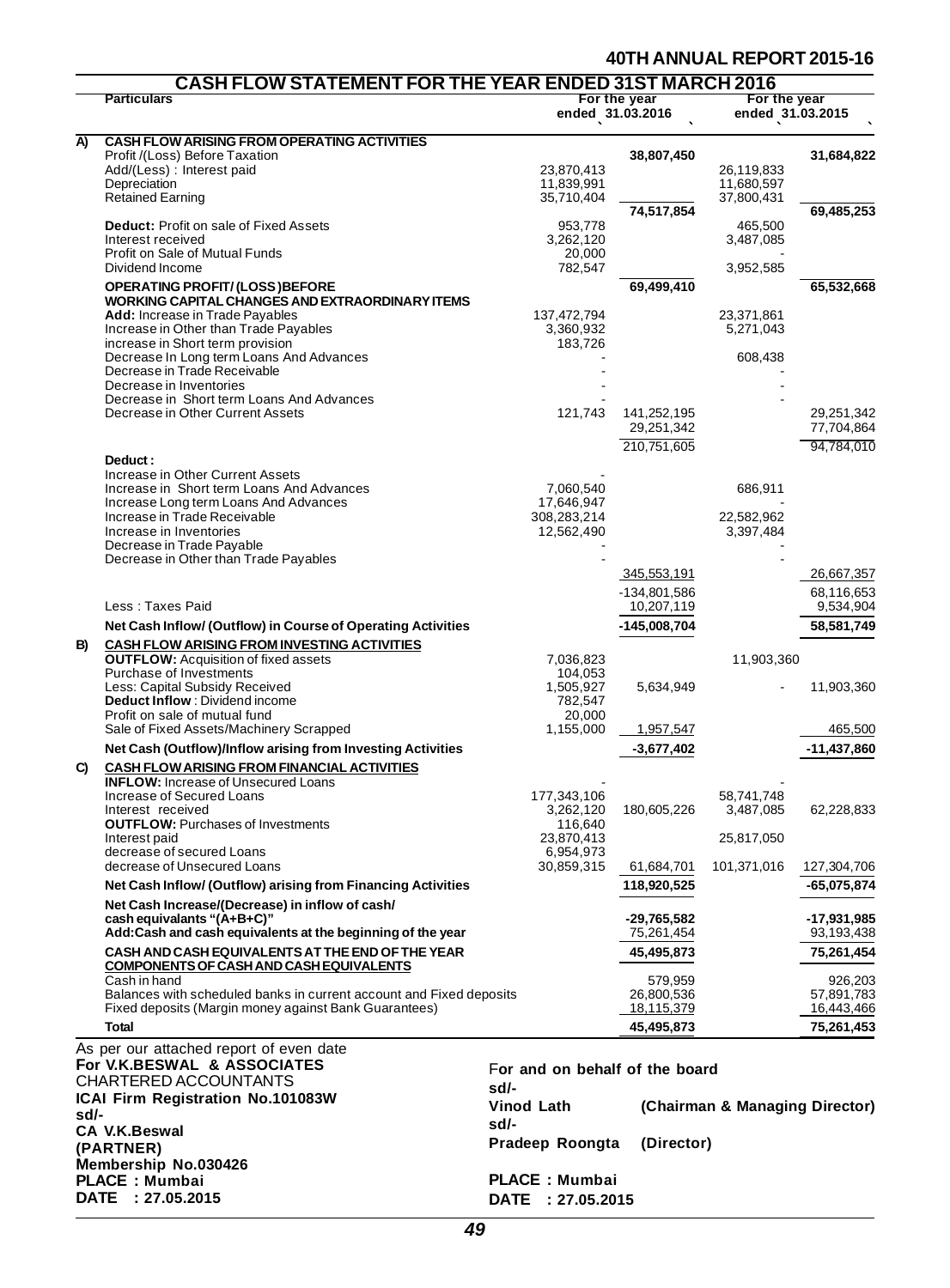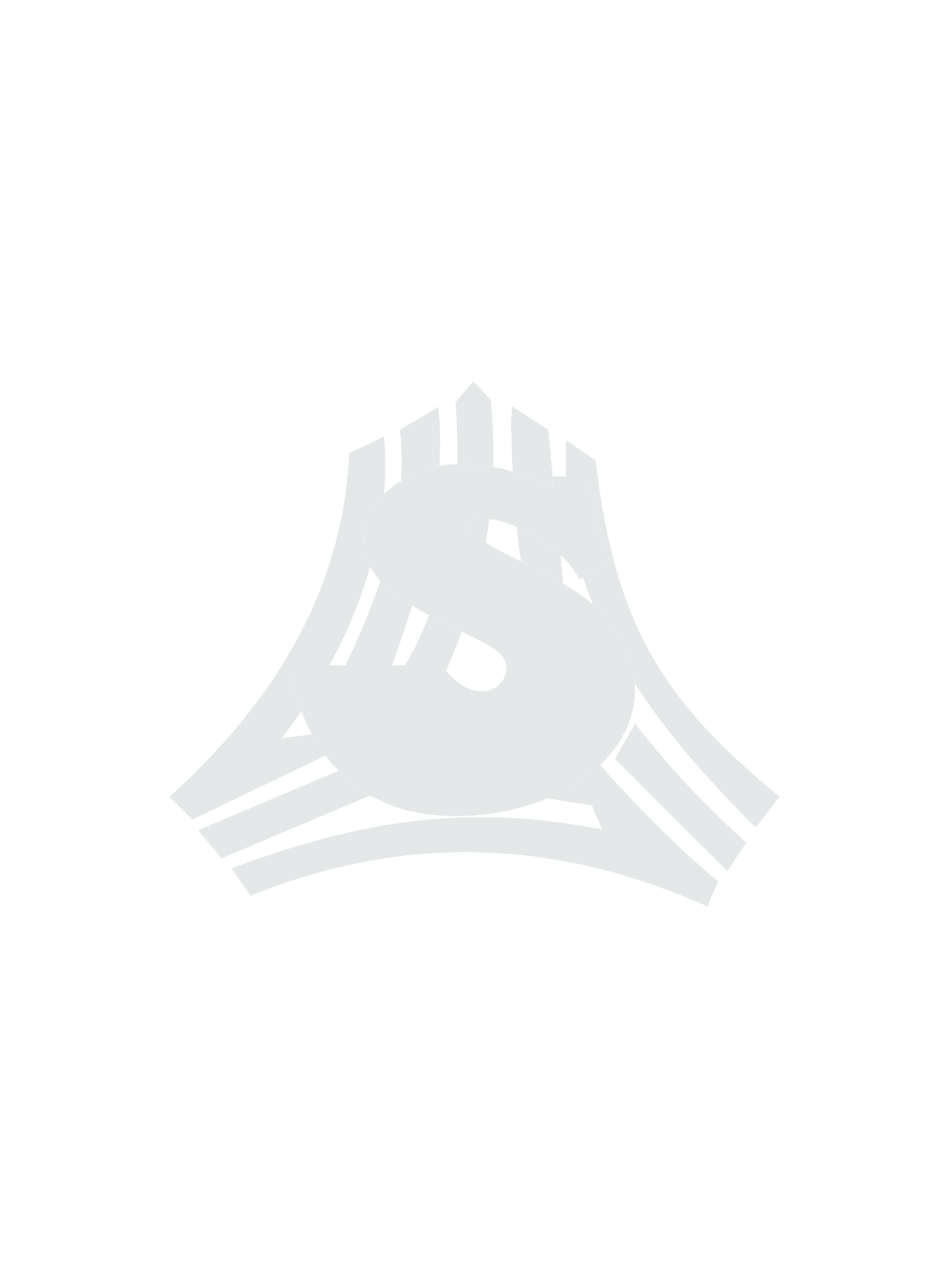#### **Form No. SH-13 Nomination Form [Pursuant to section 72 of the Companies Act, 2013 and rule 19(1) of the Companies (Share Capital and Debentures) Rules, 2014].**

To, **S**unil Industries Limited D-8, MIDC, Phase II, Manpada Road, Dombivli (E), Dist. Thane

I/We \_\_\_\_\_\_\_\_\_\_\_\_\_\_\_\_\_\_\_\_\_\_\_\_\_\_\_\_\_\_\_\_\_\_\_\_\_\_ the holder(s) of the securities particulars of which are given hereunder wish to make nomination and do hereby nominate the following persons in whom shall vest, all the rights in respect of such securities in the event of my/our death.

(1) PARTICULARS OF THE SECURITIES (in respect of which nomination is being made)

| <b>Nature of securities</b> | Folio, No | No. of securities | Certificate No. | Distinctive No. |
|-----------------------------|-----------|-------------------|-----------------|-----------------|
|                             |           |                   |                 |                 |

## (2) PARTICULARS OF NOMINEE(S) —

- a) Name:
- b) Date of Birth:
- c) Father's/Mother's/Spouse's name:
- d) Occupation:
- e) Nationality:
- f) Address:
- g) E-mail id:
- h) Relationship with the security holder:

## (3) IN CASE NOMINEE IS A MINOR—

- a) Date of birth:
- b) Date of attaining majority:
- c) Name of guardian:
- d) Address of guardian:

| Name:                            |  |
|----------------------------------|--|
| Address:                         |  |
| Name of the Security Holder (s): |  |
| Signature:                       |  |
| Witness with name and address:   |  |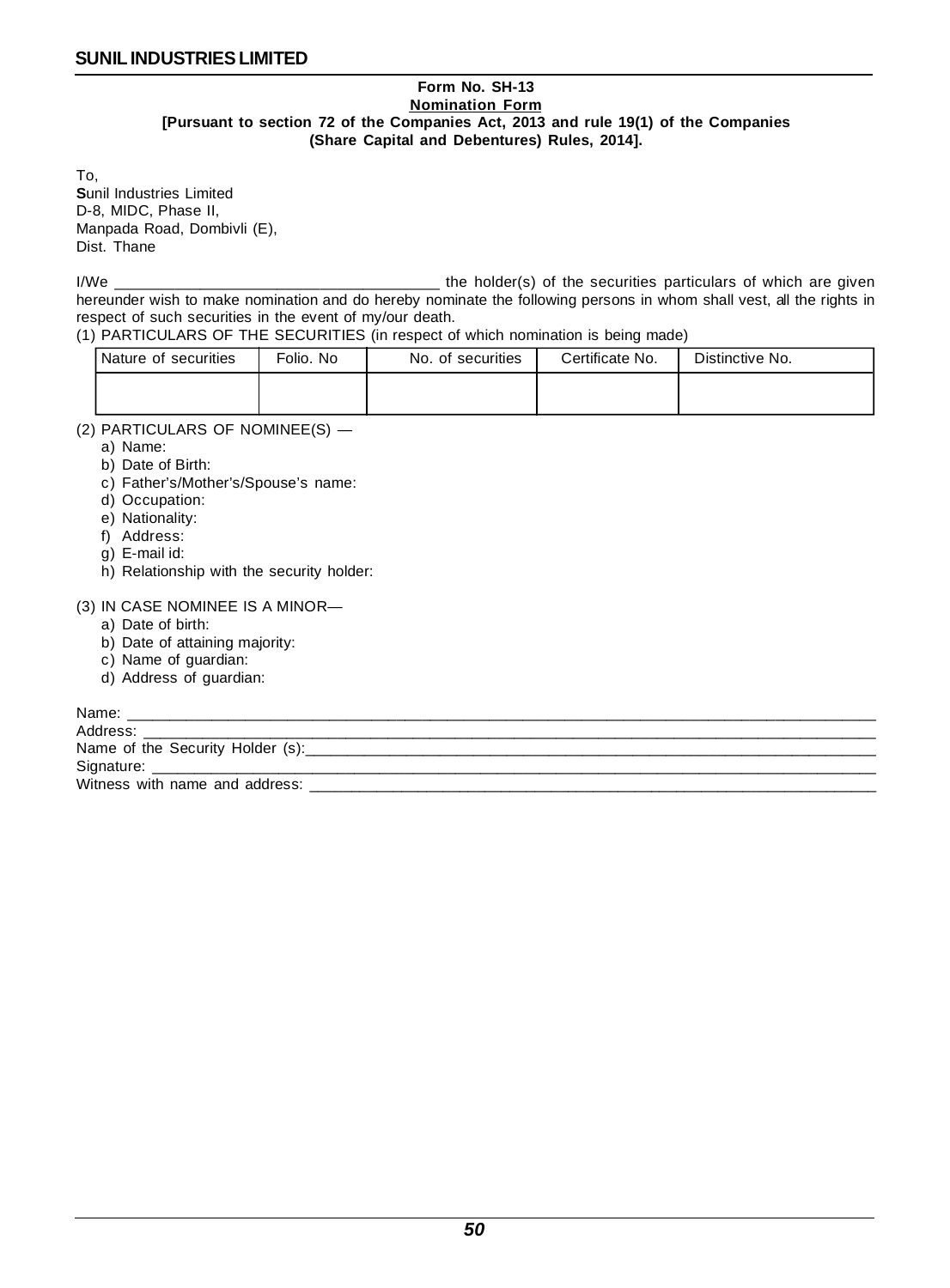### **Form No. SH-14**

### **Cancellation or Variation of Nomination [Pursuant to section 72 of the Companies Act, 2013 and rule 19(1) of the Companies (Share Capital and Debentures) Rules 2014]**

To, Sunil Industries Limited D-8, MIDC, Phase II, Manpada Road, Dombivli (E), Dist. Thane

I/We hereby cancel the nomination(s) made by me/us in favor of…………… ..(name and address of the nominee) in respect of the below mentioned securities

or

I/We hereby nominate the following person in place of …………………………. as nominee in respect of the below mentioned securities in whom shall vest all rights in respect of such securities in the event of my/our death

PARTICULARS OF THE SECURITIES (in respect of which nomination is being made)

| Nature of Securities | Folio No. | No of Securities | Certificate No | Distinctive No |
|----------------------|-----------|------------------|----------------|----------------|
|                      |           |                  |                |                |
|                      |           |                  |                |                |

PARTICULARS OF NOMINEE/S – Name : Date of Birth: Father's/Mother's/Spouse's name: Occupation: Nationality: Address: E-mail Id: Relationship with the security holder: IN CASE NOMINEE IS A MINOR - Date of Birth Date of attaining majority Name of guardian Address of guardian Name :\_\_\_\_\_\_\_\_\_\_\_\_\_\_\_\_\_\_\_\_\_\_\_\_\_\_\_\_\_\_\_\_\_\_\_\_\_\_\_\_\_\_\_\_\_\_\_\_\_\_\_\_\_\_\_ Address:\_\_\_\_\_\_\_\_\_\_\_\_\_\_\_\_\_\_\_\_\_\_\_\_\_\_\_\_\_\_\_\_\_\_\_\_\_\_\_\_\_\_\_\_\_\_\_\_\_\_\_\_\_\_\_\_\_\_\_\_\_\_\_\_\_\_\_\_\_\_\_\_\_\_ Name of the Security Holder (s) :\_ Signature\_ Witness with the name and address:

Please fill this Nomination form in Duplicate after carefully reading the instruction given below:

- 1. The Nomination can be made by individual's only holdings shares singly or jointly. Non- individuals including Society, Trust, Body Corporate, Partnership firm, Karta of Hindu Undivided Family and Power of Attorney holder cannot nominate.
- 2. The nominee shall not be a Trust, Society, Body Corporate, and Partnership firm, Karta of Hindu Undivided Family and power of attorney holder.
- 3. The shareholder [s] can nominate a minor as a nominee and in that event the name and address of the guardian shall be provided.
- 4. As per section 72 of Companies Act, 2013, if the shares are held by more than one person jointly, then the joint holders may together nominate a person to whom all the rights in the shares of the Company shall vest, in the event of death of all the joint holders.
- 5. If the shares are held jointly, subsequent to the death of anyone of the holders, the shares would not be registered in favour of the nominee but would be transferred in the name of the surviving shareholders.
- 6. The nomination form filled in "duplicate" should be lodged with the Registrar and Share transfer Agent of the Company i.e. **Link Intime India Private Limited,** C-13, Pannalal Silk Mills Compound, L.B.S. Marg, Bhandup, Mumbai – 400078.
- 7. The shareholder[s] can delete or change an earlier nomination by executing Form No. SH-14 (Cancellation or Variation of Nomination form)
- 8. Nomination stands cancelled whenever the shares in the given folio are transferred/ dematerialized. Also in case of change in folio due to consolidation/ transmission a new nomination has to be filed.
- 9. The nomination made through Form No. SH-13 will be considered valid if the nomination made by the holder[s] of the shares is registered with the company before the death of the registered holder[s] of the shares.
- 10. Kindly note that the nomination being a legal document should be dated by the nominator and the witness should certify that the nominator has signed the form in their presence. Furthermore the date of execution on the NominationForm should match with the date of witness, witnessing the document.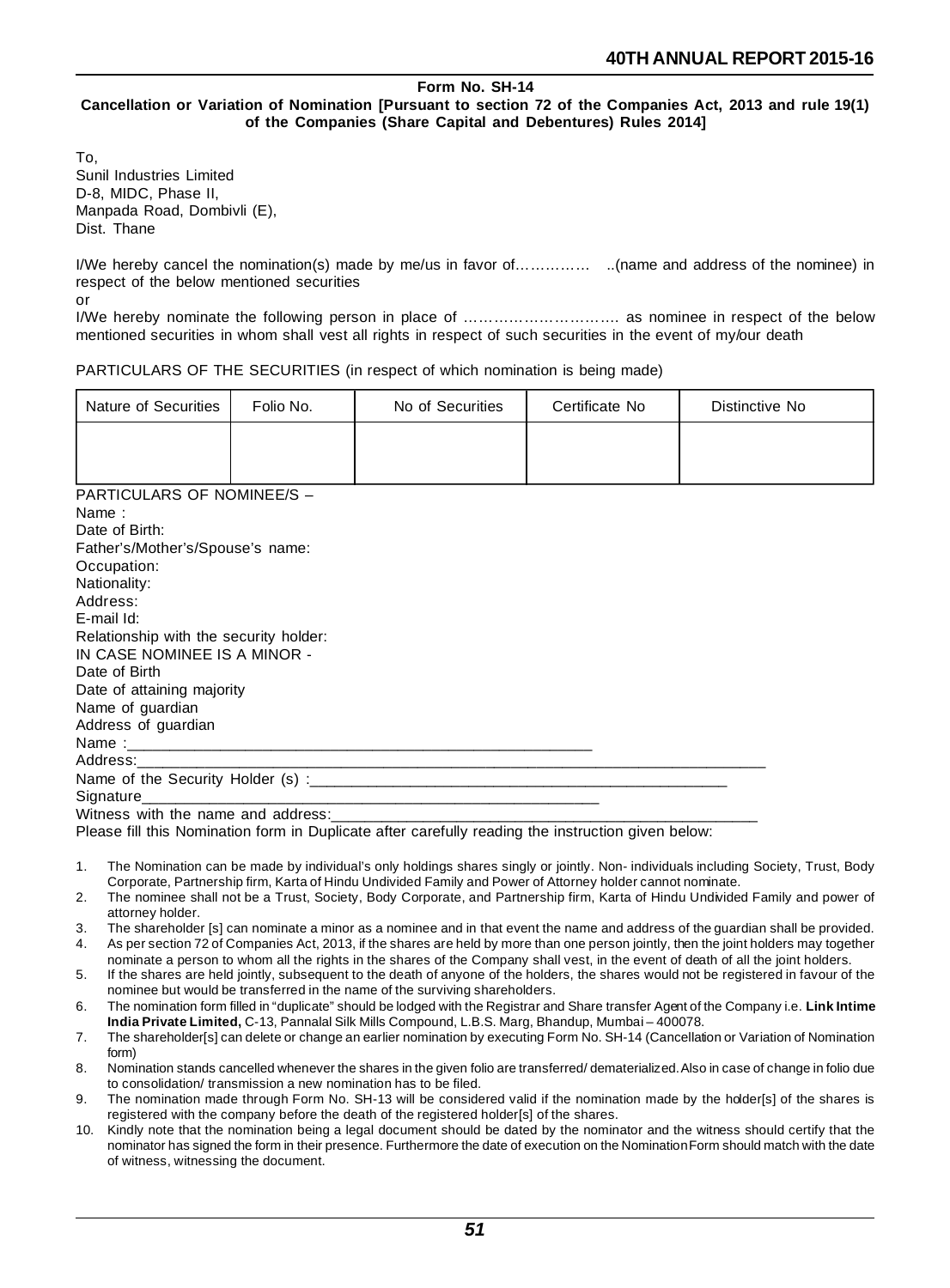## **SUNIL INDUSTRIES LIMITED**

Regd Office: D-8, MIDC, PHASE II, MANPADA ROAD, DOMBIVLI (E), DIST. THANE

## **ATTENDANCESLIP**

[Pursuant to Section 105(6) of the Companies Act, 2013 and Rule 19(3) of the Companies (Management and Administration) Rules, 2014]

| Name of the Member(s)     |     |
|---------------------------|-----|
| Registered address        |     |
| E-mail Id                 |     |
| Folio No. / Client ID No. | . . |
| DP ID No                  |     |

I/We hereby record my /our presence at D-8, MIDC, Phase II, Manpada Road, Dombivli (E), Dist. Thane on 28th September, 2016 at 11.30 am.

Member's / Proxy's Signature

 $\frac{1}{2}$  ,  $\frac{1}{2}$  ,  $\frac{1}{2}$  ,  $\frac{1}{2}$  ,  $\frac{1}{2}$  ,  $\frac{1}{2}$  ,  $\frac{1}{2}$  ,  $\frac{1}{2}$  ,  $\frac{1}{2}$  ,  $\frac{1}{2}$  ,  $\frac{1}{2}$  ,  $\frac{1}{2}$  ,  $\frac{1}{2}$  ,  $\frac{1}{2}$  ,  $\frac{1}{2}$  ,  $\frac{1}{2}$  ,  $\frac{1}{2}$  ,  $\frac{1}{2}$  ,  $\frac{1$ 

Note:

- 1. Please complete the above details and sign this attendance slip and hand it over at the attendance verification counter at the meeting hall.
- 2. Electronic copy of the Annual Report for FY 2015 -2016 and the Notice of the Annual General Meeting along with attendance slip and proxy form is being sent to all the members whose email address is registered with the depository participant. Members receiving electronic copy and attending the AGM can print copy of this attendance slip.
- 3. Physical copy of the Annual Report for 2015-2016 and the Notice of the Annual General Meeting along with the attendance slip and proxy form is sent in the permitted mode(s) to all members whose email is not registered or who have requested for a hard copy

## **E-VOTING PARTICUALRS**

**———————————————————————————————————————————————————**

**Sunil industries Limited**

Regd Office: D-8, MIDC, Phase II, Manpada Road, Dombivli (E), Dist. Thane

| <b>ELECTRONIC VOTING PARTICUALRS</b>   |                |                     |  |
|----------------------------------------|----------------|---------------------|--|
| <b>EVEN</b><br>(E-Voting Event Number) | <b>USER ID</b> | <b>PASSWORD/PIN</b> |  |
|                                        |                |                     |  |

Note : Please read instructions given at Note No. \_\_\_\_\_\_\_\_\_\_\_\_ of the Notice of the 40<sup>th</sup> Annual General Meeting Carefully before Voting electronically.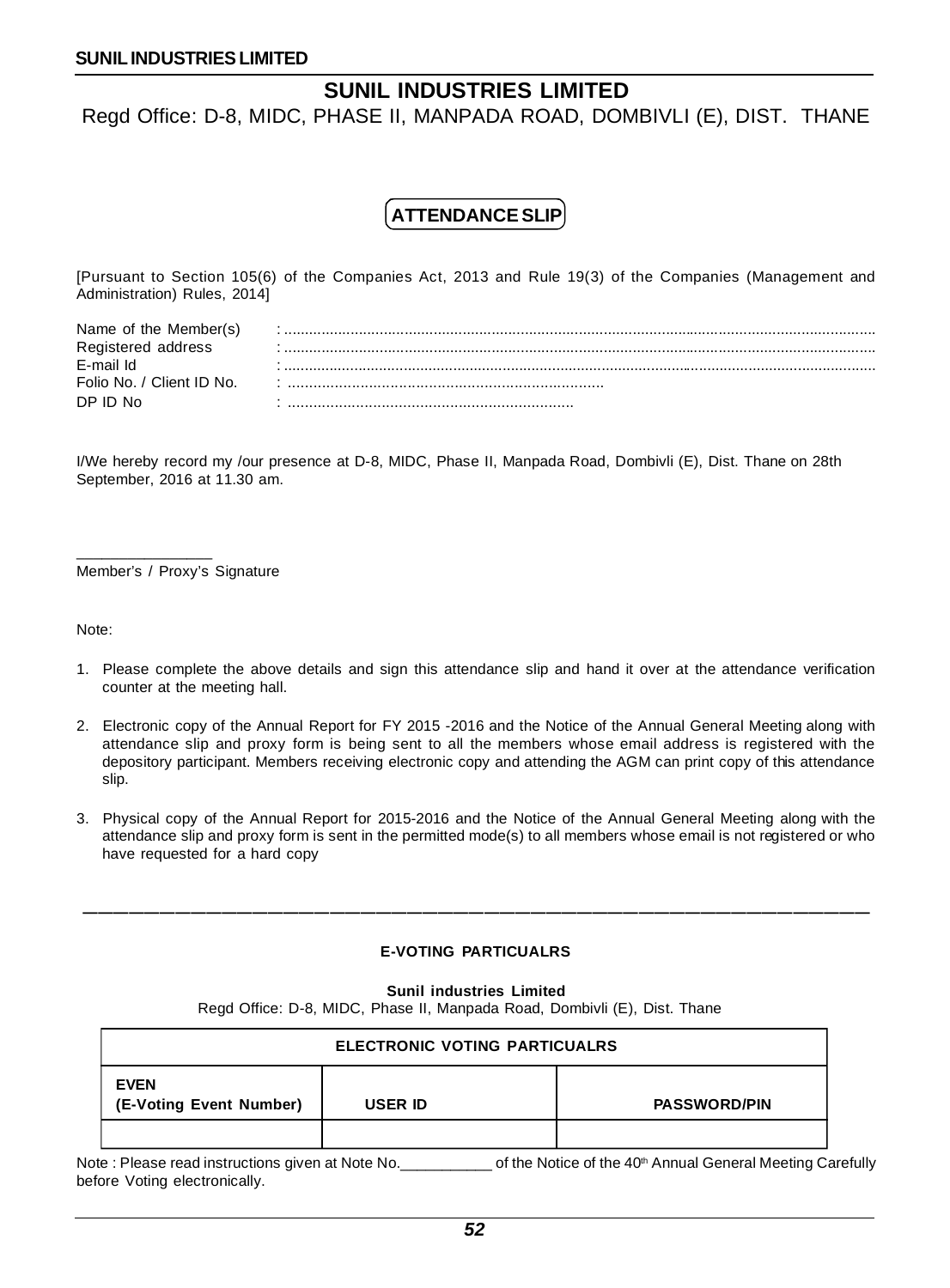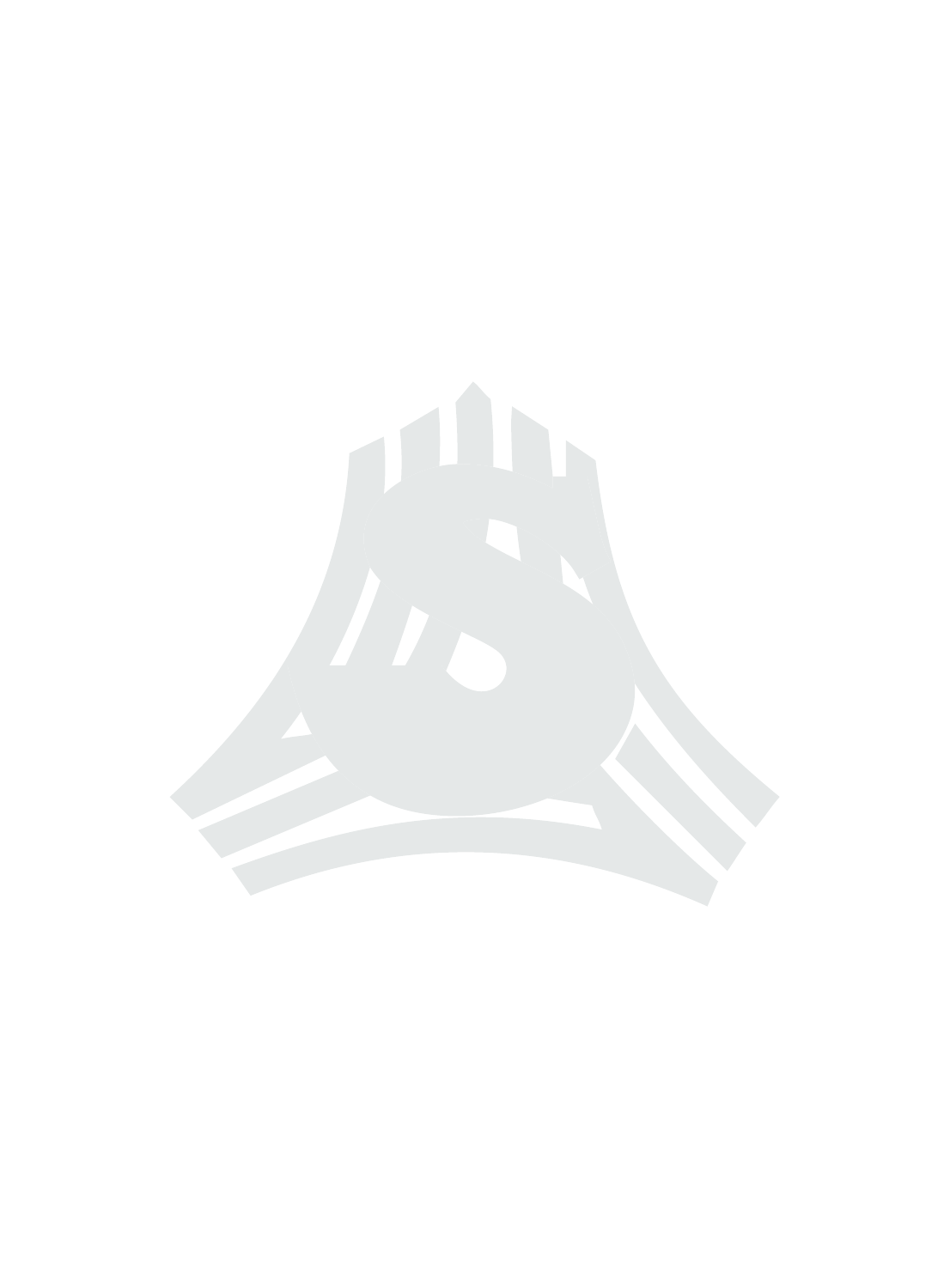Affix **Signature** Revenue Stamp

## **PROXY FORM**

### **SUNIL INDUSTRIES LIMITED**

Regd Office: D-8, MIDC, PHASE II, MANPADA ROAD, DOMBIVLI (E), DIST. THANE

#### **Fortieth Annual General Meeting – at D-8, MIDC, Phase II, Manpada Road, Dombivli (E), Dist. Thane on 28 th September, 2016 at 11.30 AM.**

#### **Fortieth Annual General Meeting –**

| Name of the Member(s)     | . .     |
|---------------------------|---------|
| Registered address        |         |
| E-mail Id                 |         |
| Folio No. / Client ID No. | $\cdot$ |
| DP ID No                  |         |

| 1) | Name:    | Address    |                |
|----|----------|------------|----------------|
|    | Email Id | Signature  | or Failing him |
| 2) | Name:    | Address    |                |
|    | Email Id | Signature  |                |
| 3) | Name:    | Address    |                |
|    | Email Id | Signature_ |                |

As per my/our proxy to vote (on a poll) for me/us on my/our behalf at the Fortieth Annual General Meeting of the Company to be held on Wednesday 28<sup>TH</sup> September, 2016 at 11.30 a.m at D-8, MIDC, Phase II, Manpada Road, Dombivli (E), Dist. Thane on and adjournment thereof.

#### **Ordinary Business**

- 1. **Ordinary Resolution** for adoption of Audited Financial Statements for the year ended 31<sup>st</sup> March, 2016.
- **2. Ordinary Resolution** for Appointment Mr .Pradeep Roongta who is retiring by rotation and being eligible, offers himself for re-appointment.
- **3. Ordinary Resolution** Under Section 139 of the Companies Act, 2013 for ratification of Appointment of M/s V.K Beswal & Associates, Chartered Accountant as a statutory auditor of the Company and fixing their remuneration.

#### **Special Business**

- **4. Ordinary Resolution** for ratification of remuneration paid to M/s Shanker Chaudhary, Cost Accountants as Cost Auditors of the Company by the Board of Directors of the Company, to conduct the audit of the cost records of the Company for the financial year 2015-16 and remuneration of Rs. 125000/- p.a plus service taxes.
- **5. Ordinary Resolution** for Appointment of Shrutit Saraf as Independent Director of the Company for a period of 5 years

Signed this \_\_\_\_\_\_\_\_\_\_\_\_\_\_\_\_ day of \_\_\_\_\_\_\_\_\_\_\_\_2016

Signature of the Shareholders\_\_\_\_\_\_\_\_\_\_\_\_\_\_\_\_

Signature of Proxy \_

Note:

- (i) This form of proxy in order to be effective should be duly completed and deposited at the registered office of the company, not less than 48 hours before the commencement of the meeting.
- (ii) For the resolutions, explanatory statements and notes, please refer to the notice of 40<sup>th</sup> Annual General Meeting.
- (iii) It is Optional to put 'X' in the appropriate column against the Resolutions indicated in the Box. If you leave the 'For' or 'Against' column blank against any or all resolution, your proxy will be entitled to vote in the manner as he / she thinks appropriate
- (iv) Please complete all details including details of member(s) in the above box before submission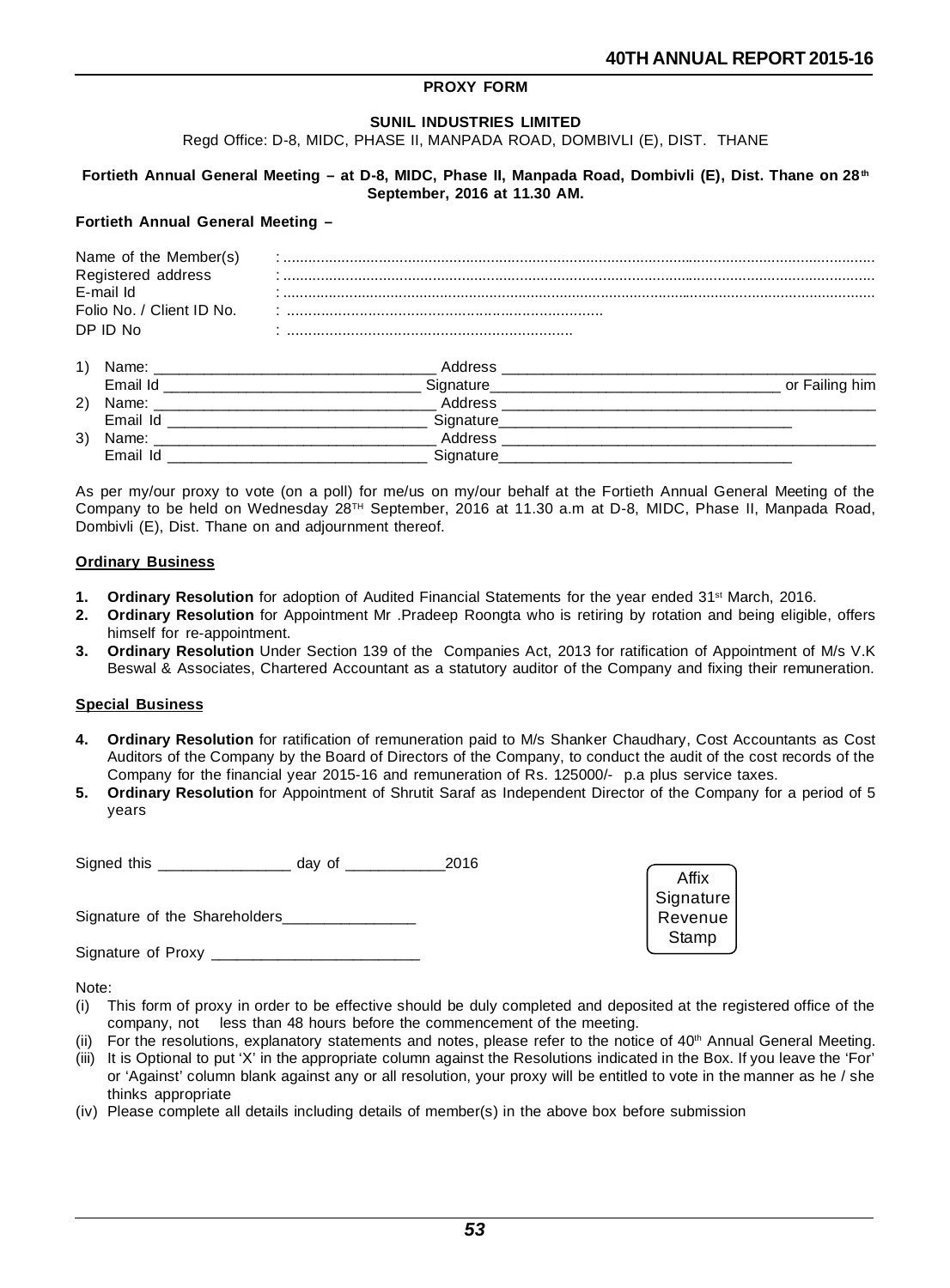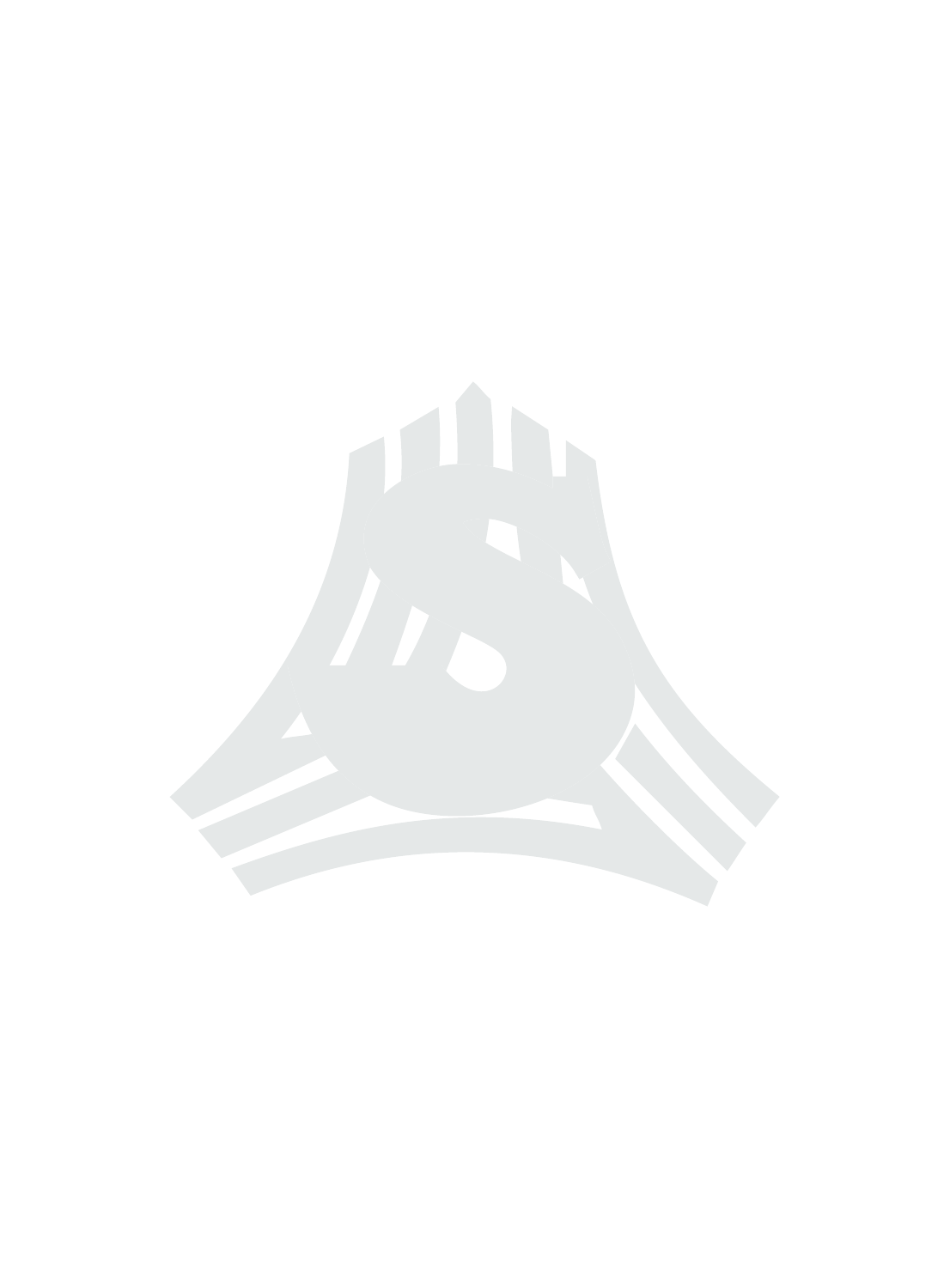## **ASSENT/DISSENT FORM FOR VOTING ON AGM RESOLUTIONS SUNIL INDUSTRIES LIMITED**

Regd Office: D-8, MIDC, PHASE II, MANPADA ROAD, DOMBIVLI (E), DIST. THANE

#### **Fortieth Annual General Meeting – 28 th September, 2016**

#### 1. Name(s) & Registered Address : Of the sole / first named Member

2. Name(s) of the Joint-Holder(s) : If any

i) Registered Folio No. ii)DP ID No & Client ID No. [Applicable to Members Holding shares in dematerialized Form]

Number of Shares(s) held

I/ W herby exercise my/our vote in respect of the following resolutions to be passed for the business stated in the Notice of the Annual general Meeting dated 13<sup>th</sup> August, 2016, by conveying my/ our assent or dissent to the resolutions by placing tick ( ") mark in the appropriate box below:

| Sr.      | <b>Resolutions</b>                                                                                          |       | Optional ** |  |
|----------|-------------------------------------------------------------------------------------------------------------|-------|-------------|--|
| No       |                                                                                                             | For 1 | Against     |  |
|          | <b>Ordinary Business</b>                                                                                    |       |             |  |
|          | Ordinary Resolution for adoption of Audited Financial Statements for the year ended 31 <sup>st</sup> March, |       |             |  |
|          | 2016.                                                                                                       |       |             |  |
| <u>2</u> | <b>Ordinary Resolution</b> for re-appointment of Mr. Pradeep Roongta, Whole Time Director (holding          |       |             |  |
|          | Din No: 00130283 who is retiring by rotation and being eligible offers himself for re-appointment           |       |             |  |
| l 3      | <b>Ordinary Resolution</b> for ratification of appointment of M/s V. K Beswal & Associates, Chartered       |       |             |  |
|          | Accountant as a statutory auditor of the Company and fixing their remuneration.                             |       |             |  |
|          | <b>Special Business</b>                                                                                     |       |             |  |
| <b>4</b> | <b>Ordinary Resolution</b> for ratification of remuneration paid to M/s Shanker Chaudhary, Cost             |       |             |  |
|          | Accountants as Cost Auditors of the Company by the Board of Directors of the Company, to                    |       |             |  |
|          | conduct the audit of the cost records of the Company for the financial year 2015-16 and remuneration        |       |             |  |
|          | of Rs. 125000/- p.a plus service taxes.                                                                     |       |             |  |
| 5        | <b>Ordinary Resolution</b> for Appointment of Mrs. Shruti Saraf as Independent Director of the Company      |       |             |  |
|          | for a period of Five years from 27th May, 2016, 2015 to 26 <sup>th</sup> May, 2021.                         |       |             |  |

Place: Signature of the Member Date: Or Authorized Representative

Notes: i) If you opt to cast your vote by e-voting, there is no need to fill up and sign this form.

- ii) Last date for receipt of Assent/ Dissent Form: **27th September 2016 (5.00 pm)**
- Please read the instructions printed overleaf carefully before exercising your vote.

## **General Instructions**

- 1. Shareholders have option to vote either through e-voting i.e. electronic means o to convey assent/dissent. If a shareholder has opted for physical Assent/Dissent Form, then he/she should not vote by e-voting and vice versa. However, in case Shareholders cast their vote through physical assent/dissent form and e-voting, then vote cast through physical assent/dissent shall be considered, subject to the assent/dissent form being found to be valid and vote cast through e-voting shall be treated as invalid.
- 2. The notice of Annual General Meeting is dispatch/ e-mailed to the members whose names appear on theRegister of Members as on **26st August, 2016.**
- 3. Voting through physical assent/dissent form cannot be exercised by a proxy. However, corporate and institutional shareholders shall<br>be entitled to vote through their authorized representatives with proof of their author

#### **Instructions for voting physically on Assent / Dissent Form**

- 1. A member desiring to exercise vote by Assent/ Dissent should complete this Form (no other form or photocopy thereof is permitted) and send it to the Scrutinizer, at their cost to reach the Scrutinizer at the registered office of the Company on or before the close of working hours i.e 5.00 pm on 27<sup>th</sup> September, 2016 .All Forms received after this date will be strictly treated as if the reply from such Member has not been received.
- 2. This Form should be completed and signed by the Shareholder (as per the specimen signature registered with the Company/ Depository Participants). In case of joint holding, this Form should be completed and signed by the first named Shareholder and in his absence, by the next named Shareholder.
- 3. In respect of shares held by corporate and institutional shareholders (companies, trusts, societies etc.) the completed Assent/ Dissent Form should be accompanied by a certified copy of the relevant Board Resolution/ appropriate authorization, with the specimen signature(s) of the authorized signatory(ies) duly attested.
- 4. The consent must be accorded by recording the assent in the column "FOR" or dissent in the column "AGAINST" by placing a tick mark<br>(") in the appropriate column in the Form. The assent or dissent received in any other f
- 5. Members are requested to fill the Form in indelible ink and avoid filling it by using erasable writing medium(s) like pencil.
- 6. There will be one Assent/ Dissent Form for every folio / Client id irrespective of the number of joint holders.<br>7. A member may request for a duplicate Assent/ Dissent Form, if so required and the same duly completed sh
- 7. A member may request for a duplicate Assent/ Dissent Form, if so required and the same duly completed should reach the Scrutinizer not later than the specified under instruction No.1 above.
- 8. Members are requested not to send any other paper along with the Assent / Dissent Form. They are also requested not to write anything<br>in the Assent/ Dissent form except giving their assent or dissent and putting their s will be destroyed by the Scrutinizer.
- The Scrutinizers decision on the validity of the Assent/ Dissent Form will be final and binding.
- 10. Incomplete, unsigned or incorrectly ticked Assent/ Dissent Forms will be rejected.